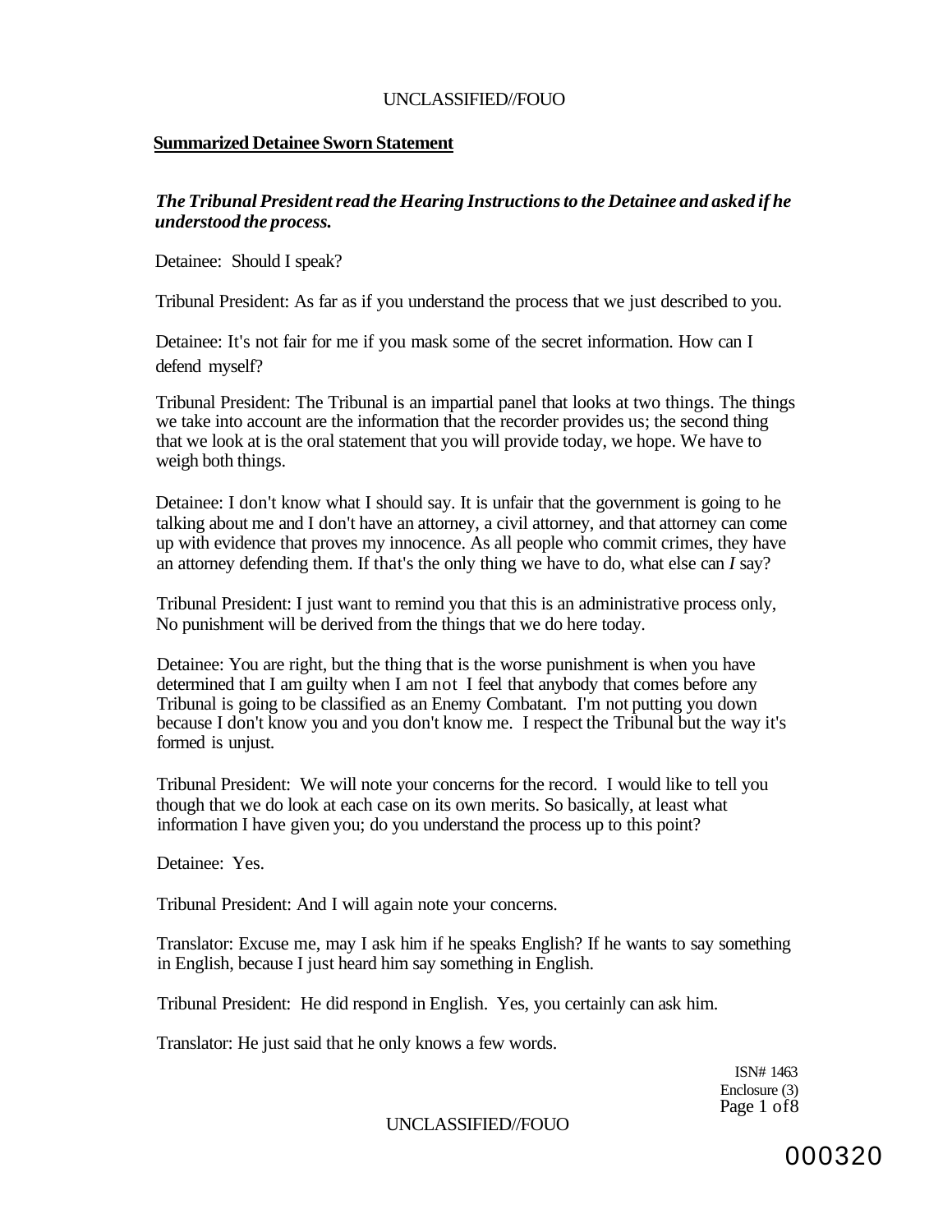Tribunal President: I was going to say that you don't have to use the translator if you don't want to. Feel free to engage us directly.

Detainee: I really wish I knew how to speak the English, this way I would have explained it much better and I will know them and they will know me.

# *The Personal Representative presented the Detainee Election Form (Exhibit D-A) to the Tribunal*

Tribunal President: Recorder, please provide the Tribunal with the unclassified evidence.

Detainee: What is this D-A?

Tribunal President: It's an exhibit that your Personal Representative prepares based on your initial interview that you had with him. We'll talk about it here in just a minute.

*The Recorder presented the Unclassified Summary of Evidence (Exhibit R-l) to the Tribunal.* 

*The Recorder presented Exhibits R~2 andR-3 into evidence and gave a brief description of the contents of the Unclassified Summary of Evidence (Exhibit R-l).* 

*The Recorder confirmed that he had no further unclassified evidence or witnesses and requested a closed Tribunal session to present classified evidence.* 

*The Tribunal President opened the Tribunal to the Detainee to make his statement noting that he, per the Detainee Election Form, would read a translated copy of the summary of evidence addressing each point and that the Personal Representative will submit a written statement on his behalf* 

*The Tribunal President asked if the Detainee would like to make his oral statement under oath.* 

Detainee: I am so confident of myself that I have no problems with taking the oath.

# *The Recorder administered the Muslim oath to the Detainee,*

Detainee: I hope that my oath will have some weight with this Tribunal.

Tribunal President: You may begin.

# *3.a. I. The Detainee is a member of al Qaida.*

Detainee: This is not true. It is impossible. I am surprised that they said that I am. Everybody who is here in the prison, are aware of the fact that I am not al Qaida.

> **ISN# 1463 Enclosure (3)**  Page 2 of 8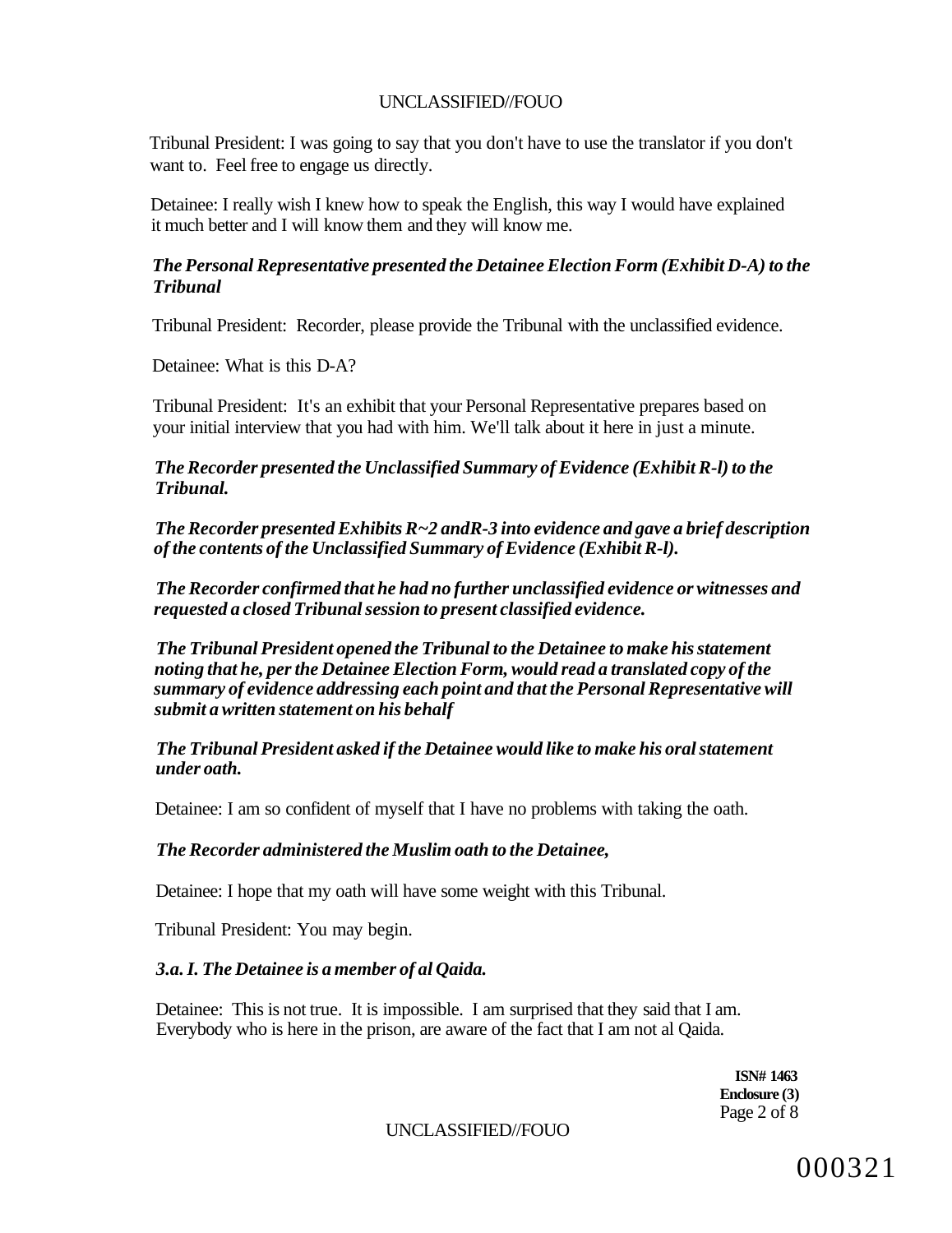*3.a.2. The Detainee assisted members of the Egyptian Islamic Jihad throughfaciUtation of movement out of Yemen and by obtaining them passports.* 

Detainee: That is not true. I did not help anybody and whoever is saying that I did, let them present their evidence. If I know that somebody presented any evidence, then somebody can tell me what that evidence is so that I can respond to it. If there is any evidence at all.

*3. a. 3. The Egyptian Islamic Jihad is a terrorist organization associated with al Qaida.* 

Detainee: How does that concern me?

#### *3.a.4. The Detainee assisted members of the Al-Gama'a al-islamiyya.*

Detainee: That's not true. Again, whoever has any evidence to prove, let them present it. If somebody submitted any evidence, I'd like to take a look at it to find out if that evidence is true.

*3.a.5. The Al-Gama 'a al-islamiyya is a designated foreign terrorist organization associated with al Qaida.* 

Detainee: What business is it of mine? If that was part of the investigation or does it make it (my business)?

#### *3.a.6. The Detainee provided false passports to associates ofUsama Bin Laden.*

Detainee: I don't know anybody that have followed Usama Bin Laden or anybody else. I did not help anybody with false passport or real passport. Whoever said that I did, let them present the evidence. These are all words and reports from the Embassy (inaudible). You are attorneys and you know the law and it applies to all evidence that you bring against me.

*3.a. 7. The Detainee is associated with a convicted terrorist and visited kirn in prison.* 

Detainee: This just in general, I don't know anybody in prison. That is not true and I don't what you mean by it All of these that are not true and all the evidence against me, I don't know why they have these allegations against me and for whose benefits.

*3. a. 8. The Detainee has had meetings with representatives of al Haramayn,* 

Detainee: I don't know this organization and I don't know anyone in that organization, absolutely nobody.

3.aP. *The Detainee arranged the release of imprisoned al Qaida members.* 

**ISN# 1463 Enclosure (3)**  Page 3 of 8

UNCLASSIF1ED//FOUO

000322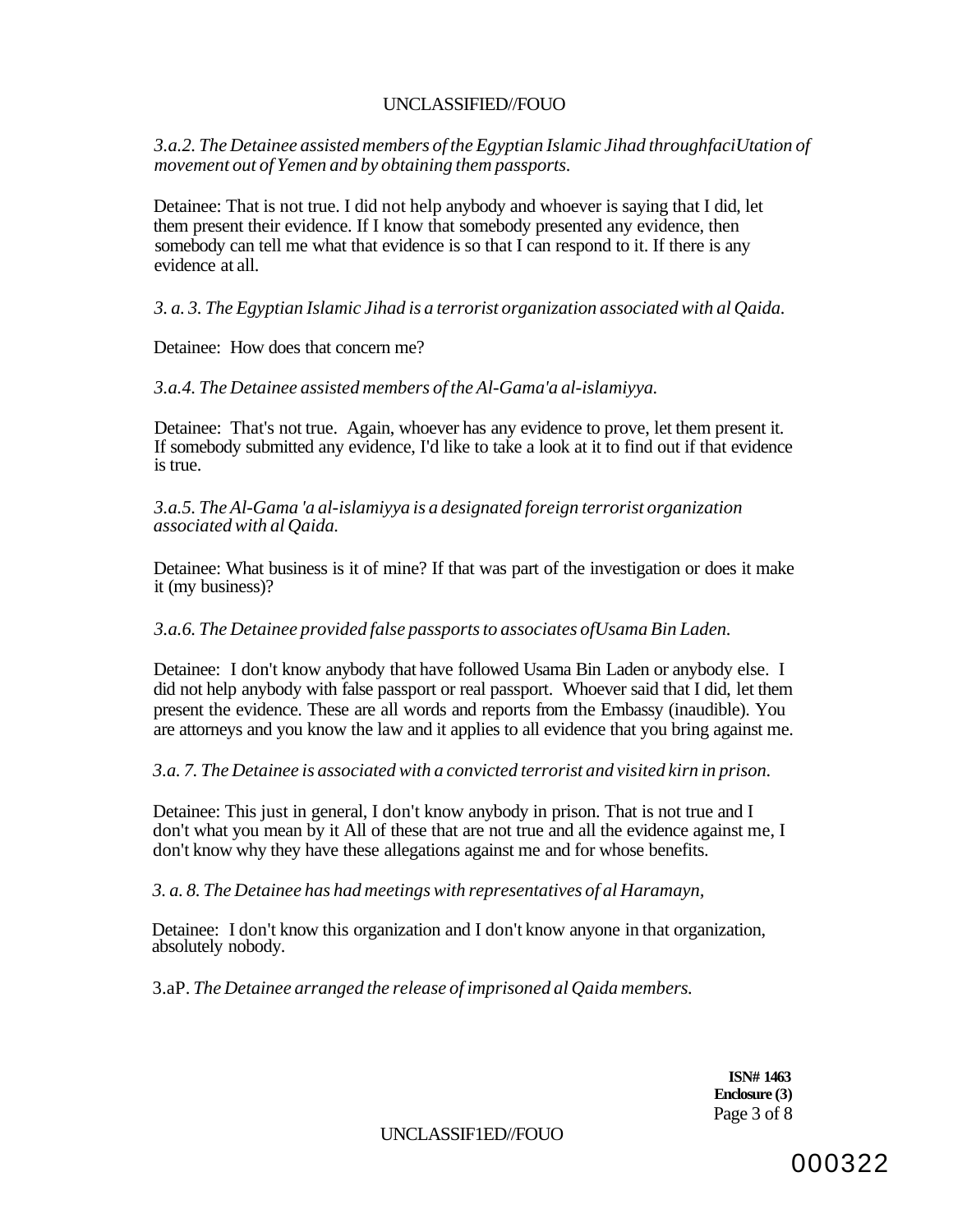Detainee: 1 don't know anyone who is a member of al Qaida and I am not a government to have the authority to release anybody from prison. How do I know it would be (inaudible)? That is not true.

# *3.b. The Detainee supported military operations against the United States and its coalition partners.*

Detainee: This is a large allegation. I don't know how to start with this accusation. All events are obvious to you and whoever committed these crimes is known and they are in prison. If there was anybody of them, who spoke against me at that point in time, you should accuse him. Other than that, you have no right to accuse me. All that has been said about me is untrue, you can go back to all of them and say untrue, untrue, untrue. The cuffs are on my hands and 1 don't have freedom to move my hands (Detainee dropped his paperwork). That's what you are saying that I should have cuffs on, so I guess Pm going to have to stay with the cuffs on.

### *3.b. 1. The Detainee's brother was extremely close to those who conducted the terrorist attack on the U.S.S. Cole.*

Detainee: 1 repeat again. If there is any live conscience, that allegation is proof that all these allegations against me, I don't know how you obtained them or who gave them to you (inaudible). I hope that you can take that into consideration. I want to tell you something that I'd like you to understand. Supposing that my brother was and that's not true. Ifhehadany connection to these people, how does that concern me? Number two and must important. If my brother knew these when he was a young person, he went to fight in Bosnia; without any of my family's approval when he was a very young man. Maybe he knew these guys in Bosnia. Tlien he came back to Yemen and stayed there for a while. Then went back to Bosnia to live there. That again was without our approval as well. We don't what happened until he got arrested and was jailed. He was in six years. He was in prison from 1997 up until the time I got jailed in the year 2002, my brother was still in jail. The meaning of that is that all connections between him and all the people was broken. How can he have any knowledge of all these acts, and the attacks took place in 2001? Don\*t you see that this allegation is unjust against me? You can measure this off the allegations as well, if you want to find out the truth. Unless the Tribunal was formed just to give a decision on keeping us here, I request that you look this evidence and my statement because you are looking for the truth. The future will determine.

### *3. b. 2. The Detainee possessed detailed knowledge of a planned terrorist attack on a U.S. embassy.*

Detainee: I don't know what is meant by that. Again, I don't know what is meant by that. Especially until the time I got imprisoned, I didn't know there was any attack on the U.S. Embassy. This allegation is in my favor and not against me.

3. *b. 3. The Detainee possessed detailed knowledge of a terrorist attack against a western oil company.* 

> ISN# 1463 Enclosure (3) Page 4 of 8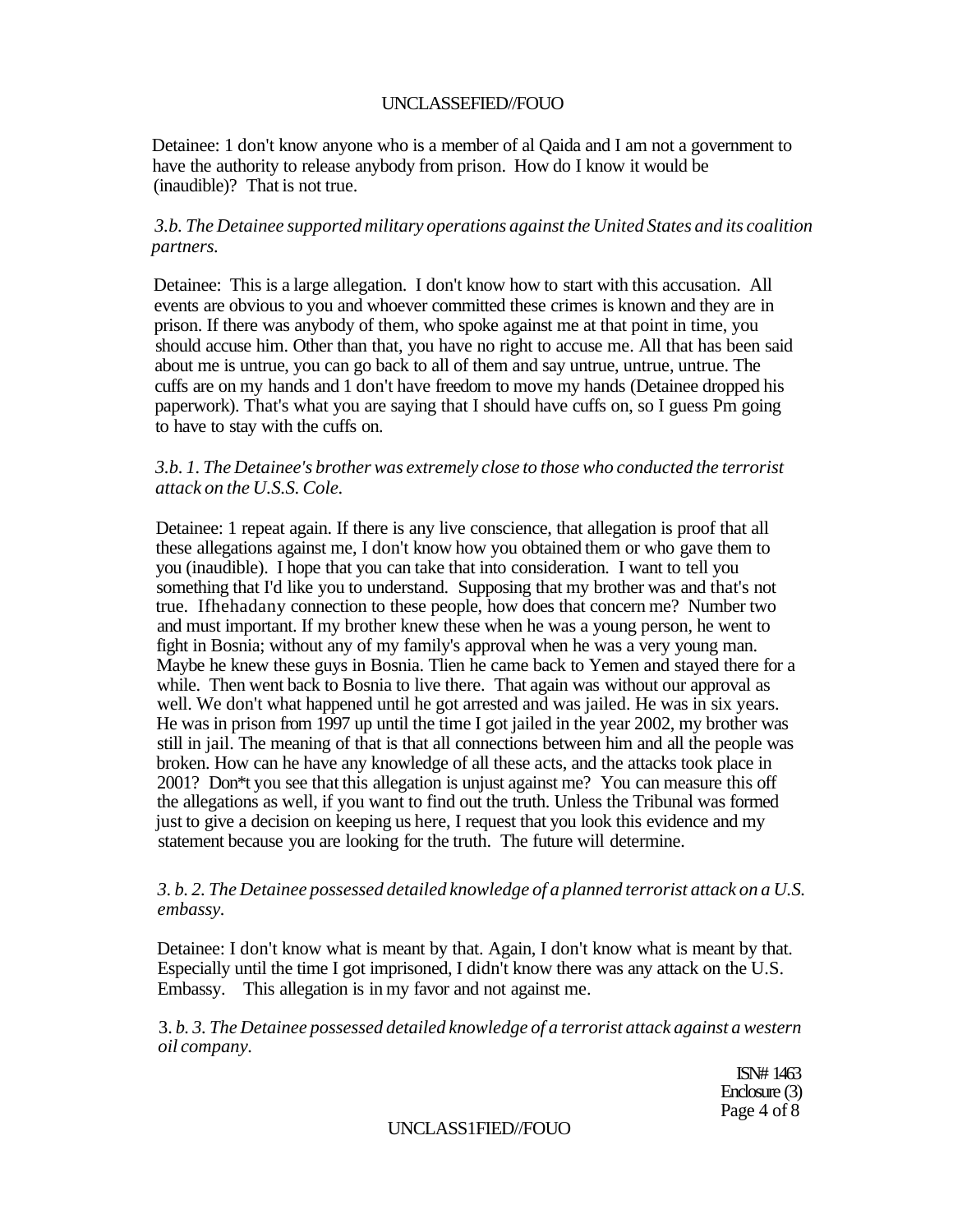Detainee: Again, I say I don't know what they mean by that Whoever made that accusation how did they know that? If they heard that from me, again it is considered as evidence in my favor. When I know information like that, I would contact the police or the security in Yemen so that the Yemeni government can take all necessary precautions. That should be considered as evidence for me and not against me. Will you allow me to speak more?

#### Tribunal President: Yes.

Detainee: Having read the definition of an Enemy Combatant in the letter that I received a few months ago, is anybody that helped al Qaida or is a supporter. I am a businessman. I have no connection to al Qaida or any terrorist organization, I have never joined in any task or operations and I was never an enemy to the United States or other countries. I did not fight America or anybody else. I will not be considered as an enemy to anybody. I will not fight anybody. I hate fighting from the bottom of my heart. This is not because I'm here today; this is a tact. My religion, which I respect, as you well know is the Muslim religion, they forbid such a thing. My country is against terrorist and terrorism. As I told you earlier, I hate terrorists and terrorism and I give you evidence that terrorism is against my personal beliefs as I am a businessman in Yemen. Eighty percent of my trade depends, as I'm an exclusive dealer for international companies. They come to Yemen to conduct business there. I help these companies to get all kinds of contracts and get business in Yemen. I receive some kind of commission from them. Which company do you think is going to come to Yemen if there was terrorist and terrorism in Yemen? All these international companies need stability so they can come there and conduct their business. Any of these terrorist or terrorist activities is against my trade. How can I be supporting terrorist or terrorism? I hope you consider that in your decision. I repeat, all of these attacks that shook the world, is bad. Whoever committed these crimes is known and they are here. Is there anyone of them, who accuses me that I had anything to do with all these events? At that point in time you people can go ahead and accuse him. Other than that, nobody has a right to accuse me of anything. Just because of the fact that I am a prisoner, (inaudible). And you know that the CIA depends on a lot of information and some of it is incorrect These people make mistakes and they depend on other agents and pay them so much money and only suffer because of it. They bring some information to the CIA, and it is usually is incorrect so they can take as much money as possible. So myself and other people like me, we are the victims and the CIA could also be a victim because they concentrate their effort on people that don't have anything to do with the events. These people, once they give the information to the CIA sometimes they give the wrong information and they know that they are feeding them. I hope you consider all this information. I want to let you know that I am a father. Even though I am not important in the American people's eyes because I am a prisoner, I am very important to myself. My kids and my wife think that I am important as do my mother and family. I hope that you consider that. I've already spent 28 months. I am in prison without any reason for being there. Don't be contused and mislead by all these allegations. I swear that the truth is totally different I have nothing to do with terrorist or terrorism. I have nothing to do with all the attacks, as I told you before. I want to let you know that I lost a lot of money in my

> ISN# 1463 Enclosure (3) Page 5 of 8

# UNCLASSIFIED//FOUO

**]**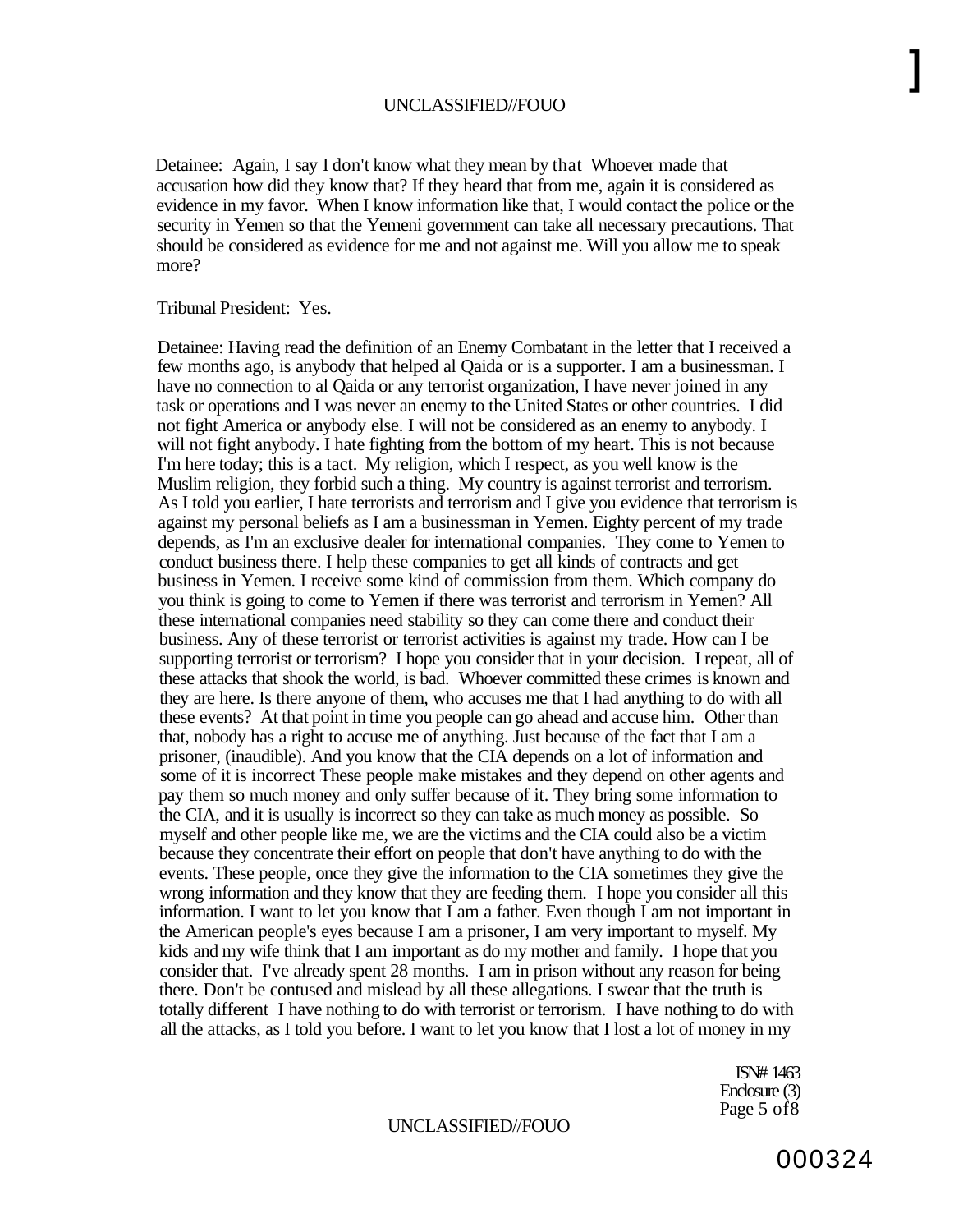trade. I lost my place in the congress because of prison here. Don't you think that the time I have spent over here and the amount of money that I have lost and I lost the congress, don't that is a high price to pay? Don't you think that is a high price to pay? Don't you think that is a high price to pay? I apologize for taking too much of your time. I hope that you will be the people that will put an end to this situation so I can go back to my family. So I can live my life as a normal person. Don't be the cause for my continued imprisonment and give the CIA reason to keep me here. I hope so. Thank you.

Tribunal President: Does that conclude you statement?

Detainee: Yes.

Tribunal President: I'd like to at this point indicate that the only that we have seen about you to this point, is the Unclassified Summary. Would you be willing to answer some questions that we may have for you?

Detainee: If you ask questions that I know the answer to, I will answer.

Tribunal President: Thank you. Personal Representative, do you have any questions for the Detainee?

Personal Representative: Yes ma'am I do. I would just like to remind you that you had made a statement earlier when discussing with me, that you were a fecilitator for the Yemeni Government?

Detainee: My Personal Representative is supposed to be with me. Not against me. Now he is talking like he is an interrogator. How can he be an attorney? I said all of these allegations were fabricated and I told you I had nothing to do with them. It's up to the Recorder or Reporter to respond or provide the proof. I'm afraid to say anything that you might use against me. As you know, there is no attorney here today and I don't know anything about the law. I don't know which of these statements are going to be used for me or against me. Whoever is representing the government needs to provide evidence.

Tribunal President: The Personal Representative is here simply just to help you and I don't know how it worked out in the translation, but the statement he made was not a negative one.

Detainee: I cannot say anything that can be used against me. I am even afraid to say what my name is.

Personal Representative: I was just trying to help him cover all the aspects of the response that he provided in his defense.

Detainee: All of my statements were accurate. Whatever you wanted to know I've already talked to you about. Nobody can mistreat me or get me counting or do you want me to, I'll count for everyone. You can condemn on something that I did against the United States or

> 1SN# 1463 Enclosure (3) Page 6 of 8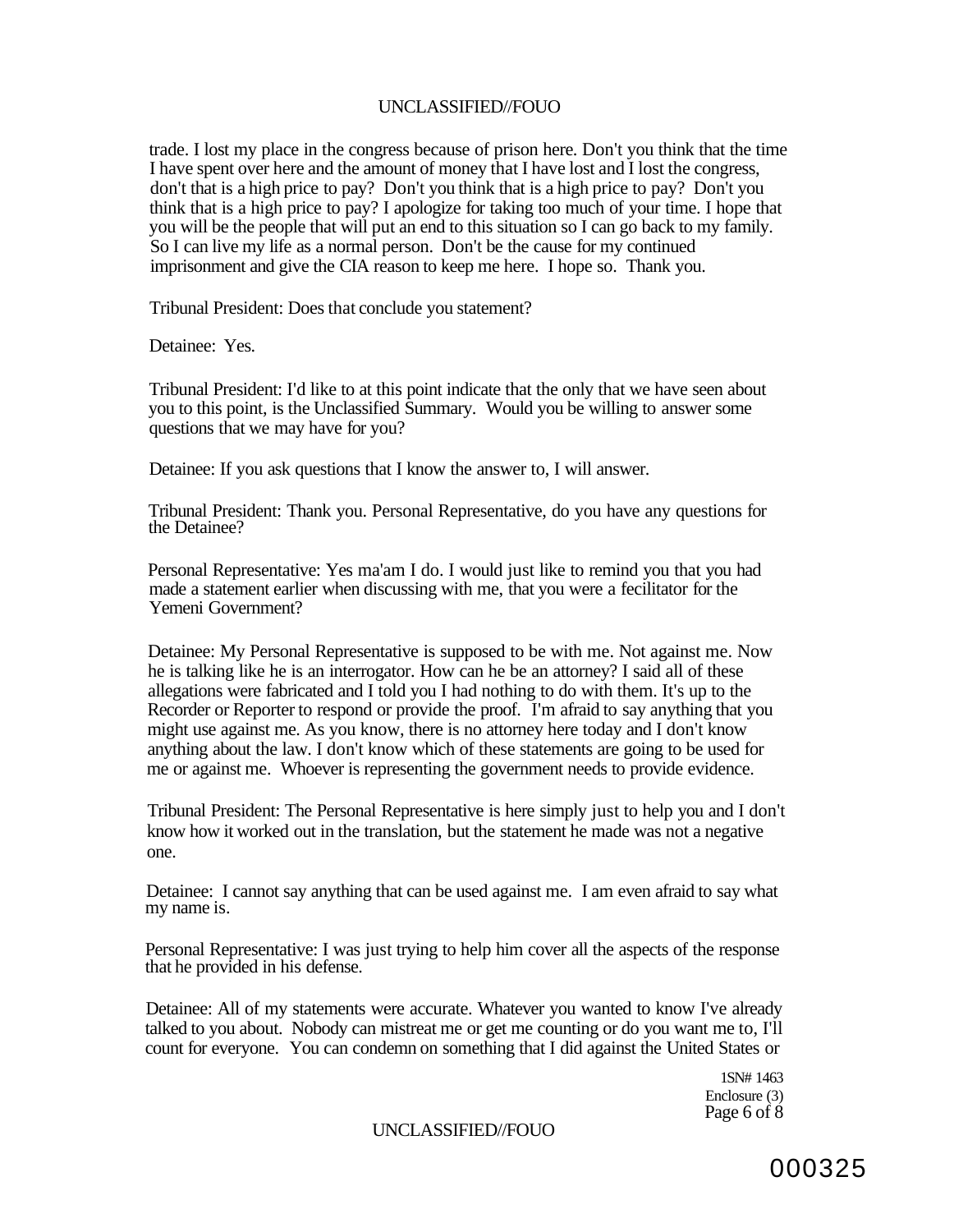anything or any mistakes I committed. But if you wanted to look at me from time of World War I and World War II, that is unreasonable. Any unclassified information that you have; you need to come up with the answer. Once you give me the unclassified accusation or allegations I will respond to it

Tribunal President: Is that all you have Personal Representative?

Personal Representative: I guess based on his response, I'm questioning rather or not he would want me to submit anything in writing or just stick with his oral statement.

Detainee: I'm not going to keep repeating myself. What I just told you is just re-hashing the situation. Anything else I say, I am afraid is going to be used against me. I hope that you can forgive me.

Tribunal President: Do I take that to mean that you don't wish to answer anymore questions?

Detainee: Are you looking for the truth or you going to be interrogators?

Tribunal President: Like I said, this is the only information we have on you and occasionally we do have questions to clarify some things.

Detainee: The are allegations that I am accused of. There should be some material evidence. Not just words. Anything that was fabricated (inaudible). If you are aware of the laws, you know what I'm talking about when I say material facts. Give me all the evidence then I will answer these questions. Other than that, anything I say might me used against me.

Tribunal President: Do you have any other evidence you would like to present to this Tribunal?

Detainee: You give me the evidence against all these allegations and then I will answer questions.

Tribunal President: We have shown you all the unclassified evidence that we can show you.

Detainee: These are only accusations and I have already told you that there is no truth in them. Whoever is saying that these are accurate, then come up with the proof. If there is no evidence then it's considered implied. You know the law

Tribunal President: Okay. At this point your Personal Representative would submit your written statement to us, or would you prefer that he does not do that?

Detainee: I don't want him to give you the document. 1 wanted to speak to you myself. I don't think that the information that the Personal Representative wrote down is accurate. I

> ISN# 1463 Enclosure (3) Page 7 of 8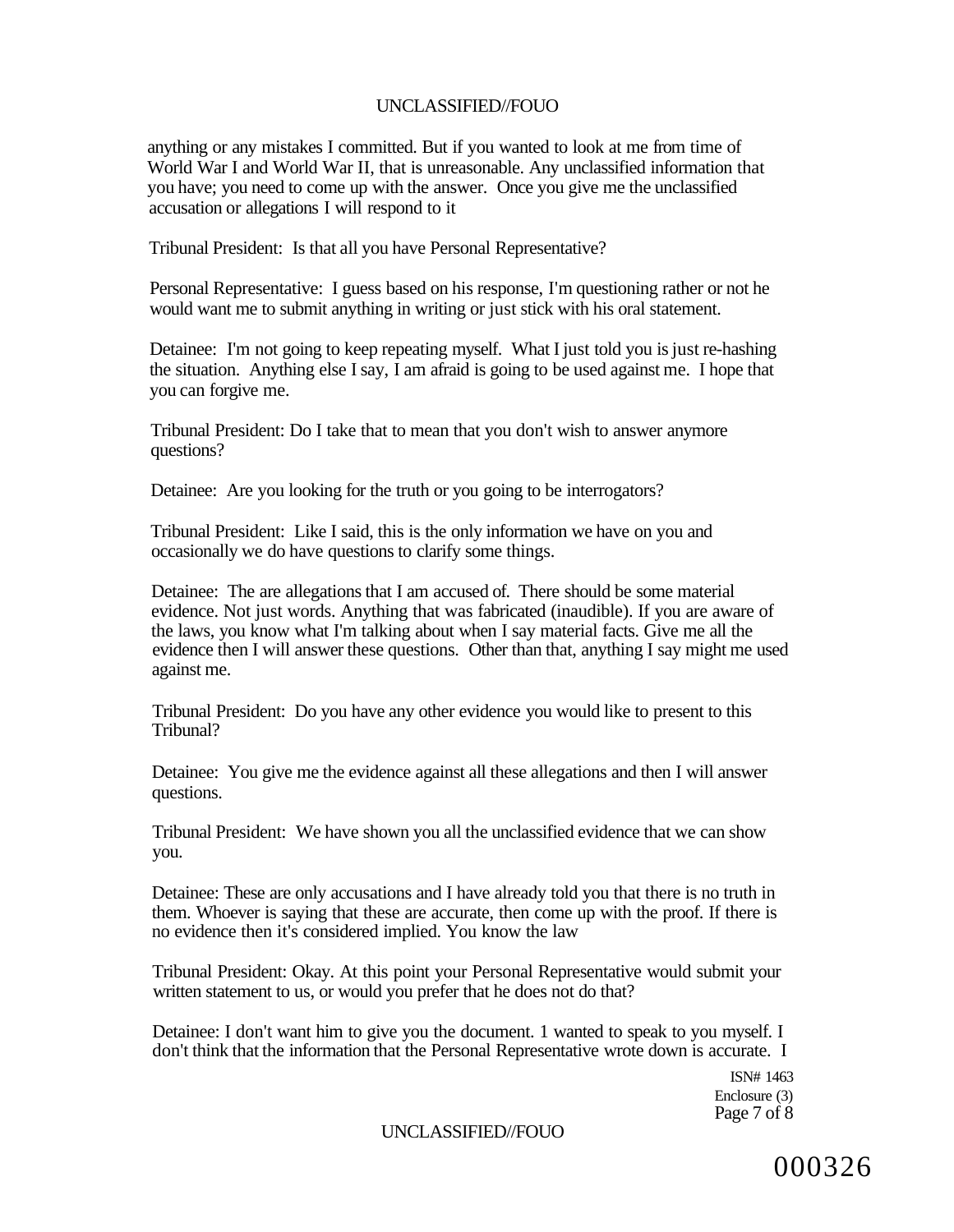will talk you directly if you like. If there is anything that you don't understand, everything is all recorded and you can go back to it.

Tribunal President: Okay. Thank you,

*The Tribunal President confirmed that the Personal Representative had no further evidence to present and that the Detainee had no previously approved witnesses to present to the Tribunal and closed the open session,* 

*The Tribunal President explained the remainder of the Tribunal process to the Detainee and adjourned the open session.* 

# **AUTHENTICATION**

I certify the material contained in this transcript is a **true** and accurate summary of the testimony given during the proceedings.

Colonel, U.S. Army Tribunal President

> ISN# 1463 Enclosure (3) Page 8 of8 00032\*7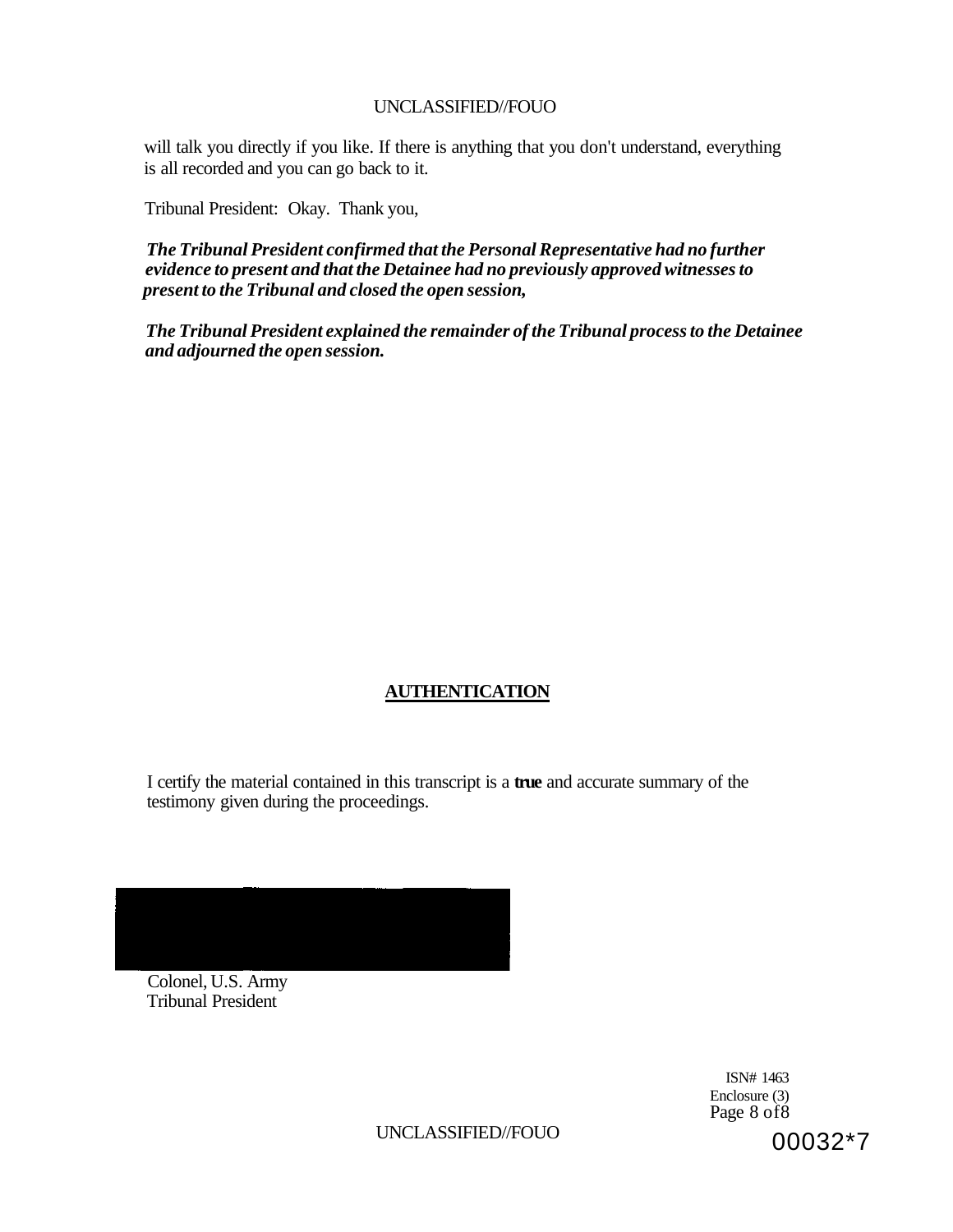#### **Summarized** Unsworn **Detainee Statement**

*The Tribunal President was explaining the hearing instructions to the Detainee. The Recorder read the summary of unclassified evidence and the Detainee had a question.* 

Detainee: What kind of evidence?

Tribunal President: In reference to the unclassified summary.

Detainee: Yes.

Tribunal President: That is the unclassified evidence.

Detainee: I do not agree with all of them (the allegations).

Tribunal President: You will have an opportunity to make your statement here shortly. Thank you.

*The Tribunal President asked the Detainee if he (the Detainee) would like to make a statement under oath.* 

Detainee: I would agree to provide an oath under my religious oath.

Tribunal President: We do have a Muslim oath prepared.

Detainee: We are taking oath with the Koran.

Tribunal President: Recorder, could you read the Muslim oath and see if it is acceptable to the Detainee.

# *The Recorder reads the Muslim oath.*

Tribunal President: If that is acceptable, he can take the oath that was just read, or he can give us his own oath, or he can decide not to take an oath.

Detainee: I will take an oath of my religion. It will be verbally by myself.

Tribunal President: You may do so now.

Detainee: I will tell the truth. I will not lie. I will swear with my God that everything is the truth.

Tribunal President: Very well. We will accept that as taking an oath. Thank you.

# **Summarized Sworn Detainee Statement**

ISN# 320 Enclosure (3) Pagel of 12

# UNCLASSIHED//FOUO

 $000a^{\prime\prime}$ <sub>1</sub>s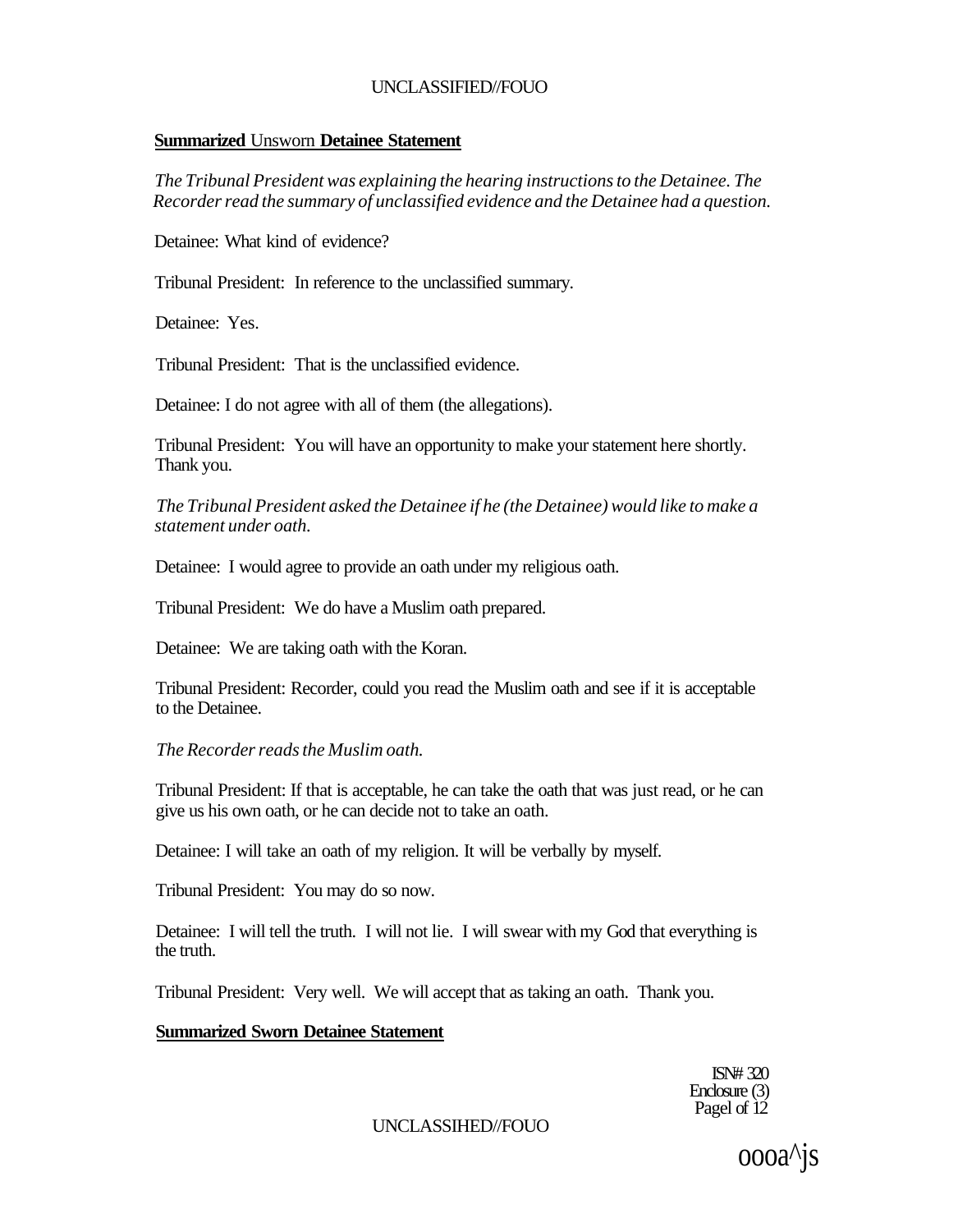*The Tribunal President instructed the Detainee that he (the Detainee) could make an oral statement and could present any evidence with the assistance of his Personal Representative.* 

*The Personal Representative addressed issues in the Unclassified Summary of Evidence (Exhibit R-l), as was discussed while assisting the Detainee in preparation for the Tribunal* 

• **3(a)(1) The Detainee departed China in May 2001 and traveled to Tora Bora, Afghanistan via Pakistan.** 

That is true.

• **3(a)(2) The Detainee received training on the Kalashnikov AK-47 assault rifle and other light weapons at a Uighur training camp in Tora Bora, Afghanistan.** 

I just trained on two different kinds of weapons.

• **3(a)(3) The training camp was provided to the Uighurs by the Taliban.** 

I don't know who provided the training camp.

• **3(a)(4) The East Turkistan Islamic Movement (ETIM) operated facilities in the Tora Bora region of Afghanistan in which Uighur expatriates underwent small arms training. These camps were funded by Bin Laden and the Taliban.** 

I believe that the Uighur people were trying to get back their country from China, and I don't believe Osama bin Laden or the Taliban were financially providing for the camp.

• **3(a)(5) The Detainee lived at the Uighur training camp from early June through mid-October 2001 until the United States bombing campaign that destroyed the camp.** 

That is true.

• **3(b)(1) The Detainee stated that the Uighur training camp was destroyed during the first night of the United States bombing campaign.** 

**I** do not know if it's the first night that the US bombing started. I don't know if they bombed some other place and then came to the place where we stayed. But we did leave the camp when we heard the US bombing.

> ISN# 320 Enclosure (3)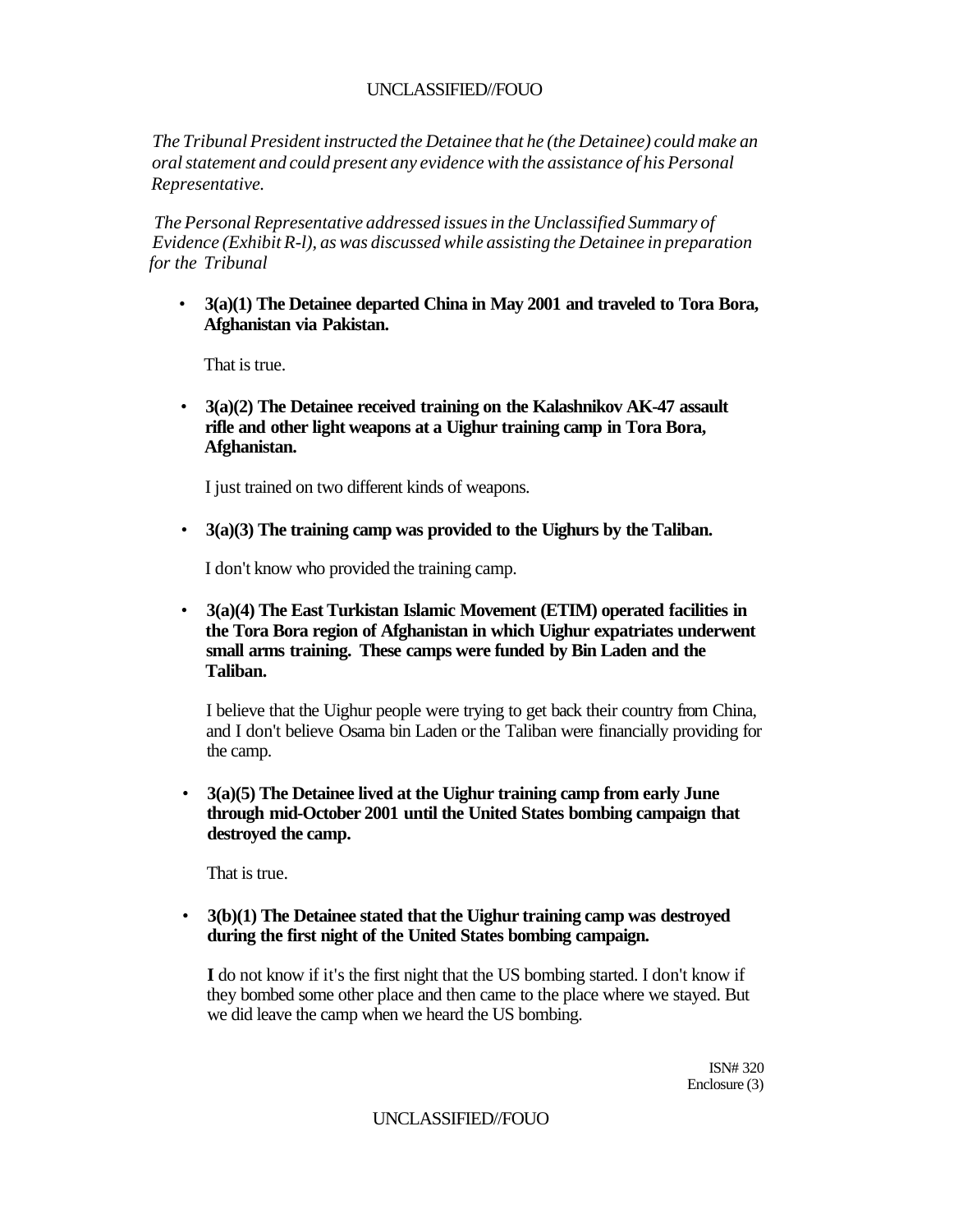## UNCLASS1FIED//F0U0

# • **3(b)(2) The Detainee fled along with others farther into the mountains of Tora Bora with the initiation of the United States bombing campaign.**

Yes, all the Turkistani people fled together (NOTE: The Uighurs often refer to themselves as "Turkistani").

# • **3(b)(3) The Detainee was captured in Pakistan fleeing Afghanistan with other Uighur and Arab personnel in 2001.**

That is true.

Tribunal President: Is there anything else that you would like to add?

Detainee: Yes.

Tribunal President: Please, go ahead.

Detainee: They are saying that we are against the United States. Is that right?

Tribunal President: Yes.

Detainee: That is not true because from the time of our great grandparents centuries ago, we have never been against the United States and we do not want to be against the United States. We will not stand against the United States because we don't have anything to do with the United States. Also, I can represent for 25 million Uighur people by saying that we will not do anything against the United States. We are willing to be united with the United States. I think that the United States understands the Uighur people much better than other people.

The reason we went into Pakistan was because in China there is torture and too much pressure on the Uighur people. Lately they have laid off the Uighur people from their jobs. Recently, they laid off a lot of Uighur people and filled all the jobs with immigrant Chinese.

The Uighurs have families and need support to eat and if we don't *do* something, then how are we going to live? If they (fellow Uighurs) wanted to go and farm they would have to pay a lot of taxes. If they can't pay the taxes, they would take away their property.

So many people are without an education because they (apparently the Chinese) are asking too much money for an education. Now, there are a great number of young people on the streets with no education. The Uighur people only have the privilege of having two children. If a female gets pregnant with a third child, the government will forcibly take the kid through abortion.

> ISN# 320 Enclosure (3) Page 3 of 12

> > 0U0330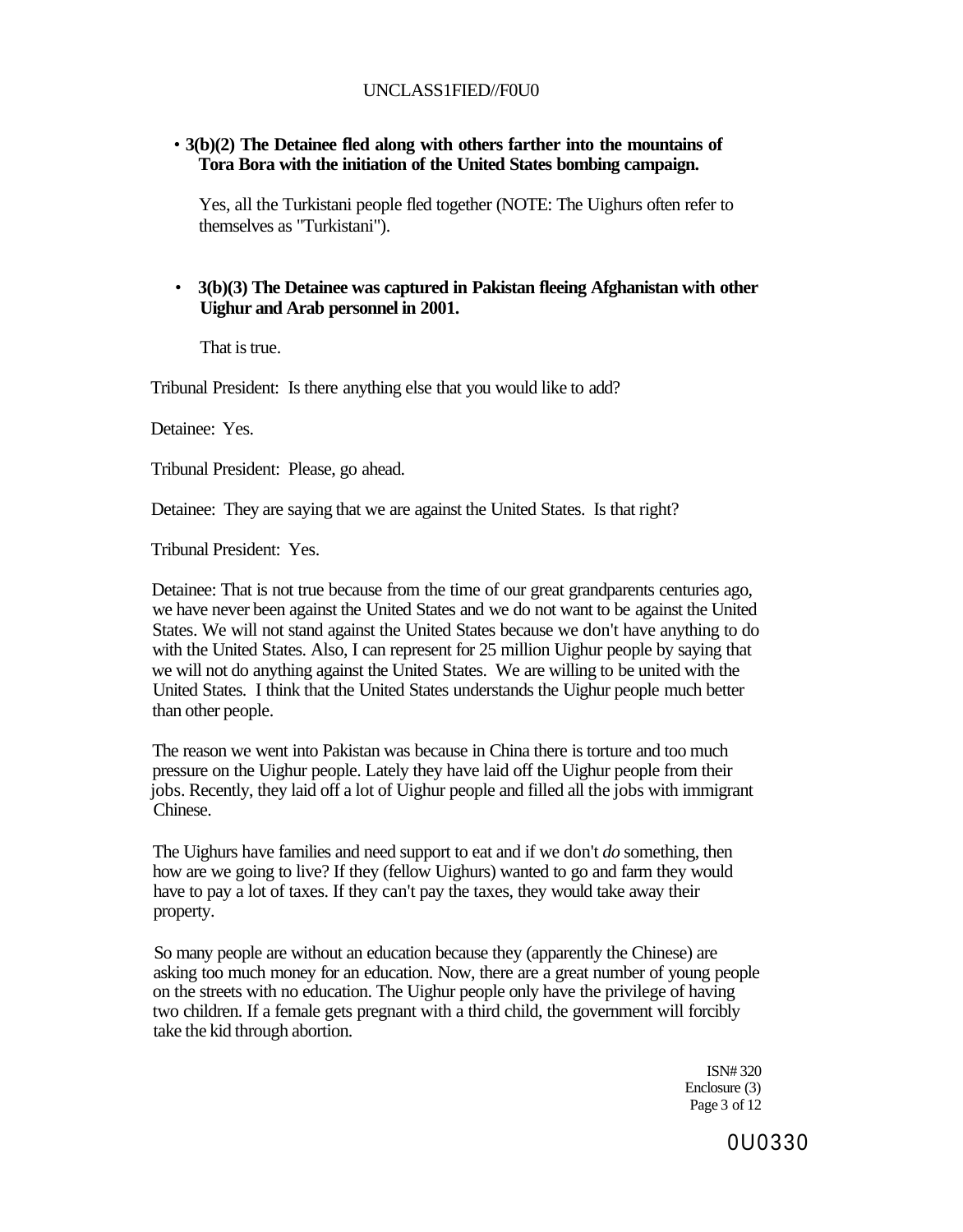Lots of Uighur people are so poor that we can't afford to eat meat weeks to months at a time. Turkistan has a lot of natural resources and they (the Chinese) don't use one or two percent of it for Turkistan. They take the majority of the resources day and night to the mainland in China. If they torture us everyday and pressure us too much, then what are we going to do? How are we going to live? In the future, what will our next generation do? How will they survive? That is why I left my country to try to get something, get back and liberate my people and get our country independence. If you to go to Kazakhstan, they will not let us get property, training or anything. They will not let us in; as soon as they know we are in Kyrgyzstan and Kazakhstan, they will turn us back to the Chinese. That is the reason we went to Afghanistan.

I can't think of any more evidence but that is all I wanted to say.

Tribunal President: We may have some questions, but does this conclude your statement?

Detainee: That is the reason that we went to Afghanistan. We didn't associate with the Taliban or other people.

Tribunal President: Do you mind if we ask some questions, as long as you are finished with your statement.

Detainee: OK. Yes, you may ask.

# **Tribunal** Members\* **Questions** to **Detainee**

- **Q:** Thank you for coming to talk to us today and for educating us on the plight of the Uighur people. We haven't seen anything about you prior to the start of this Tribunal. But we have a general familiarity with your situation because some of your other Uighur brothers have come before us in Tribunals. Before you left your home country to got to Afghanistan, how did you support yourself?
- A: I did some kind of business.
- Q: What kind of business is that?
- A: Fruit business.
- Q: Were you able to support yourself and your family with a fruit business?
- A: It was barely enough because so many other people were doing the same business. It was not much profit.
- Q: It says here that you went from your home country to Pakistan and Afghanistan. Did you go to any other countries along the way?

1SN# 320 Enclosure (3) Page 4 of 12

UNCLASSIFIED//FOUO

0UQ331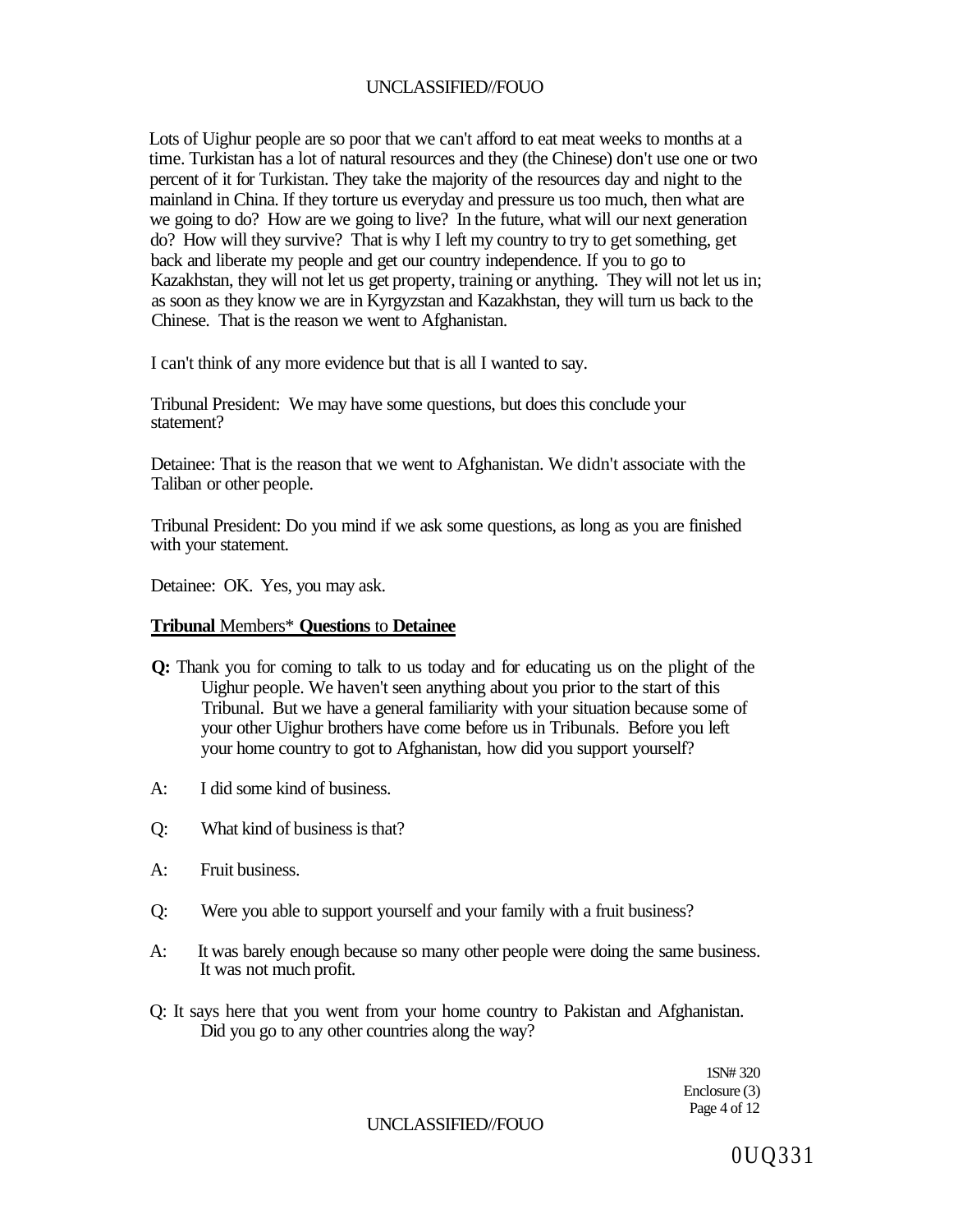A: No.

Q: Have you ever traveled to Kyrgyzstan?

- A: No.
- Q: In the recent past, the American consulate was attacked there and I was wondering if you knew anything about that?
- A: No, I don't know anything about it. How could I have knowledge about it?
- Q: It was before you came to the camp.
- A: I don't know.
- Q: Have you ever had any association with Uzbek Muslims?
- A: No.
- Q: There is a group that we have heard of called the Islamic Movement of Uzbekistan. I was wondering if you knew anything about that group?
- A: No.
- Q: When you traveled to Afghanistan, did you go by yourself or with a group of other Uighur people?
- A: We were four people that traveled together.
- Q: There is a group of you here at the camp. Are the other three people who were with you also here at the camp?
- A: No.
- Q: What happened to the other people?
- A: When the bombing campaign started we split up.
- Q: So the other three people that you traveled with after the bombing, you never saw them again?
- A: No.
- Q: When you were in Afghanistan and you were in the Uighur camp, did you go to any other places besides the Uighur camp?

ISN# 320 Enclosure (3) Page 5 of 12

UNCLASSIFIED//FOUO *n* n n o o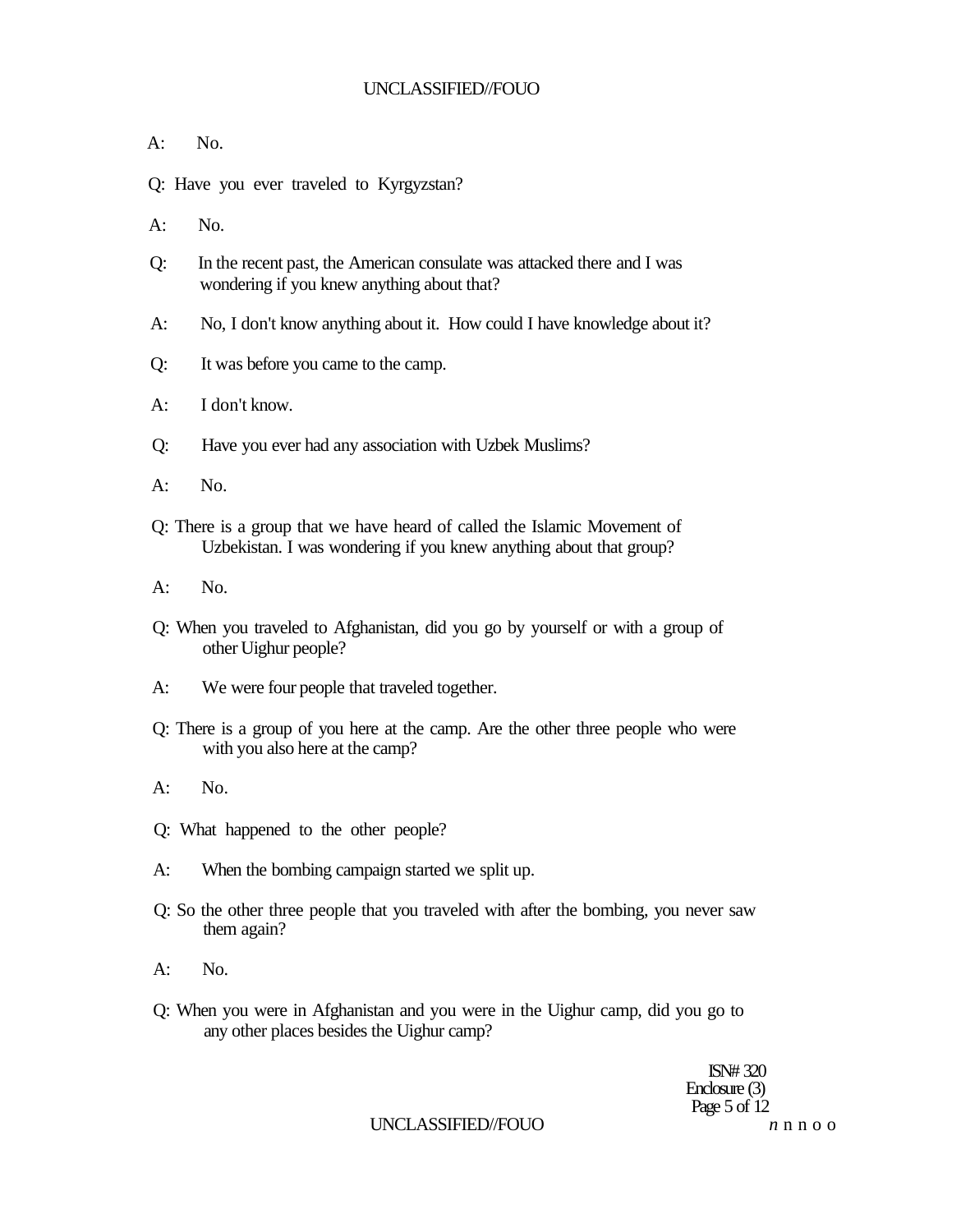- A: No, I just stayed there until the bombing started.
- Q: Did the Taliban people ever approach you and ask you to fight with them against their enemies?
- A: No. In four months we built a house at the camp and we didn't see any other people there.
- Q: Was it only Uighur people you saw everyday when you were there?
- A: Yes.
- Q: Earlier when we were talking about the weapons at the camp, you said that you only trained on two different kinds of weapons. Which kinds were those?
- A: Kalashnikov and a pistol.
- Q: During your training did your instructors or your camp leaders ever talk to you about fighting Americans?
- A: No.
- Q: There is an important gentleman in the Uighur community by the name of Hassan Maksum; do you know who this man is?
- A: Yes. I saw that person.
- Q: Who is he, please?
- A: He is a Turkistani person.
- Q: Is he the leader of your Uighur group?
- A: Yes.
- Q: Would he give the Uighurs in the camp guidance and instruction on what to do?
- A: Maybe he would do that and there was another person and he was the leader of the camp guiding all the people. I saw this person twice at the camp. I forgot the leader name.
- Q: Would that be Mr. Abdul Haq?
- A: Yes.
- Q: We heard his name from the other Uighur people.

ISN# 320 Enclosure (3) Page 6 of 12

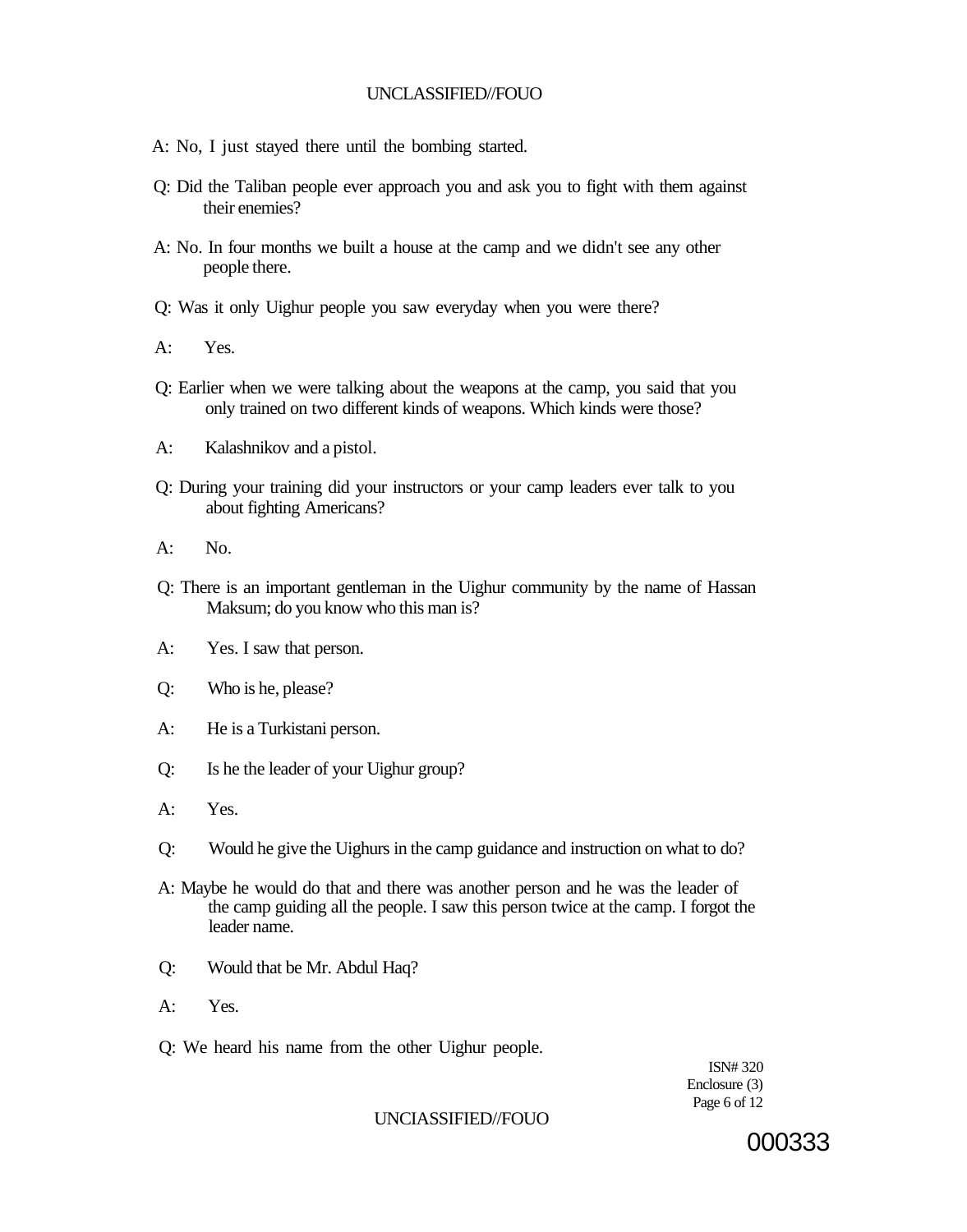- A: I told that to the interrogators.
- Q: There is a concern that Mr. Hassan Maksum may have relationships with al Qaida people. Do you know any thing about this?
- A: I don't think so. The people in Turkistan will not associate with al Qaida.
- Q: We noticed that during these Tribunals that some Detainees come to us in different colors. We have orange, beige and white. You are in beige. What is the significance of you being in beige?
- A: That means level one.
- Q: Is that for good behavior or for some other reason?
- A: Yes, I believe so. If you do not have good behavior they will not put you in level one.
- Q: We know you don't want to be here, but, given that, how have you been treated at the camp since you have been here?
- A: What, do you mean by soldiers?
- Q: Yes.
- A: OK. Good.
- Q: Besides the Chinese people, do the Uighurs have any other people they consider their enemy?
- A: No.
- Q: If you were to be released, where woutd you want to go and what would you want to do?
- A: Not China. If the US government sends me to another country, I'll go.
- Q: Very good. Thank you very much. I don't have anything else.

#### Tribunal Members\* Questions to Detainee

- Q: After the bombing in the mountains when you fled that first night, who was bringing you food for the next couple of days?
- A: There were two guys and they brought us food.

ISN# 320 Enclosure (3) Page 7 of 12

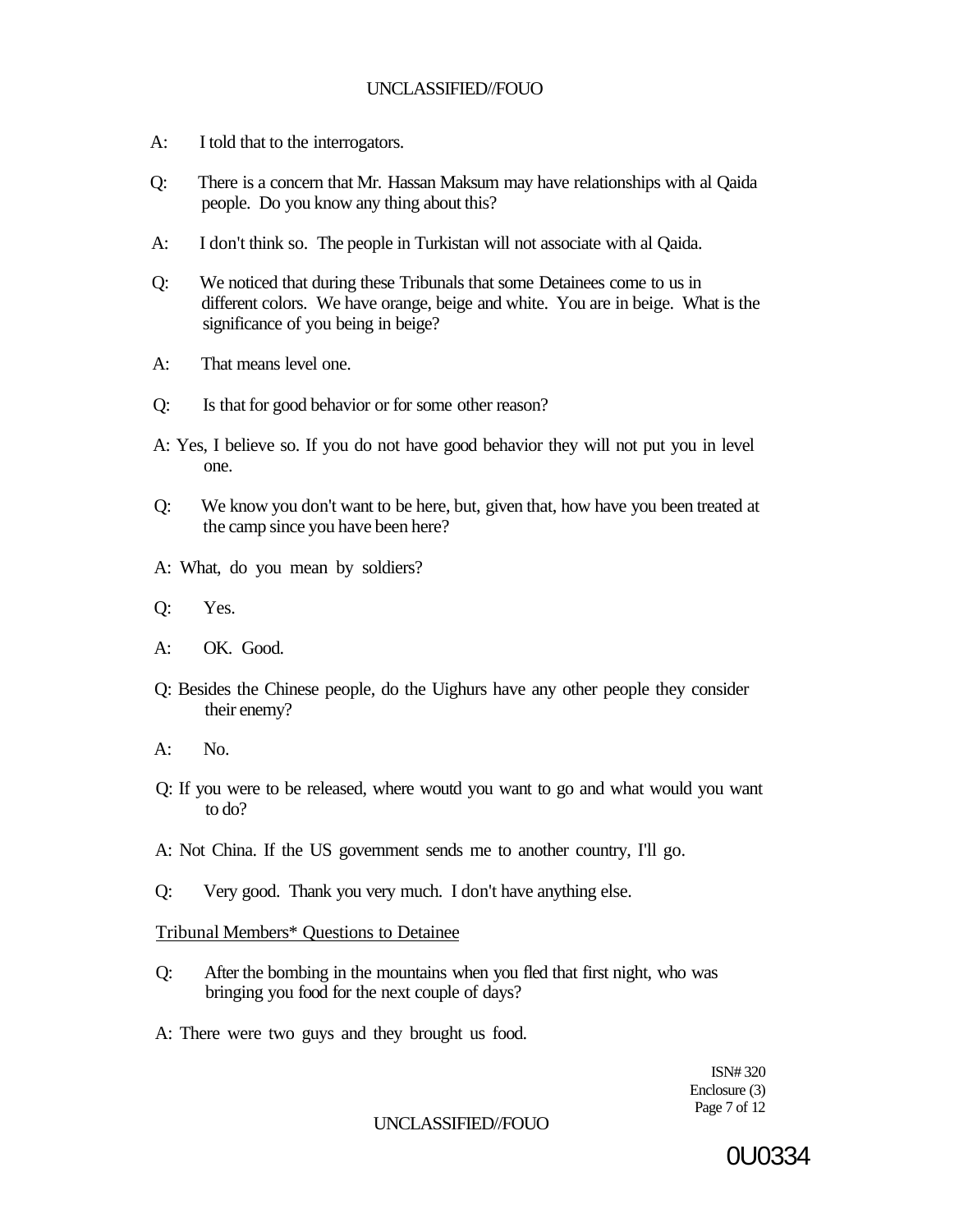- Q: They were the people that normally brought food to the camp?
- A: **Yes.**
- Q: Were they were non-Uighurs?
- A: They were Uighurs too.
- Q: They were also Uighurs. So, they went to town and brought food back to you before the bombing and then after the bombing?
- A: They brought food before the bombing.
- Q: And then after the bombing?
- A: A guy by the name of Hamat brought us food. I don't know where he got the food. I remember he brought us food after the bombing.
- Q: Hamat was part of the Uighur group and part of the eighteen Uighurs that fled?
- A: Yes.
- Q: At least one or two Uighurs were going back and forth to town for food before the bombing and after the bombing?
- A; Before the bombing they go into the city get food and bring it to the camp.
- Q: And then after the bombing?
- A; J can't really remember now. I forgot. Hamat brought us food.
- Q: You had food with you when you went through the mountains?
- A: I can't really remember right now.
- Q: Through all of the interrogations since you've been captured, is there anything that you have said that you would like to change or anything that you would like to explain that you have said in the past to help us better understand your story?
- A: I already told everything correctly during all the interrogations.
- Q: So whatever I read during the classified portion is pretty much the way you said it?
- A: Yes.

ISN# 320 Enclosure (3) Page 8 of 12

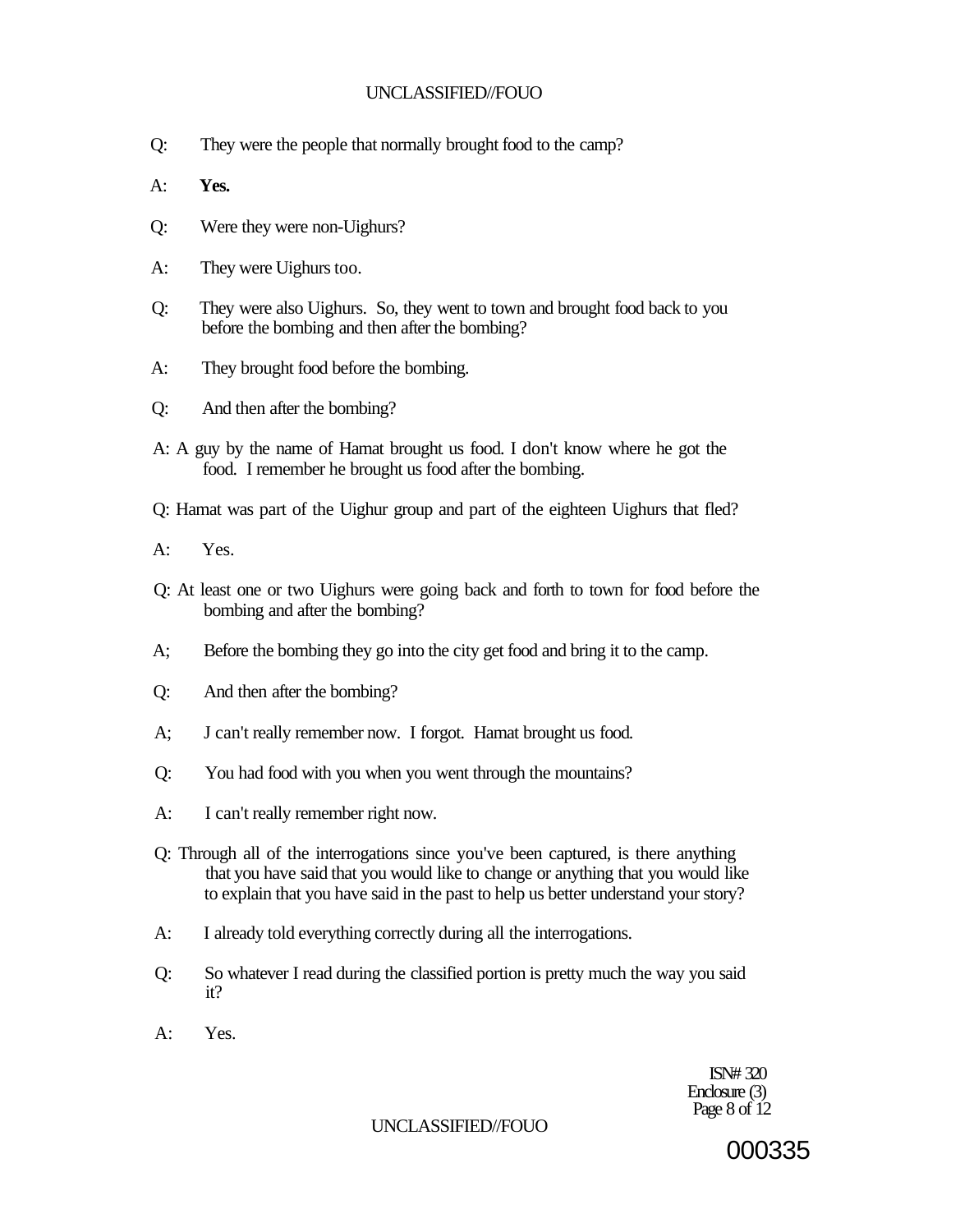- Q: How much time did you spend in the mountains before you made it to Pakistan?
- A: I forgot and again, I told them during the interrogations. I've been here three years and can't remember everything at that time.
- Q: Was it a matter of week or months, like one month, two months?
- A: I already told them in the past and if I now say something wrong then it will cost me and I don't want to give you any wrong information.
- Q: Did you stay in one place or did you move around on your way to Pakistan? Did you find one place to stay or were you constantly moving?
- A: Yes, I was moving around from one place to another place.
- Q: Did you have enough food with you that you didn't have to find food anywhere?
- A: Hamat got some food for us and I really don't remember the rest of it.
- Q: And there was no one other than Hamat who gave you food while you were in the mountains?
- A: I forgot and if you look in my file, then you will see.

#### Tribunal President's Questions to Detainee

- Q: Just to remind you, we haven't seen your file. We only know what these two pieces of papers have told us about you. Pardon us if we ask you questions that you've answered repeatedly since you've been here. But since we've come here with an open mind, your answers will help us develop a picture about your situation. I'd like to go back to the time when you were in your home country before you traveled to Afghanistan in 2001. Did you ever receive military training in your life prior to 2001 in Afghanistan?
- A: No.
- Q: Have you ever traveled outside your home country prior to traveling to Afghanistan in 2001?
- A: No.
- Q: When you traveled to Afghanistan in 2001, how many people traveled with you or did you travel alone?
- A: In Kazakhstan, two more people joined us and we were four total.

ISN#320 Enclosure (3) Page 9 of 12

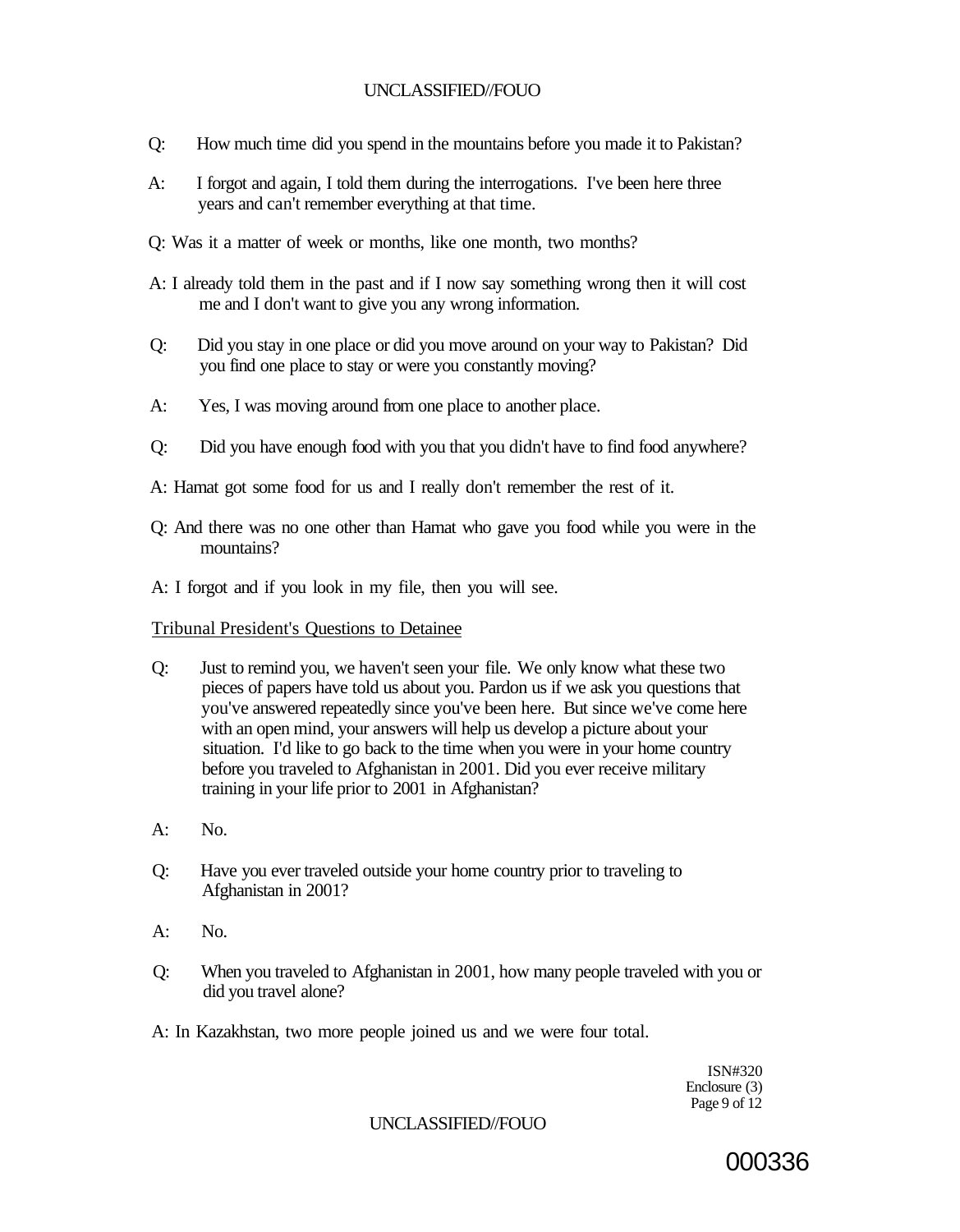- Q: Did you travel into Pakistan first and then into Afghanistan?
- A: Yes.
- Q: While you were traveling, did you ever encounter any Arabs in Pakistan?
- A: No.
- Q: During your time at the Uighur camp in Afghanistan, did you ever see any Arabs?
- A; No.
- Q: After the bombing of the training camp and during the time you were fleeing through the mountains toward Pakistan, did you encounter any Arabs?
- A: We were staying in the mountainside and the Arab people traveled to Pakistan and we followed them.
- Q: Could you have possibly gotten some support on your travels through the mountains from these Arab travelers?
- A: We followed them while they traveled to Pakistan. There was one Afghan and he was leading those people to Pakistan.
- Q: How did you know they were going to Pakistan?
- A: We asked them, they said Pakistan, and we followed.
- Q: When we had an opportunity to hear the stories of some of your Uighur brothers, they told us about difficult times fleeing through the mountains hiding out in caves and even encountering aggressive monkeys. I understand it's been a long time since you've experienced that, but does that sound familiar to you as well?
- A: It's been a long time and I can't remember most of it
- Q: How about the time of your capture by the Pakistan authorities? Can you tell us about that? It says here that you were captured with Arab personnel as well.
- A: Yes.
- Q: Can you tell us more about that? How many were there and was it Pakistani police, Pakistani military (who captured you)?

1SN# 320 Enclosure (3) Page 10 of 12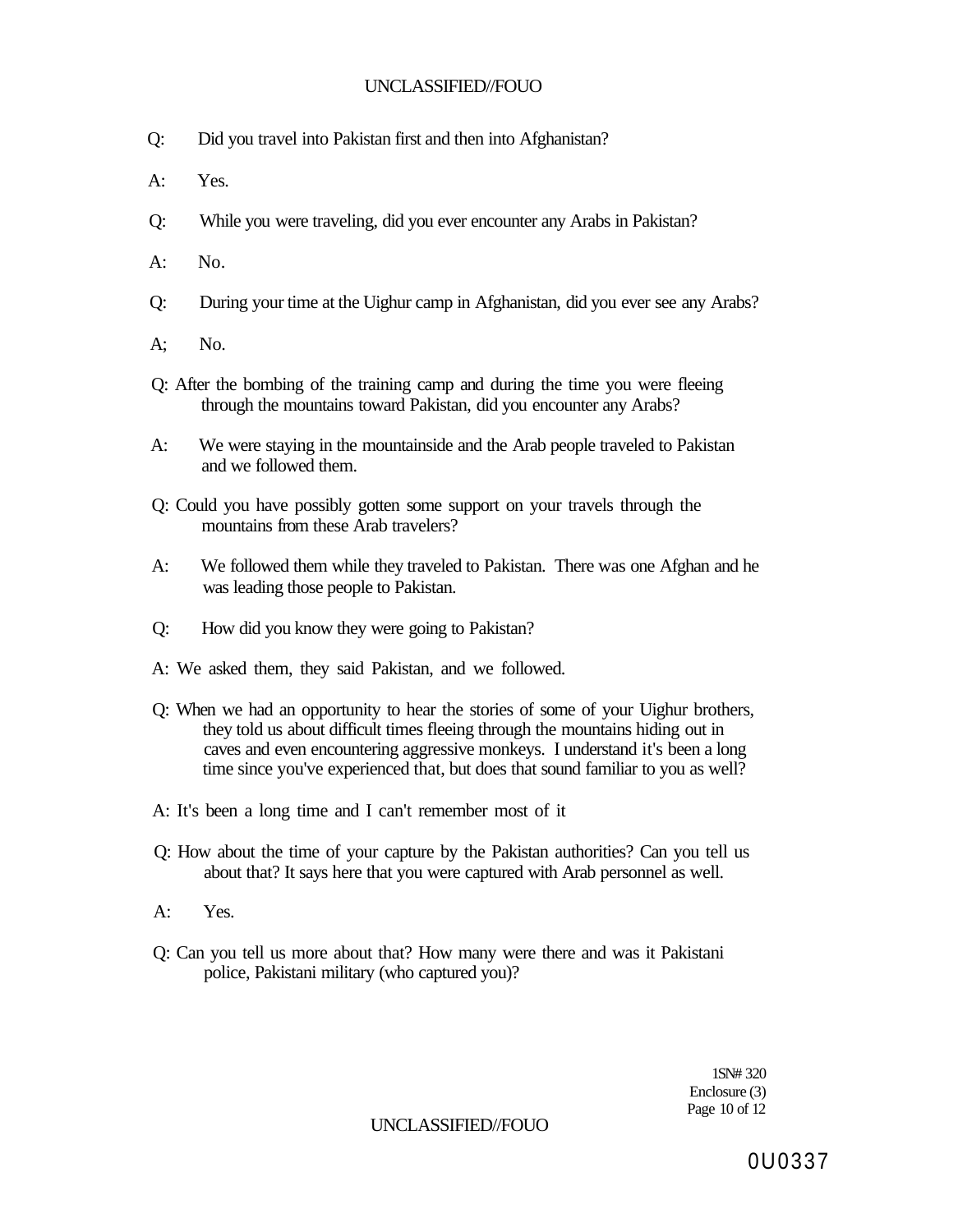- A: We crossed into Pakistan and there were tribal people there and they took us to their houses and they killed a sheep and cooked the meat and we ate. At night, they told us that we were going to travel now. We said OK and they took us to one mosque. On our way to the mosque, they provided us tea and bread. We sat down and had tea and three people walked into the mosque, looked around at the people and walked out. They repeated this three or four times. Then they came into to the mosque and said we need to go in groups often. They took us to the truck and took us directly to the Pakistani prison.
- Q: Were there Arabs in this group when you were captured?
- A: Yes.
- Q: How did that come to be?
- A: I told you earlier, when we traveled we followed them and we were captured together.
- Q: There were eighteen Uighurs and how many Arabs?
- A: I don't know the exact number maybe, 60 or 70 people.
- Q: Since you've been here at Guantanamo Bay, has the Chinese delegation visited you?
- A: Yes.
- Q: How did they treat you?
- A: They did not treat me good.
- Q: Did they offer you a safe return to China?
- A: (They said) when you go home you have family and we don't think you will be in prison that long. The most is three or four years and then you can live with your family. If they are lying, I will go back to jail for more years.
- Q: Have you ever been in touch with your family since you have been here?
- A: No.

ISN# 320 Enclosure (3) Page 11 of 12

UNCLASSIFIED//FOUO

000333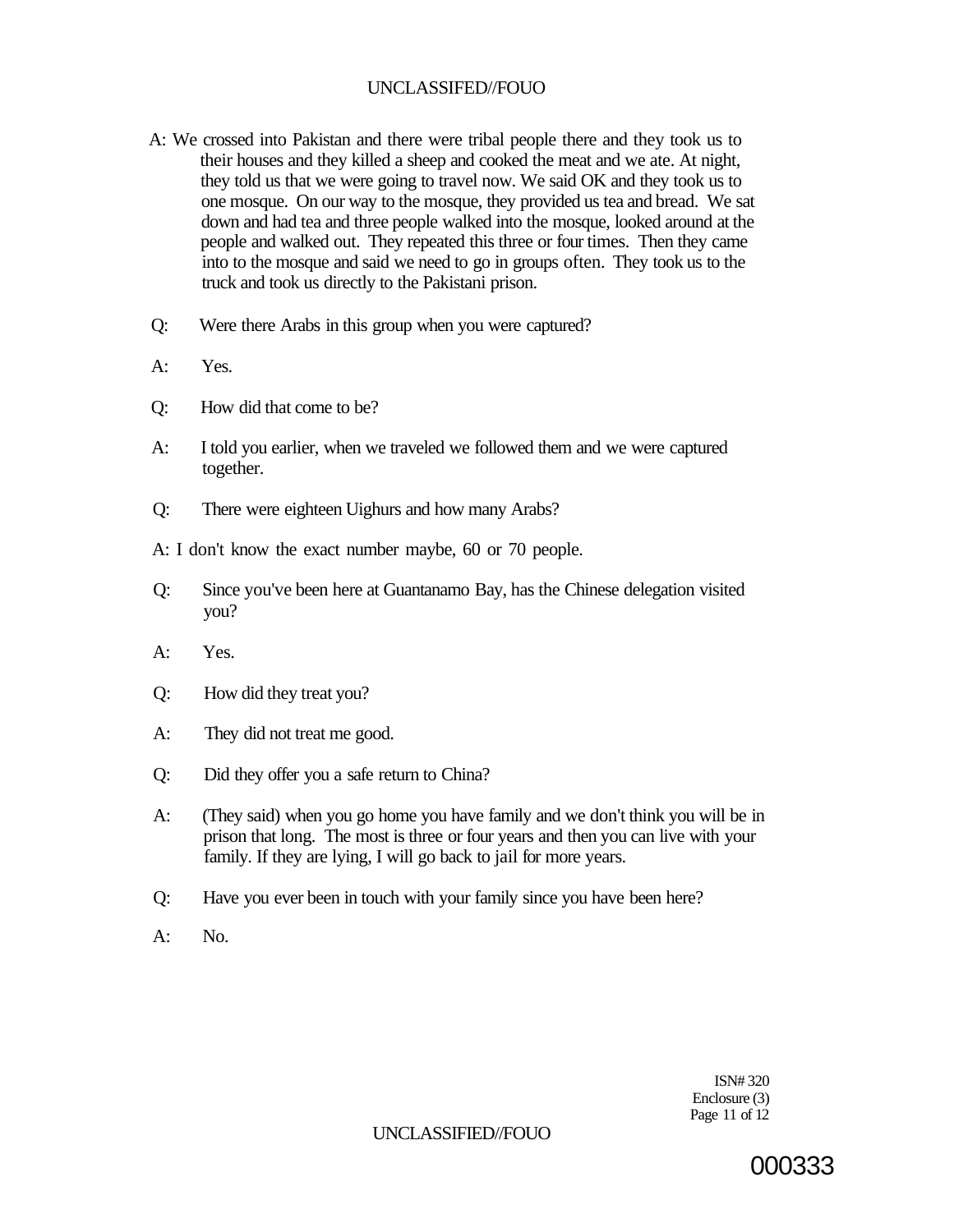Tribunal President: I want to thank you for your testimony today. As we make our determination whether or not you have been properly classified as an enemy combatant, is there anything else that you feel is important and that you want us to know?

Detainee: I have nothing to say. I want to tell you one thing. Because I didn't answer all your questions, I didn't tell exactly the truth or because I forgot and didn't want it to count against me and ask you to forgive me for not knowing the answer.

# AUTHENTICATION

I certify the material contained in this transcript is a true and accurate summary of the testimony given during the proceedings.

Colonel, U.S. Marine Corps Tribunal President

ISN# 320 Enclosure (3) Page J2 of  $12$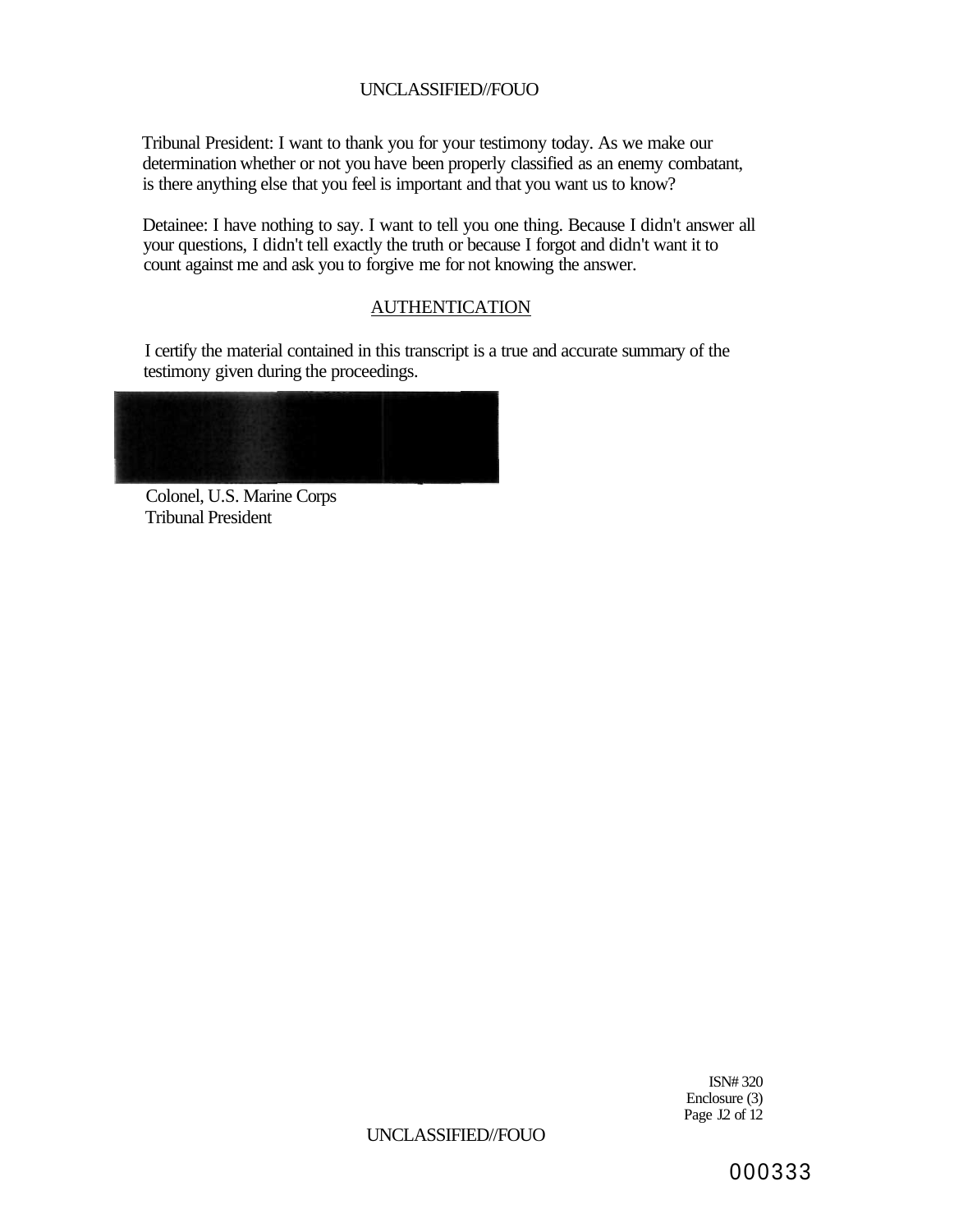# UNCLASSIFIED

### **Summarized Detainee Statement**

I don't have nothing. I didn't fight. I was behind the front line, the line of fighting. I was 20 days behind the fighting line. I did not enter the line of fight. I don't have nothing.

#### **Answers in response to questions by the Personal Representative:**

For immigration purposes, I was in Afghanistan because I was Muslim. I went there to study for al Jihad. I was in Bagrara Camp. I don't know Malik Camp. I bought a Kalishnakov. The Pakistan people give me a place to stay for studying. There were 4 or 5 of us and they give us the Kalishnakov to us from the Taliban. Taliban sold me the Kalishnakov. We bought it from them. There were no Americans on the line. I didn't fight the Northern Alliance. I would never fight. I would not kill Americans or the Northern Alliance if I'm released.

#### **Answers in response to questions by the Recorder:**

I was living in London before going to Afghanistan. I paid for my trip myself. I was in the camp of Bagram when I got the Kalishnakov. I was with 5 Arab people. I was 20 days or a month behind the front line. I wasn't on my way to the front line. I had the Kalishnakov with me.

#### **Answers in response to questions by the Tribunal Members:**

I was working in a factory in England. The Christian Company. I don't know why the Kalishnakov was provided to me, but I went to study. When I was there with the 4 guys the Taliban came. They were selling the Kalishnakov. I bought a Kalishnakov when the other guys with me bought one, I felt a little threatened. It wasn't like a threat, but I was scared if I didn't take it from the Taliban. When I had the Kalishnakov, a Pakistani showed me how to use it.

# AUTHENTICATION

I certify the material contained in this transcript is a true and accurate summary of the testimony given during the proceedings.

Col,USAF Tribunal President

> ISN #070 Enclosure (3) Pagel of<sup>1</sup> **U U u o <i U**

UNCLASSIFIED nnno/n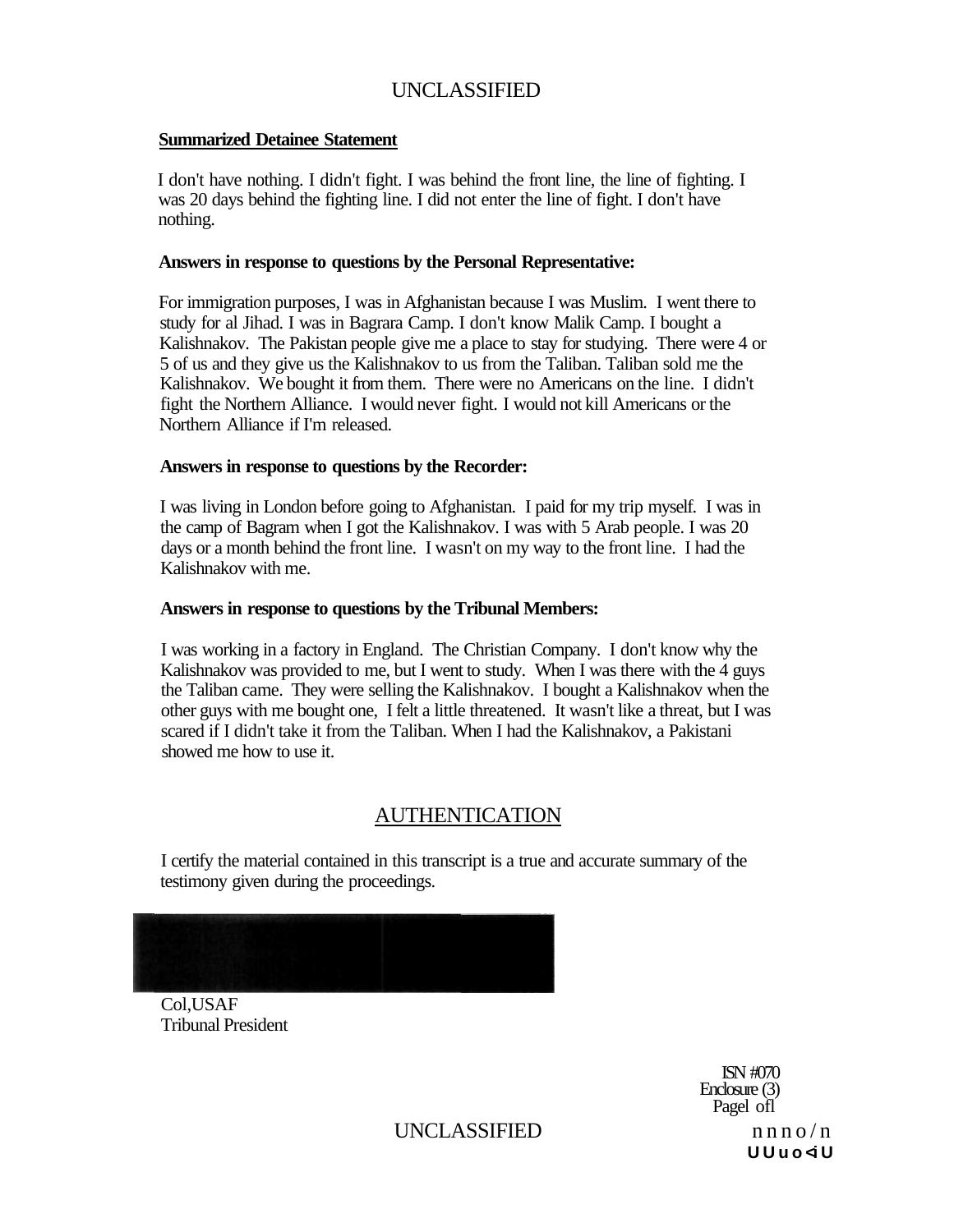### **Summarized Unsworn Detainee Statement**

# **Recorder read unclassified summary. Detainee made the following comments in response to the following bullets.**

*3b3. Detainee was on the secondary line near Kabul, Afghanistan when the 11 September 2001 attacks occurred,* 

Detainee: Not true. I was in the North during the events.

Tribunal President: We will give the Detainee an opportunity later on to elaborate and counter these allegations.

**Recorder finishes reading unclassified summary. Recorder has no witnesses or further evidence to present, but requests a closed, classified session at a later time for presentation of classified evidence.** 

Tribunal President: At this time, Mesh Arsad Al Rashid, you may now present any evidence or information to this tribunal. You have the assistance of your Personal Representative in doing so. Do you want to present information to this tribunal?

Detainee: Yes. First of all, in the name of Allah, most gracious, most compassionate, prayers and peace be upon our prophet Mohammed, First of all when I went to Afghanistan, the first objective was to help Muslims.

Tribunal President: If I could stop you just a minute, excuse me. Was that to be considered as taking an oath?

Detainee: No, with Muslims of Islam, it is customary to start anything you are about to say with "In the name of God, most compassionate, most merciful."

Tribunal President: Very well. Would you like to take a Muslim Oath when you make your statement or answer questions?

Detainee: No I will not swear. It is not right to put God as something to swear upon.

Tribunal President: Very well, that will be fine. We will be happy to accept his statements.

Detainee: The first objective was to help Muslims and not for any other reason. My presence in Afghanistan was before any problem happened in America. When the Recorder stated earlier that I was in Kabul, this is not true. I was in Kabul before the events, a long time before. But during the events, I was in the North. So that is an

> ISN# 074 Enclosure (3) Page 1 of 8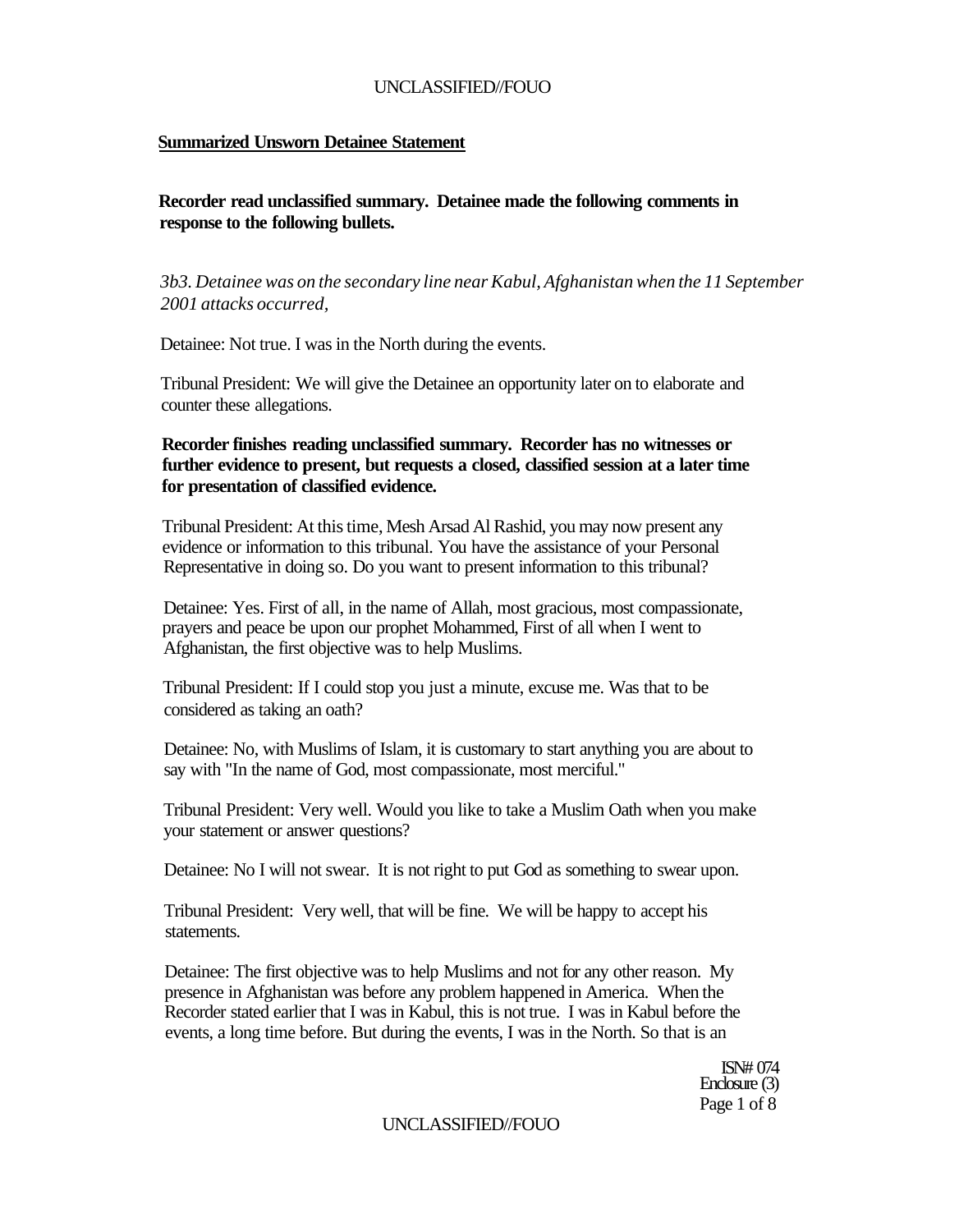incorrect accusation. You said they were causing trouble or an uprising at prison? What uprising, we didn't do any uprising. We had given up our weapons, so how could we be part of an uprising? They were the ones that had all the weapons. We tried to defend ourselves but we couldn't because they had the weapons.

Tribunal President: Who is they?

Detainee: [General] Dostum's prisoners.

Tribunal President: When you said they had the weapons, whom are you referring to as they?

Detainee: Dostum's Army. The Personal Representative has everything else.

#### **Personal Representative reads Detainee statement in regards to the Unclassified**

#### **Summary.**

*3a. The Detainee is a member of the Taliban.* 

Personal Representative: Yes, [but] he said he was not a member of al Qaida.

Personal Representative: The camp he was at was run by non-Arabs. He had no knowledge of who was running the camp.

Detainee: Correct.

*3a3. Detainee received training on the Kalashnikov rifle, hand grenades, and PK machine gun while at the Al Farouq training camp.* 

Personal Representative: On the allegation that he received training on weapons, he said yes, but he only saw hand grenades, and he did not use them.

Detainee: Correct.

Personal Representative: He only knew of fighting between the [Taliban and the] Northern Alliance, against [Northern Alliance leaders] Massoud and Dostum. The only coalition he was aware of was between the Northern Alliance and Russia.

Detainee: Correct.

*3b2. Detainee surrendered to Rashid Dostum's forces.* 

Personal Representative: On the item where it says he surrendered, he says they were tricked. Their agreement was they would return home and give up their arms. And then Dostum's forces sold them for money to the United States.

> ISN# 074 Enclosure (3) Page 2 of 8

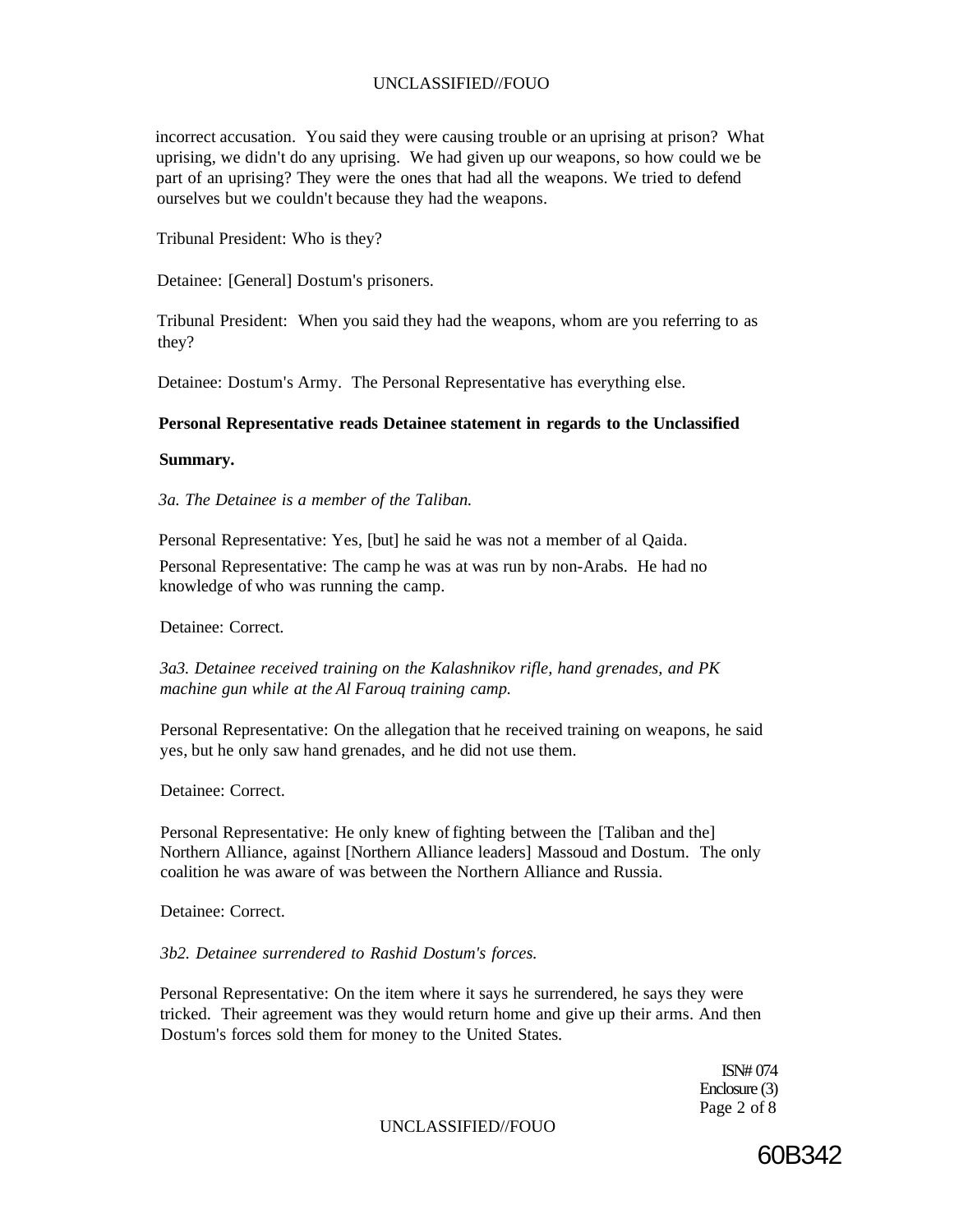*3a2. Detainee trained for approximately 1 month with approximately 30 students at the Al Farouq training camp.* 

Personal Representative: Any training he received at the camp was long before the 9-11 attacks on New York City. At that time there was no front with the Northern Alliance, and he was not in Kabul when 9-11 occurred. He was on the Northern front near the Jihoun (phonetic) River. He also says there was no bombing where he was. That summarizes what we talked about

Detainee: I think I have something I would like to clarify. When I entered Afghanistan, before the events happened [and] before any problem happened with America, I think the relationship between America, Saudi Arabia, and Afghanistan, they had a good relationship. This is way before the events. So this is proof I didn't go over there to fight them. Or anything like that.

Tribunal President: Mesh Arsad Al Rashid, does this conclude your statement?

Detainee: God Willing.

#### **Personal Representative has no questions for the Detainee. Recorder has questions for the Detainee.**

Recorder: You mentioned training and only seeing hand grenades.

Detainee: Yes.

Recorder: Did you train on the rifle and the machine gun? Kalashnikov and a PK machine gun?

Detainee: Yes, not a handgun, [but] a Kalashnikov.

Recorder: You said the coalition was the Northern Alliance and Russia?

Detainee: No, the Alliance that 1 knew of was Dostum and Massoud. That was the coalition that I knew of. That was the one 1 thought I was going to be fighting against I didn't know that they were allies of America, but what I know is that they were allies of the Soviet Union. And Russia helped Massoud and helped Dostum, so how could they be allies to the United States? I don't know if they had a previous agreement.

Recorder: My question there is<sub>5</sub> that coalition, did you fight against them?

Detainee: This is before the problems happened, of course. When the problems happened we surrendered our weapons and that was it

> iSN# 074 Enclosure (3) Page 3 of 8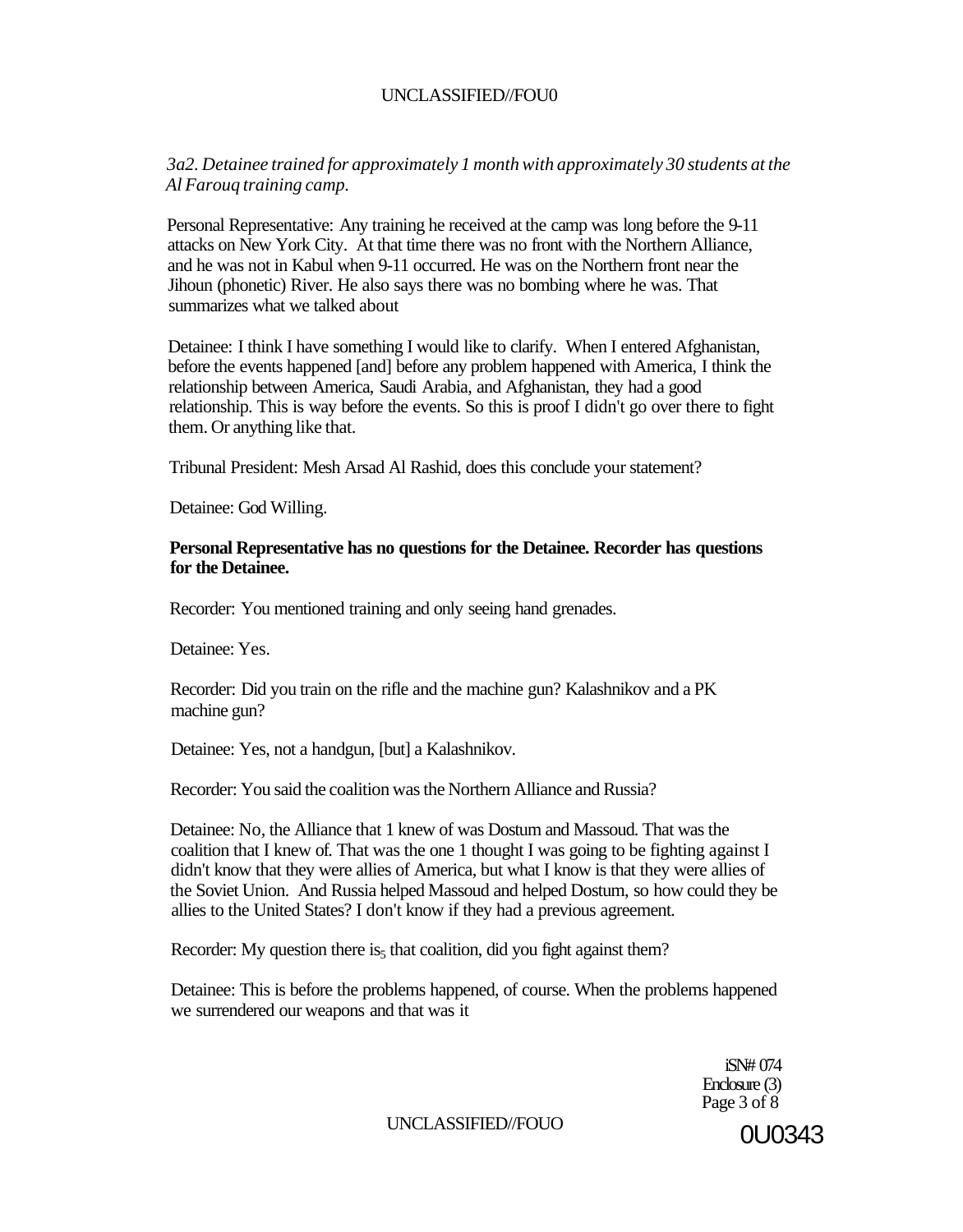#### UNCLASS1FIED//F0U0

Recorder: Which problem?

Detainee: After the events. And we didn't know there was alliance between America and Massoud or anything like that. All that was known in the world was that Massoud and Dostum were helping the Soviet Union.

Recorder: So to clarify fighting prior to the events, which events are we talking about?

Detainee: Explain your question.

Recorder: I'm trying to get clarification, you said you fought the coalition prior to the events.

Detainee: Yes

Recorder: Which events?

Detainee; The events that happened in America.

Recorder: The September 11<sup>th</sup> attack.

Detainee: Yes. During the events I was present at the front lines, [and] after the events, I gave up my weapons. That's what was customary during Ramadan, we just gave up our weapons. My presence [I was present] in Afghanistan, but I didn't have anything to do with America. The relationship was peaceful, there were no problems between the United States and Afghanistan, it was before that My training, I did not know my training would be considered al Qaida training. I was trying to help Muslims, [so] I thought 1 would go train. Massoud and others, I knew Russia helped Massoud. I didn't know Massoud was allied with the United States. So if you look at Massoud's weapon, you will see Russian. That is my answer to your questions.

#### **Tribunal Members question Detainee.**

Tribunal Member: Do you remember how long it was between the time you came to Afghanistan and the time you surrendered or were captured?

Detainee: My going in to Afghanistan, I mentioned before, it was about a year and a half, but 1 don't remember the exact date because we are not the kind of people that write down dates and things. I'm trying to clarify the question that I was there before any problems occurred or anything happened with the United States.

Tribunal Member: I understand; I'm just trying to figure out how long you were in Afghanistan from beginning to end.

> ISM 074 Enclosure (3) Page 4 of 8

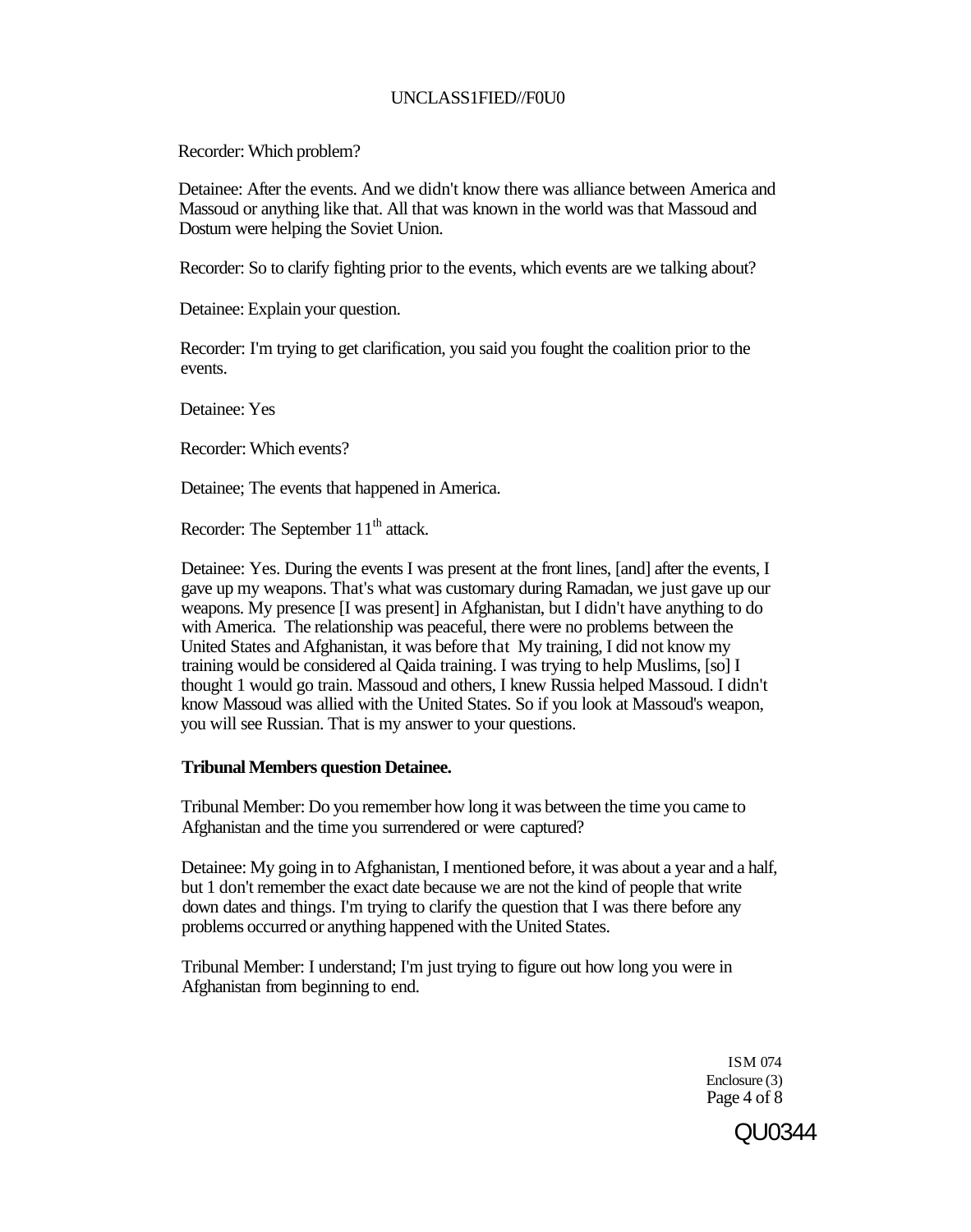Detainee: Maybe a year and a little bit, a year and a half. The purpose was fighting Massoud and Dostum and helping Muslims.

Tribunal Member: So the time starting from the events of September  $11<sup>th</sup>$ , you surrendered during the time of Ramadan, how long was that?

Detainee: If you could clarify the question.

Tribunal Member: How long after September 11th did you surrender?

Detainee: Of course we were on the lines, we didn't know, we didn't hear the news, we didn't have access. After the events, maybe sometime during Ramadan, before Ramadan, that's it we surrendered our weapons.

Tribunal Member: When you were on the lines, what weapons were given to you to use?

Detainee: Simple things, Kalashnikov, PK, that's it.

Tribunal Member: When you surrendered, how many were with you?

Detainee: A lot of people, Arabs, Pakistanis. I don't know exactly how many there were. But we surrendered our weapons to Dostum and he told us "we will turn you over to the United Nations."

Tribunal Member: After that you went to the prison in Mazar E Sharif?

Detainee: After the betrayal, he sent us there. How could someone go to you, surrender their weapons to you and you betray them? I think that is illegal worldwide. After the events, we didn't have anything to do with anything. The goal that I mentioned was to fight with Dostum so after the events we didn't have anything to do with anything. Dostum is known for helping and cooperating with the Russians. You know how they were.

Tribunal Member: But you said when you were in the field, you did not know the events of September 1 l<sup>lh</sup>, so you continued to fight because no one told you to stop?

Detainee: No there was no fighting, it was a line. The shooting was at us, we weren't shooting ourselves.

Tribunal Member: So Dostum's forces came to your position and you surrendered without a fight?

Detainee; No, we retreated into the city. After we got to the city, we were invited to throw down our weapons and to just leave.

> ISN# 074 Enclosure (3) Page 5 of 8<br>O U G 3 4 5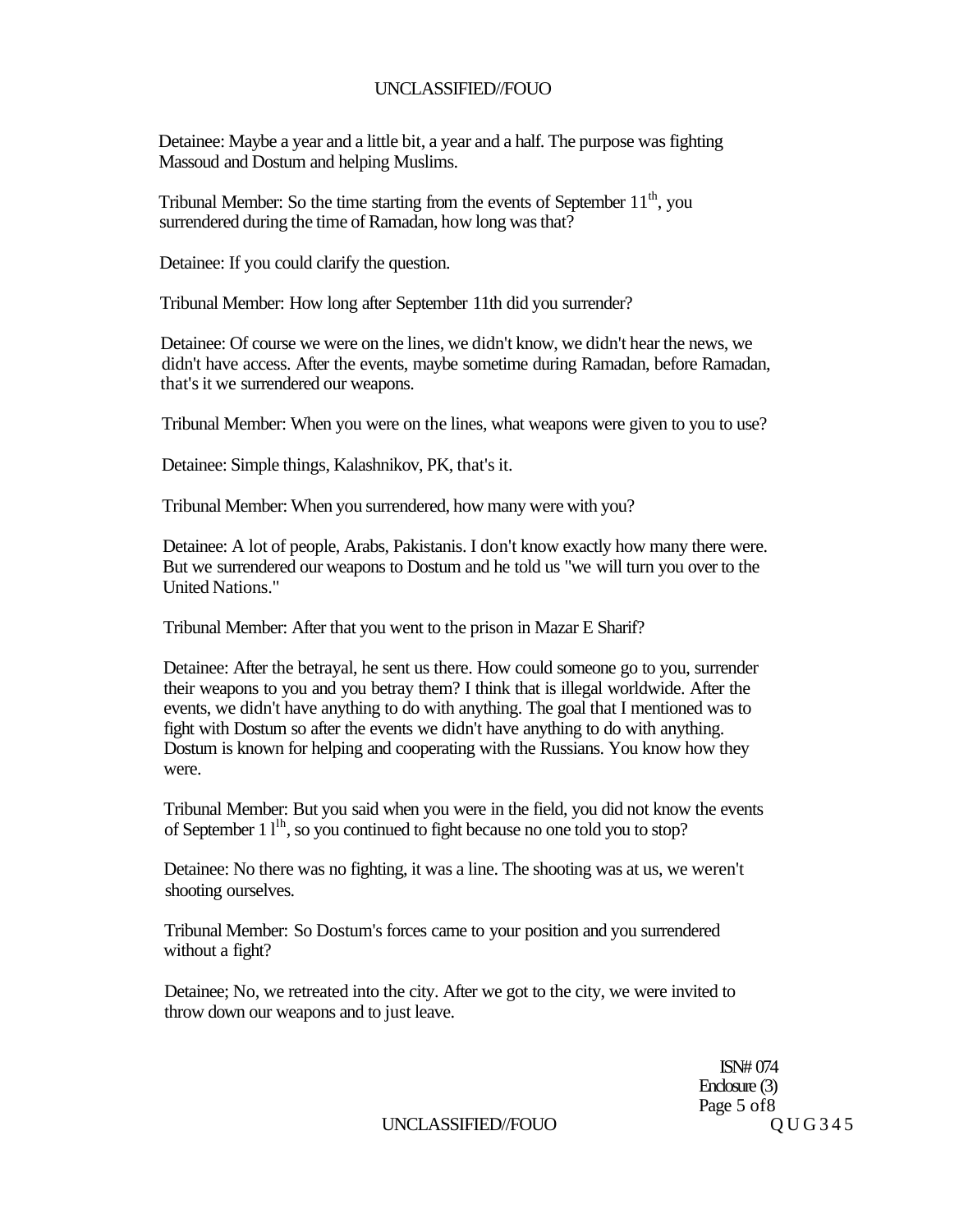Tribunal Member: Was this in Mazar E Sharif?

Detainee: Yes to Mazar E Sharif. Yes and if it was true in the accusations if we were there to fight America or the European Union or the Northern Alliance we would not have surrendered. For example, if I had the intention to fight against the European Union or America, then I would not have given up my weapon.

Tribunal Member: How long were you in the prison at Mazar E Sharif?

Detainee: I don't remember exactly, but it was a long time, maybe 4 months, but 1 was injured, but I do not remember exactly.

Tribunal Member: What injuries did you have?

Detainee: They were from Dostum. I was injured in my thigh and my shoulder. That was during the betrayal that Dostum had imprisoned us. If someone is bound, how do you shoot at him? That was a sure sign of the betrayal.

Tribunal Member: So this happened at the prison or before you went to the prison?

Detainee: We surrendered ourselves and he took us into the place.

Tribunal Member: When you were at the prison, did you see the battle between Dostum's forces and your comrades?

Detainee: I was injured from the beginning, I don't know. I was injured from the first moment so I don't know anything. Do you have anything else?

Tribunal Member: You stated that you are not al Qaida?

Detainee: Yes

Tribunal Member: How about Taliban?

Detainee: I'm not from the Taliban, I'm just a person, a helper. I was going to fight against Dostum. I wasn't a part of anything. Trying to protect the Muslim population from criminals and Dostum. So this is not a world crime. This is human rights.

Detainee: Personal Representative, do you want to say anything?

Personal Representative: No.

Tribunal President: I have a question. You mentioned you were traveling to Afghanistan to fight against Massoud, Dostum, and to help the Muslims.

> ISN# 074 Enclosure (3) Page 6 of 8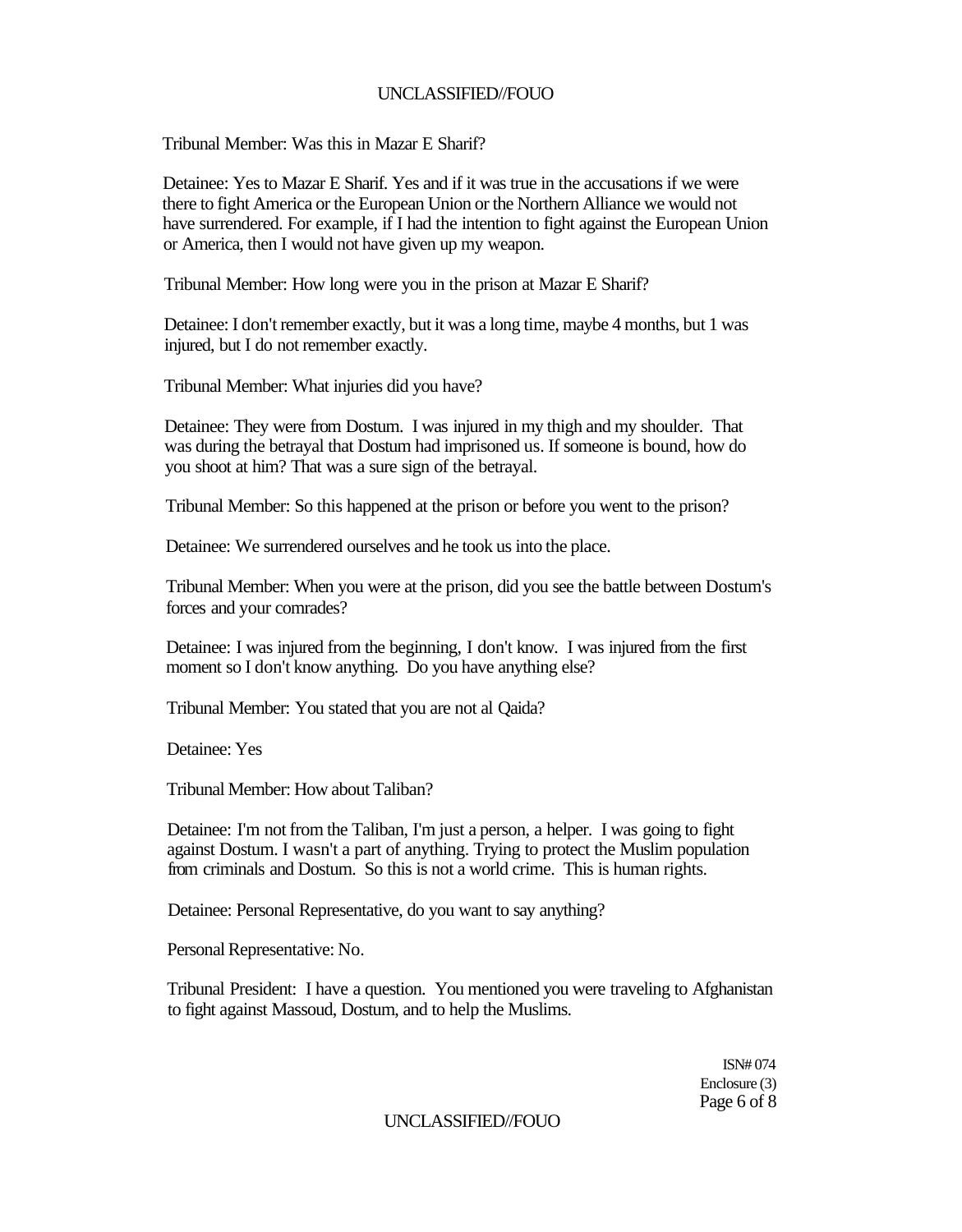# Detainee: Yes.

Tribunal President: Were not Massoud and Dostum Muslims too?

Detainee: They were Muslims but they violated the rights of other Muslims. When you see a Muslim who is not being fair to another Muslim, you have to help the Muslim who is being persecuted. Dostum, behind him was the Soviet Union. Was that good?

Tribunal President: Thank you for your testimony today.

Detainee: Dostum is not a Muslim, he's a communist, he has the support of the Soviet Union.

Tribunal President: Do you have any other information you would like to present to the tribunal today?

Detainee: What information?

Tribunal President: Is there anything you would like to say or make known to us?

Detainee: If you can remind me, Personal Representative?

Personal Representative: I have already covered anything in the notes.

Detainee: That is just what I wanted to remind you of the reasons and the objectives for me going there. The purpose of me going to Afghanistan was to fight Massoud and Dostum, not for any other purpose. And the proof of that is that my presence inside of Afghanistan was before any events happened or problems happened to America, as God as my witness.

# **Personal Representative has no further evidence or witnesses.**

Tribunal President: All unclassified evidence having been provided to this tribunal, this concludes the open session of the tribunal.

Detainee: All the evidence and classified evidence has been entered, I didn't understand this part.

Tribunal President: All unclassified evidence.

ISN#074 Enclosure (3) Page 7 of 8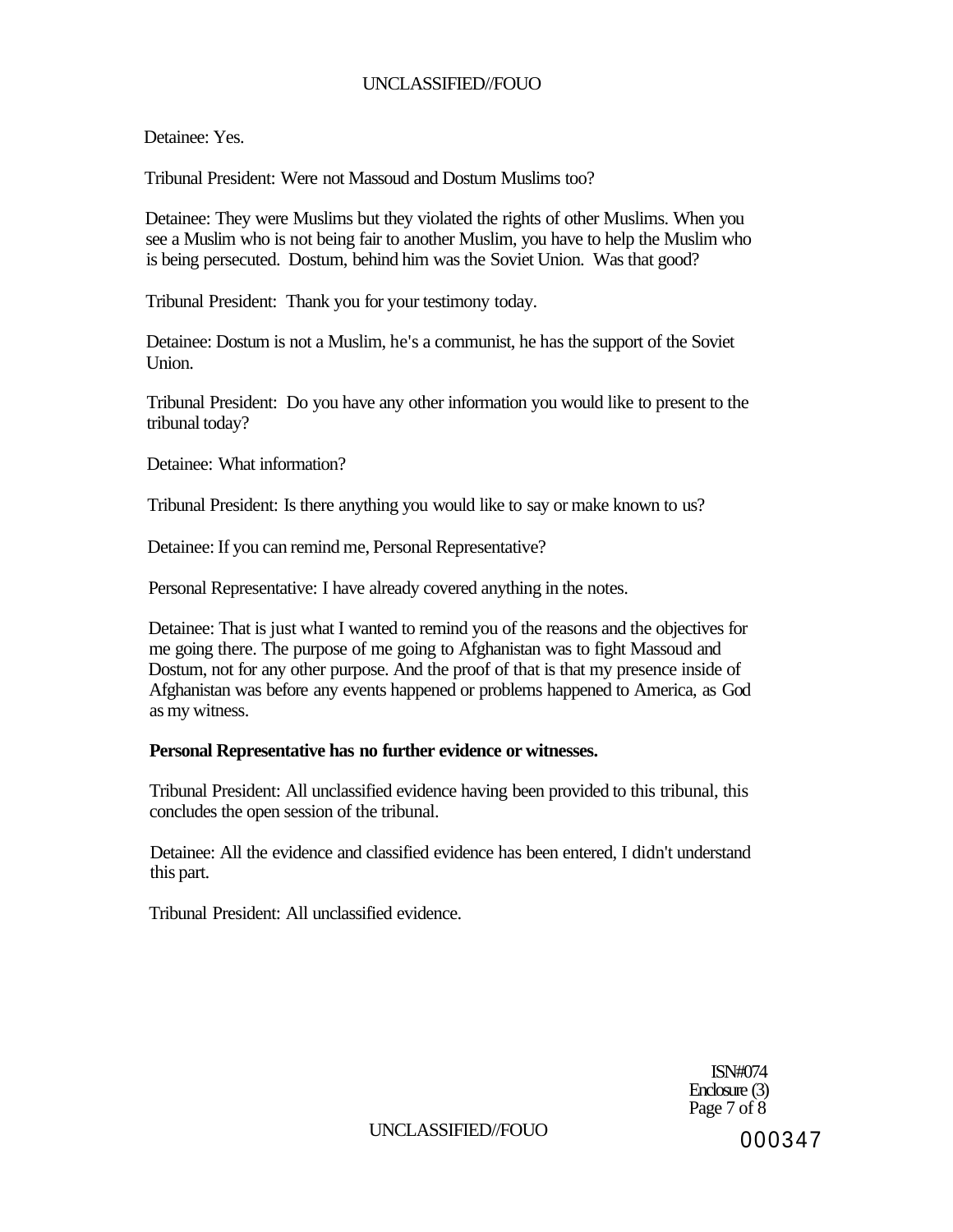# AUTHENTICATION

I certify the material contained in this transcript is a true and accurate summary of the testimony given during the proceedings



Colonel, U.S. Marine Corps Tribunal President

1SN# 074 Enclosure (3) Page 8 of 8

UNCLASSIFIED//FOUO

000348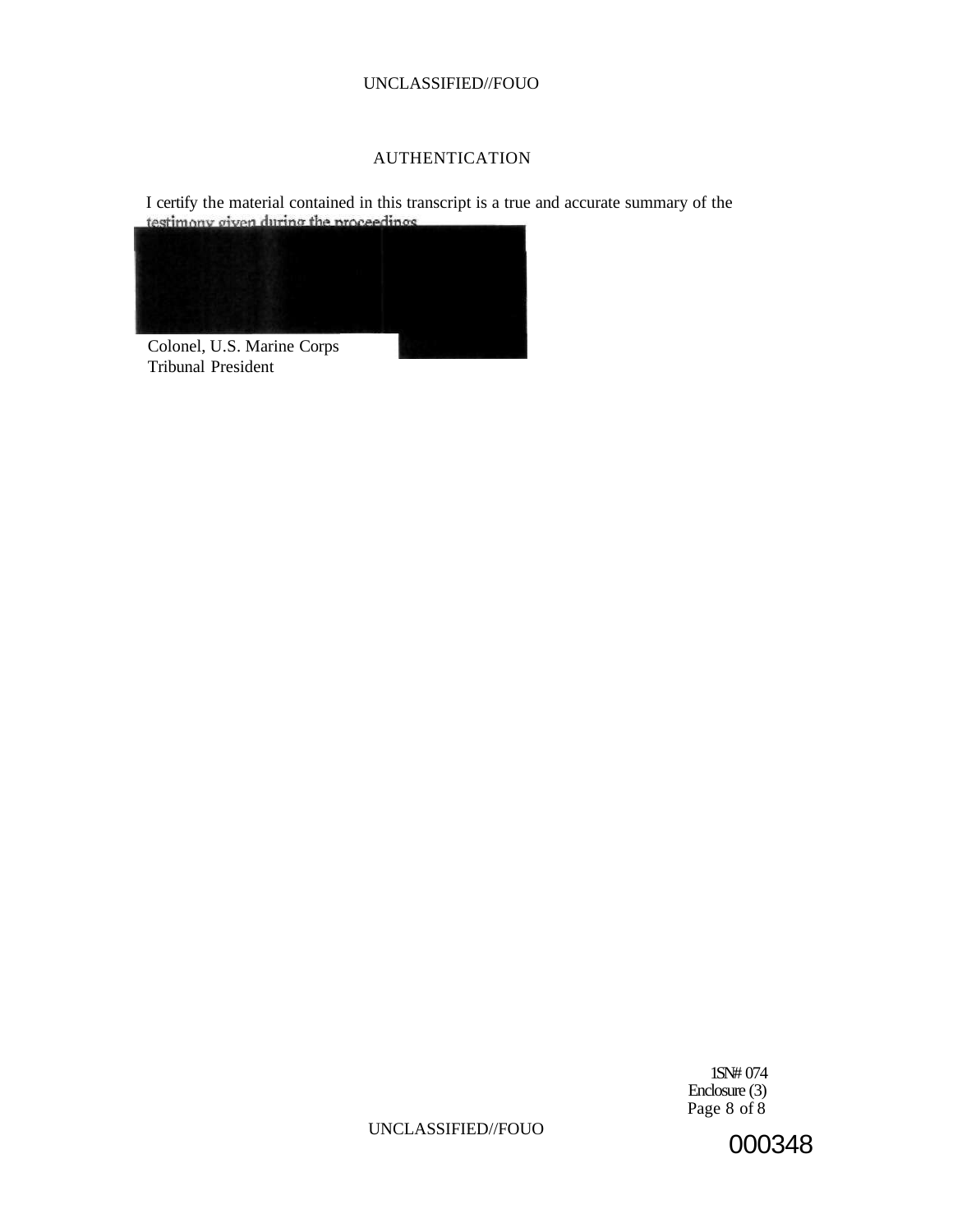# *The Tribunal President explained the hearing instructions to the Detainee*

#### **Summarized Unsworn Detainee's Statement**

Tribunal President: I have noticed from the Detainee election form, that you requested two witnesses for this hearing. Is that correct?

Detainee: Yes. They asked me if I had witnesses and I told them that I don't know anyone in Afghanistan, but I do have witnesses in my hometown.

Tribunal President: I have listed here two names as witnesses, Saidaharaad Sharipov and Ziyarat Khojaev. I determined that these witnesses would be relevant to testify inyour Tribunal. The United States government has requested on 13 October 2004, that the Tajikistan government locate these witnesses for us. As of 3 November 2004, the Tajikistan government has not replied to our request. Without the cooperation of the Tajikistan government, we are unable to obtain the witnesses for your Tribunal. And the ruling is that they are not reasonably available.

### **Summarized Sworn Detainee's Statement**

Detainee: How I came to Afghanistan, how I came to Pakistan, you want me to start with that?

Tribunal President: We would appreciate if you would address the unclassified summary of information that is most helpful to us. But you are able to provide us with any statement, you so choose. You can cover this or provide any statement

Detainee: I would like to tell my story of how I came to Afghanistan and how I was arrested. In April 2001,1 crossed the border from Tajikistan to Afghanistan. I came to Amman Sahib, it is a name of a place in northern Afghanistan, and from there I went to Cantos province. From Cantos, I took a taxi to Kabul. I looked for my son in Kabul and didn't find him and people told me that the refugees are going to Pakistan and your son has gone to Pakistan.

I took a taxi from Kabul to Khost and took another taxi from Khost to the border of Pakistan, which was about one hour of driving. Then I crossed the border to Pakistan. I went to where there were many taxis and other transportation vehicles. I went to the center of the city with a taxi. And then I asked people how do I get to Karachi. They showed me the bus station where I could take a bus to Karachi. It took me about 24 to 26 hours to get to Karachi.

From Karachi I went to Madras and I found my son in Madras. In the month of June I returned back. They told me that at the border of Pakistan and Afghanistan was a shorter distance at Torah and I went to Torah. Then I took a taxi from Torah to Kabul.

It was in the month of June, and I went to Kudoz province. It was about the 27th of June when I got there to the area in Kudoz. There was a river and by the banks of the river, I stayed for a long time. I wanted to cross over and go to my hometown, but I couldn't, so I just stayed there.

> **ISN# 1037 Enclosure (3) Page 1 of5**

UNCLASSIFIED//FOUO

 $2^{\lambda}$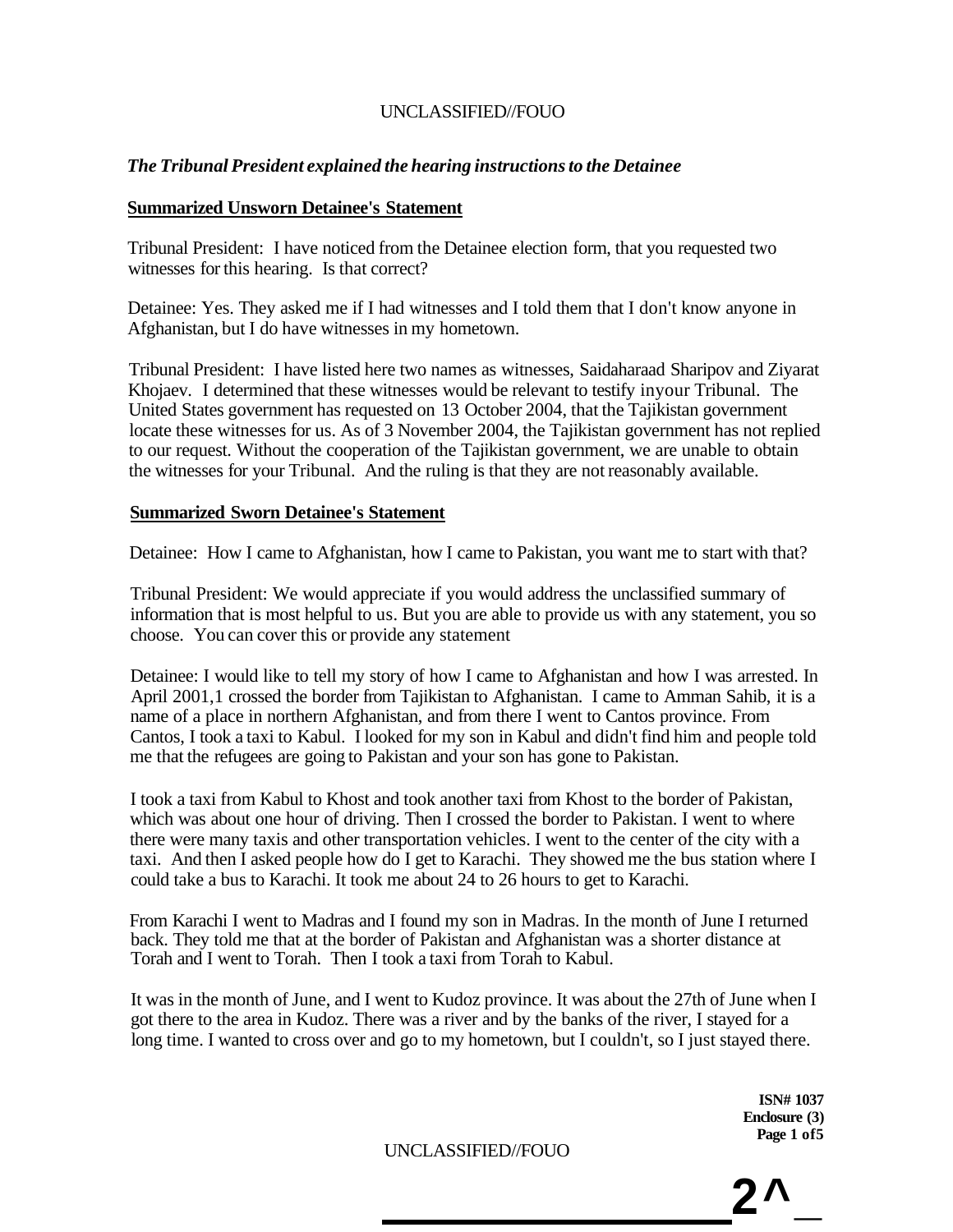The month of September arrived and this tragedy happened in the United States and it became even more impossible to cross over into my country. People were saying that any foreigner who was in that area were going to be arrested and handed to the Russian government I was really afraid and escaped from that area and went to Kudoz. When 1 came to the center of Kudoz, there were too many people in the city and it was overcrowded.

Two Afghan strangers, with an accent that I couldn't understand their language very well, they gave me a very old AK-47. I didn't accept the gun from them and they beat me with the base of the gun. I couldn't do anything so I took the gun and threw it on the truck and I got on the truck. This truck was very crowded with too many people and I couldn't move. It was in the evening and I could see the mountains. As we were traveling, I could feel that the streets were made of asphalt. We came to a rest area and we used the bathroom, we washed ourselves a little and it became morning.

In the morning, I noticed there were seven or eight vehicles by the side of the road. In that area, you could only see the paved street and on the side of the street there was nothing else you could see but the dessert. Very far away you could see suburb type houses. The vehicles were coming and going and I didn't understand what was going on. When we got back on the truck, I noticed on the side of the street, there were a lot of AK-47's there.

As we start moving toward the town, it became even more crowded and you could see the center of the town. There were homes and people there. Once we got to the town, there were a few vehicles there and people were on these vehicles and we got out of one of the vehicles and we were searched. They took what ever that was in our pockets. There was a small house and we were taken into this house. This type of house I had never seen before. You could see these types of houses in Kabul, but not in our area.

They pushed us inside of this house. They took us in the basement. The basement was cooler and they kept the food items there. They gave us some blankets and pillows and brought us some food. It was dark but you could see a light at the end of the basement and people were trying to reach the light, heading towards the light. I did the same. But at this time, I could hear a few explosions and I didn't know from what area the explosions were coming from.

When we reached the entrance of this place, we saw a guy standing there with a Kalashnikov and allowed one person at a time to exit this place. When I got there he told me to take off my shoes. He examined my shoes and the back of the shoes was torn. He told me to put it on again. When I went up top, they took the shoes away from me. They tied my hands behind my back.

They took me out of the house and I saw other people with their hands tied behind their backs and they were on their knees. There were a few rows of these people with their hands tied behind their backs. There was my row and a row behind me. At this time, I heard more explosions and some gunshots. I lay down when I heard the shots and I saw people running everywhere and everyone was trying to get out of that area. I stood up and went back inside the house. I went back into the basement and was there for about seven to eight days. And when I look up I could see the fires and what seemed like fireworks, because of the shooting.

> **ISN# 1037 Enclosure (3) Page 2 of 5**

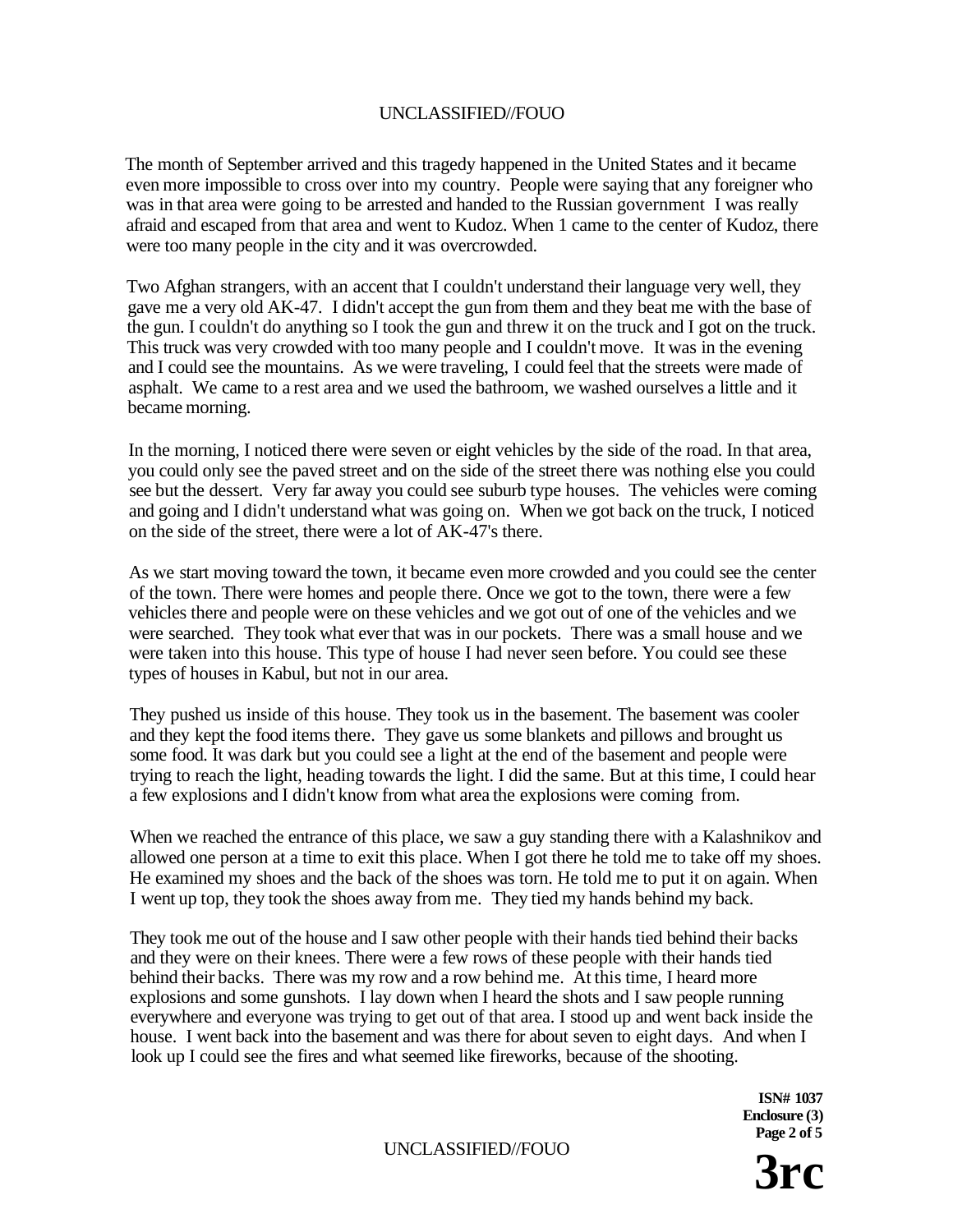I smelled gasoline and someone was pouring gasoline from atop. It was in the morning when water began flowing into the basement I could see daylight but I couldn't tell what time it was. The water was flowing into tine basement all day until the evening. I went back to the exit, the opening where you could get outside. As I exited, a line of people was leaving this place.

I was taken and one person gave me water. They brought fruit to me and I could open my eyes at this time because, now I had energy. They brought me a jacket and soft shoes and I think it was from the Red Cross. They put us in a car that was covered with cloth. It was nighttime and I didn't understand where we were going. We traveled some distance and we got out of the covered truck.

They took us to a guy and someone said this is Dostom. Then we were taken his guesthouse. This guesthouse turned out to be a jailhouse. The cells were very small and too many people were there and I don't know where all these people came from or where he got them. It was the month of Ramadan and we didn't even have water to drink. I stayed there for about one month.

On a cold day during the daytime they took us out of this place. I saw men in uniforms. I think they were Americans. They stripped searched us and examined our bodies for medical reasons. They put us on this truck and took us to an area where I could hear the sound of an airplane. They put us on the airplane and it took us to Kandahar. I heard the name Kandahar from our radio, but I never had seen it or didn't know much about it When we arrived in Kandahar, things were a lot better. We had tents and more freedom. We were given medicine if we needed it and food and water. If you refused water they insisted that you drink the water. I didn't know at that time that drinking water is good for you. The water was bottled and in our country we called it mineral water. They were nice to us. Now I'm in your prisons. I am here.

Tribunal President: Does that conclude your statement?

Detainee: Yes.

Tribunal President: Personal Representative, do you have any question for the Detainee?

#### **Personal Representative Questions for the Detainee**

Personal Representative: Yes sir. You went to Pakistan and saw your son and then you traveled back to Kudus, Afghanistan and you wanted to cross the river to go to your home country. Why didn't you cross the river?

Detainee: You could see our villages from Kudoz.

Personal Representative: Why didn't you cross the river?

Detainee: They asked me about this during interrogations and I said it many times that crossing this river, from Tajikistan to Afghanistan is much easier because people were working on their farms and from the banks of the river, the farms extend and you could sit by the river and you would be on your farm. So it is easier to cross the river to Afghanistan but going from

> **ISN# 1037 Enclosure (3) Page 3 of5**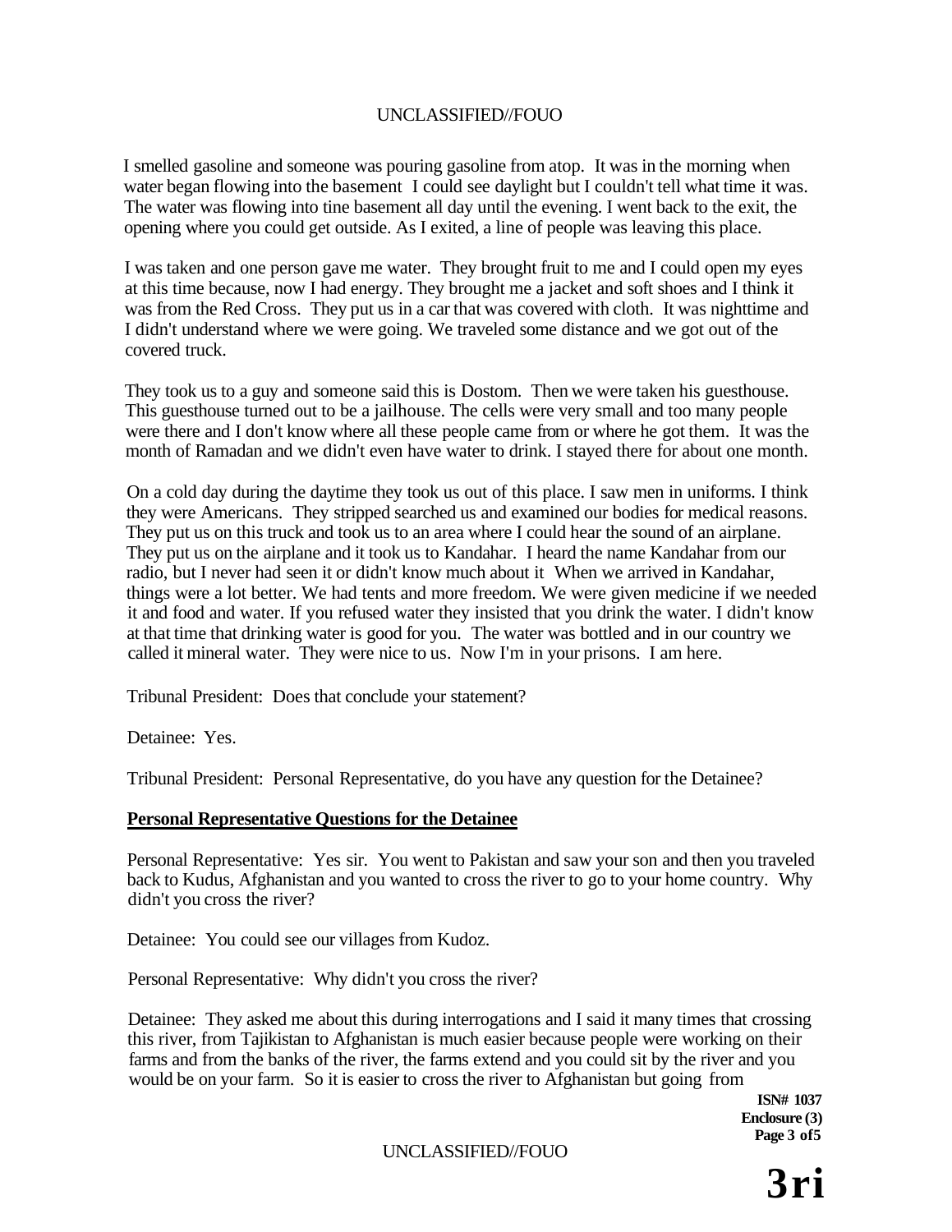Afghanistan to Tajikistan, they have barbed wire. You have to cross the wire and then go to the river and then cross the river. It is difficult

Personal Representative: You were in Kudoz in July and August? Maybe more.

Detainee: All the time until September  $11<sup>th</sup>$  happened, I was in that area between Kudoz and a small area that is in the province of Kudoz.

Personal Representative: What did you do there? Did you have a job?

Detainee: I was there by the border and I was thinking the whole time, how to cross the river and how to get back home. I'm sorry, if I am not clear but if you take me over there, I will show you the point where I was trying to cross the river.

Personal Representative: Then you said two strangers from Afghanistan that you couldn't understand because of their accent gave you a very old Kalashnikov, is that correct?

Detainee: At the time that they took us on the truck, this was about the time that September  $11<sup>th</sup>$ happened. This was around the same time that these things happened.

Personal Representative: So when they gave you the gun and you said you didn't want the gun. What did they want you to do with the gun?

Detainee: I was just a stranger there. Doesn't matter how hard I tried, people notice a stranger and I had to obey the citizens of that city and I didn't understand what was going on. At that time, that was all I could see. I couldn't see beyond that and now that I'm here, I think the whole thing happened for the money. It was a deal between people. Some money was taken or passed. This is what happened. I'm not complaining and I don't have anything against you nice gentlemen here. I do obey my faith, which is from God. I don't have any choice but to accept my fate or destiny.

# **Tribunal President's Questions tor the Detainee**

Q: When you were given the Kalashnikov, did you know if it had ammunition?

- A: You need to check the magazine and visually check it to see if there were bullets in it. I didn't do that but there was a little bag and it was kind of heavy and it felt like stones in the bag but I think they were bullets and I think there was a magazine in the bag. The machine gun and the bag was part of the whole package, and it was given to me, which I threw in the truck.
- Q: In your statement you said that you traveled on this truck into the mountains and got out. It's not clear to me if you had a weapon from that point to the town.
- A: It wasn't a town, it was a rest area where I spent the night over there and I saw cars also.

**ISN# 1037 Enclosure (3) Page 4 of 5**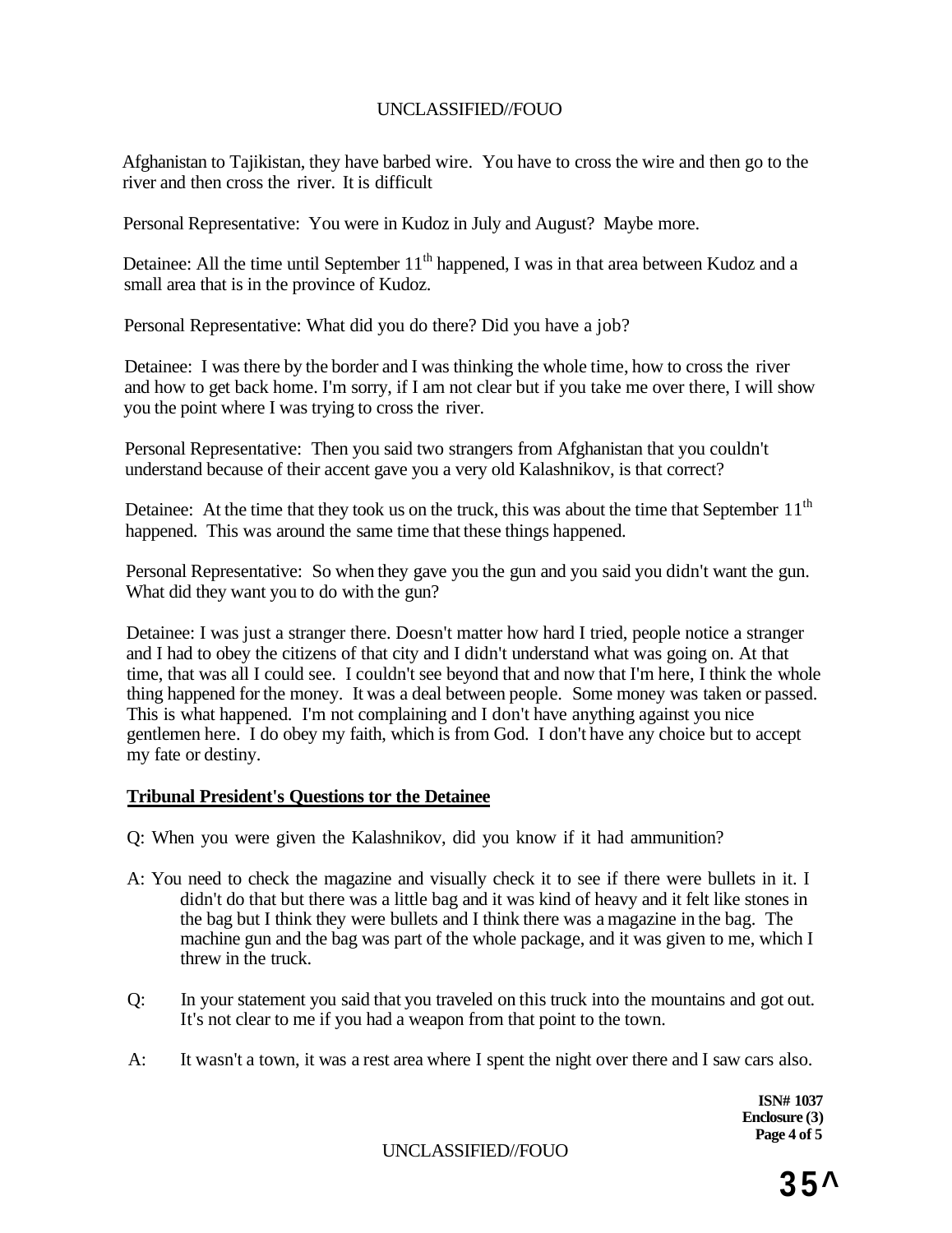- Q: While you were at the rest area did you hold the weapon?
- A: It was lying on the floor of the truck.
- Q: After you got out of the truck, you went to a town. Is that correct?
- A: When we started to go towards this town, we saw a lot of weapons on the side of the street. A large pile of weapons.
- Q: Did you walk from the rest area to the town?
- A: They put us on this truck and we could see the other vehicles were coming and going to this town. When we got to this town we saw that people and businesses were there and they took us to this house.
- Q: When you entered the house, did you give up your weapon at that time?
- A: No, I didn't have my machine gun with me because the people of the town were searching everyone and I don't know what they did with it. So I didn't have a gun or anything on me.

#### **Tribunal Members' Questions for the Detainee**

- Q: The last time you touched the gun was when you threw it in the truck and you didn't touch it after that?
- A: I don't know who took it and at what time they took it from the truck, but I didn't see it again. They asked me in Kandahar and soon as I started to talk, they stopped me and didn't let me finish me story. But here, everyone listens to my story and I told you in detail.
- Q: Have you ever fought with the Taliban?
- A: I'm sorry, no; I have nothing to do with the Taliban.

Colonel, USAF

# AUTHENTICATION

I certify the material contained in this transcript is a true and accurate summary of the testimony given during the proceedings.

Tribunal President

**ISN# 1037 Enclosure (3) Page 5 of 5**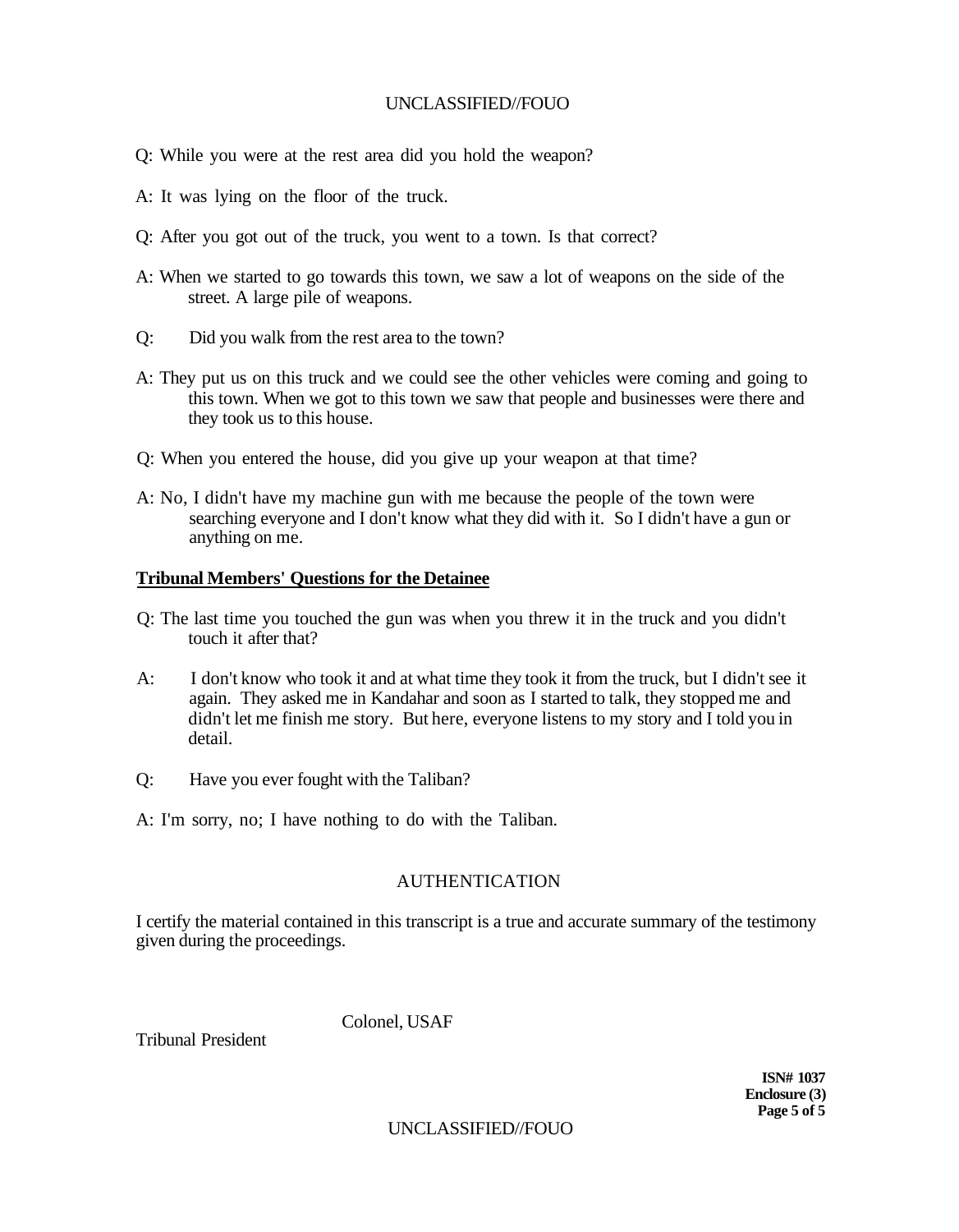# Summarized Detainee Statement

In the name of Allah, the most compassionate, the most merciful, I swear by almighty God that my testimony before this tribunal shall be the truth.

# **The detainee was sworn and testified as follows:**

If the Tribunal would allow me, I would like to say something before I answer all those questions on the paper. The first time I left the house and joined the Taliban, I was just a soldier with them, a small person in their organization who was working with them. I did not have a problem with anyone before and I wasn't going to fight with anyone. There was a time when the Taliban were ruling the country. So if I were still at home I would still be under their administration of the country. I would go and join them, and work for them to make money for my family. That's what I did, I went and joined them and worked as a small soldier for them. Some of the things on the paper that my Personal Representative read to me couldn't be an accurate statement in what my job role was when I was working at the Governor's house. It says, "I was more than a commander. I was a big leader in the Taliban." If I'm wrong there was a Governor, a ruler of the country I worked for, and if that was wrong for doing that, then yes I did that, but I had no choice because the whole country were ruled by the Taliban. There were no other options or choices that I could do, but I was free. I would go anywhere. It wasn't as if I was bound to their training or anything. It was just that I was working with them to make money for my family. Before all the fights in Afghanistan when the Russian people were there fighting each other, I never acquired a weapon before in any of those fights. Now I can answer some of the questions. I could explain most of the questions and that could be included in my statement.

### **Answers in response to questions by the Personal Representative:**

**I** wasn't a member of the Taliban. I work with them. I was a soldier with them, if that counts me as being a member of the Taliban then yes, but I am not a Taliban. Basically like where they came from, going to Madesta, or like going to school. I wasn't that kind of Taliban, but I work with them and if that makes me a Taliban then you can decide. I didn't have a personal AK-47 or a Kalashnikov. Where I worked, they would usually give it to you when I was a guard being the guard for someone, yes they would provide me that, but as far as a personal one that I would carry all the time. When I was in Kabul I was working with the Taliban, the Security Chief actually give me a weapon to do the guard for them. I was not the active governor for Masar-E-Sharif. I was a bodyguard for the Governor of Masar-E-Sharif. If he was to go anywhere I was going with him. If he entered the room I would open the door for him, but I had no relations to him. I worked for the governor. I didn't serve as the acting governor. When the governor left town to go visit his family in his village, nobody was in the governor's mansion, only his bodyguards. So he would tell us that if anyone comes in if you guys could solve the problem that's fme, if not, tell them to come back on this date and I'll be here. So I was the in-door guard who was present while the governor was absent. So if they got the impression that I was the acting governor, it wasn't that I was the acting governor, I was just a guard in the governor's palace. In the question it says that I was the acting governor, I was not. I was just a bodyguard. I might have helped some people while the governor wasn't there, and I might have solved some

> ISN#006 Enclosure (3)

UNCLASSIFIED

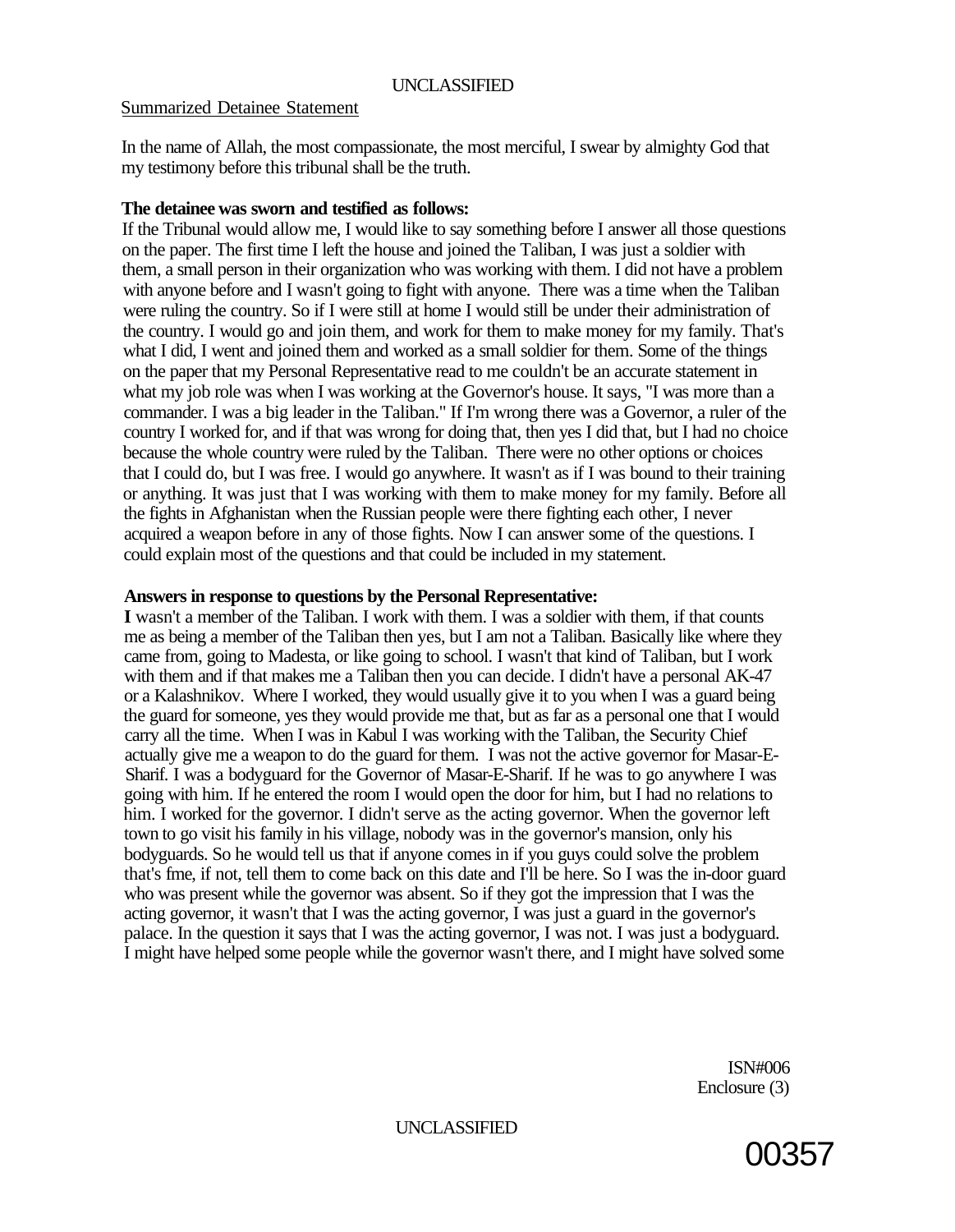#### UNCLASSIFIED

problems, like I told my Personal Representative. I could say it again, would you like to hear it again. When the governor was away some people would come. We couldn't just close the doors. If two people were fighting they would come to the governor and if the governor wasn't there, we would tell them to go to this person, the commander or to the police. If someone needed financial help they could go somewhere else or come back another time and meet the governor. The question that says that I was there for 8 or 9 months as acting governor, it wasn't 8 or 9 months continuously that I-worked there. In those 8 or 9 months the governor was there, but he would go home for like 10 days or a week, then yes we were staying in the governor house. Then he would come back and he was the governor, and then after about a month he would go back to his family. So we were there for those 8, 9 months, and he was actually in position or in charge at the whole time. He was actually coming time after time. So in those 8,9 months he visited his family numerous of times and when he leaves he would tell us, okay you guys stay and keep the door open and help people. If you can't help them, tell them mat I'll be back. So we were there for the whole time working in the governor's house, and he was still the governor and he was coming time and time after. I did not participate in any military operations. In the Government's evidence of question number 1, it says I was fighting on the front lines of Marsha Ree as a Taliban fighter. It never happened like that. I mentioned and I said before in the Russian times I never fought. I never entered any fight. Even though the American government and the other Allies came to the country and they would fight against anyone of them. The fight was far from the city and I was living in Masar-E-Sarif, the governor's house. I was going to Kunduz to see my family, but when I was going the road was blocked. I was leaving Kabul providence in Afghanistan and there were two roads there, one going to Kunduz and the other to Sabangan. The Sabangan road, which was going to my house, was closed so I took the other road to go around it, and that's why I went towards the direction of Kunduz. In the question it says that I worked with other Taliban soldiers to go to Kunduz and reunite them. Nothing happened like thai I didn't travel with any soldiers, and I did not go to liberate any soldiers. I went to visit my family. I took the road to Kunduz because I wanted to visit my family. There was nothing I could, it was getting dark so I thought I could stay there for the night and in the morning I would continue my trail to the house. 1 didn't know the Kunduz area and I didn't know anyone there so. I was looking for someone who could guide me as to how to get to my village from Kunduz. Which road should I take? How could I get there? There were no cars or any transportation. So that's why I stayed there the night and in the morning I could get someone to help me. I went to see this person, he wasn't a Taliban commander, he was just an elder of the village, and that's why I went to him because usually you could go to the elder. I went to ask him why the road was closed, and to tell him that's why I came this way, and now I don't know which way to go and if he could tell me which is the quickest way to go to get to the village where my family is, and if he could tell me where I can get transportation. He told me that I couldn't make it by myself because people are fighting and it will be hard to go through them by myself. He told me that there are other people staying over there who are Taliban and they are going to surrender to the Northern Alliance, so you can go with them tomorrow. They are going to surrender and it's close to your village. Then once they surrender then they won't do anything and you could just tell them okay, and they would let them go to their house. So you can go with them and when you get there you can either go to your house or you can go and tell the Northern Alliance that you are working with them or you are with them and they will let you

> ISN#006 Enclosure (3)

UNCLASSIFIED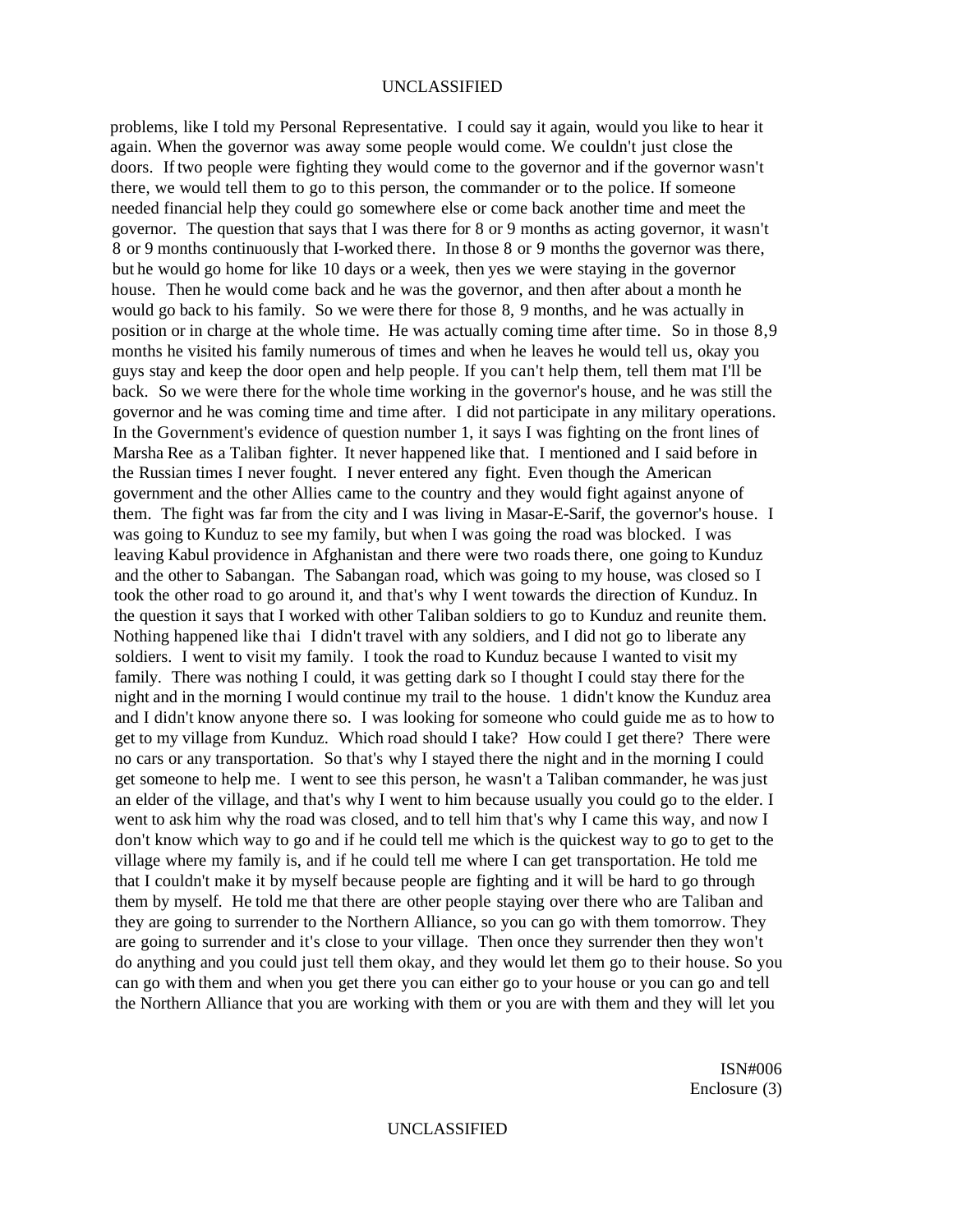#### UNCLASSIFIED

go home. Since that group was taking the same road that I was supposed to take to get to my house, I didn't know any of them. They were coming from Kandahar and going to the Northern Alliance. So I thought since they were going in the same direction I could join them and make the way safely to my house. I was only thinking about getting to my house. I didn't think about surrendering because I wasn't fighting with anyone. I wasn't thinking that I would be captured. Once we left Kunduz, after the city was a big dessert and a lot of people were going in the same direction. Some were walking; some were going in a car. Our group was going in the same direction by foot Once we crossed the dessert to a place called Eargarnert, once we got there we got surrendered to the Northern Alliance. When I left Kunduz, we were walking and we walked a lot and I was tired and I was fasting at the time and it was hard for me. A lot of people were walking and we were walking and I was actually asking for a lift from a lot of cars, and finally one car stopped. I didn't know how many people were in there, I didn't know who was in there, and I never seen them before. When I got to the car there were 3 or 4 other guys in there and the Taliban leader and the elder was in the car also. It's not like I know them. It's not like I know the car because I never saw it before. I was stopping a lot of other vehicles and this was the only one that stopped for me, and I was tired of walking and that's why I got in. Since I was fasting I was trying to I was trying to get into any vehicle because I couldn't walk anymore, this car stopped for me and I got in and soon after they got captured and they said that I was a part of their group. I was questioned. They asked me if I was a bodyguard in Jalalabad, and I did work with them as a small soldier and it was the Taliban government. They did ask me questions and when I answered them they took different points and put it together, but it didn't actually happen this way the way they showed it in the paper. I assured under the oath that against the United States or its Allies, I never thought about fighting against them and I'm not thinking in the future to ever fight against them. The only thing I did was that I served in the Taliban government, which I was living at the time in their country so I served as a soldier and that is the only mistake I made. Other than that I didn't do anything illegal or was I part of the Taliban. That's all and if anyone would like to ask me questions they can go ahead.

#### **Answers in response to questions by the Recorder:**

In Taliban time in their government, anyone working for them or a part of their government, as I was a small soldier for them, that's how I got the name Mullah. I can read and write because I went to school in my village for a year or two, but I didn't get the title because of my education. In our country, they call a Talib who go to the religious school and read only the religious study get religious education by reading the Koran and research the Koran that's how they become a Talib. In my school they teach you how to read and write. I don't know about the whole country, but where I am from, not a lot, but some of the people could read and write. They weren't recruiting people because they could read or write.

#### **Answers in response to questions by the Tribunal Members:**

He told us any concerns to the government we couldn't touch or do anything with it or help anyone. He told us we were only staying in the Governor's mansion and if anyone comes just direct them to get help, and if they need to get financial help or they need to go somewhere direct them where they need to go. Whether it's to the police or they should go to the other security

> ISN#006 Enclosure (3)

UNCLASSIFIED  $\sim$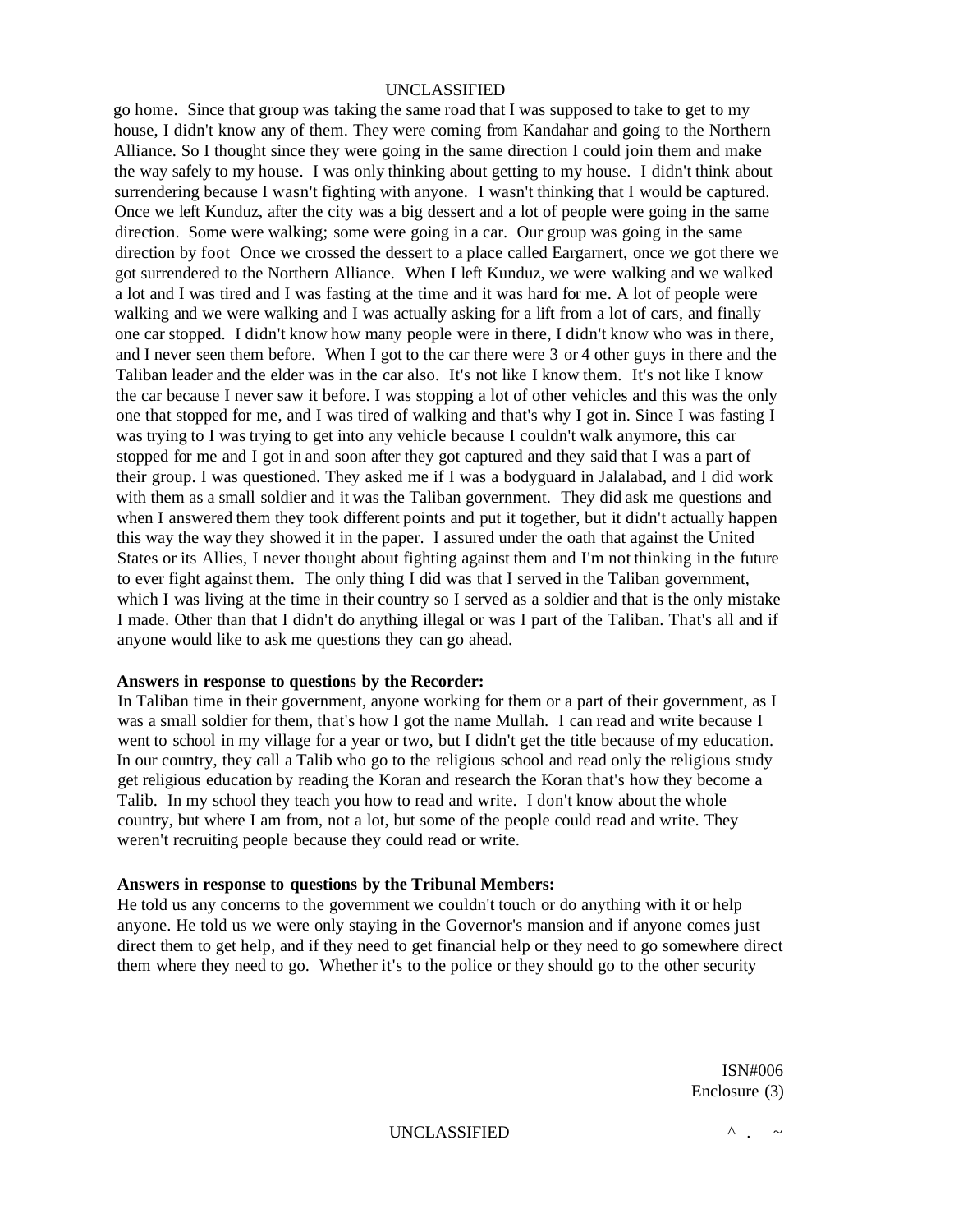## UNCLASSIFIED

forces. Yes, we did that, but we cannot touch any government matters when we were there. No we didn't solve any disputes between people. Yes, there were people coming to the governor house, but we were directing them to go to where they should go, like to the eiders or whether they should go to the police. The highest-ranking Taliban people I knew were the Governors of Jalalabad because I worked with them. I heard other names, but I don't know if they were higher-ranking people. I was a bodyguard for both the governors, but the only difference was I was in his house most of the time because he visited his family a lot When I was captured I did not have a weapon on me. I only had my clothes on. In addition, I would like to say one more thing. Like I told my Personal Representative, I am really a poor person to my family and I didn't have a lot of resources, so I did it to survive and I had to work somewhere, and that's why I worked for the government and to help my family. If you ask anyone in my village and they can tell you that I was never a part of any organization. I never worked with them. I only worked for my family. I needed to survive, so I did work with the government, which was at the time the Taliban government and I work with them and that's the only mistake I made if you want to call it that, or that's the only thing I did. That's probably why I'm here because that's the only mistake I made, but I didn't have a choice because I had to provide for my family. The Taliban was there in the country. It's not like I could go somewhere else because they were ail over the country so I worked there with them. I had to do something to provide for my family. So that's the only mistake I made and in the future I'm not thinking about working with them again or an organization. I am a good man. I just want to go and raise my family and provide for them. That's all I can say. Other than that, I don't have anything else. This concludes my statement. Before I worked for the Taliban, I was a tailor and I did farming. That's how I supported my family.

# **AUTHENTICATION**

I certify the material contained in this transcript is a true and accurate summary of the testimony given during the proceedings.

COLONEL, USMCR Tribunal President

ISN#006 Enclosure (3)

UNCLASSIFIED

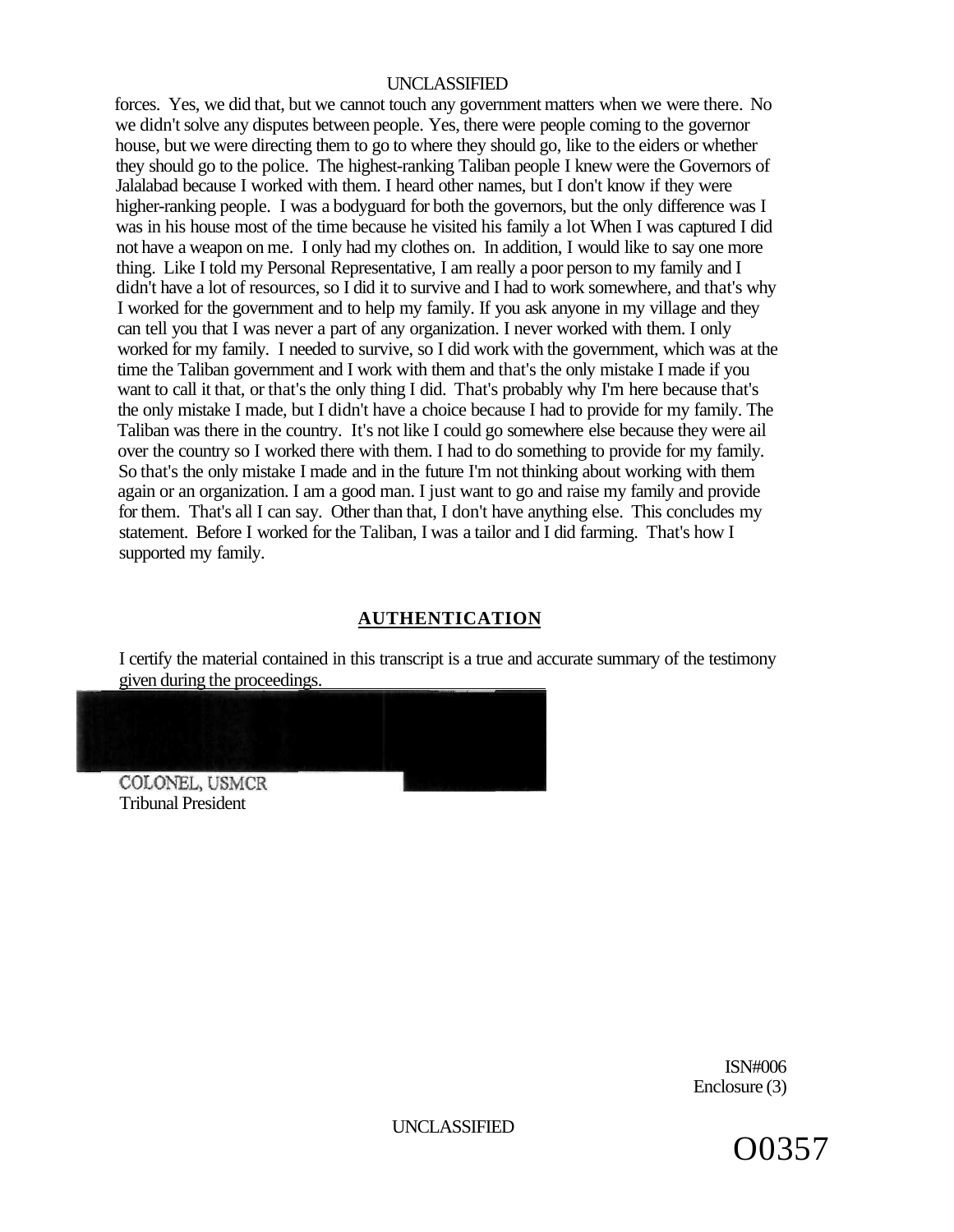### **Summarized Unsworn Detainee Statement**

*The Tribunal President read the hearing instructions to the detainee. The detainee confirmed that he understood the process and had no questions.* 

*The Recorder presented Exhibits R~l through R-3 into evidence and gave a brief description of the contents of the Unclassified Summary of Evidence (Exhibit R-l).* 

*The Recorder confirmed that he had no further unclassified evidence or witnesses and requested a closed Tribunal session to present classified evidence.* 

*The Detainee did not take the Muslim oath, but promised to tell the truth..* 

*The Personal Representative read the accusations to the detainee so that he could respond to the allegations. The allegations appear in italics, below.* 

*3.a. The detainee is associated with the Taliban:* 

*3. a. 1. The detainee traveled to Pakistan to study the Koran, even though he did not understand the language in which it was being taught.* 

Detainee: This is the rule of Islam. Once you accept this religion you must read the Koran; it is the order of Allah. It doesn't matter whether you understand Arabic or the Koran or not; you must read it. People who do not read the Koran are not Muslims.

*3. a. 2. The detainee traveled from Pakistan to Afghanistan after 11 September 2001.* 

Detainee: Yes I did.

*3.b. The detainee participated in military operations against the coalition.* 

*3.b.l. The detainee was at Mazar e Sharif.* 

Detainee: That's not true. I was captured in Mazar e Sharif while I was traveling through the city. I was not there.

*3.a.2. The detainee received training on the AK-47.* 

Detainee: I got the AK-47 training when I was thirteen or fourteen years old. I was a refugee in Afghanistan and someone in the mosque just taught us three or four times how to assemble and disassemble the AK-47.

*3.b.3. Northern Alliance Forces captured the detainee.* 

Detainee: Dostam captured me.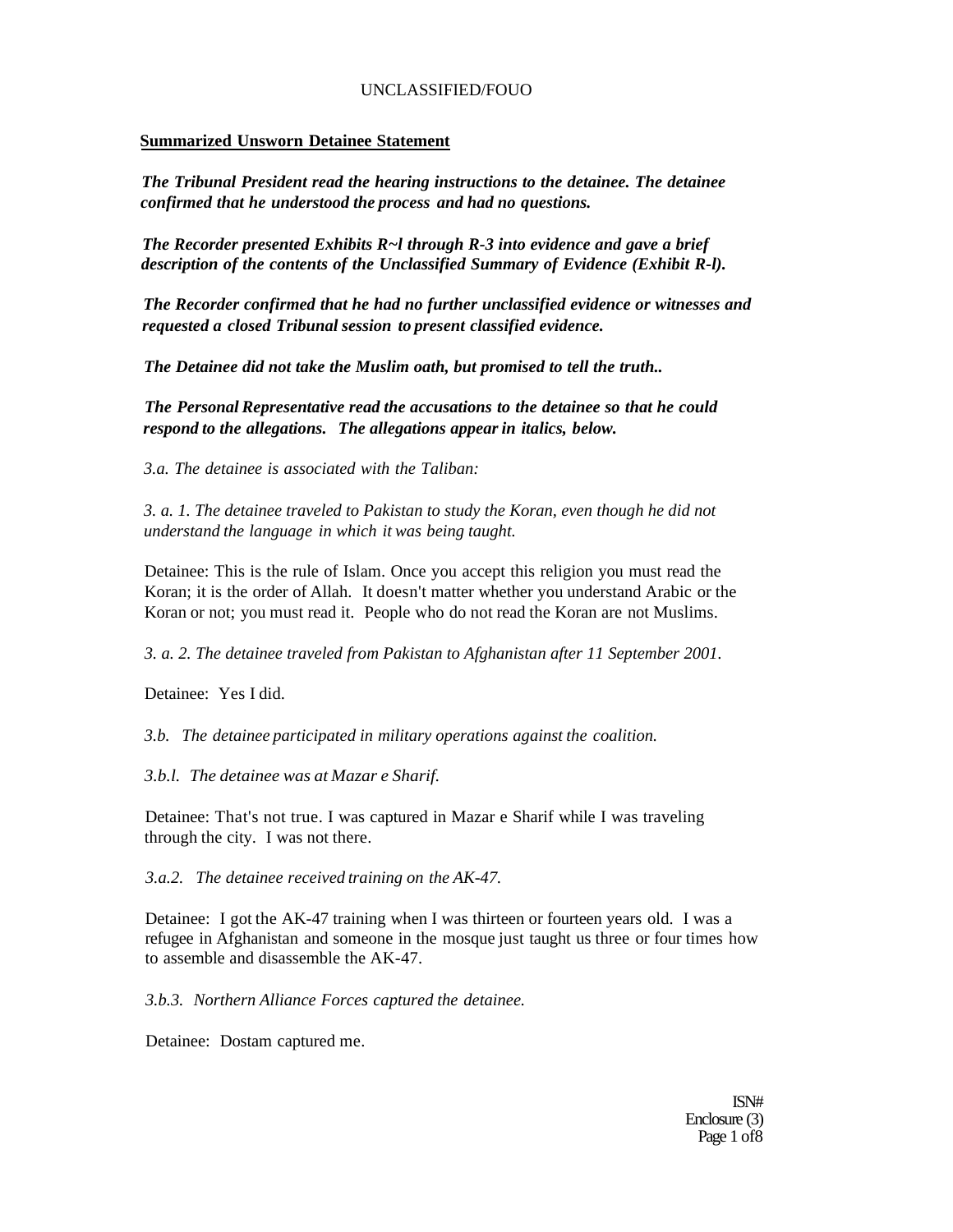Tribunal President: Is there anything else you would like to tell us?

Detainee: I would like to tell my story why I ended up here out of my country. When they say that I got training on the AK-47 that is a big lie. The reason for me leaving my country was because of the civil war in Tajikistan. I had to leave my country because of the civil war and I had to serve the Army and participate in that war. There was a good chance that 1 could have been killed. That is why I ran away from that war and the Army and left my country. I came to Pakistan to learn the Koran. My goal was to go to Russia, but I could not do that, so I went to Pakistan. I studied the Koran in Pakistan for five or six months. After that I went to a city called Molton. There was a place called Kerokapa (ph) and I had my own little shop there in that place. The reason I entered Afghanistan: I wanted to return back to my country. When they say that I was with the Taliban or associating with the Taliban that is a big lie. I ran away from a small civil war that was going on in my country. How am I going to run away from a small war and participate in a big war? Taliban are Pashtu and I am Tajik, there is a big difference between us. I have an example for you. When there is a big and dangerous bird over there and a small bird, the small bird would never dare to fight with the big bird because he knows that he will lose the fight and die. The United States is a big power in the world. Why would a man like me dare to fight against the United States? You are accusing of me of fighting against the Northern Alliance. That is a big He also. They are Farsi speakers; they are my own blood and why would I fight against my own people? We know it and you probably know it, that there has been a long war going on in Afghanistan and it was mostly the tribal war between different tribes. Also you are accusing me of getting training on AK-47. The proper training on the AK-47 takes people one or two years to learn how to use. When they taught me how to assemble and disassemble it two or three times they wanted to use me in the war against Tajikistan, not the United States. After I was shown the AK-47 training two or three times, I went back with my parents to Tajikistan. I have never used that training. The people who captured me in the northern part of Afghanistan, I was just a traveler, traveling through their city. They did not capture me with a weapon; I didn't have a weapon on me. They didn't capture me while fighting; I was traveling like a passenger when they captured me. That was my story and my problems why I left my country and ended up here.

### *The Personal Representative had questions for the detainee*

Personal Representative: I'm looking at my note of the conversation that we had. You told me that you felt comfortable going to Pakistan through Afghanistan because during the twenty-five years of fighting, the Afghanis were fighting each other and they would not bother travelers.

Detainee: Yes that is true.

Personal Representative: But when you got there after September 11, this had all changed and that the Afghans were picking up all foreigners. Is this basically what you told me?

> ISN# Enclosure (3) Page 2 of8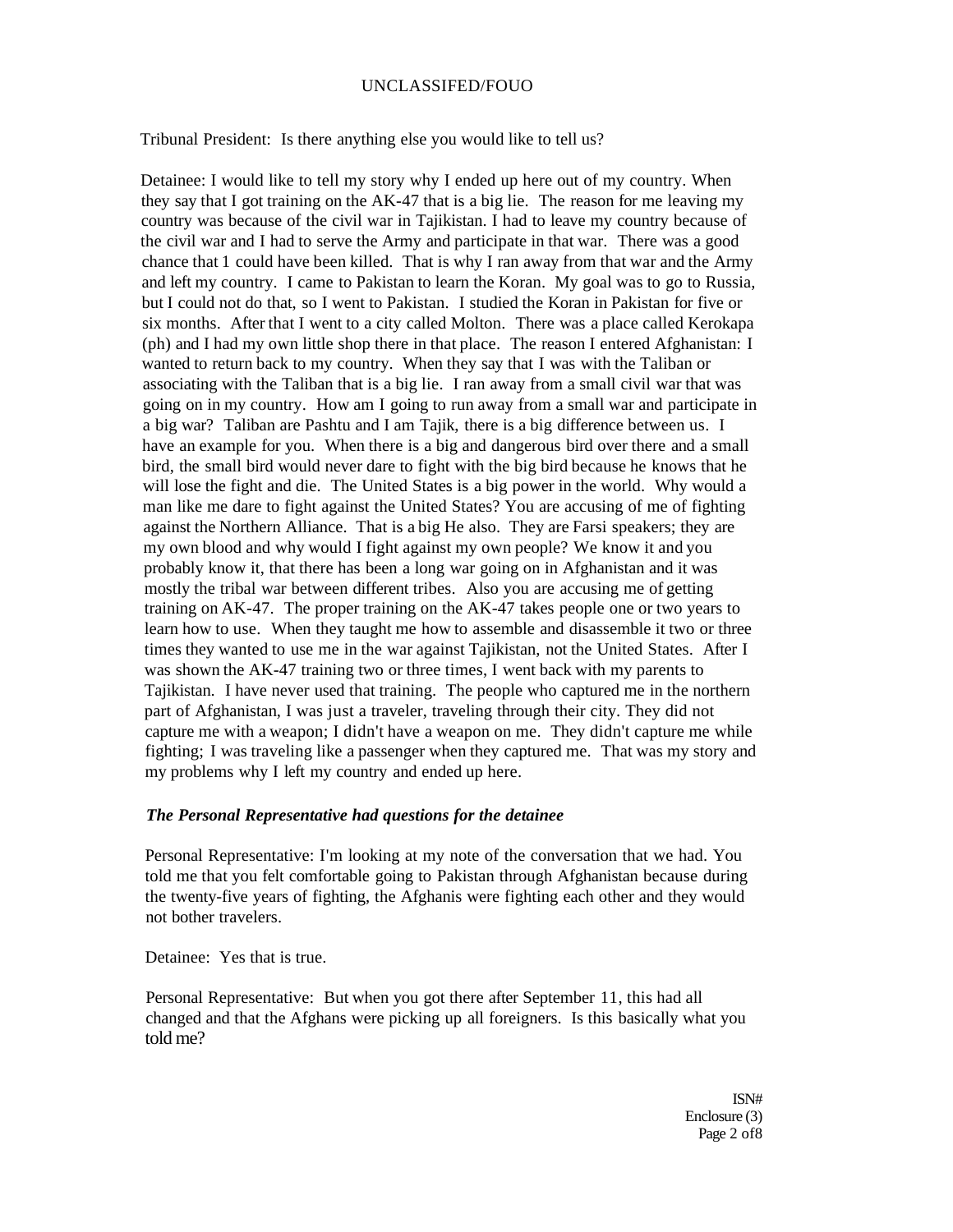Detainee: Yes that is true. I wasn't aware that if I entered Afghanistan they would just arrest and capture me. When I entered Afghanistan and when I arrived at the city of Konduz, that is when I realized things had changed. Before I entered into Afghanistan I did not know that things had changed there. If I had known that the United States would have arrested me, I would not have gone to Afghanistan.

Personal Representative: You told me about how you found out that foreigners were being picked up. I would like for you to explain to the Tribunal how you found that out and what events lead up to your capture.

Detainee: I came from Pakistan to Konduz. I came from Pakistan and went to Jalalabad then to Kabul and then Konduz. I came to a small restaurant that the Afghans call a cafe. I was sitting there eating and drinking tea. Someone approach me, the person who used to work in the restaurant. He talked to me. I have a Tajiki accent and you can tell I'm not Afghan; I'm Tajik so he recognized me. He asked me where are you going. 1 told him I wanted to get back to my country Tajikistan. He told me that there was fighting going on around the city of Konduz and you can't go anywhere. If people capture you or find you they will just turn you over to Americans. So I asked him what should I do. He brought me somewhere where there were a lot of cars. There were a few people from the providence of Badakshan in Afghanistan. There were a few Badakshani people over there also. They told me to stick with these few people from Badakshan and they are going to take you to Mazar e Sharif, then to Qandahar and from there to Pakistan. Once you get to Pakistan you just go on with your life and then come back. I was happy to hear that because I knew if I went back to Pakistan there would not be any problems. We were riding in cars and we came to Mazar e Sharif. We were close to entering the city of Mazar e Sharif and people of Jalalabad asked us to get out of the car and they handcuffed us. They made us sit on the ground. I don't know what happened; maybe someone was trying to runaway or something because I heard some shooting. When I open my eyes I found myself in the hospital. I did two petitions, one for the Red Cross and one for the United Nations, saying that I was just traveling and they captured me. They never answered. Some Americans came and questioned me. They told us don't worry and don't be upset we are going to send you back to Tajikistan. They brought me to Qandahar and then here.

#### *The Personal Representative had no further questions.*

#### Tribunal Members' questions

- Q. How old are you?
- A. Three years ago I was twenty-three years old but now I feel like one hundred years old.
- Q. Prior to leaving Tajikistan, where did you live in Tajikistan?
- A. The capital of Tajikistan is Dushanda and there is area of close to that called Khaplan, I lived there.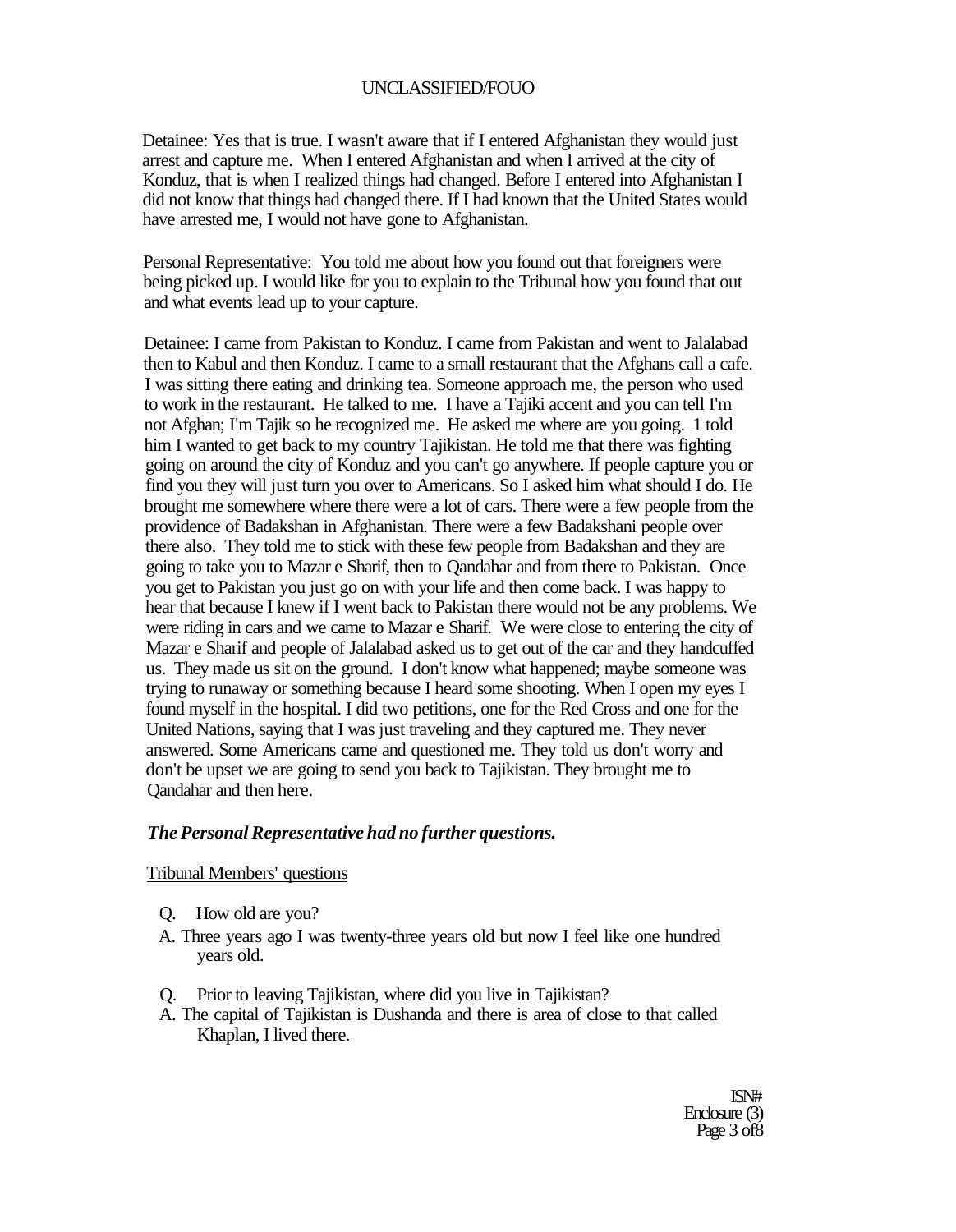What did you do there? It was in time of war, I was at home, and there wasn't any work.

You said at one point you wanted to go to Russia. Why did you want to go to Russia?

I already told you that I was trying to run away from the Army. I did not want to serve the Array in the time of war. Also finically I wasn't doing well. Our houses were burned and we didn't have any money to fix it. We had a tough life over there.

That doesn't really tell me why you wanted to go to Russia. What about Russia in particular was attractive to you? Half of Tajikistan is working in Russia; there was work over there.

So why then did you go to Pakistan? I didn't have any money, how could I go to Russia?

Before you left Pakistan, did you have a passport? No I didn't. Afghanistan doesn't require any passport.

But you were going to Pakistan. Do they not require a passport? There is a huge border between Afghanistan and Pakistan and there has never been a problem entering from one country to another. Afghans can go and enter Pakistan easily.

So you had traveled to Pakistan before Afghanistan? From Tajikistan.

Yes, but there is no common border between Tajikistan and Pakistan, so I gathered you went to Afghanistan, is that right? I flew from Tajikistan directly to Pakistan.

So in Pakistan you intended to study the Koran, is that right? Yes.

It is not possible to study the Koran in any language other than Arabic? Yes, especially when Muslims do five-time prayers. The prayers have to be done in original language, which is Arabic. Other than prayers you can read the Koran, you can read the translations but you have to the Koran in your hand and read the Koran first and then read the translation. The prayers have to be in original language, which is Arabic.

When you arrived in Pakistan did you study the Koran? Five or six months.

Was this the same time you had the shop or before that?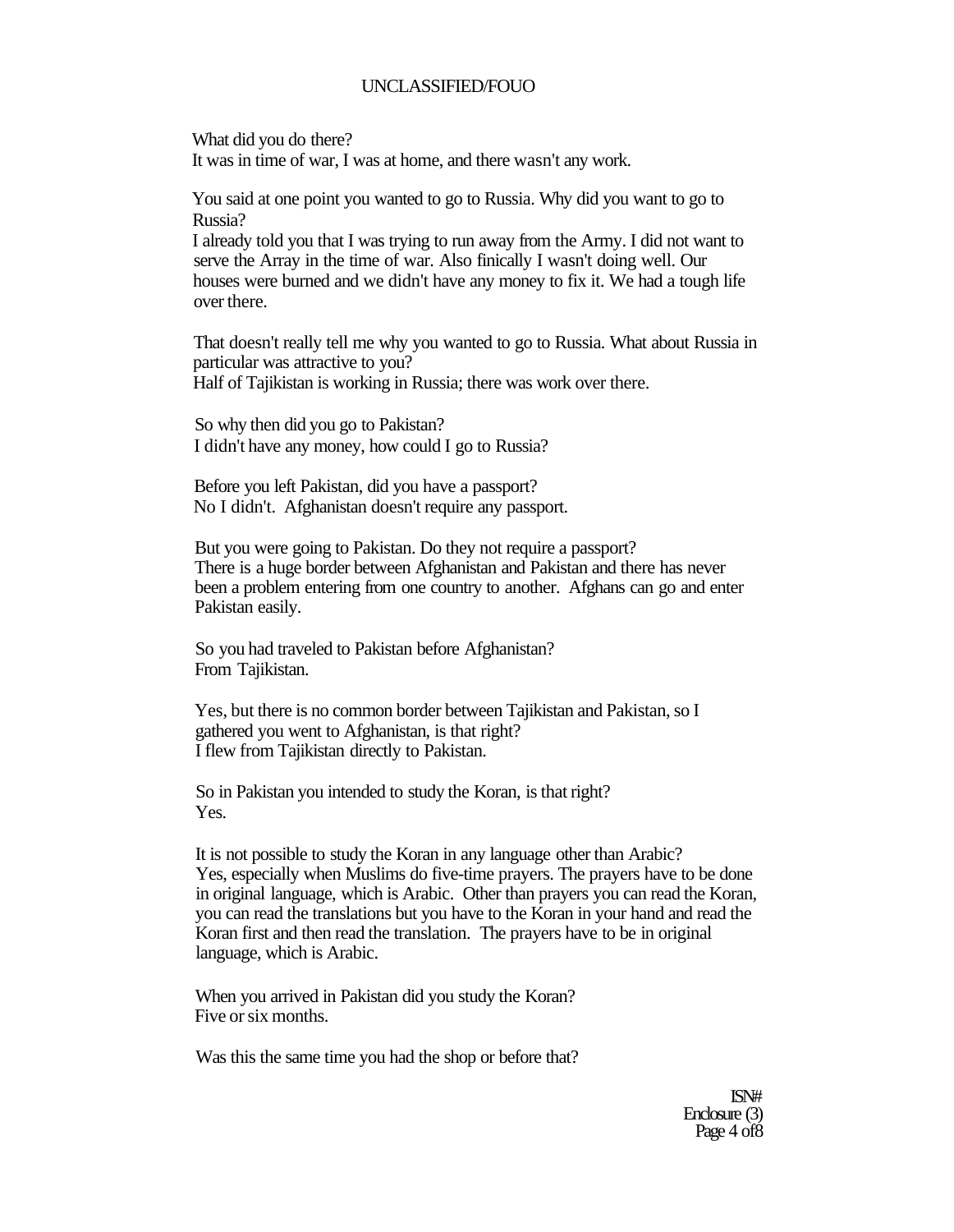- A. No, after the five or six months of learning the Koran then I went and worked in that store.
- Q. What was your reason for leaving your store and heading back to Tajikistan?
- A. The war in Tajikistan was finished and everything was fine. I wanted to see my parents.
- Q. Why didn't you fly back from Pakistan to Tajikistan?
- A. How can I do that without a passport?
- Q. The same way you did it from Tajikistan to Pakistan I would guess.
- A. I flew from Tajikistan to Pakistan with a passport. On the way back my passport was expired, I didn't have any other documents.
- Q. Couldn't you simply just get another before you traveled?
- A. I wasn't familiar with the process. I was a stranger in Pakistan and then 1 want to save some money. I thought it would be cheaper to travel through Afghanistan.
- Q. When you left Tajikistan how long did you expect to be away?
- A. I was waiting for the war to be over. I wasn't sure how long I was going to leave for.
- Q. How long was it actually from the time you left Tajikistan until the time you were apprehended?
- A. It was the end of 1997 or the beginning of 1998 when I left Tajikistan.
- Q. Do remember when you left Pakistan to go home?
- A. It was the time or Ramadan.
- Q. In 2001 after the September  $11<sup>th</sup>$  attacks?
- A. That right
- Q. Were you ever a part of, or have you ever heard of the Islamic Movement of Uzbekistan?
- A. I have heard about it here but before I didn't know anything about it.
- Q. When you originally left Pakistan, were you traveling with a group or were you traveling alone?
- A. I was traveling with one of those personal cars like a taxi. I was traveling in those.
- Q. You didn't know any of the other people on the taxi?
- A. There were some other passengers, a woman and a man but I didn't know them.

ISN# Enclosure (3) Page 5 of8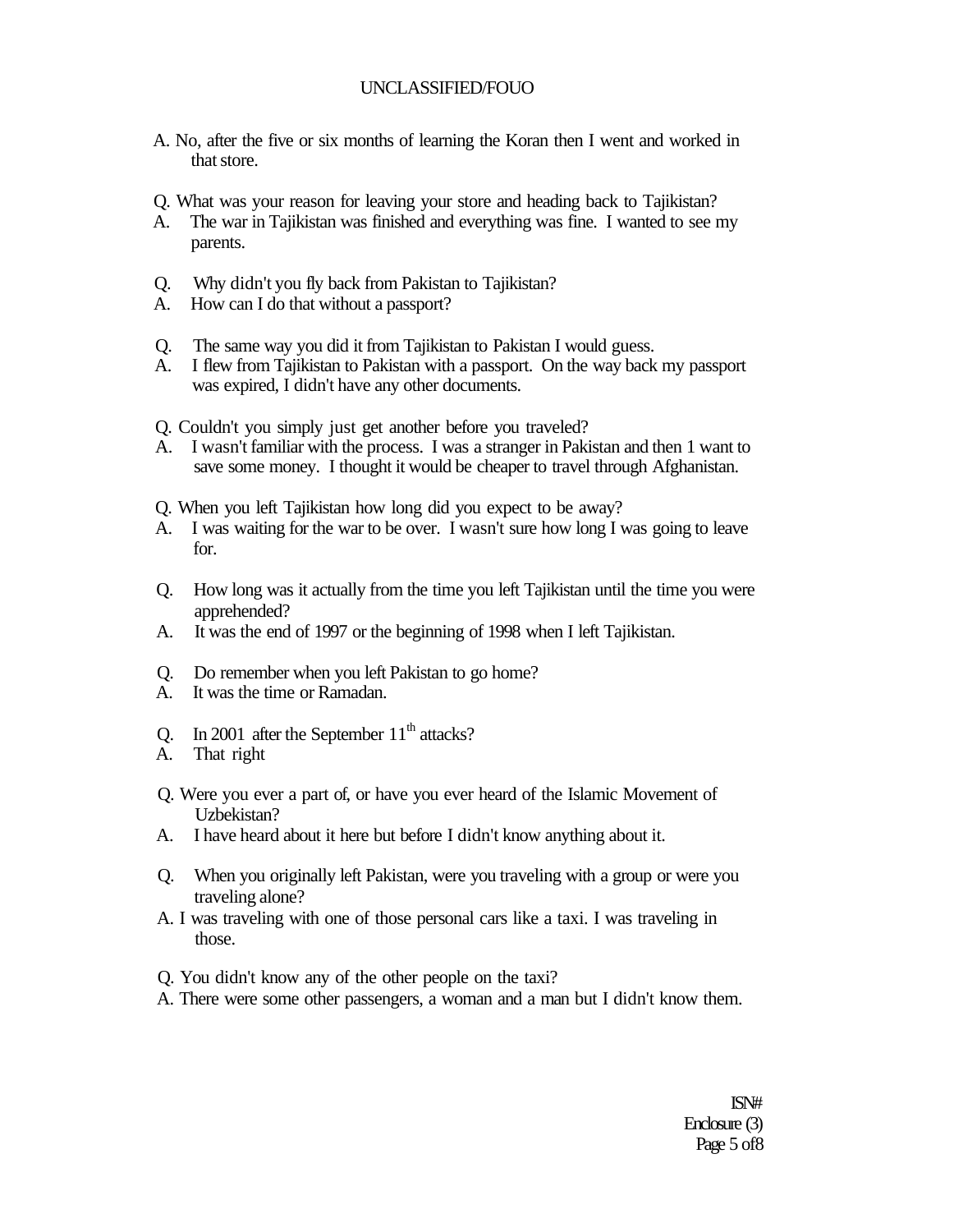### Tribunal President's questions.

- Q. You said you didn't go to Russia because you didn't have the funds to travel there. How did you fund your travel from Tajikistan to Pakistan?
- A. I saw on my way a Russian-made car called Camels(ph). I stopped the car, I got in the car with the driver and someone else and we just traveled. They asked me where do you want to go? I told my story to them. The guy introduced himself as Hamza. He told me I can help you get into Pakistan but under one condition that you study Koran. I accepted that offer. At that point I told him all I want to do is just get out of Tajikistan, just help me get out of Tajikistan and I will read the Koran. That guy took me to Dushanda the capital of Tajikistan. I spent two or three days with him. He was a businessman. He was in the business of long leather coats. When I entered his house I saw a lot of leather coats. He took my picture and he made a passport within two or three days. Then he took me to Pakistan. In Pakistan I lived with the same guy almost for a month in the same house. Then he took me to a Madrassa. The name of the Madrassa was Anwar al Koran. He asked me to stay and he said that he would check on me later. I never saw him again.
- Q. You said you went to the capitol and then he took you to Pakistan, is how it was translated, but did you mean that you flew from the capital to Pakistan?
- A. Yes.
- Q. What did you sell in your store?
- A. It was dry foods like almonds, walnuts and pistachios. I wasn't the real shopkeeper. There was another man working with me. His name was Abdul Rahim. I was with him.
- Q. Did he actually own the shop or did you own the shop?
- A. He was the owner?
- Q. Rahim was the owner?
- A. Abdul Rahim was the owner.
- Q. The gentleman that helped you to get to Pakistan to study the Koran. Did he not want anything in return for his assistance? Did he eventually want you to come back and share that knowledge?
- A. This is part of Islam. A Muslim just does things for the sake of God. Like if they make a young boy read the Koran. That would be big thanks to God. They do that just for the sake of God. When he talked to me he liked me a lot and he said that I was a good boy and I deserve to read the Koran.
- Q. Did you marry while you were in Pakistan?
- A. No.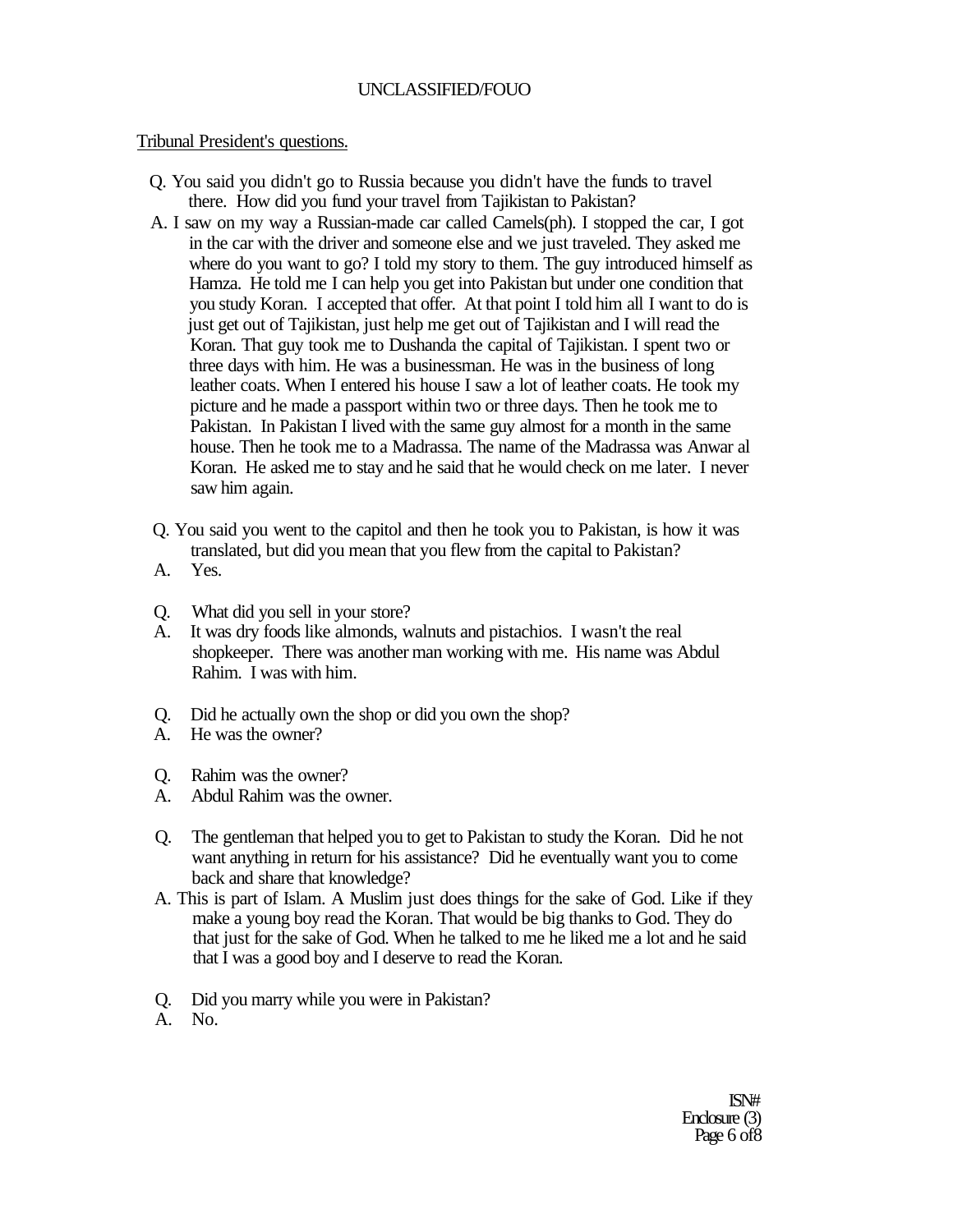- Q. When you thought about heading back to Tajikistan, did you have any concerns that the government might not want you to come back?
- A. Yes I was scared and I had that concern. I wanted to go for a brief period just to see my family and get out. I was planning to leave the Tajikistan land. My goal was, when I arrived in the city of Konduz I was hoping the United Nations would help me and send me back to Tajikistan with the other refugees.
- Q. Ultimately you were just going to stay there a brief period? Were you planning on returning back to Pakistan?
- A. No. I did not want to go back to Pakistan.
- Q. Where was the cafe that you were at?
- A. In Konduz.
- Q. Previous to your meeting in the cafe" you didn't know that person that approached you?
- A. No. I had not seen him before.
- Q. Would you normally trust a total stranger to help you?
- A. My situation was unique because I am Tajik and the Afghans could clearly tell that I was not an Afghan because I have an accent. When he told me about the danger and the war that was going on around the city, I had no choice but to trust him. He was a Farsi speaker like me. When I was in Konduz in Afghanistan, their hospitality and especially those Tajik tribes, they helped us a lot. They treated us really well so I trusted them.
- Q. I know you said that you went in Afghanistan after September 1 *Ith .* How much after that?
- A. I'm not sure but it was close to Ramadan. I think it was the beginning of Ramadan.
- Q. You said he took you to a place that had a lot of cars and you met some other people. Did you leave promptly from there?
- A. Yes the people were just sitting there and they told us that those few people that are here, they are all to enter the Madrassa, and they ask me to sit with them.

### *The Tribunal President confirms that the detainee had no further evidence or witnesses to present to the Tribunal*

*The Tribunal President explains the remainder of the Tribunal process to the detainee and adjourns the Tribunal*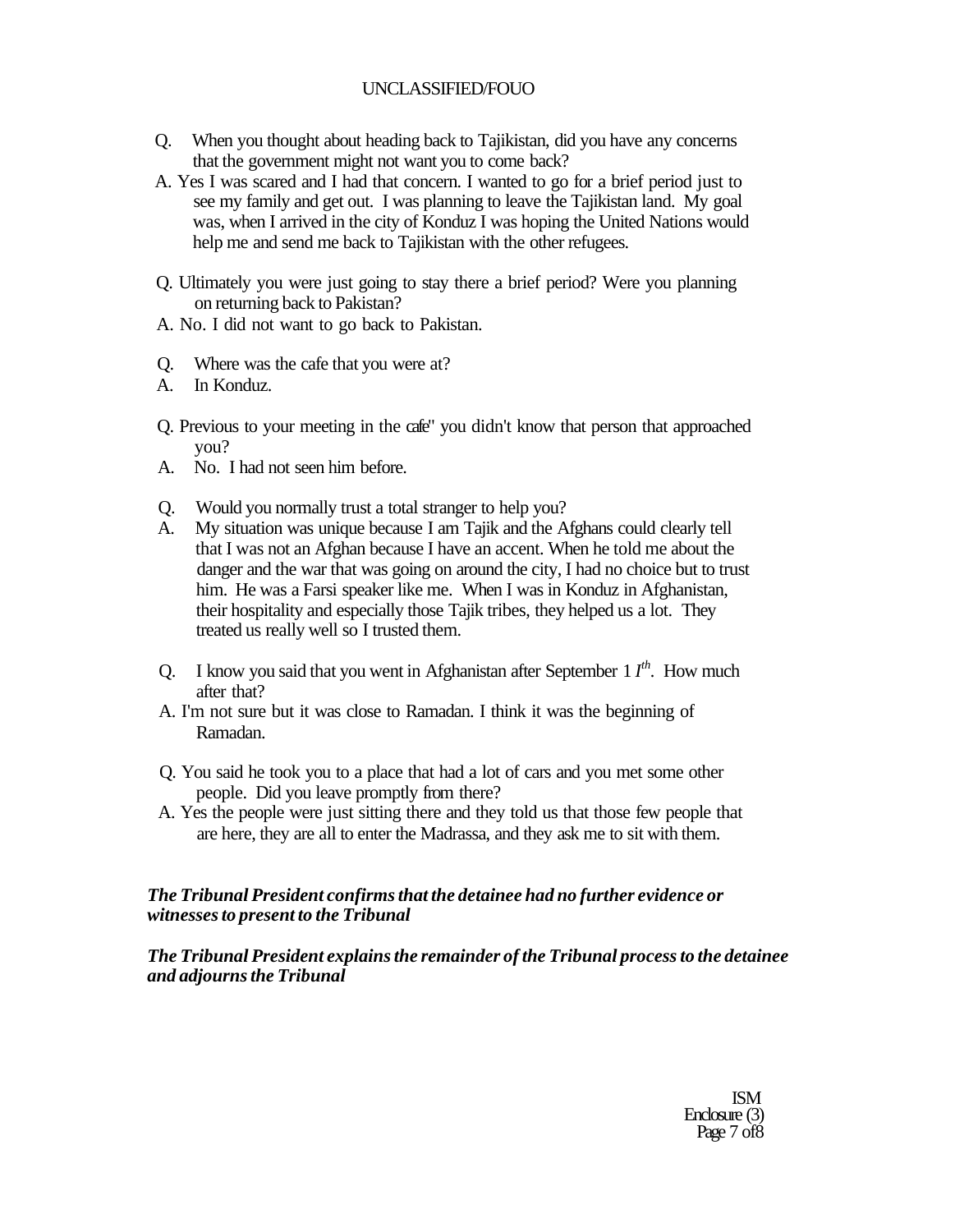# **AUTHENTICATION**

1 certify the material contained in this transcript is a true and accurate summary of the testimony given during the proceedings.



Colonel, United States Army Tribunal President

> ISN# Enclosure (3) Page 8 of 8

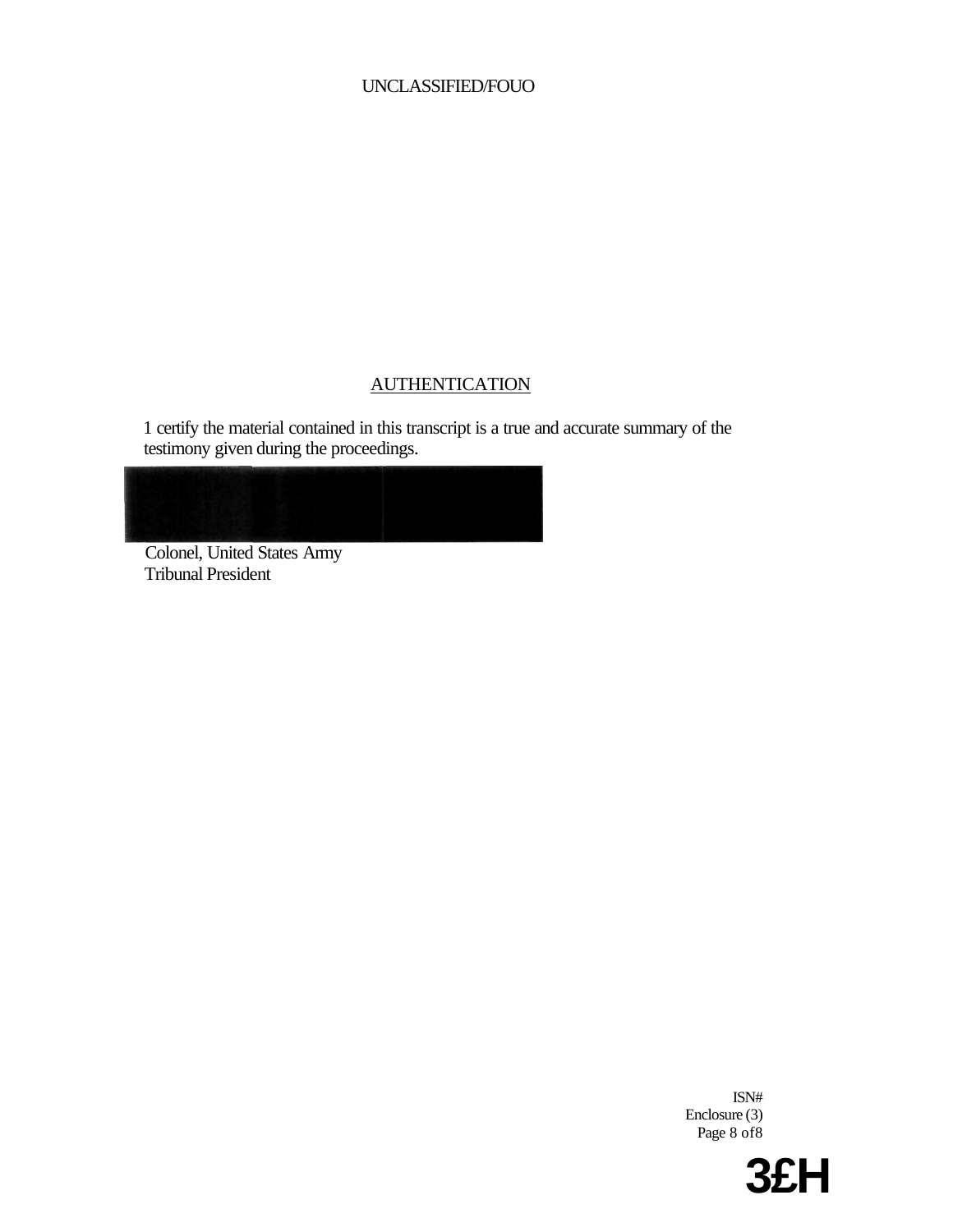### **Summarized** Sworn Detainee **Statement**

When asked by the Tribunal President if the detainee understood the CSRT process, the Detainee said something but the Translator could not hear him. The Tribunal President told the Translator to ask the Detainee to speak up. The Detainee said he couldn't speak any louder than that. The Detainee told the Tribunal President to continue.

When asked by the Tribunal President if the detainee had any questions concerning the Tribunal process the detainee answered, "No."

When asked by the Tribunal President if the detainee wished to make a statement to the Tribunal the Detainee asked: "Where did you get the information for all the accusations that were just read?

Tribunal President: The information was gathered from classified sources.

Detainee: What can I do if the information is classified and it's all lies.

Tribunal President: You can tell us your version of the truth.

Detainee: I can't figure out where you got the information that I escaped to Tora Bora.

[Tribunal President asked if the Detainee wanted to make a statement under oath]

Detainee: You have all the statements.

Tribunal President: Would you like to make a statement to this Tribunal under oath stating you will tell the truth?

Detainee: You have the truth.

[The Personal Representative asked and was granted permission by the Tribunal President to speak to the Detainee.]

Personal Representative: They have not seen any information prior to this. This is your opportunity to explain your side of the story, if you would like to do so.

Detainee: How is it that you are holding a meeting and you haven't looked at the statements?

Tribunal President: The purpose of this Tribunal is to give a neutral look at the evidence and to make a decision as to whether or not you have been properly classified as an enemy combatant.

> lSN#259-|k3\_ Enclosure (3) Page 1 of8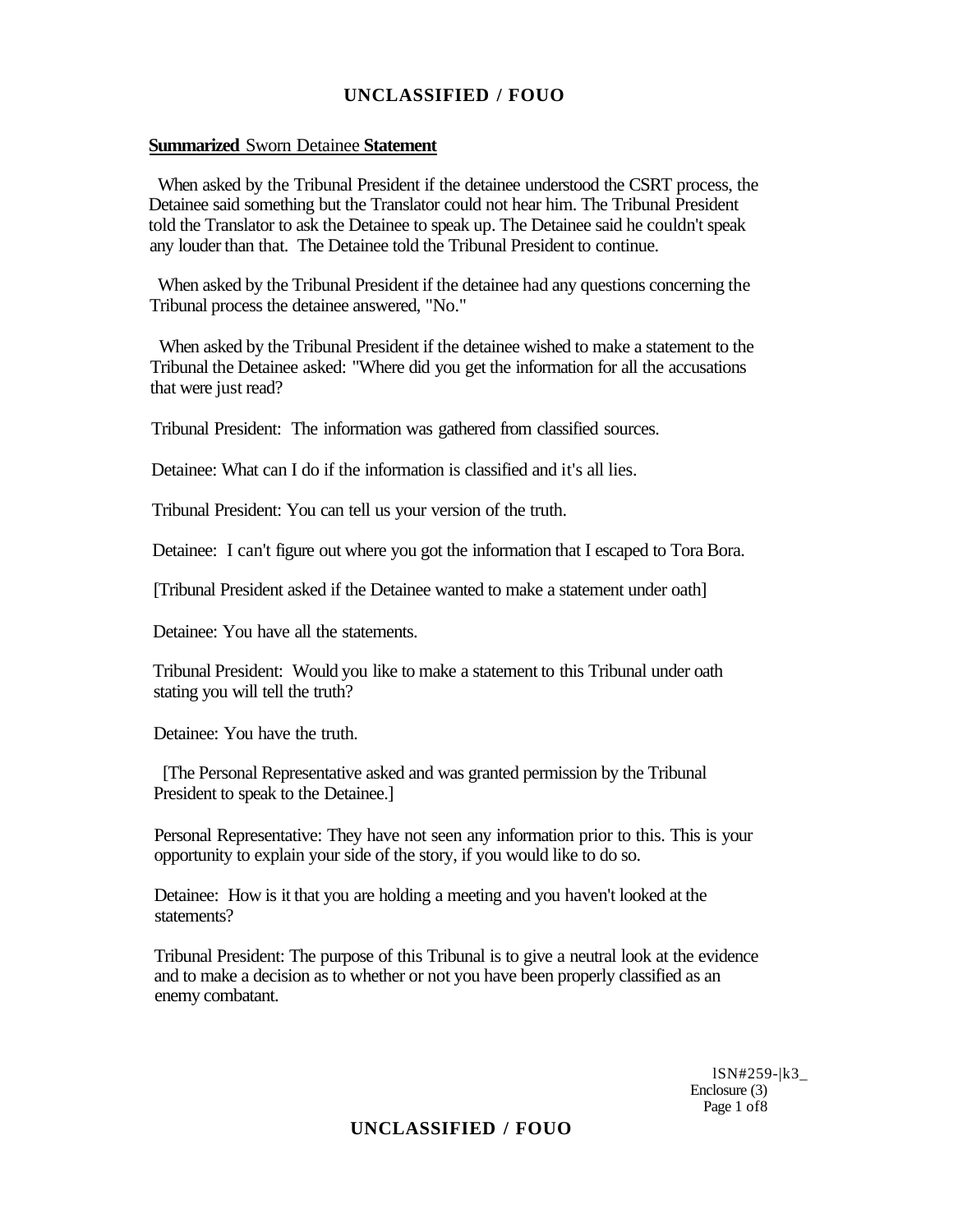[The Translator began translating what the Tribunal President stated and was interrupted by the Detainee.]

Detainee: Read the first one.

Tribunal President: Very well, we will proceed with his statement, un-sworn.

[The Tribunal President then asked the Translator to read the unclassified summary starting with the first one.]

**[The Translator read 3.a.l.** "The detainee voluntarily traveled from Yemen to Afghanistan to receive weapons training for use in a tribal war in Yemen in 2001."]

Detainee: Is that the accusation?

Tribunal President: That is a statement of evidence.

Detainee: Why are the Americans asking me about this? Why is it their business?

Tribunal President: You have been classified as an enemy combatant against the United States. This is the evidence we are using to determine whether that classification is correct or not.

Detainee: Regarding number one; it is not the United States business and it shouldn't be the Yemeni government's business. Logically it does not make sense to include that into evidence.

Tribunal President: Go to number two.

Detainee: Since you asked and I answered you, why don't you answer me. Tell me what business is it of the Americans or the Yemeni government?

Tribunal President: We are here to ask questions not answer them.

Detainee: If it doesn't concern you then why classify me as an enemy combatant?

Tribunal President: I didn't say it didn't concern me.

Detainee: Being an enemy combatant, does that mean I went against the United States?

Tribunal President: You have been classified by the United States as an enemy combatant.

Detainee: We will discuss this one point at a time. In regards to number one, being classified as an enemy combatant, what kind of evidence do you have?

> ISN#253~ )(/\*- Enclosure (3) Page 2 of 8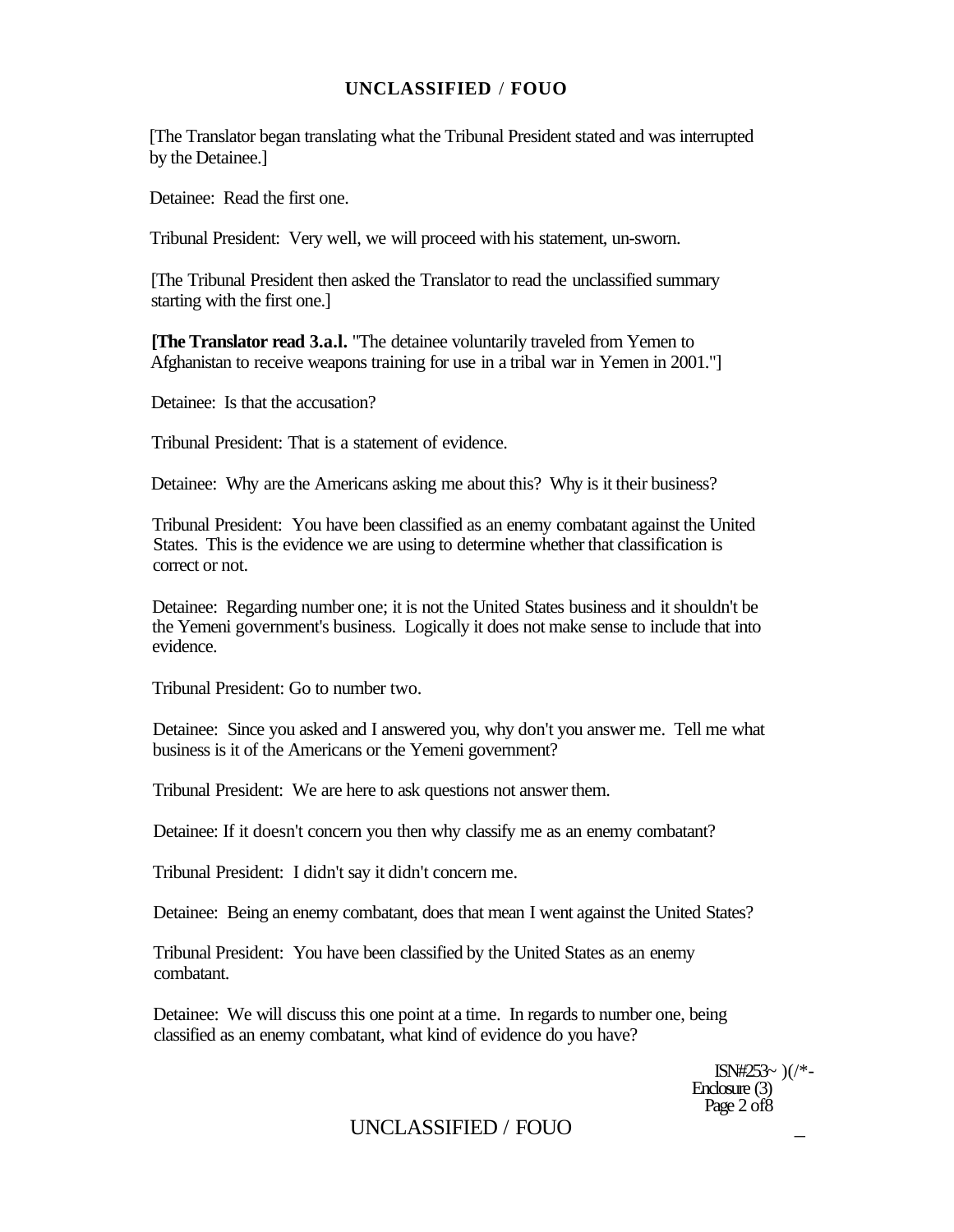Tribunal President: This is the unclassified summary of evidence we have read to him.

Detainee: Number one is the most important part because it determines if I am staying here or leaving. I still don't understand why you are concerned with that. If this does or doesn't concern you, why treat me as an enemy combatant?

Tribunal President: Our reasons are not an issue here, what is an issue is the facts.

Detainee: You either misunderstood or you are accusing me of something I never did. Why are the Americans concerned about them? This is the most important question to me.

Tribunal President [referring to 3.a.l.]: Is it true or not?

Detainee: It's true, but is that reason enough to classify me as an enemy combatant?

Tribunal President: Individually it is not but in compilation with the rest it may be.

Detainee: We will look at all the items here and see what you people come up. So, the first of the seven points is what helped classify me as an enemy combatant?

Tribunal President: "Yes."

**/**  Detainee: Explain to me each of these seven points and if you don't have an answer, just say you don't have an answer.

[One of the Tribunal Members asked the Tribunal President if he could try and explain the process to the Detainee.]

Tribunal Member: Let me try to explain what we are doing here. Your interrogators and others that work for the United States have decided that you are an enemy combatant. We are an independent group that is supposed to look at all the evidence. We look at the evidence that your accusers give us and we listen to what you say. Then we decide whether your accusers are right and you should be classified as an enemy combatant or if they are wrong we should send you home. So, we might look at number one and say, "you're right that doesn't have anything to do with you being an enemy combatant," and ignore it. But before today we haven't looked at any of this evidence or heard anything you had to say. We don't know anything about this case until right now when we look at it all.

Detainee: How do you classify me as an enemy combatant if you don't know what the interrogator said? You haven't looked at the file yet.

> ISN#253- *\^~*  Enclosure (3) Page 3 of 8

#### **UNCLASSIFIED / FOUO**

 $\bullet$   $\theta$   $\theta$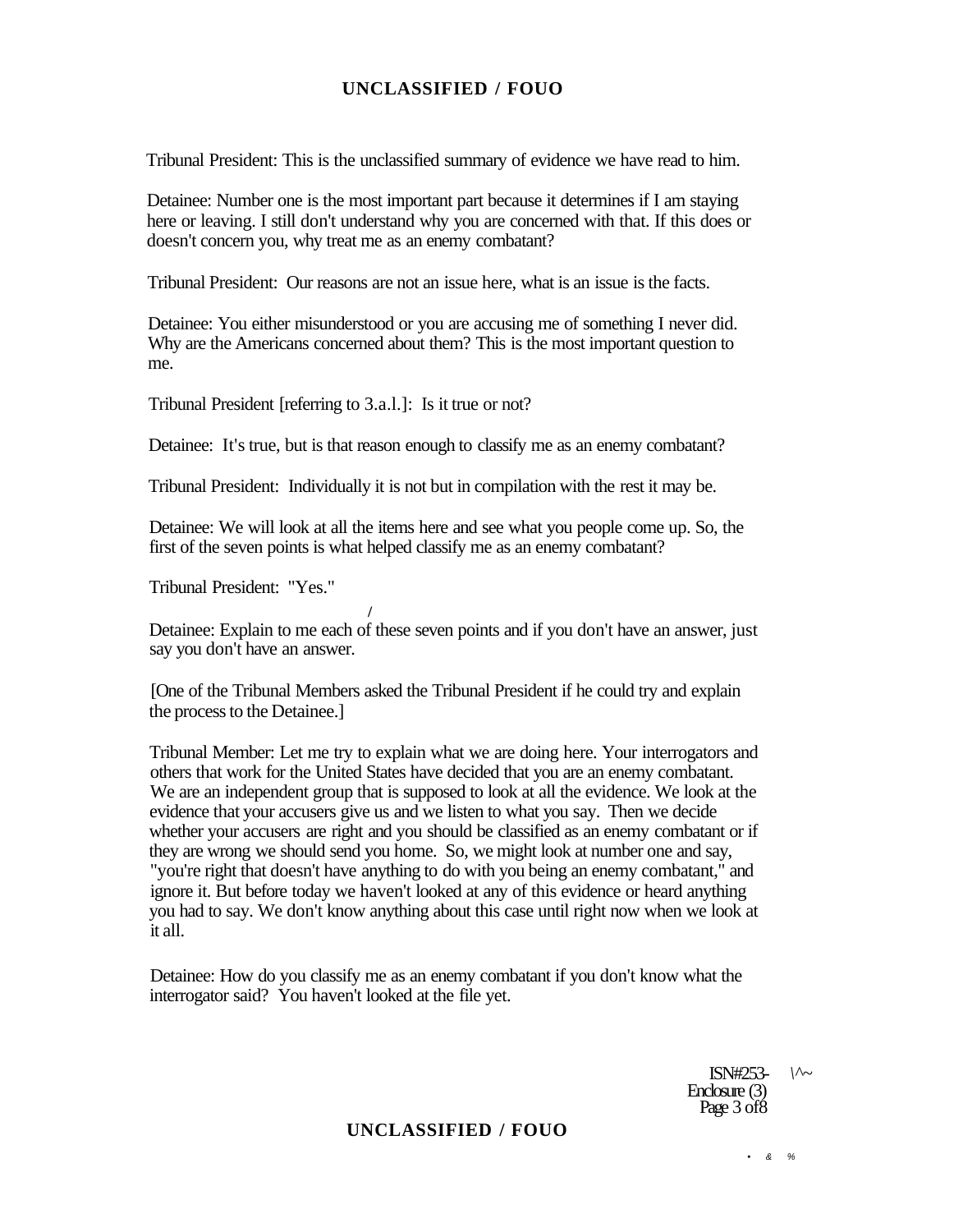Tribunal Member: The government has classified you as an enemy combatant. We are going to look at the files to see if we believe it or not. If we don't believe it, we will say they are wrong and that you shouldn't be an enemy combatant.

Detainee: That means at this point and time, you have no response to question number one.

Tribunal Member: Correct, we are not here to answer questions. We are here to look at all the evidence.

Detainee: Fine.

**[The Translator read** 3.a.2.: "While awaiting transportation from Kandahar to Al-Farouq, the detainee stayed at Al-Nabrass, an Al-Qaida safe house,"]

Detainee: That's true.

**[The Translator read 3.a.3.:** "The Al-Nabrass safe house was frequented by Usama Bin Laden."]

Detainee: What difference does it make?

Tribunal President: We don't know at this time.

Detainee: What difference does it make, if it was Usama Bin Laden or somebody else?

Tribunal President: It shows a connection to the Al-Qaida organization.

Detainee: What difference does it make if Usama Bin Laden visited our place?

Tribunal President: It's understood, go to number four.

**[The Translator read 3.a.4.:** "The Detainee attended the Al-Farouq training camp in 2001."]

Detainee: That's true.

**[The Translator read 3.a.5.:** "At the AI-Farouq training camp, the detainee received training on the AK-47 rifle."]

Detainee: That's true.

**[The Translator read 3,a.6,:** "The Detainee fled the Al-Farouq training camp to the Tora Bora Mountains in September 2001."]

> ISN#2&- **)t v**  Enclosure (3) Page 4 ofB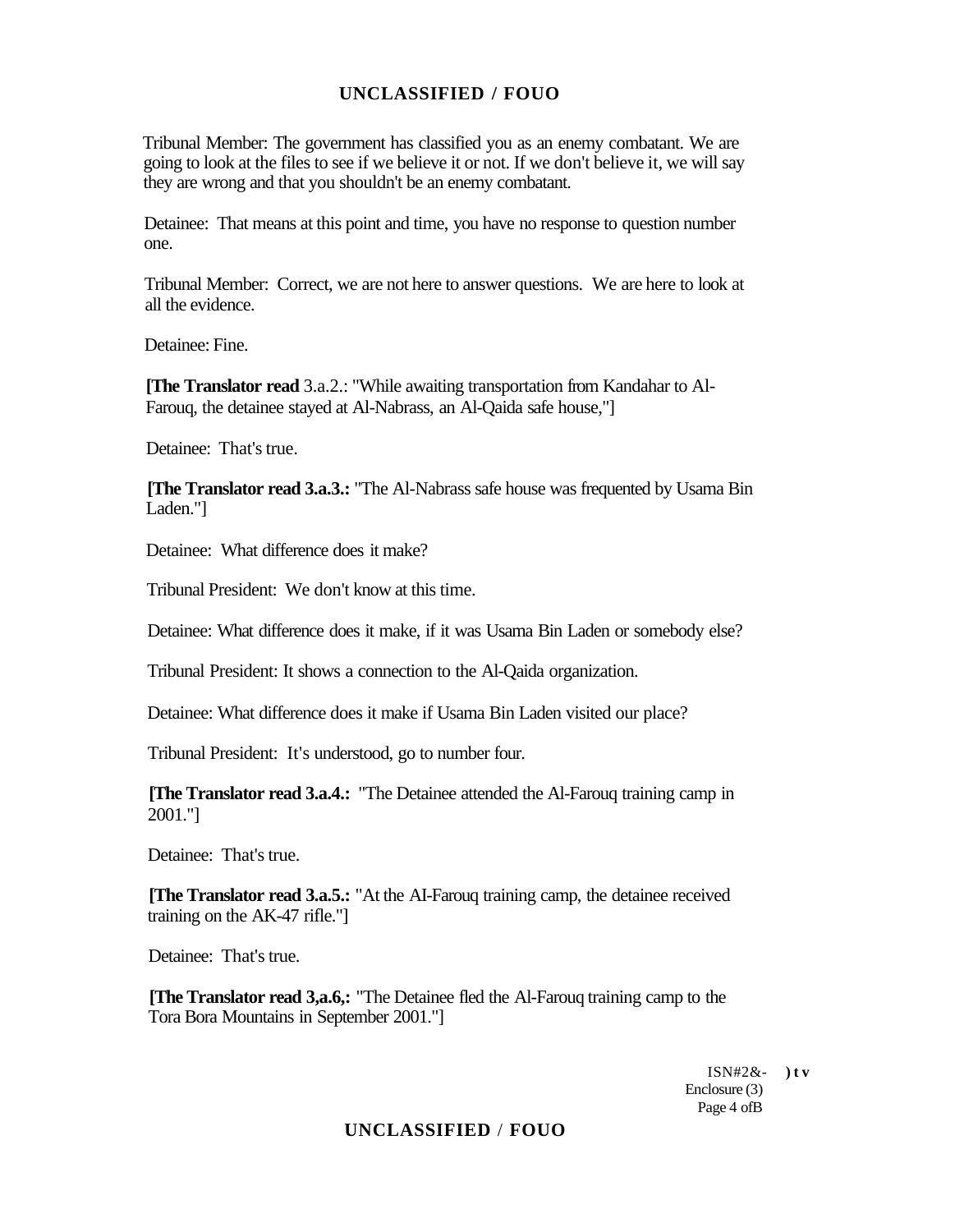Detainee: That's false.

[The Translator read 3.a.7.: "Pakistani Authorites held the detainee at the Pakistan/Afghan border when attempting to flee the Tora Bora region in October 2001."]

Detainee: That's false.

[Tribunal President asked if the Detainee had any other evidence to present to the Tribunal]

Detainee: I would like for you to answer me when I ask you a question.

Tribunal President: 1 will answer any questions you have about the process, but I will not answer any of the questions you have asked so far.

Detainee: That's the most important thing, if you were going to answer me. My leaving Yemen and going to Afghanistan has nothing to do with Al-Qaida or fighting.

Summarized Answers in Response to Questions by the Recorder

Q. At what time and under what circumstances did you leave Al-Farouq?

A. They took us from there and I didn't know where we were going. They took me to another place to finish my training.

Summarized Answers in Response to Onestions by the Tribunal Members

- Q. Why were you in Afghanistan, just for training?
- A. That concerns the first part of the evidence.
- Q. Why didn't you receive training in Yemen?
- A. You mean from the Yemeni government?
- Q. No, just in the country of Yemen?
- A. I am confused.
- Q. Why did you have to go to Afghanistan?
- A. That concerns part one of the unclassified evidence.
- Q. Having said that, you went there to receive weapons training, correct?

ISN #353- Enclosure (3) Page 5 of8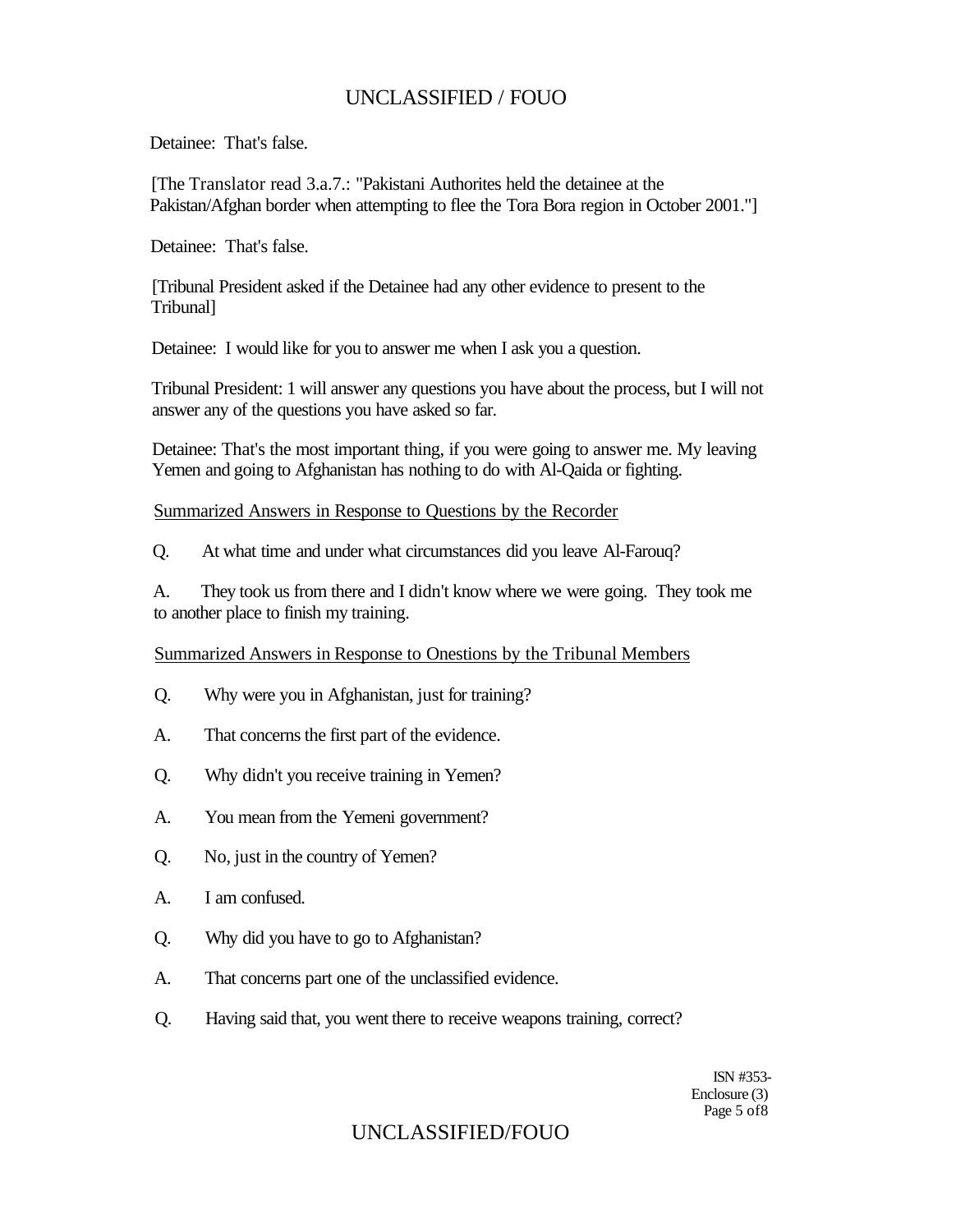- A. Yes. In Yemen it is hard to get training and it takes so long, about three years. In Afghanistan it takes only two months.
- Q. Do you know who Al-Qaida or the Taliban are?
- A. No.
- Q. When you left the mountains from Afghanistan and went into Pakistan were you carrying weapons?
- A. I had heard of the Taliban but never Al-Qaida until I came to Cuba.
- Q. Did you know that the Taliban were in control of Afghanistan when you went there?
- A I also knew that Al-Masood was in control of certain areas.
- $\Omega$ Did you know that Al-Masood's forces were fighting against the Taliban?
- A I didn't know until I got to Afghanistan.
- $\overline{O}$ Did you know that some of the people trained at AI-Farouq were fighting against Al-Massod?
- A No.
- $\overline{O}$ In Al-Farouq did you learn how to use weapons?
- A TheAK-47.
- Q Explain how you were captured or arrested.
- A The money was mine, I turned myself over.
- Q To whom?
- A Pakistani Police.
- Q Where?
- A I don't recall.
- Q Was it in Al-Farouq, or the mountains, was it?

Inside Pakistan. I didn't have a passport and was looking for the Yemeni

ISN#2« !fc»^ Enclosure (3) Page 6 of 8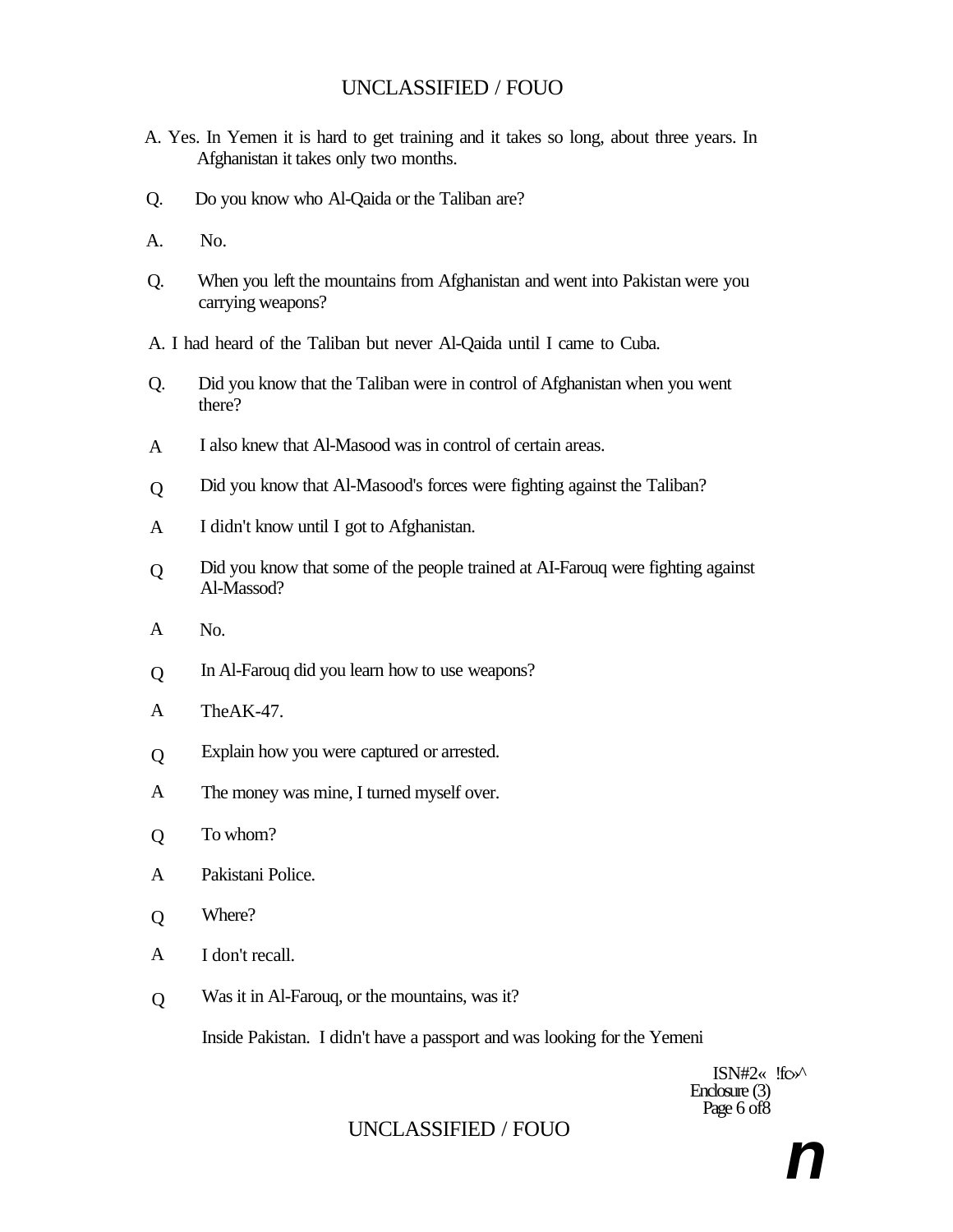embassy.

- Q. Did you have any weapons with you?
- A. No.
- Q. Why do you think you were handed over to the Americans?
- A. I turned myself over so they would send me to the proper embassy; instead they turned me over to the American forces.
- Q. Can you tell me how you got to Afghanistan, the mode of travel and who paid for it?
- A. I paid for the trip. I took the plane from Yemen to Pakistan.
- Q. Then from Pakistan to Afghanistan?
- A. I took the bus.
- Q. Where in Pakistan did you stay?
- A. In a hotel.
- Q. How long were you in the hotel?
- A. A few days.
- Q. Did you have any trouble getting across the border? Did you go straight to Al-Farouq?
- *A.* No.
- Q- Explain how you got there.
- A. From the safe house to the camp, I took a bus. There were no problems taking the bus. Because of this I was classified as an enemy combatant.
- Q. What happened to your passport?
- A. It's in Kandahar at the guesthouse. If I had it with me I wouldn't have turn myself in and I wouldn't be here.
- Q. Did you give your passport to some one in Kandahar? How did you lose it?

rsN#35a |U»- Enclosure (3) Page 7 of8

*n>*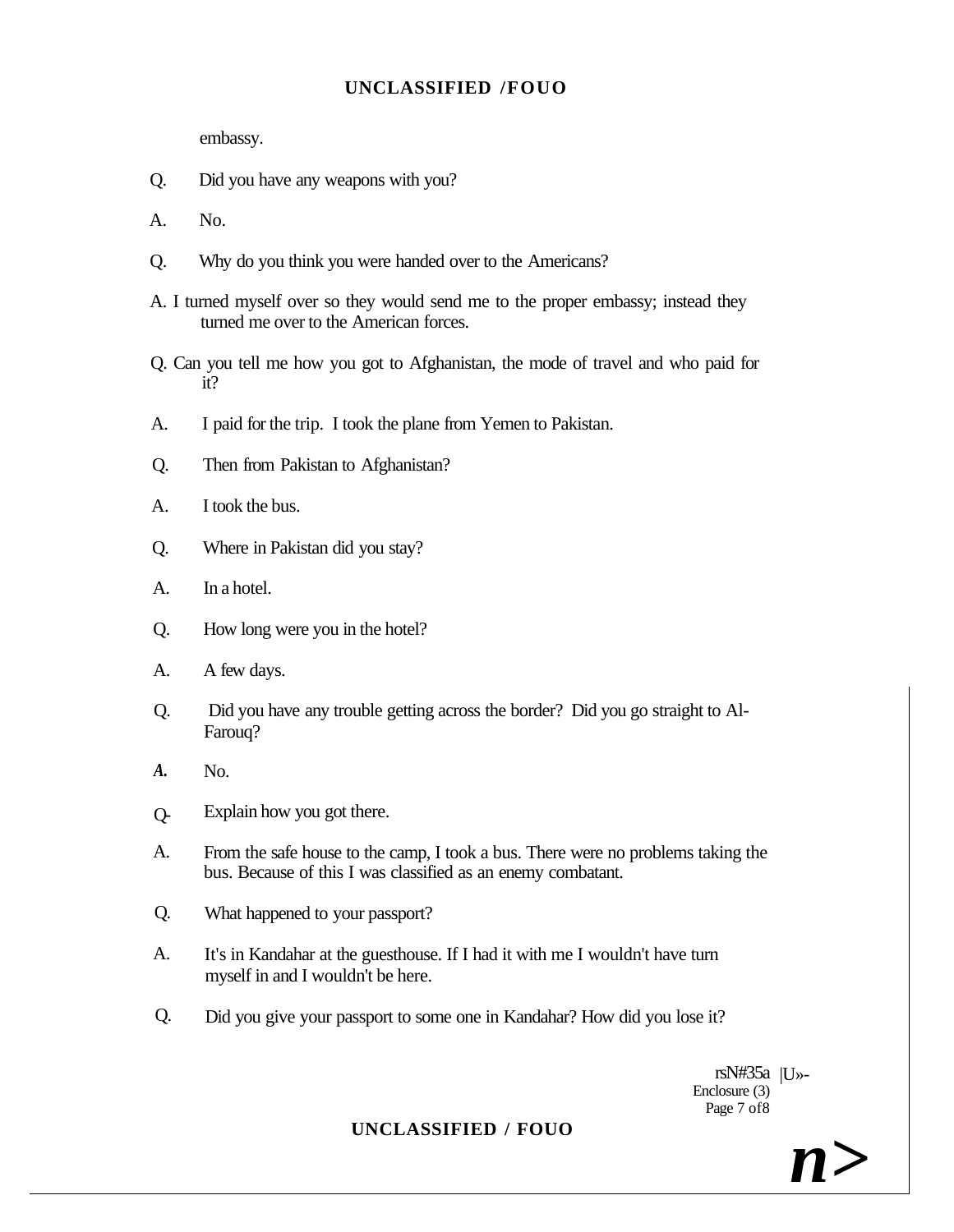- A. I didn't lose it or give it to no one. When you arrive you are suppose to hand it over to some one.
- Q. Someone in the government?
- A. No, in the house where I was staying.
- Q. So, you gave your passport to some one in the house where you were staying in Kandahar?
- A. Yes.
- Q. Why did you want to get training?
- A. If you read the evidence, the information is in there. There were so many problems in Yemen, tribal problems, to protect myself.
- Q. So, after your training you planned on returning to Yemen to protect yourself?
- A. Yes.

[Tribunal President asked if the Detainee had any further evidence to present to the Tribunal]

Detainee: What kind of evidence are you looking for?

Tribunal President: Are there any other statements you would like to make to explain your actions?

Detainee: No.

# AUTHENTICATION

I certify the material contained in this transcript is a true and accurate summary of the testimony given during the proceedings.



Tribunal President

ISN #25T~  $\|O\|$ Enclosure (3) Page 8 of 8

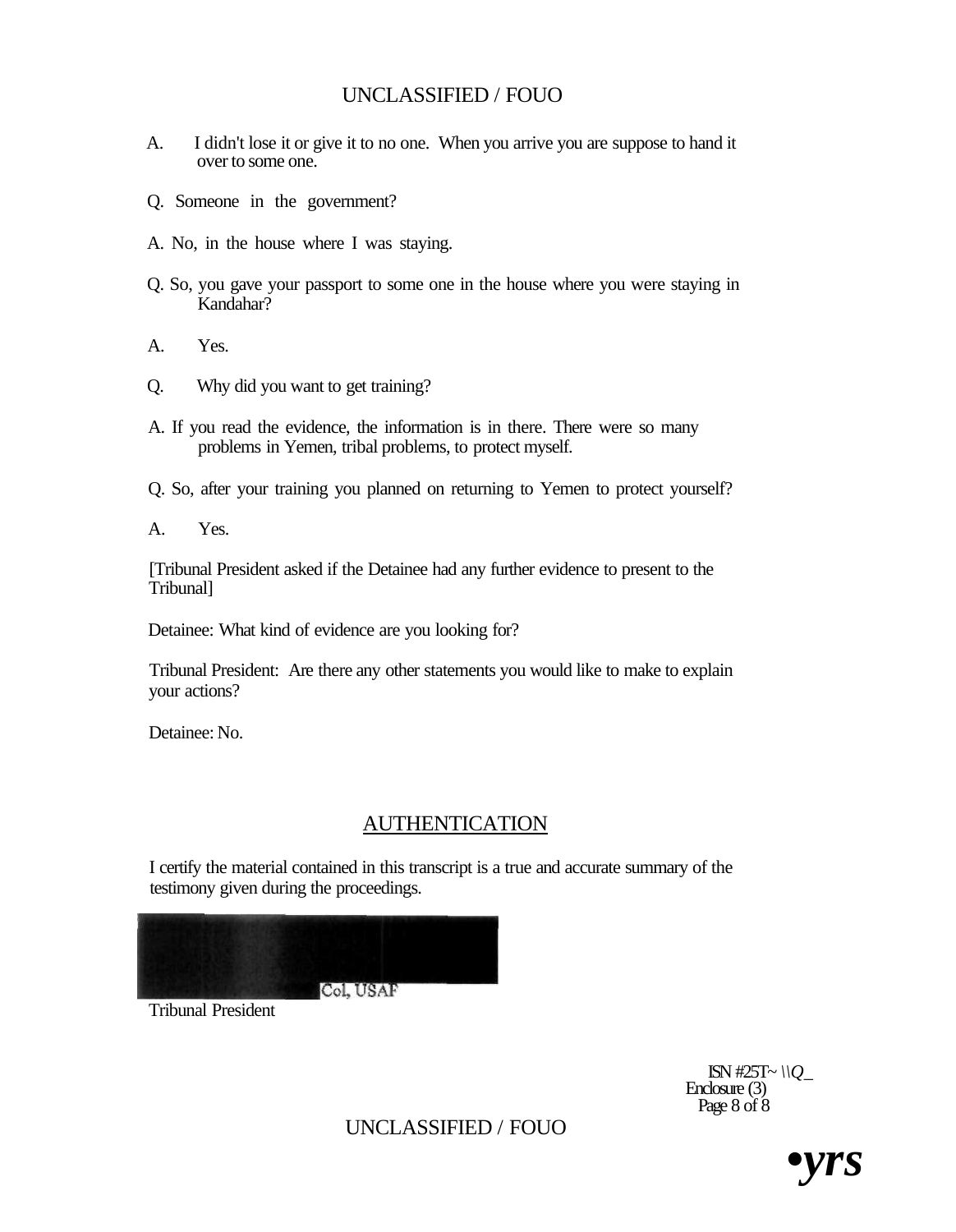#### **Summarized Sworn Detainee** Statement

When asked by the Tribunal President if the detainee understood the CSRT process, the detainee stated, "yes."

When asked by the Tribunal President if the detainee had any questions concerning the Tribunal process the detainee asked, "Like what." [The Tribunal President asked if he had any questions about what we were doing here today.] [The Detainee answered:] I don't know how to answer your question. [The Tribunal President stated]: If you have a question about the process as we go along you may ask it and we will answer it.

When asked by the Tribunal President if the detainee wanted to make a statement the detainee stated yes and had his Personal Representative provide a written statement to the Tribunal. [The Personal Representative read the following statement]:

**Regarding the allegation 3. A** 1. [The detainee admitted that he traveled from Yemen to Afghanistan to help fight in the war during the middle of 2001.]

I did not want to leave Yemen for Afghanistan. My parents were already in Afghanistan and forced me to come there. I tried to bribe an official with \$50.00 to not allow me through the customs at the airport. Something went wrong and I was not stopped. If I had been stopped by legal authorities, I could have told my parents that the government would not let me leave. My friend Salah Hassan is the one who found an officer who knew the customs people. We met with this officer (Omar Al-Hamily) about an hour prior to the departure of my plane. He took the money and copied down my passport number. They can prove that I did not want to leave the country. Salah Hassan will be easy to find as he has written to me here and you have his address. Both of them live in Sanaa, Yemen.

**Regarding the allegation 3. A 2.** [The detainee stated that he attended the Al-Farouq training camp during late August 2001.]

Yes, I did go to the Al-Farouq training camp. How I got there is important. My parents went first to Afghanistan. They sent for me and when I got there I told them I did not want to stay. My father said just stay for two months and attend this camp and then I will send you home to Yemen. Both my father and older brother told me this, so I had to do it. I accepted going to the Al-Farouq camp as it was my ticket home.

**Regarding the allegation** 3. A **3\*** [The detainee stated that he traveled to the Tora Bora Mountains during late 2001.]

The statement is essentially correct However, I was leaving Afghanistan to go the Pakistan and was taking the only route available. I was traveling without a weapon of any kind. The reason I was traveling was to leave Afghanistan to go through Pakistan to

> ISN#167 Enclosure (3) Page 1 of9

#### UNCLASSIFIED/FOUO f}*1*1*n*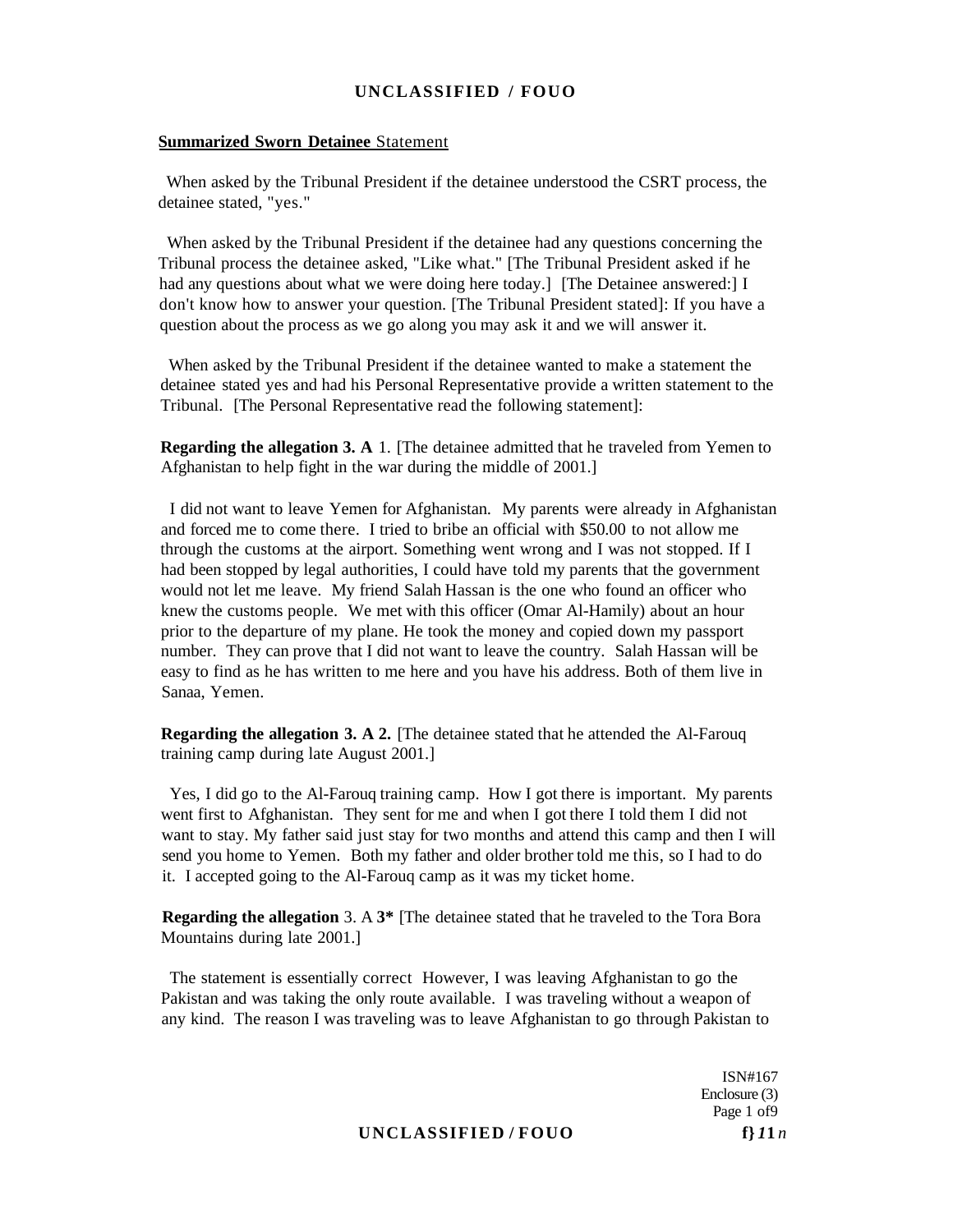get home in Yemen. I did not know the name of the mountains; I learned they were the Tora Bora Mountains when I arrived in Pakistan.

**Regarding the allegation 3. B 1.** [The detainee stated that he was trained on and carried an AK-47 while at the AI-Farouq training camp.]

Yes, I trained some on the AK-47, even in Yemen we were familiar with this weapon, it is very common. I only learned to take it apart, clean it and put it back together. I was only in the camp for four days when 9/11 occurred and the training stopped and the camp was shut down.

**Regarding the allegation 3. B 2.** [The detainee stated that he had an AK-47 when he left the Al-Farouq training camp.]

This statement is not true, when I left the camp; I had no weapon at all. The weapons in the camp were for training only, they were taken away every day after training.

**Regarding the allegation 3. B 3.** [The detainee stated that he was arrested by the Pakistani Army and was sent to the Peshawar prison prior to being taken to the prison in Kandahar by the American forces.]

This statement is essentially true. 1 intended to turn myself over to the Pakistani authorities. With no money, friends or relatives they would be obligated to send me back to my home in Yemen. Instead they turned me over to the Americans.

[The Tribunal President asked the Detainee if he had anything else he would like to say.] The Detainee stated, yes I want to add something.

Just to clarify, the officer Omar Al-Hamily he is not the customs officer, he knew the customs officer. My intensions were to go to my friends at the customs office and they would stop me and prevent me from leaving Yemen. I use to work in customs so I have friends there. When I got to the Al-Farouq camp I got sick, so I went back to Kandahar. After I got well I came back to the camp for 24 days.

[The detainee was told he was not given a chance to take an oath. He was asked if he would like to do it at this time. To swear to everything he had already stated.] The Detainee stated he would like to take the oath. [After the Detainee took his oath the Tribunal stated:] Then the Tribunal will consider everything you said so far to be your sworn testimony. The Detainee agreed.

> ISN#167 Enclosure (3) Page  $2$  of  $9$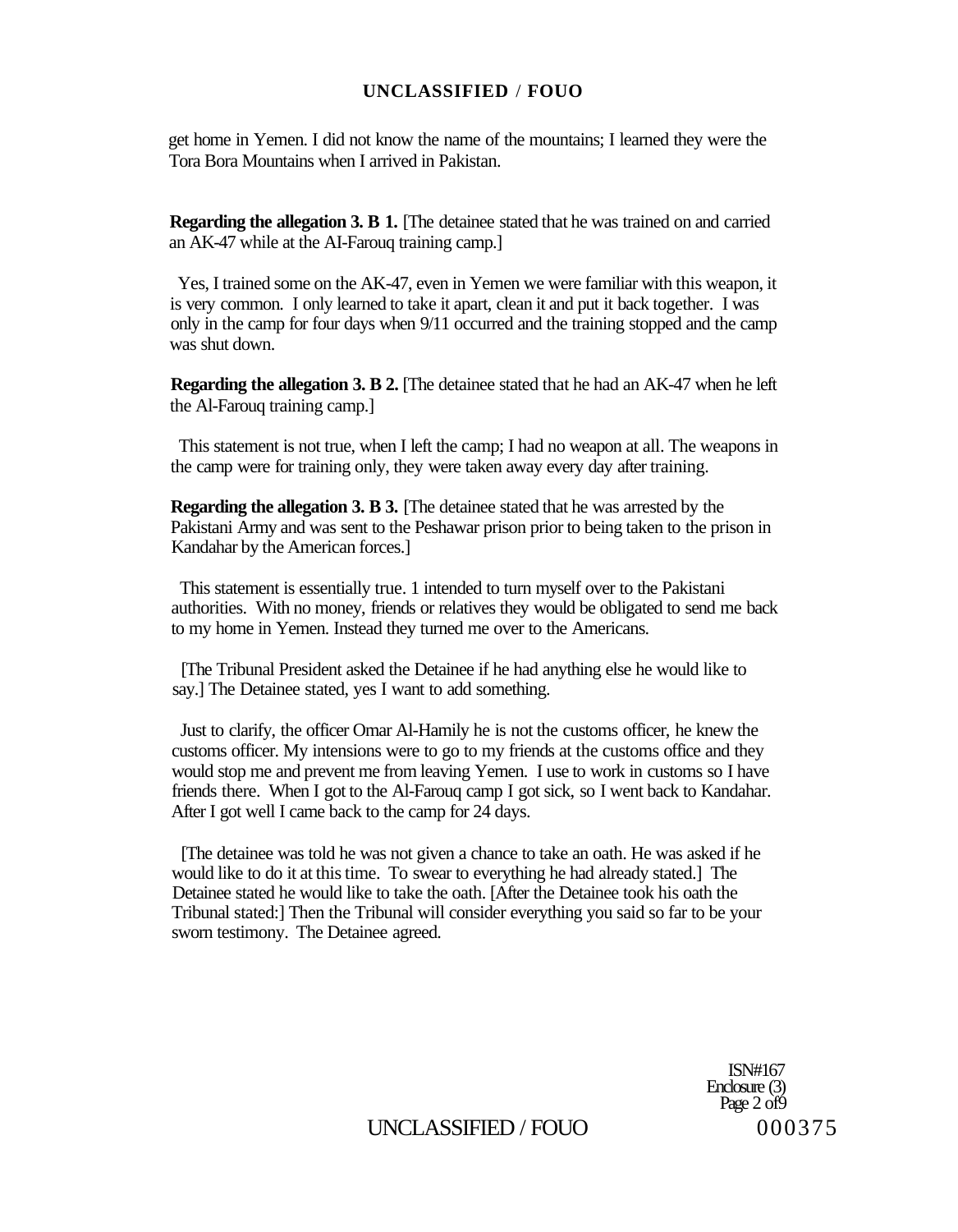### Summarized Answers in Response to Questions by the Personal Representative

Q. Before the Tribunal came in we showed you the letter from your brother and his story is a little different than yours. I would like you to explain the difference.

A. Not all of my brother's testimony is wrong. The part about me being in school is true, but there are two differences. [The Translator asked the detainee what the differences were.] The detainee stated he didn't remember but if asked he would respond. [The Personal Representative looked at the letter and asked about the part where his brother said he disappeared] [The Translator read that part of the letter to the Detainee] [The Detainee stated]; I didn't consider this when I was given you my responses to the charges. It is true, I disappeared in Afghanistan and my family didn't stay there. They didn't see me. I told them during the interviews, I didn't see my father. We had no communication or contact When 1 got here to Cuba, I sent them letters.

Q. About the Yemen mission that came here, you told them one story and this is a different story.

A. [The Translator read that part of the letter to the Detainee] [The Detainee stated]: When I first got here there was a delegation from Yemen with Americans. I told them a story and after they left I changed my story. The second version is the true story.

#### Summarized Answers in Response to Questions bv the Tribunal Members

Q. You say you went to Afghanistan to join your parents, can you tell me how you got there?

A. I left from Yemen to Karachi and stayed about a month. I then went to Quetta for a day or less and after that I went to Kandahar.

Q. Did your family pay for that or did you receive it from somebody else? Where did you get the funds to travel?

A. They left me about \$100.00. I bought some things I needed, gave \$50.00 to the officer for a bribe, and had \$40.00 left.

Q. Did you take an airplane?

A. I already had the plane ticket. My father left it before he departed.

Q. When you stopped in Quetta, how did you get across the border?

1SN#167 Enclosure (3) Page 3 of 9

000376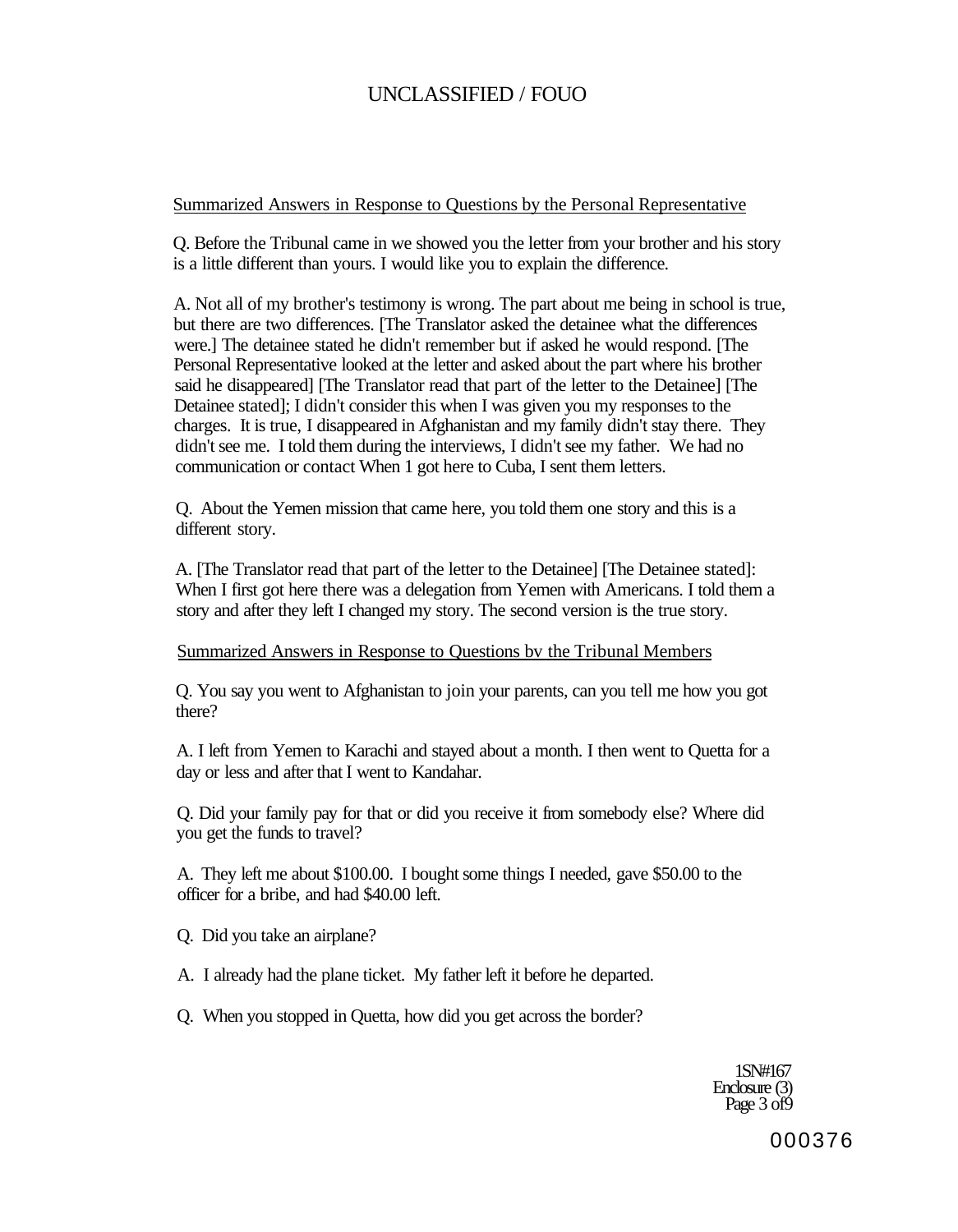A. I crossed the border on a bike.

Q. Were you by yourself or in the company of other people?

A. There were two people with me in the car, but we all took motorcycles across the **border** 

Q. Do you know if those people traveling with you were Al-Qaida or Taliban?

A. No.

Q. When you got to Kandahar where did you stay?

A. I stayed at a safe house with some Arabs.

Q. And then from Kandahar you went to Al-Farouq?

A. No I went home.

Q. Home with your parents?

A. Yes.

Q. When did you go to Al-Farouq?

A. I left home and went back to the safe house where the Arabs were staying. I left there and went to Al-Farouq.

Q. What did you learn at Al-Farouq?

A. I didn't learn a lot, just how to take the rifle apart and put it back together.

Q. After you left Al-Farouq where did you go?

A. We went to Kandahar and then to Kabul.

Q. Did you engage in any fighting when you were in Kabul?

A. No, I was sick and at the house clinic.

Q. When you were in Afghanistan, after you got well, did you engage in any fighting?

A. I tried to go home, I couldn't get in touch with my father, so 1 went to Pakistan.

Q. You went to the Tora Bora Mountains first and then to Pakistan, correct?

1SN#167 Enclosure (3) Page 4 of 9

# **UNCLASSIFIED / FOUO**

(JOuJ //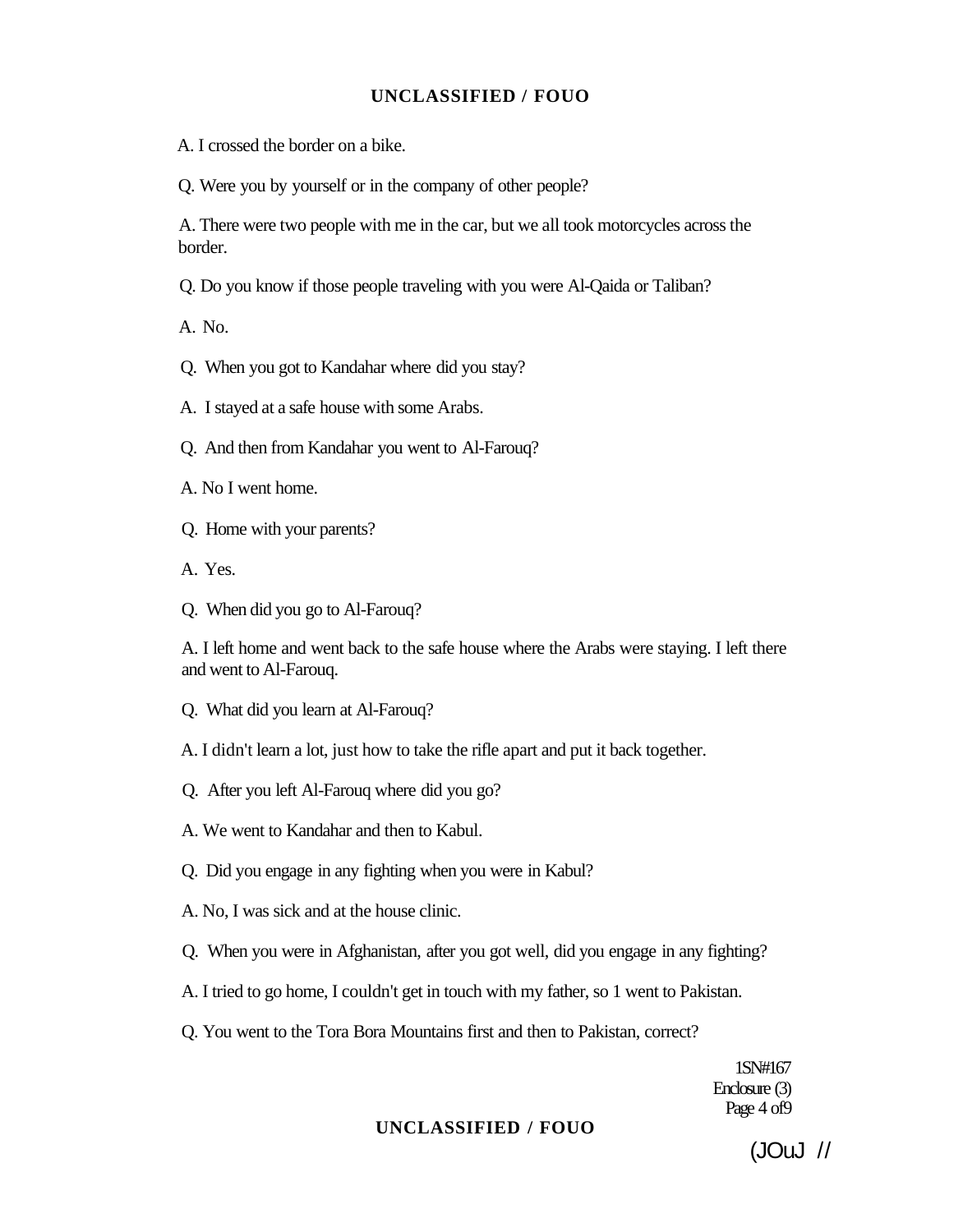A. I didn't know they were the Tora Bora Mountains. This was the only way to go, so I took it. When I got to Pakistan they told me I came through the Tora Bora Mountains.

Q. When you were arrested by the Pakistanis did you have weapons with you?

A. No, I was arrested in the city. I was in a car. I left a small village with a Pakistani guy and didn't have a weapon. I never had any weapons.

- Q. Do you know who Al-Qaida is?
- A. No.
- Q. I want to ask a few background questions. Your family is from Yemen?

A. Yes.

- Q. Did your parents move to Afghanistan?
- A. Yes.
- Q. But you remained in Yemen?
- A. Yes.
- Q. How old were you at this time?
- A. Between 17 and 18 years old.
- Q. Did you live in Yemen by yourself for a time?
- A. I had Uncles.
- Q. Why did your parents move to Afghanistan?
- A. I don't know.
- Q. Why did they want you to come and join them in Afghanistan?
- A. I don't know. They wanted the whole family to be with them, so I had to go.

Q. Did they bring your brothers and sisters to Afghanistan when they moved? Or did they bring them later?

A. They went first, then my brothers, then me. My sisters didn't go.

ISN#167 Enclosure (3) Page 5 of 9

### **UNCLASSIFIED / FOUO**

000378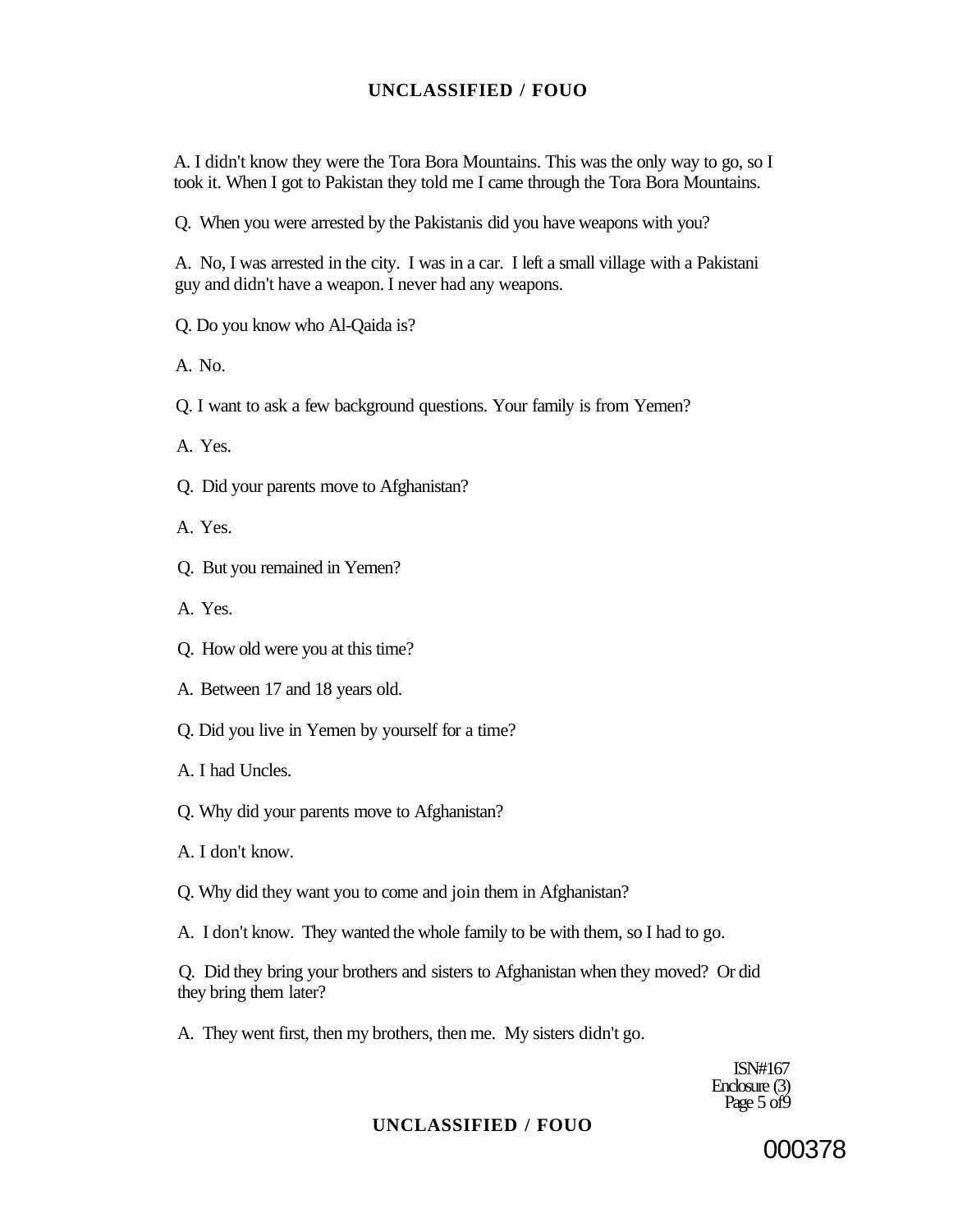Q. Did your sisters stay in Yemen?

A. Yes, I have only one sister and she is married.

Q. So, when you got to Afghanistan you moved into your parent's house?

A. Yes.

Q. How long did you live there, until you went to Al-Farouq?

A. Less then a week.

Q. Why did your father and your brother want you to go to Al-Farouq?

A. I don't know, but it was the only way I could go back to Yemen. They said if I went, I could go back to Yemen. I already had a job at a restaurant and wanted to go back.

Q. But you have no idea why your father wanted you to go to Al-Farouq?

A. No.

Q. Did he send your brothers to Al-Farouq also?

A. No.

Q. Just you?

A. Yes, because I requested to go back to Yemen and this was the condition for me to go back.

Q. What does your father do in Afghanistan?

A. I don't know. I only stayed with them for less then a week.

Q. What is your father's normal occupation, does he have a trade, or run a store, or what does he do for a living?

A. He is a contractor, he does his own jobs, like construction, in Mosque, paints houses, he fixes things, he works in a bakery, what ever.

Q. When you went to Al-Farouq, you were there for only four days, the second time?

A. When I first went I stayed in the safe house for three days, then went to the camp. I stayed there for a while and then got sick. They took me-back to Kandahar and then I came back and trained for four days.. After the four days they closed the camp.

> **ISM** #167 Enclosure (3) Page 6 of 9

#### UNCLASSIFIED / FOUO

**,** 00037J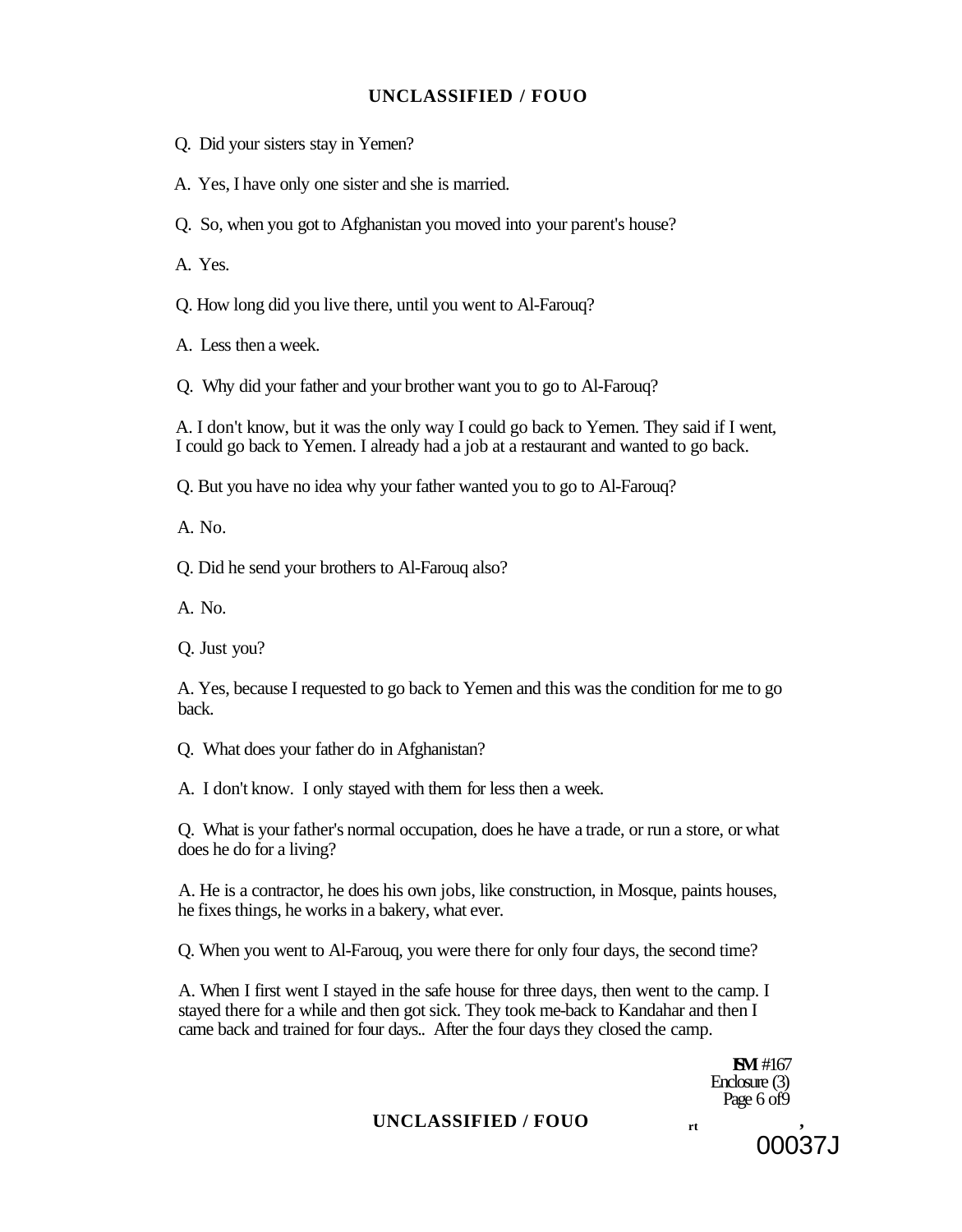Q. Who owns the safe house that you stayed in?

A. Which safe house are you talking about? The one I stayed in when I first came or the second one.

Q. When you came first?

A. I don't know.

Q. Okay, how about when you came the second time?

A. The second time I went straight to the house clinic. I stayed there for about four days and then went to the camp.

Q. Was it a Taliban clinic?

A. 1 don't know, the only people there were Afghanis.

Q. Why did they close the camp?

A. I didn't know at first, they just told us to go. When we were in the car, on the road, we heard there were bombings in the United States.

Q. Where were you going in the car when you left the camp?

A. We were going back to Khandahar.

Q. And what happened when you got to Khandahar?

- A. We stayed there had dinner and left early the next morning to Kabul.
- Q. And after Kabul that's when you tried to get to Pakistan?
- A. Yes, I went to Pakistan,
- Q. Did you walk from there? How did you get through the mountains?
- A. You have my story; I went with one Afghani and two of my friends.
- Q. How long were you in Pakistan before you were arrested?

A. I'm not sure, 2,3, or 4 days. We left the village and went to the city. My friends succeeded but I was captured.

> 1SN #167 Enclosure (3) Page 7 of 9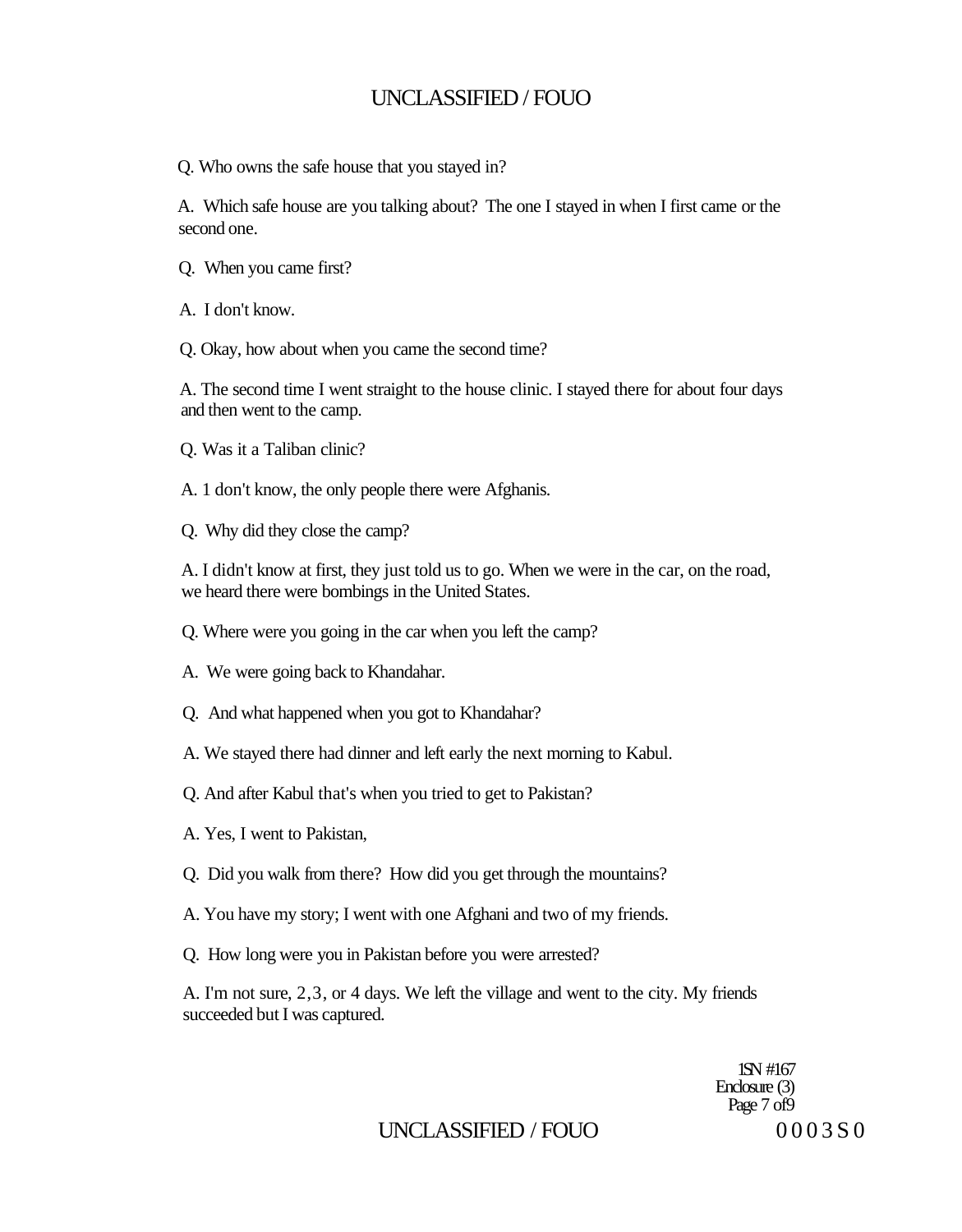Q. Trying to enter the city?

A. My friends had money and succeeded getting into the city but I couldn't. Our goal was to get into the city where the embassies are and go back. My friends had no problems because they had their passports, visas, and money. But, because I didn't have any of these, I was told my best bet was to go to the embassy and surrender myself. This is what I was planning to do when I was captured. They captured me before I got to the embassy.

Q. So, you didn't have your passport with you?

A. No, my passport was with my family.

Q. When exactly were you captured?

A. I don't know the Christian calendar; it was four or five days after Ramadan. It was fifteen days before Christmas.

Q. So, you left Al-Farouq on the eleventh day of September and 10 December is when you were captured when you first entered into Pakistan. What were you doing immediately before Ramadan?

A. I was in the clinic in Kabul.

Q. No, you were in the clinic before you went to Al-Farouq the second time, weren't you?

A. The trip was really difficult and long, so when I got there I was really weak and sick.

Q. Do you have any other evidence to present to this Tribunal?

A. No.

Q. Personal Representative do you have any other evidence to present to this Tribunal?

A. No.

ISN#167 Enclosure (3) Page 8 of9

# UNCLASSIFIED / FOUO

000381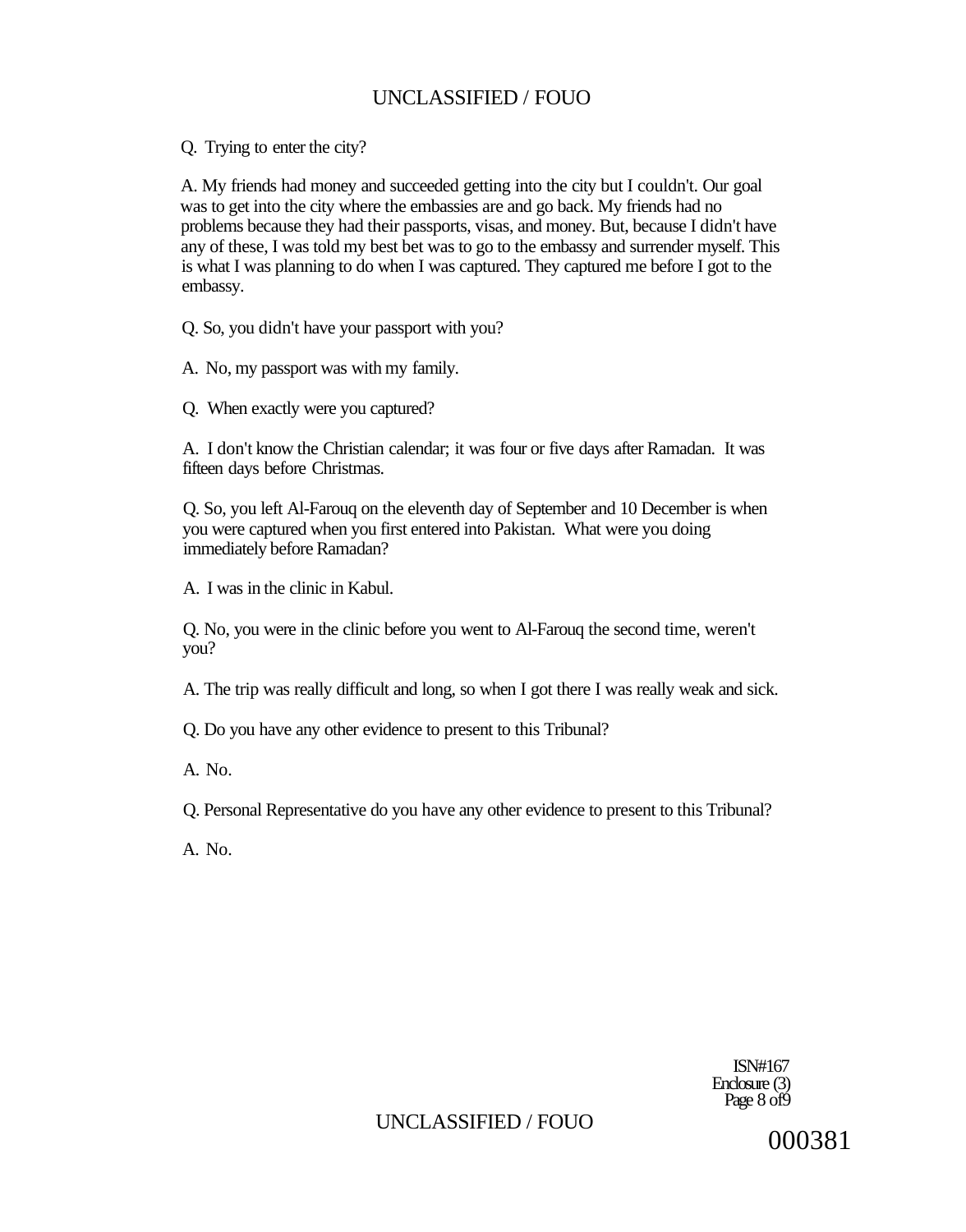# **AUTHENTICATION**

I certify the materia! contained in this transcript is a true and accurate summary of the testimony given during the proceedings.

Col, USAF

Tribunal President

ISN #167 Enclosure (3) Page 9 of 9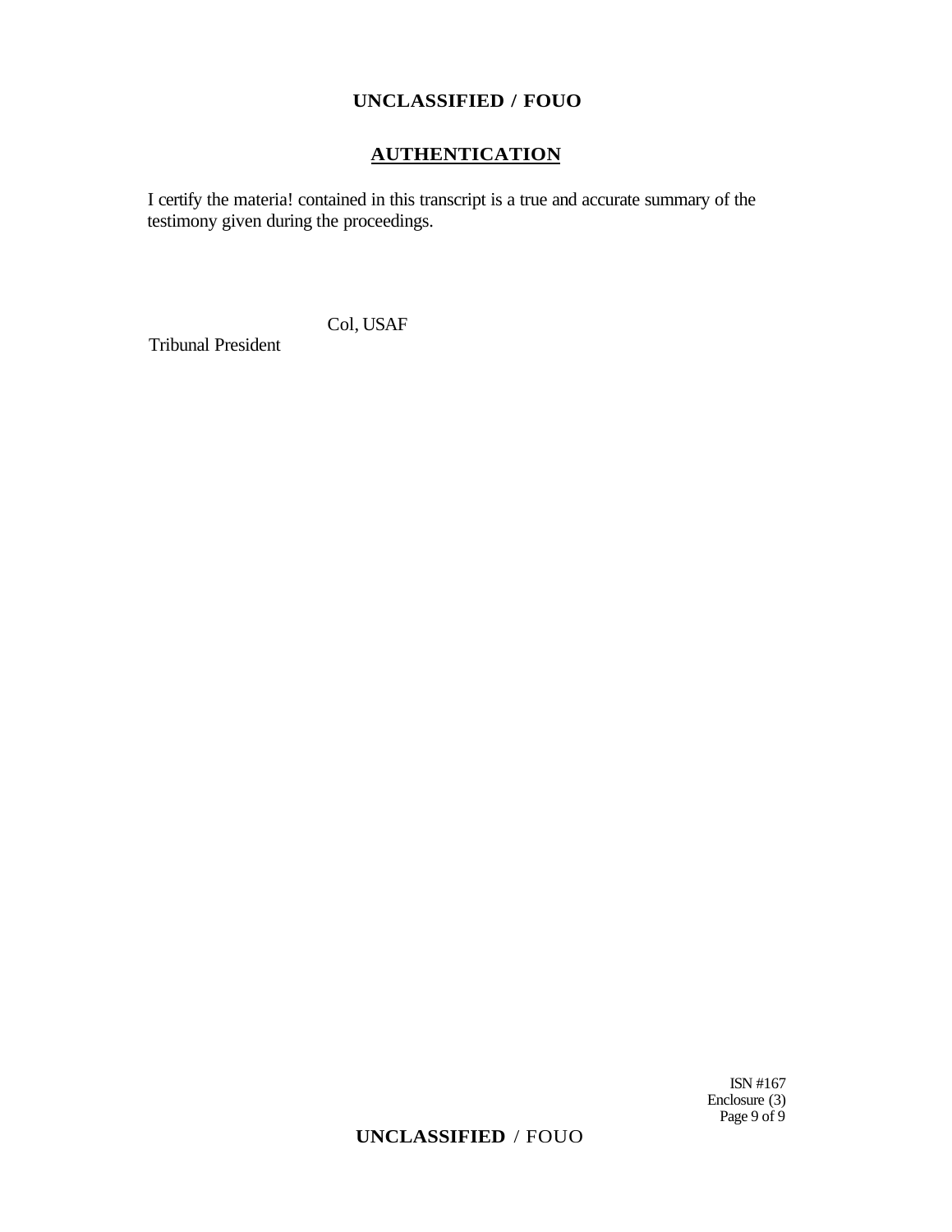### DETAINEE STATEMENT 167 16 September 2004

A.

1. I did not want to leave Yemen for Afghanistan. My parents were already in Afghanistan and forced me to come there. I tried to bribe an official with \$50.00 to not allow me through the customs at the airport. Something went wrong and I was not stopped. If I had been stopped by legal authorities, I could have told my parents that the government would not let me leave. My friend Salah Hassan is the one who found an officer who knew the customs people. We met with this officer (Omar Al-Hamily) about an hour prior to the departure of my plane. He took the money and copied down my passport number. They can prove that I did not want to leave the country. Salah Hassan will be easy to find as he has written to me here and you have his address. Both of them live in Sanaa, Yemen.

2. Yes, I did go to the Al-Farouq training camp. How I got there is important. My parents went first to Afghanistan. They sent for me and when I got there I told them I did not want to stay. My father said just stay for two months and attend this camp and then I will send you home to Yemen. Both my father and older brother told me this, so I had to do it. I accepted going to the AI-Farouq camp as it was my ticket home.

3. The statement is essentially correct. However, I was leaving Afghanistan to go the Pakistan and was taking the only route available. I was traveling without a weapon of any kind. The reason I was traveling was to leave Afghanistan to go through Pakistan to get home in Yemen. I did not know the name of the mountains, I learned they were the Tora Bora mountains when I arrived in Pakistan.

B.

1. Yes, I trained some on the AK47, even in Yemen we were familiar with this weapon, it is very common. I only learned to take it apart, clean it and put it back together. I was only in the camp for four days when 9/11 occurred and the training stopped and the camp was shut down.

2. This statement is not true, when I left the camp; I had no weapon at all. The weapons in the camp were for training only, they were taken away every day after training.

3. This statement is essentially true. I intended to turn myself over to the Pakistani authorities. With no money, friends or relatives they would be obligated to send me back to my home in Yemen. Instead they turned me over to the Americans.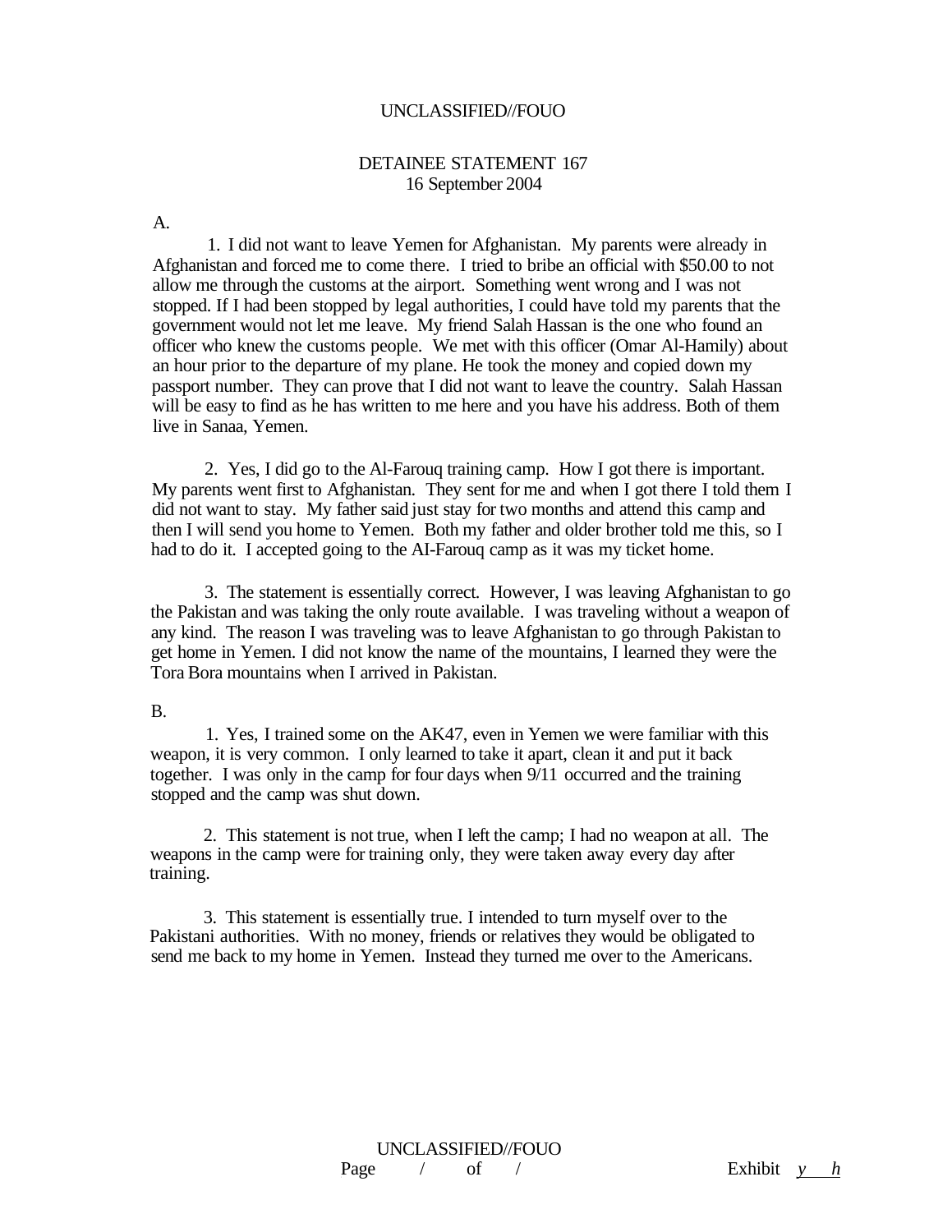### **Summarized Sworn Detainee Statement**

When asked by the Tribunal President the detainee stated he understood the CSRT process and he did not have any questions.

When asked by the Tribunal President if the detainee had anything to add regarding the unclassified summary, the detainee stated, "I never moved to the front lines."

[At this point the Tribunal President clarified his previous question and asked the detainee if he wanted to make a statement under oath.] The detainee indicated that he did wish to make his statement under oath and was sworn by the Recorder. He then testified essentially as follows:

'The statement I moved to the front line and participated in the fight against the Northern Alliance is not correct."

[The Tribunal President then asked the detainee if that concluded his statement. The detainee stated that it did. The Personal Representative (PR) then informed the President that the detainee preferred to be prompted by the PR to respond to specific items in the unclassified summary. The President indicated that the PR should proceed in that manner.]

#### Summarized Answers in Response to Questions by the Personal Representative

[The Personal Representative read directly from the Unclassified Summary and the detainee provided the following responses:]

Q. The detainee voluntarily traveled from Yemen to Afghanistan in September 2000.

A. Yes.

Q. While waiting for transportation to Afghanistan, the detainee stayed at a safe house.

A. The placed I stayed at was referred to as an office.

Q. The detainee attended the Al-Farouq training camp in September 2000.

A. Yes.

Q. At the AI-Farouq training camp, the detainee was trained on the Kalashnikov, RPK Machine gun, and the Seminov Rifle.

A. Yes.

ISN #837 Enclosure (3) Page 1 of6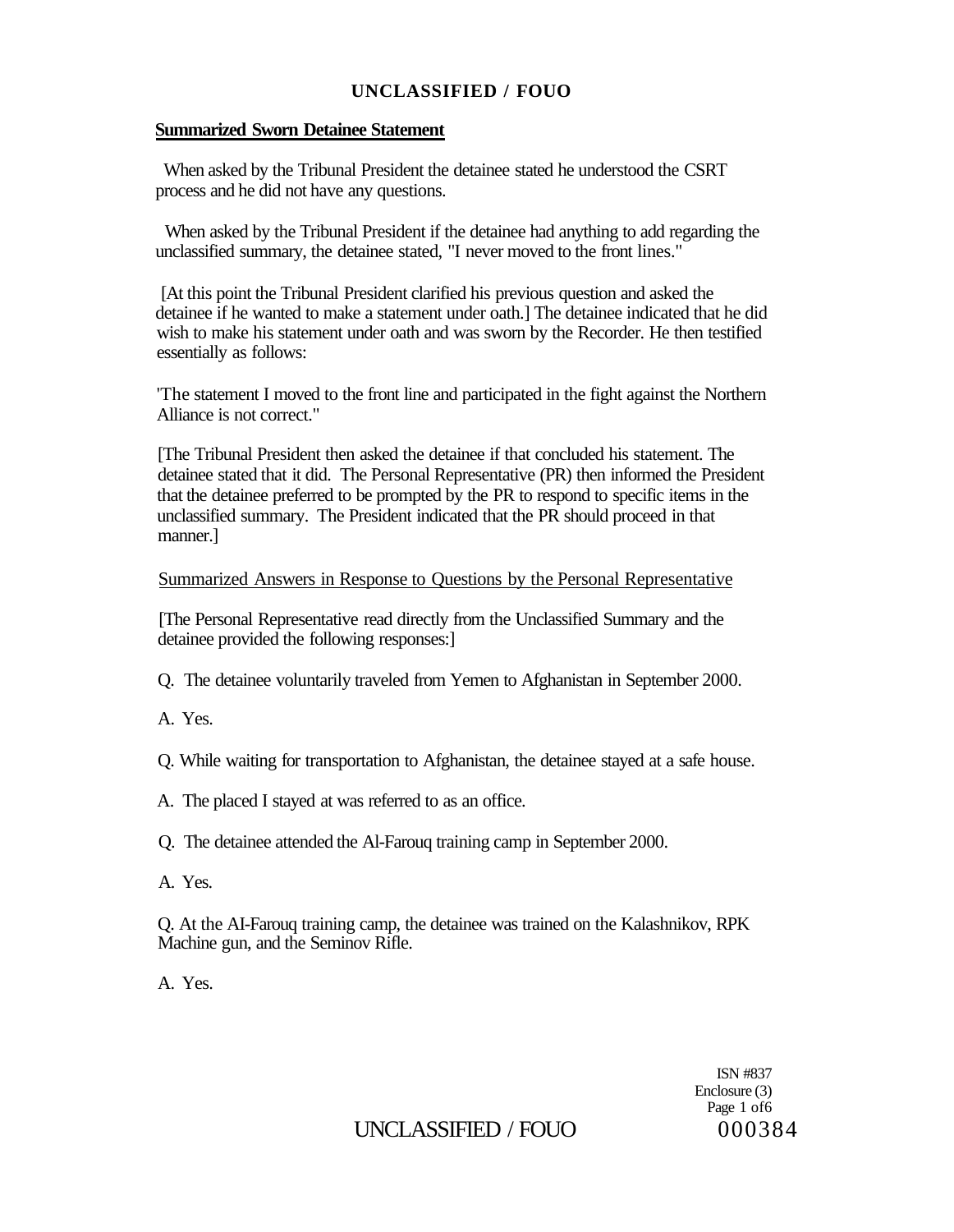Q. The detainee then trained at the Malek Military Center, where he received training on the Makarov Pistol, Dragonov Sniper Rifle, PK Machine-gun, RPGs, hand grenades, and map reading.

A. Regarding the map reading, they only taught me to read North, South, East and West.

Q. Following the training, the Detainee returned to Yemen, then again voluntarily traveled back to Afghanistan in August of 2001.

A. Yes. I do not know the name of each month. I refer to them as the first month, second month, etcetera. Since I am not sure of the names, it is possible it was a different month, but I know it was the eighth month.

Q. The detainee returned to the Al-Farouq training camp, where he received specialized training in positional shooting with AK-47s.

A. Yes. I attended, but I don't know if it is considered specialized training. They just taught me how to walk and sit with a weapon.

Q. The detainee participated in military operations against the coalition.

A. Not correct.

Q. The detainee participated in the retreat from Omar Seif Center, Afghanistan.

A. Yes.

Q. The detainee then fled to Karachi, Pakistan where he was captured during a raid on an apartment on September 11,2002.

A. Yes.

Q. Why did you travel to Afghanistan?

A. To train.

Q. To fight against whom?

A. The Chechnyans.

## Summarized Answers in Response to Questions by the Tribunal Members

Q. You went from Yemen to Afghanistan?

A. Yes.

ISN #837 Enclosure (3) Page 2 of6

## UNCLASSIFIED / FOUO n n n «,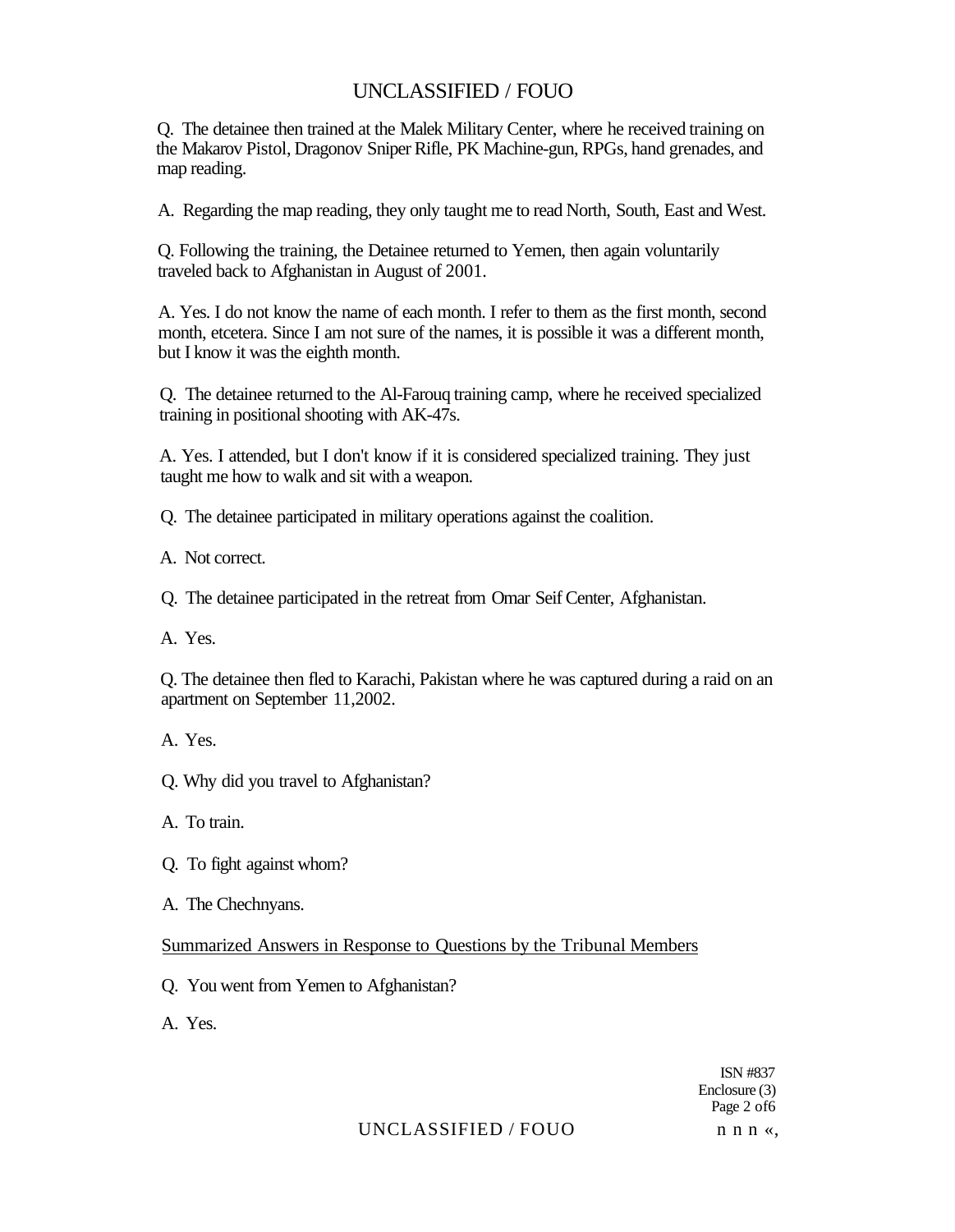- Q. Can you tell me how you traveled there?
- A. I went by airplane from Yemen to Pakistan to Afghanistan.
- Q. Where in Pakistan did you stay?
- A. I went to the Dastar Taliban (office) in Ramsta.
- Q. In Afghanistan-do you remember which city?
- A. Yes. Kutah

Q. You knew there were Taliban in the office and you were going to train with the Taliban?

- A. There are rooms with Afghanis who just wait there until they go somewhere else.
- Q. Did anyone help you get to Pakistan and then to Afghanistan?
- A. Afghans.
- Q. Did they give you money, a plane ticket, how did they do it?
- A. No.
- Q. You used your own money to go to Afghanistan?
- A. Yes.
- Q. What do you do in Yemen?
- A. I study.
- Q. You are a student?
- A. Yes.
- Q. Do you study the Koran?
- A. I used to study nursing.
- Q. Once you got into Afghanistan, what city did you go to?
- A. Kandahar.
- Q. And then you went to training at Al-Farouq?

ISN #837 Enclosure (3) Page 3 of6

# UNCLASSIFIED / FOUO 00038R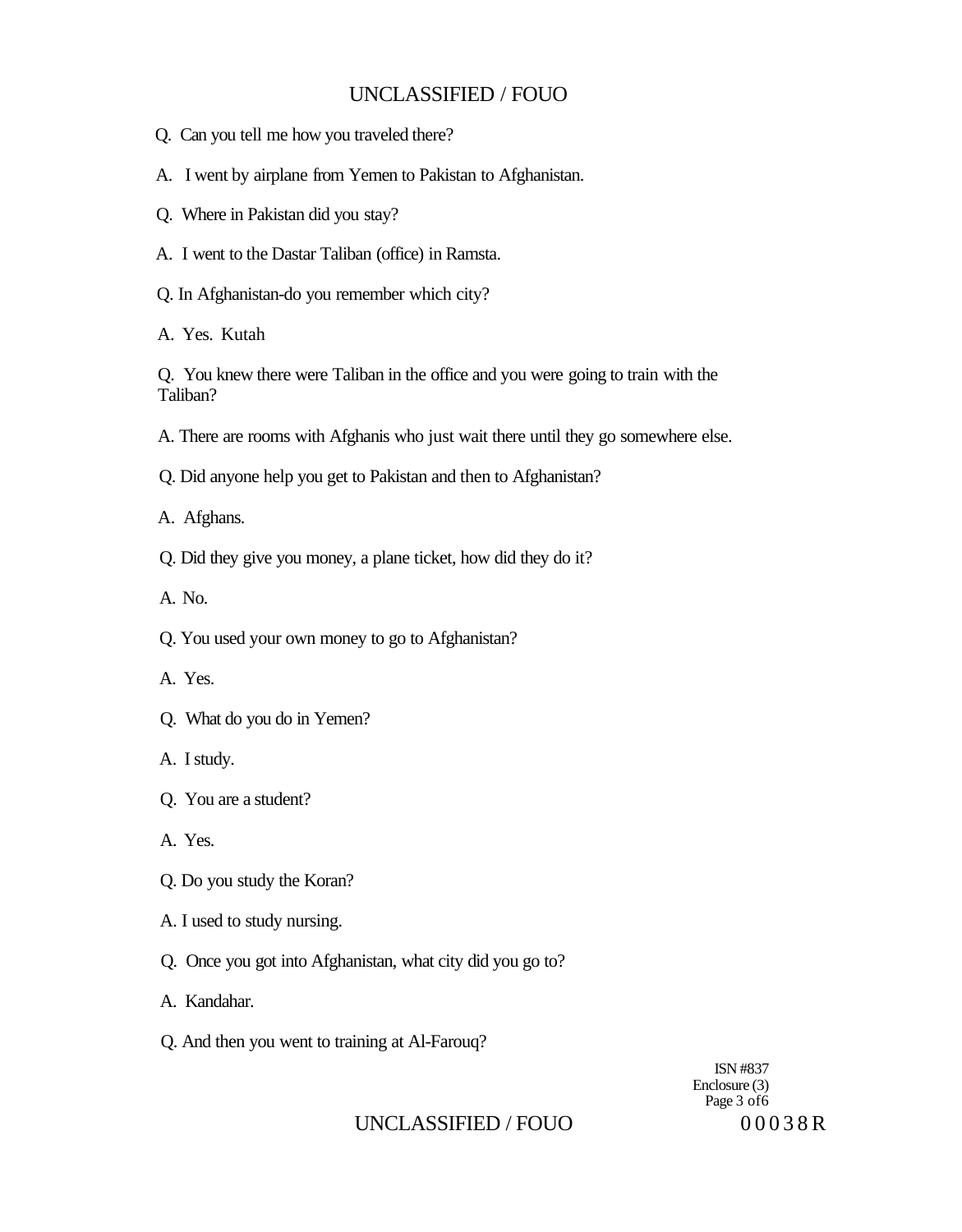# A. Yes.

Q. Did you train with the Taliban in Al-Farouq?

A. I trained with all of them, the Arabs, foreigners, but not the Afghanis.

- Q. Are you a member of al Qaida?
- A, I don't know. I know I am an Arab fighter.

Q. An Arab fighter-and you went to Al-Farouq to fight knowing you were going to go to Chechnya?

- A. I went to train and go to Chechnya.
- Q. Do you remember when you were in Al-Farouq ever seeing Usama Bin Laden?

A. No.

- Q. Do you know what al Qaida is?
- A. No, I don't know. I've seen things on television.
- Q. Are you trained as a sniper?
- A. Yes.
- Q. Did you ever fire your weapon in combat other than training?
- A. Only for training. I trained with a person.
- Q. What weapon did you use when you were a sniper?
- A. Dragonov, four years ago.
- Q. Do you remember who ran the training camp where you trained?
- A. Yes.
- Q. Who?
- A. In Al-Farouq, there were several trainers. Malek Hakeem use to train me.
- Q. After your training in Al-Farouq, why did you go back to Yemen?

ISN #837 Enclosure (3) Page 4 of6

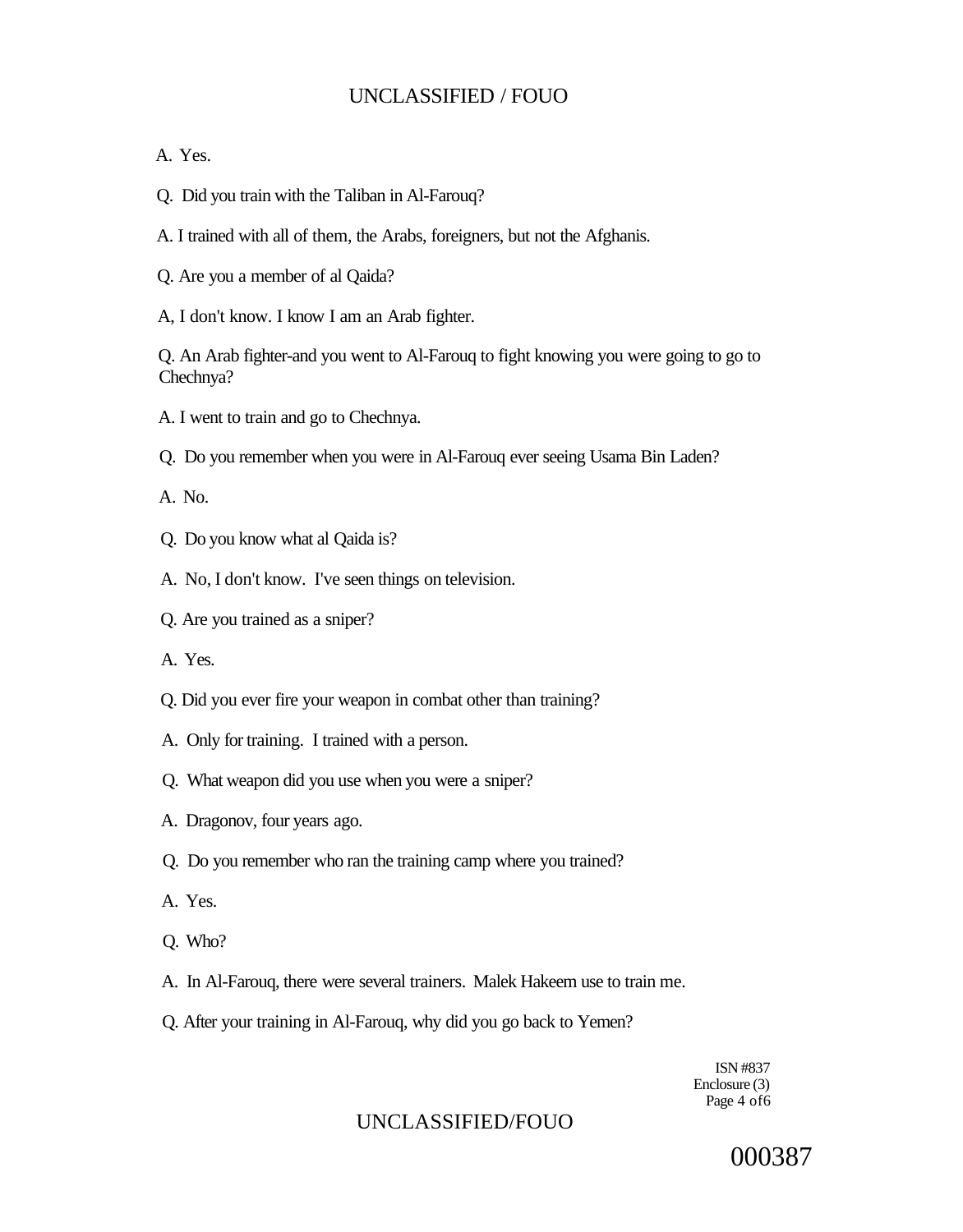- A. I wanted to see my family. My father was sick and I wanted to finish my studies.
- Q. Did you finish your studies?
- A. When I go back, I will finish.
- Q. Then you decided to go back to Afghanistan after you saw your father, is that correct?
- A. Yes, but I don't know exactly what you mean.
- Q. Why did you go back?
- A. So I could fight the Chechnyans.
- Q. You said you didn't travel to the front line near Bagram?
- A. Yes.
- Q. But you were retreating from the Omar Seif Center?
- A. Yes.
- Q. Where were you retreating from when you were involved in that retreat?

A. I retreated from Omar Seif to Kabul. I was not on the front lines. I retreated from the back lines.

- Q. What happened when you were captured?
- A. I was brought to Cuba.
- Q. You fled to Pakistan, true or not true?
- A. What do you mean?
- Q. You previously stated that after you retreated you went to Pakistan.
- A. Yes.
- Q. How long were you there before you were captured?
- A. Eight to ten months.
- Q. What were you doing in Pakistan?
- A. I was sitting in a house.

ISN #837 Enclosure (3) Page 5 of6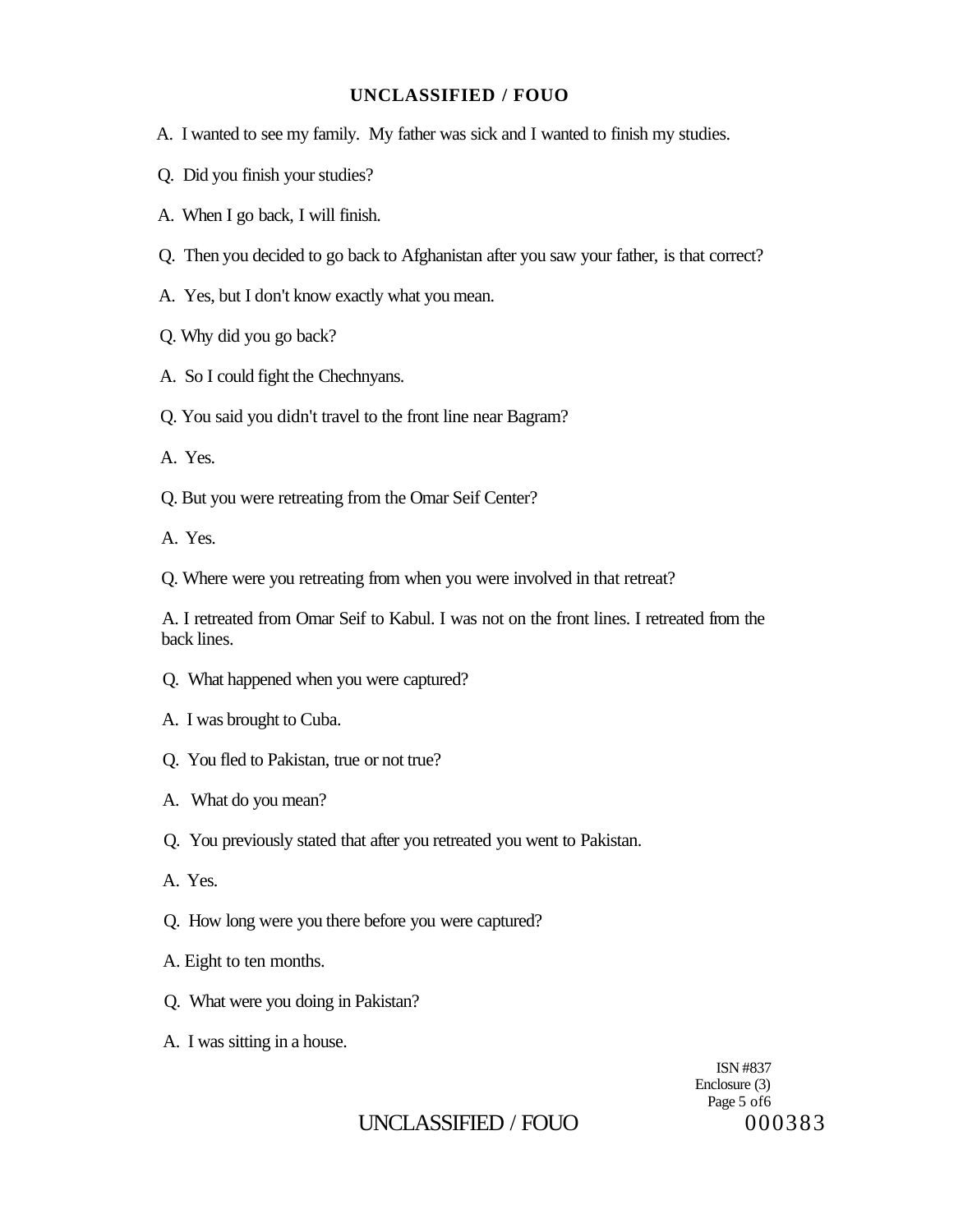- Q. Were you waiting for something to happen?
- A. I was planning to go back to Yemen.
- Q. How were you captured?
- A. The Pakistanis came in and arrested me.
- Q. Who were you with when you were arrested?
- A. There were two people with me. One was (inaudible) and the other was Amir.
- Q. Were those people also brought to Guantanamo?
- A. They were arrested, but I haven't seen them.

The Tribunal President asked the Detainee if he had any other evidence to present to this Tribunal.

[The detainee stated:] I can swear to you, I am not quite sure what to say. I was not fighting, nor did I want to fight Americans. The Americans were very far from where I was fighting and I am from Yemen. The Americans did not do anything to give me a reason to fight them.

Q. Personal Representative do you have any other evidence to present to this Tribunal?

A. No.

[After the Personal Representative said no, and the President concluded the tribunal session, the detainee interrupted and stated:] "Osmah Embe and Humam Yahmen Ami were also trainers in the Al-Farouq training camp."

# AUTHENTICATION

I certify the material contained in this transcript is a true and accurate summary of the testimony given during the proceedings.



Tribunal President

ISN #837 Enclosure (3) Page 6 of6

UNCLASSIFIED / FOUO 00038 1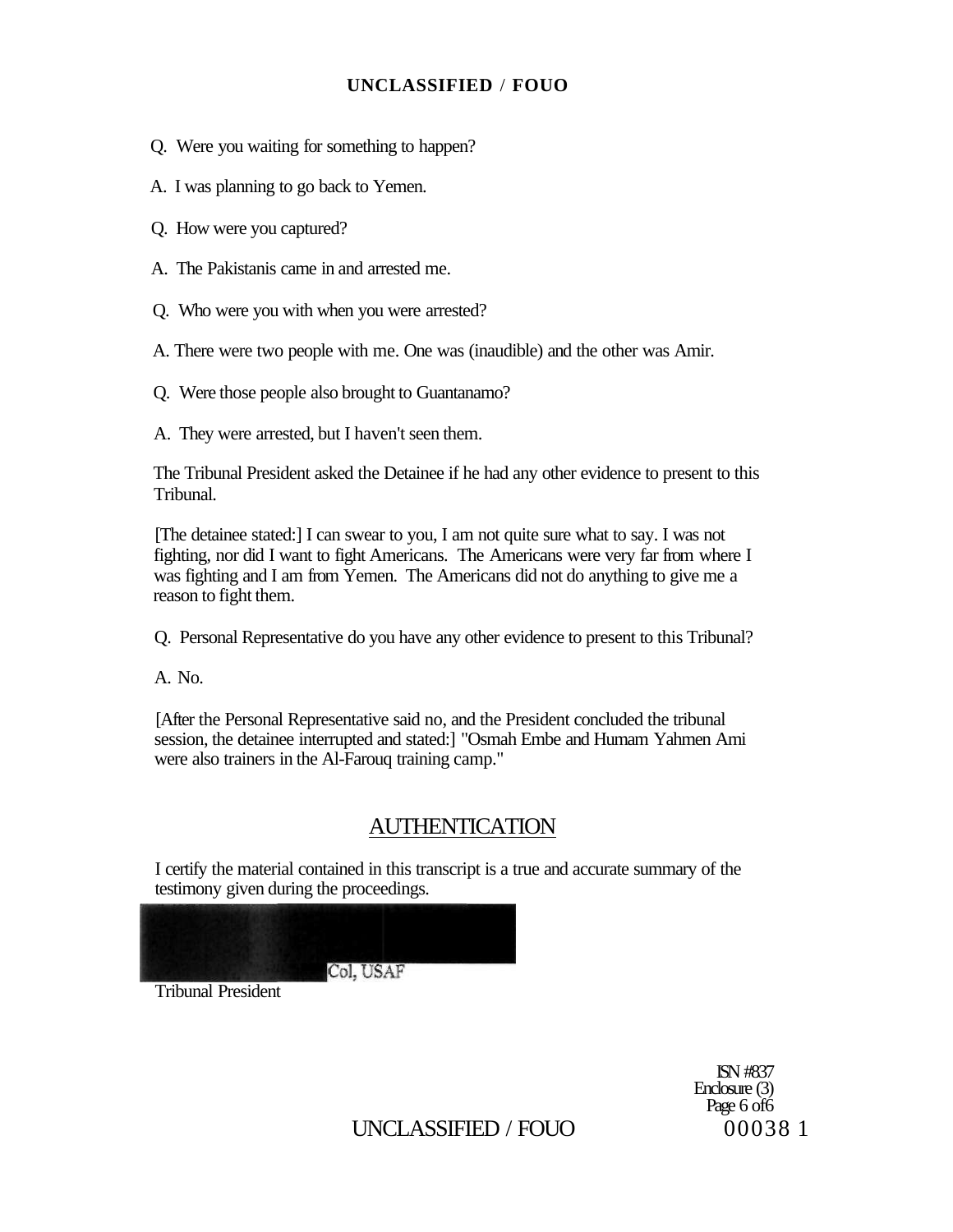### Summarized Unsworn Detainee Statement

Detainee: Yes I will answer the accusations against me.

Tribunal President: Do you want to make your statement or replies to any questions under oath?

Detainee: Whatever makes you comfortable, whatever you want.

#### **Detainee is sworn by tbe Recorder administering the Muslim oath.**

Detainee: They have presented to me thirteen accusations. And because of these accusations they said that I am associated with Al Qaida. Before addressing these accusations, I will give a background as to what happened to me before that. A summary of what my story is. 1 was on an official holiday from my job. I had taken approximately two months. In the last two weeks, I was in contact with this individual Faisal who is listed here. To visit Afghanistan and see whether the donation I had given, if it was working or not. I wanted to go there in the first place but I was hesitant So I went there during the end of my vacation. So I would only stay for a week and see the situation in Afghanistan and see the money that I contributed. It was [for] digging wells. When I left Kuwait on the 9<sup>th</sup> of September, I entered Karachi airport at night Then I left on a domestic flight to Quetta airport. This is a place on the border with Afghanistan. And afterwards I entered Afghanistan. The morning of Sept  $10<sup>lh</sup>$  I was in Afghanistan. Of course the events happened while I was in Afghanistan. I tried to leave after the events. The borders between Pakistan and Iran were closed after a day. This we heard on the world news. I tried to leave Afghanistan, in September, the same month. I couldn't, the borders were closed. I tried a number of times moving from place to place to get out but I could not So I had a problem because my holiday was only for two weeks and the holiday ended while I was in Afghanistan. So I called my family and I told them and they got a hold of the ministry and they extended my vacation for 3 additional weeks. But I still could not get out. Until about the  $15<sup>th</sup>$  of December, I left through the borders and entered Pakistan. I entered a village. Of course I had my official passport and everything. And there were civilians there and they took me to a camp in Pakistan where the Army was. The Pakistanis told rae "We will go with you to your embassy." Of course I asked for my embassy. But they took roe to a prison and they handed me over to America. That is a summary of my story.

Detainee: Now I will turn to the accusations in front of me. Honestly I didn't even see them during the interrogations. And they never discussed them with me in the interrogations. Because the accused has a right to discuss what he is being accused of. For example I will go through every point and I will answer every point.

*3a I, The Detainee worked for the Revival of Islamic Heritage Society. 3a2. The Revival of Islamic Heritage Society appears on the Terrorist Exclusion List of the U.S. Dept of Homeland Security Terrorist Organization Reference Guide.* 

> ISN# 229 Enclosure (3) Page 1 of 12

### UNCLASSIFIED//POUO

000300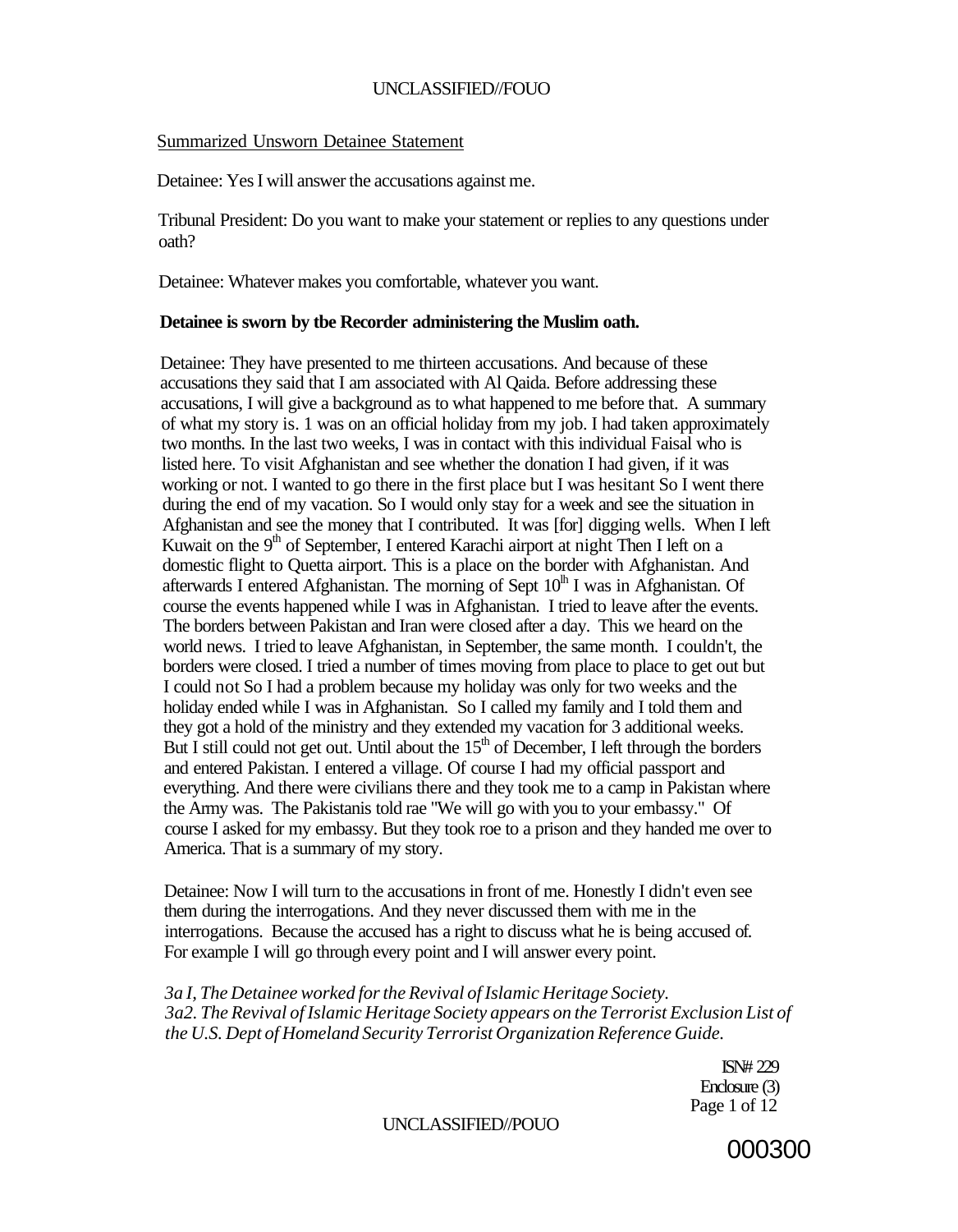Detainee: For example the first point. I know the Revival of Islamic Heritage Society; it is an official society from the Kuwaiti government And it doesn't have any problems inside Kuwait or outside Kuwait. And more than a third of the Kuwaiti people donate to it. Its charity work is all over the world, even in America. But I donated to them; I did not work there. I donated. But I donated to it for some charity work. Maybe my last donation was the end of the nineties, maybe '94. And this Revival of Islamic Heritage Society, donations to it are official, there's paperwork and documentation and it is watched by the Kuwaiti government. My last donation to it was about '94 to '95. But I am surprised that the accusation here is that I worked in it. I did not work in it. I am a government employee. I am also surprised that this society is considered a terrorist organization. Even though I remember that when I left Kuwait, I didn't hear anything about it being a terrorist organization or anything. To summarize, I do not work there. And I donated to it a long time ago about 6 years before the events of September 11 .So if it was classified after September  $11<sup>th</sup>$  and I was in Afghanistan, so how can I be judged about something like that? Of course I don't know what happened in Kuwait with this organization if it was shut down or what happened to it. Those are the first two points, 1 and 2.

## *3a3. The Detainee's name appeared on a hard drive recovered from a suspected al Qaida safe house in Islamabad, Pakistan.*

Detainee: The third point, This is something also that I was surprised to see when the Personal Representative presented it to me. You say that this is a safe house that is related to Al Qaida and my name is present on the hard drive. I can't say to the American intelligence that you are liars. But I don't know these people and if my name is present on a hard drive, after our detention, we learned that our names are all over the Internet So if my name is present with any humanitarian organization, or terrorist organization in their computers, or in any place with any intelligence in the world, does that mean that I am a part of them or associated with them? I know that right now, especially we Kuwaitis, our names are all over in computers and places all over. So if it was found in any other place, I'm thought to be part of them or associated with them? It says here that your name was found. It doesn't say anything else, for example was it a letter from me to them, or a passport, document, or anything of mine that they have. I know that the people that they caught after me, they told us that your names and your pictures are present in computers and people have contacted your family members. So I don't know the people who contacted my family or the people who added our names to their lists. So how can I be associated with them just because my name is with them? If my name was present in their computer before my detention, maybe I will be convinced, maybe I will believe, but now after the events our names are all over the world, they are all there. So I know the interrogators did not interrogate me on this issue. I think this is not important, I think if it was important they would have interrogated me. And if this is really true and this really happened and I am associated, I think that the interrogation would have centered a lot around this issue, so they would take information from me about Al Qaida.

> ISN# 229 Enclosure (3) Page 2 of 12

#### UNCLASSIFIED//FOUO

000391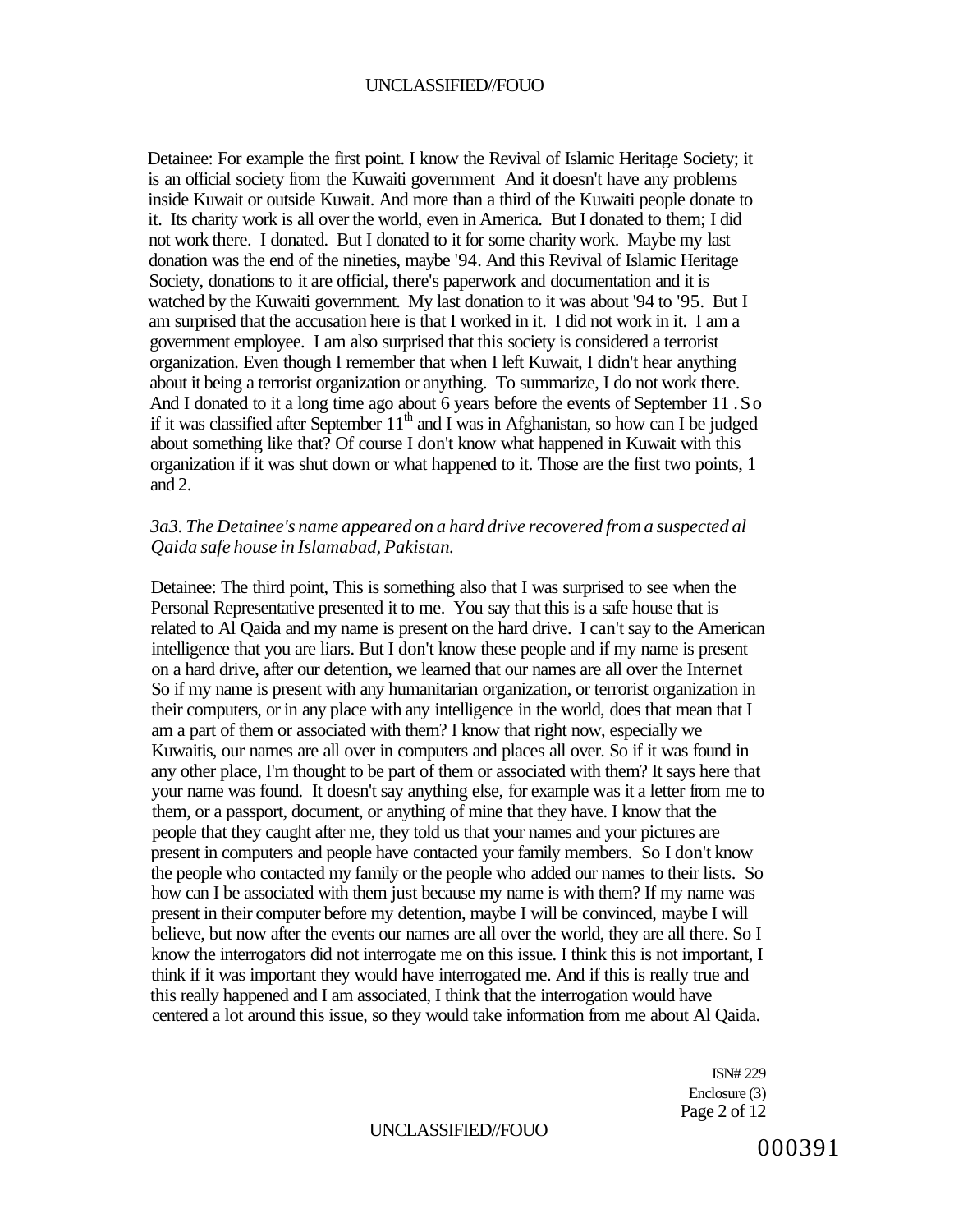I have been here for 2 *Vz* years and none of these things happened. It's obvious at this point I am innocent of this point I don't know anything.

## *3a4. The Detainee voluntarily traveled from Kuwait to Mecca, Saudi Arabia on Hajj in 2000, where he met Faisal (FNU), an employee of the Sanabal Charitable Committee.*

Detainee: The fourth point, that I traveled to Mecca, yes, I traveled to Mecca and I met this person in the holy mosque. This mosque has many thousands of people inside. There's a lot of Muslims who know each other within that mosque. News being exchanged back and forth. So yes, I did meet that person inside that mosque and he explained to me the situation in Afghanistan. He told that it [Afghanistan] is in need of donations. I read earlier in the Kuwaiti news that there is a shortage of water in the country. He asked me why don't you Kuwaitis bring wells into that place? So I knew when I went back to Kuwait, we're not allowed to go in to that place in Afghanistan. And that is the reason that made me go to Afghanistan. I wanted to go and see for myself.

## *3a5. The Sanabal Charitable Committee is considered a fund raising front for the Libyan Islamic Fighting Group.*

Detainee: Point number rive, I know that the Sanabal Committee is an official committee. From what I can remember its headquarters is in London. That I told to the interrogators. So I don't know if the Sanabal Charity Committee for the Libyan Group, I don't know. This is information yet from intelligence, I am just an employee. I heard this from my Personal Representative. I don't know, if he knows something and I don't know it, how can I be judged on something I don't know? We deal in our normal lives with many people. But we don't know every personal thing about them. And it's hard for a person to know.

## *3a6. The Libyan Islamic Fighting Group is listed as a terrorist organization in the U.S. Department of Homeland Security Terrorist Organization Reference Guide.*

Detainee: The sixth point, that it is listed as a terrorist organization, I don't know this.

## *3a 7. The Detainee admitted to donating approximately 2, 250 dinars to the Sanabal Charitable Committee.*

Detainee: Point number seven, yes I donated \$2,250. But here they say dinars. In the interrogations I said dollars. The way you are saying it, if you compared it, it's about three times the amount. Dinars is about three times the amount in dollars. If you calculate it in dinars, it would only be about 750 dinars. And this amount we consider it a small amount. So I don't [know] them well so I only gave them a little bit of money. That was for digging wells. I traveled there to make sure of this.

> ISN# 229 Enclosure (3) Page 3 of 12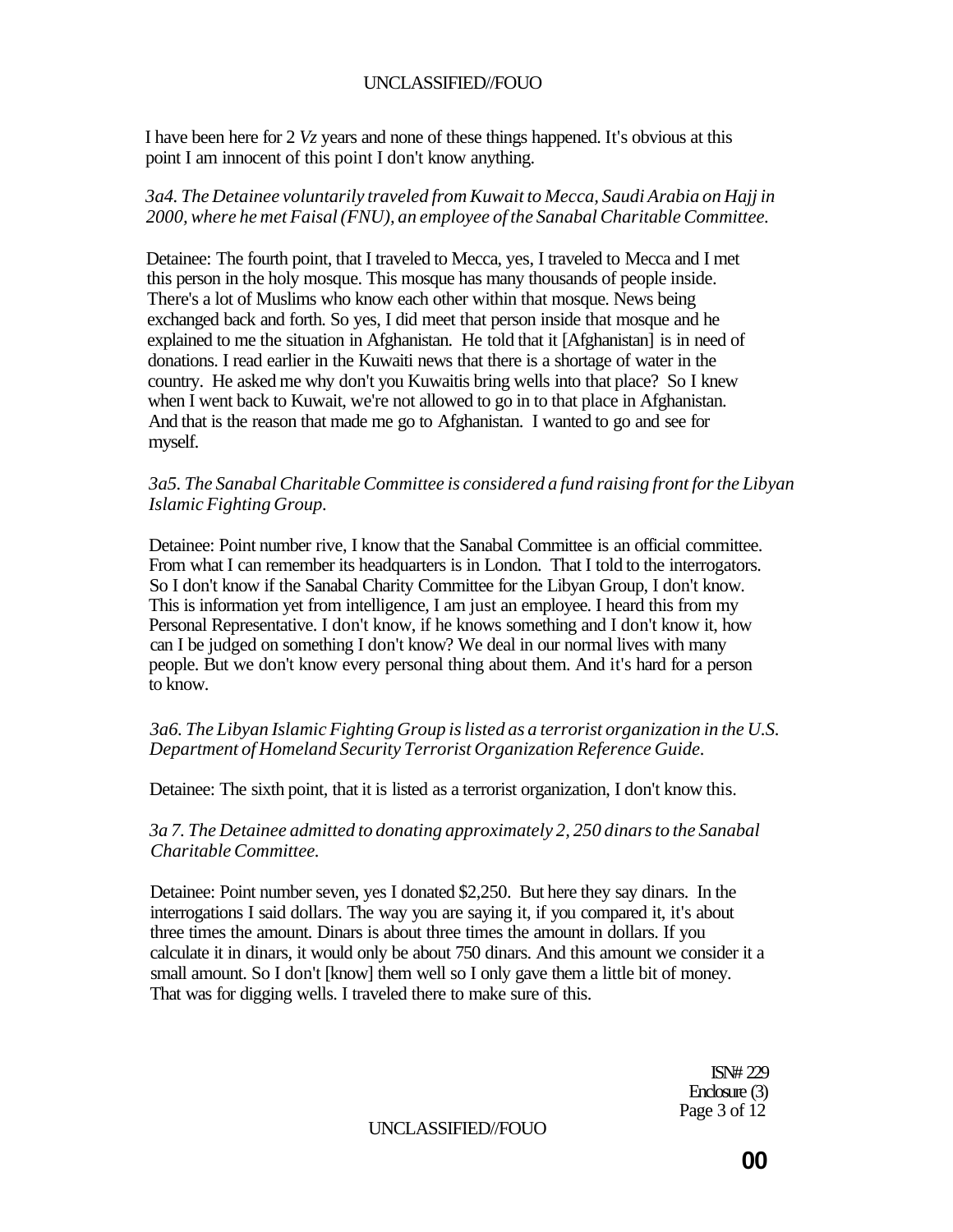*3a8. The Detainee voluntarily flew from Karachi, Pakistan on 9 September 2001, where he first joined Faisal and Abdul Hakeem.* 

#### Detainee: Point number eight. Yes, that happened and I told them so.

*3a9. Abdul Hakeem was identified as an employee of the Sanabal Charitable Committee. 3al0. Hakeem was also identified as a major recruiter for the LIFG* 

Detainee: Number nine and ten. I just knew them as normal people. Whether they were part of anything, I couldn't know this and I didn't read this in the news or anything. Maybe if it was in the news someone would know, but it wasn't there.

*3al 1. Sometime after 9 September 2001, the Detainee, Faisal and Hakeem traveled to Kandahar, Afghanistan.* 

Detainee: Number eleven. It's written that sometime after September 9<sup>th</sup> the Detainee traveled to Kandhar and I told them in the interrogations I traveled before September  $9<sup>th</sup>$ so they put it here after the 11th of September. Of course this is a big difference if they say after it means afterwards I went after the events.. .but this is not correct. Knowing that I toid them that I went there before September  $11<sup>th</sup>$ . They asked me if I would have gone after the events happened and I said no. Big events like this, obviously a person wants to be with his family and his children. I was surprised to see that they wrote after and that is not correct.

#### *3al2. In December 2001, the Detainee failed at attempts to be smuggled across the Iranian border.*

Detainee: Number twelve. Of course when you read something like this, looking at this, they say September, October, November, he did not leave, why did he leave in December? Of course he was still comfortable in Afghanistan or accepting of the conditions. But I told them just a few days after the events, I tried to escape by way of Iran. I went there and the borders were closed. Same thing that happened in Pakistan, the borders were also closed. Now here they have written December, of course this is a big difference.

*3al3. The Detainee traveled between Kandahar, Kabul, Heart, and Jalalabad, Afghanistan during November/December 2001, before being smuggled into Pakistan, apprehended by Pakistani authorities and turned over to U.S. forces.* 

Detainee: The last point, number thirteen. Yes that did happen. But not just in November and December, but in September, October, November, and December. When I left and entered Pakistan, the Pakistani authorities did arrest me. I did not see any soldiers or anything like that. I entered into Pakistan, I entered into the Pakistani villages and civilians living there took me to a camp inside Pakistan to the Pakistani army. I asked for the Kuwaiti ambassador. They told me, "We will go with you to that place."

> 1SN#229 Enclosure (3) Page 4 of 12

#### UNCLASSIFIED//FOUO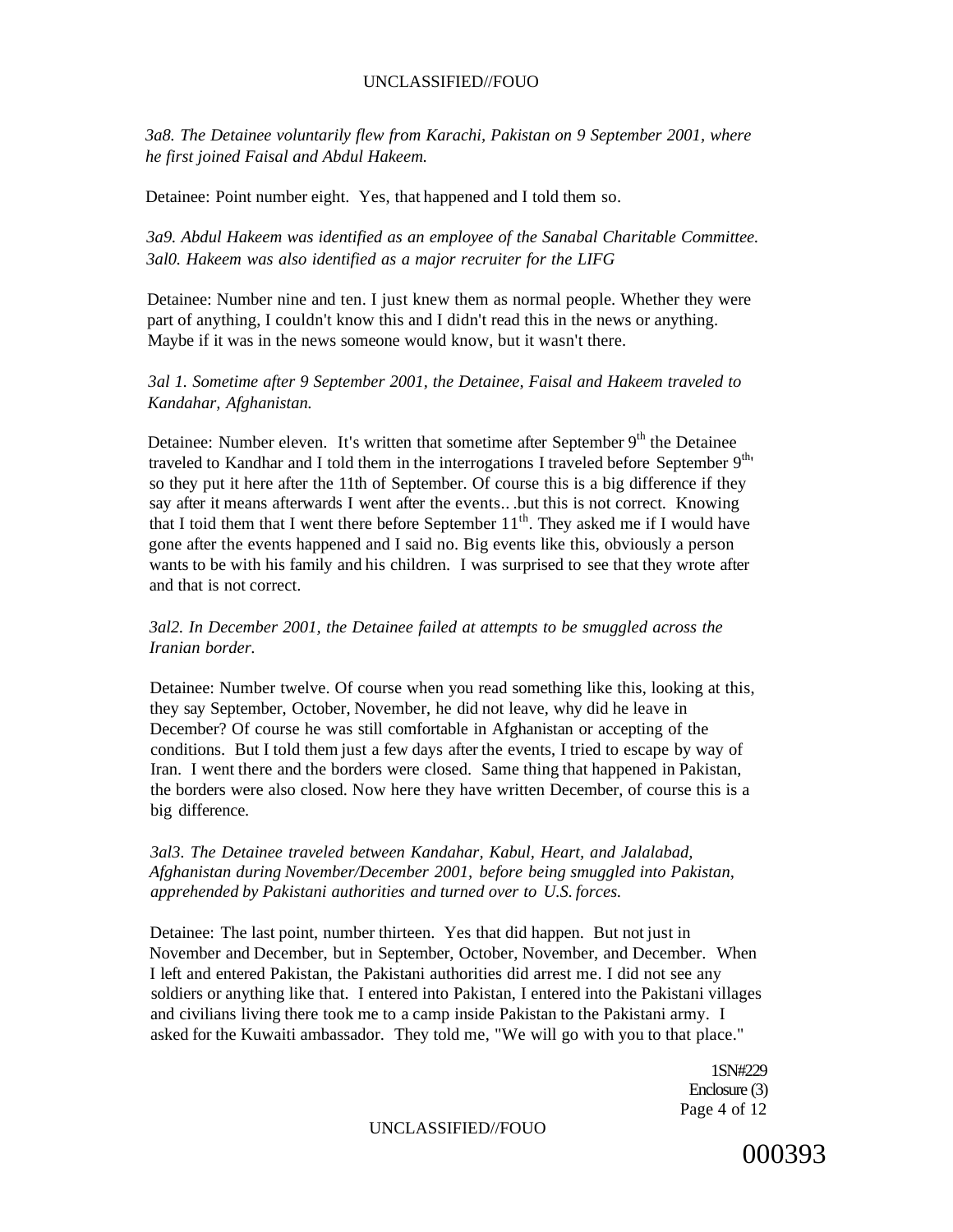But unfortunately they sold us for money to Pakistan. And that is the truth, you saw that. Of course they pictured us as terrorists and turned us over to the United States. These points that you accused me of and because of what you said I am a member or associated with Al Qaida, and you see now the difference between the things I told them in the interrogations. And honestly I cannot be sure what is there in my classified file, I cannot be sure that it has additional accusations or information that are incorrect. I mean, I wish I could see these accusations and to answer them, like I answered what is written in front of me.

Tribunal President: As we explained before, we don't have the authority to show the Detainee the classified information. We will take your testimony, your statement today and anything else you provide to us today into consideration very strongly. Does this conclude your statement?

#### **Personal Representative wants Detainee to comment on his hospital stay.**

Detainee: When I entered Afghanistan, the morning of September 10, 1 had eaten something. I became very sick, I had severe diarrhea. So I entered a hospital and stayed there for about four days: four days or five days. Afterwards I wanted to leave and I tried to leave to go back to my country but the borders were closed. They told me the borders were closed. I think based on what I heard here, that communications were being heard, being watched between Afghanistan and the rest of the world, because the methods of communication between Afghanistan and the rest of the world is very limited. I think the American intelligence heard my calls to my family or something and they know this. A lot of people who are detained here, some of them, they provided to them their phone calls to their families from Afghanistan. But it wasn't to their advantage. But [it] works to my advantage, these phone calls, because it was me telling my family I was trying to get out of Afghanistan. That's it

## **Personal Representative has no further questions. Recorder has no further questions. Tribunal Members begin questioning.**

Tribunal Member comments to Recorder, "Regarding Exhibit R4, regarding the Revival of Islamic Heritage Society, the exhibit indicates the Kuwait office of this organization is not designated as a terrorist organization. The Detainee is from Kuwait; do you have any comment on this?"

Recorder: No

Tribunal Members: Personal Representative, do you have any comment on this?

Personal Representative: No.

Tribunal Member: How long have you been detained here?

ISN# 229 Enclosure (3) Page 5 of 12

UNCLASSIFIED//FOUO

0003JJ4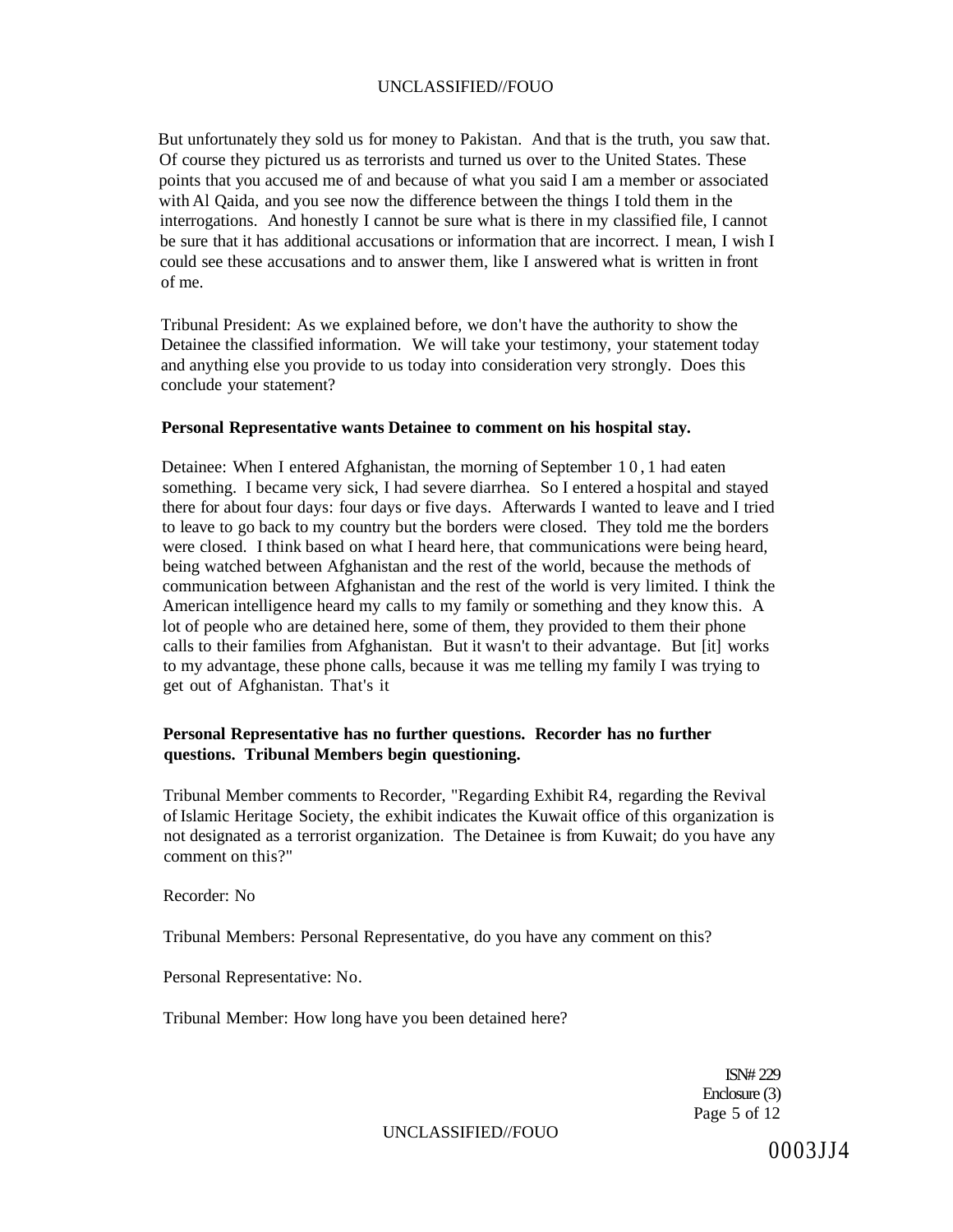Detainee: I was handed over to the American forces 1 January 2002.

Tribunal Member: You mentioned in your statement that the interrogators have never asked you about why it was your name appeared on the computer hard drive.

Detainee: No, I don't remember anyone telling me this.

Tribunal Member: They must have asked you at one point about your associations with al Qaida?

Detainee: No, they didn't mention al Qaida, they didn't ask me anything about al Qaida, they just said tell me your story. I've been here for 2 years, close to 3 years. I'm in four pictures they have shown me. I told them from the beginning, if there is an accusation against me, tell me the accusation, the Revival of Islamic Heritage Society just once did they ask me, "Did you donate to it?" I said yes, I donated to it. Even I mentioned this in the papers. They asked me about Kuwaiti organizations; just did I know of [them] in a general sense. Even the Revival of Islamic Heritage Society, they didn't ask me about it in great detail. Even if they had asked me about it, I don't know anything specific about it Only they asked me, "How do you present any project to them?" and I told them how I did it. I signed a contract with them and I gave them the money, and then as an official organization, they draw [up] a contract with the organization in the country they are working in. All official business, you know how it is between nations. When the project [is complete] they just bring me the pictures and everything. That's what I told them.

Tribunal Member: Presuming that your name was really found on the computer hard drive, there must be some reason why this is the case.

Detainee: I swear to God, I don't know. I'm sitting here in Cuba. I don't know anything. But the people that you arrested in that house, I'm sure you will ask these people and get information from them. Ask them why they had my name on there. I cannot think of any reason or explanation why my name was on the computer. Other than what I just told you that our names now are everywhere, they're on many computers. The people that you captured in that place, obviously they know why they have my name.

Tribunal Member: As you sit here today, you truly have no idea why the government thinks you are associated with al Qaida?

Detainee: I saw the reasons that they listed and really they are just not true. As we're sitting here, I'm sure you know the political side to this. For example, in Pakistan, when they turned us over to America, they imagined they were people from al Qaida or terrorists. But after 2 V4 years in the interrogations, they haven't found anything. Either of our governments can attest to this. So I think its normal that they would bring us just any accusation like this. That's why I think there are these accusations.

•

ISN# 229 Enclosure (3) Page 6 of 12

UNCLASSIFIED//FOUO \_ *<sup>n</sup> • <sup>n</sup>*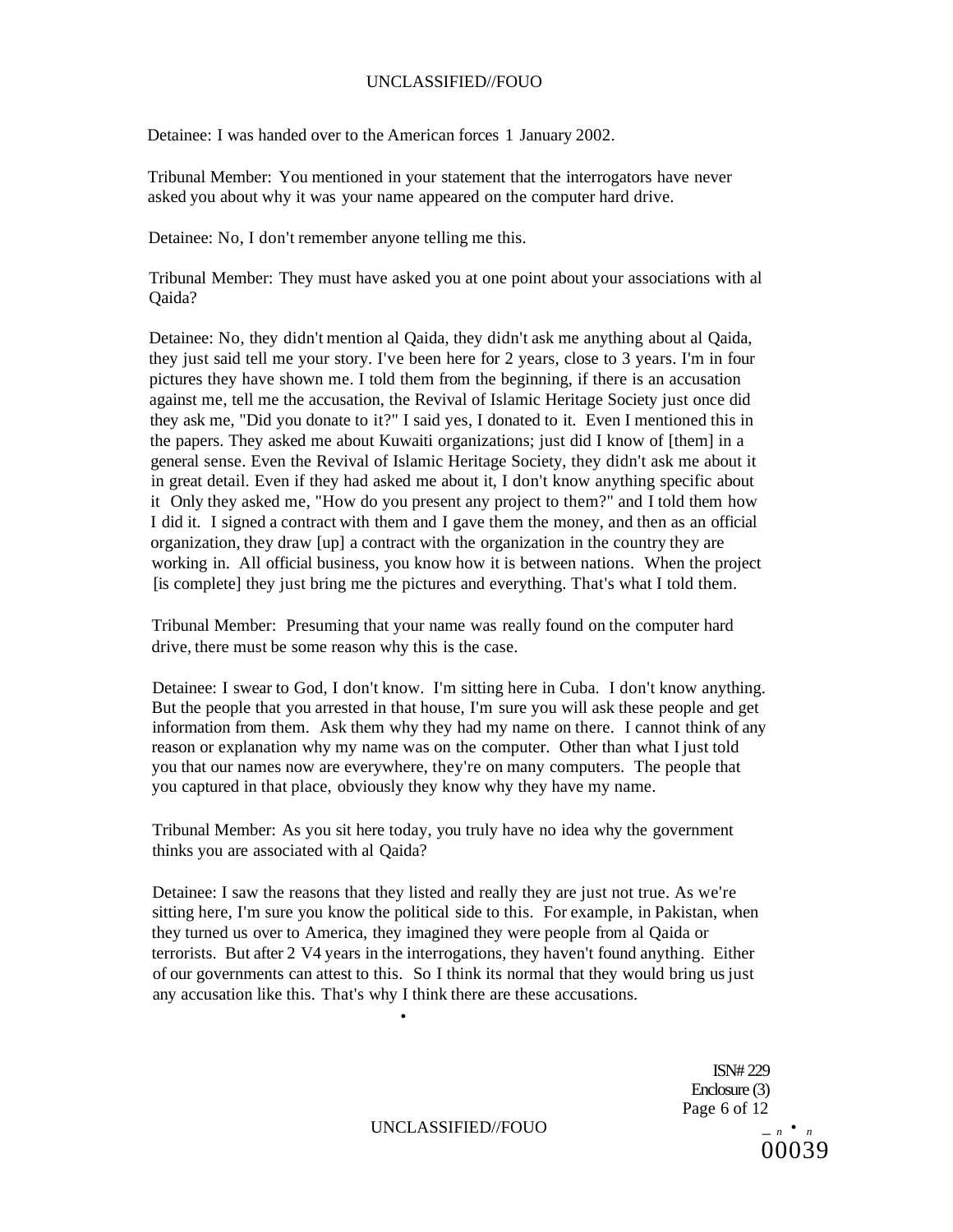Tribunal Member: In the packet your family submitted, it indicates you are an educated man, apparently with secure employment prior to this time.

Detainee: Yes.

Tribunal Member: You are an auditor with the government of Kuwait.

Detainee: Yes, I'm an auditor.

Tribunal Member: It indicates here that you have been employed on that position since 1991, is that correct?

Detainee: Exactly from '89, my last job from '91.

Tribunal Member: And your course of study, while in University, was in Accountancy and Auditing?

Detainee: Yes.

Tribunal Member: It was in 2001, August, September time frame that you felt the need to go to Afghanistan to check on the status of your donation?

Detainee: I had the idea from a while ago, but work wouldn't allow it. I said I would wait until summer vacation. At that time in the news there was some threats and stuff going on from Bin Laden. So I was hesitant though most of my vacation had passed and I didn't do anything. When I returned Faisal called me and told me these threats and everything and these had been happening for a number of years, it's nothing. I left and the events happened. My vacation would have ended around October 3<sup>r</sup>.

Tribunal Member: Did you not know that Afghanistan was in the midst of a civil war and had been for some time?

Detainee: In the Kuwaiti media, some people visited Afghanistan, and they described the situation inside of Afghanistan and the war was in the north of Afghanistan. The situation was better than before; there was peace in most of the cities in Afghanistan. Even this you can verify in the Kuwaiti newspapers, there were newspapers that said this.

Tribunal Member: So you were not concerned for your safety when traveling to Afghanistan?

Detainee: No, I went Afghanistan knowing that the situation was OK. We heard about the Taliban, which was responsible for security in Afghanistan.

> ISN#229 Enclosure (3) Page 7 of 12

UNCLASSIFIED//FOUO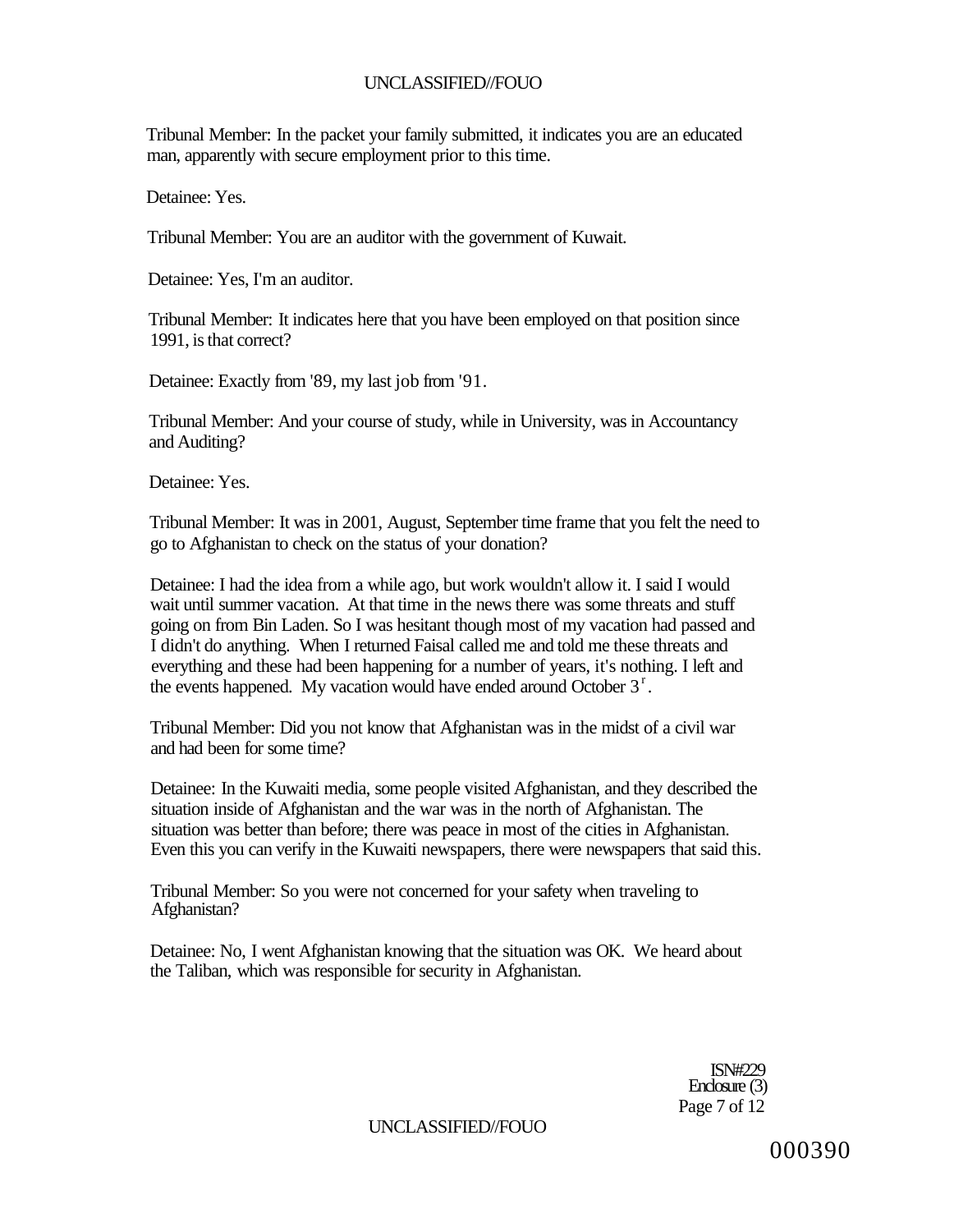Tribunal Member: You said you were an auditor. We often put a bond on our auditors, which means the government checks to make sure you are not a security risk that you are not going to go off with some money. Do they do that in Kuwait?

Detainee: No, we're just accountants, we don't take the money; it's an administrative position. We verify the budgets and so on. We don't take the money. We just look at how the money was spent, was the budget spent correctly or not?

Tribunal Member: So they don't have to do a security check on you to make sure.. .you have a lot of information about the government when you look at their books.

Detainee: No. its not security, our job doesn't have a lot to do with security. Our reports even go in newspapers.

Tribunal Member: You explained about how you contract a project, and that you had done that previous times, where was this project to be constructed?

Detainee: In this organization, the Revival of Islamic Heritage, it has many branches in Kuwait. In our area there's an office. They have a list of all the countries that are in need of certain projects and they present that list The list with every project says how much that project costs and how much money is needed. So you say, "I will do this project" for example. For example, a village in Indonesia needs a well or adoption of orphans, or so on. For example, if I say I want to build a mosque in this area: if it costs \$3000,1 would sign a contract with the organization and they would sign a contract with an organization in that country that is recognized officially by the government. This organization would be a middleman or a way for me to communicate with the organization in the other country. So for example, I give them \$1000 to start with. After they start, after they finish a phase, and I give them the second installment until it's finished. After it's finished, they offer for me to go see it We trust the organization and we don't see the need to go see it because the charity says the work is complete.

Tribunal Member: But this particular donation or project you did in Afghanistan, you felt the need to go check on it?

Detainee: There are no Kuwaiti organizations that work inside Afghanistan. That is the reason. The Kuwaiti organizations, you can trust them because they are watched by the government. In Afghanistan, the Kuwaiti organizations said they wouldn't work inside there. [For] Kuwaiti organizations, I would just give them money while I was in Kuwait.

Tribunal Member: This project in Afghanistan that you went to check on, where was it located? Was it in a town?

Detainee: When I entered Afghanistan, the events happened so I wanted to leave, I didn't think of where the project was or anything, I was just trying to leave. You would be surprised, until now, I don't know what happened. I know about the World Trade Center

> ISN# 229 Enclosure (3) Page 8 of 12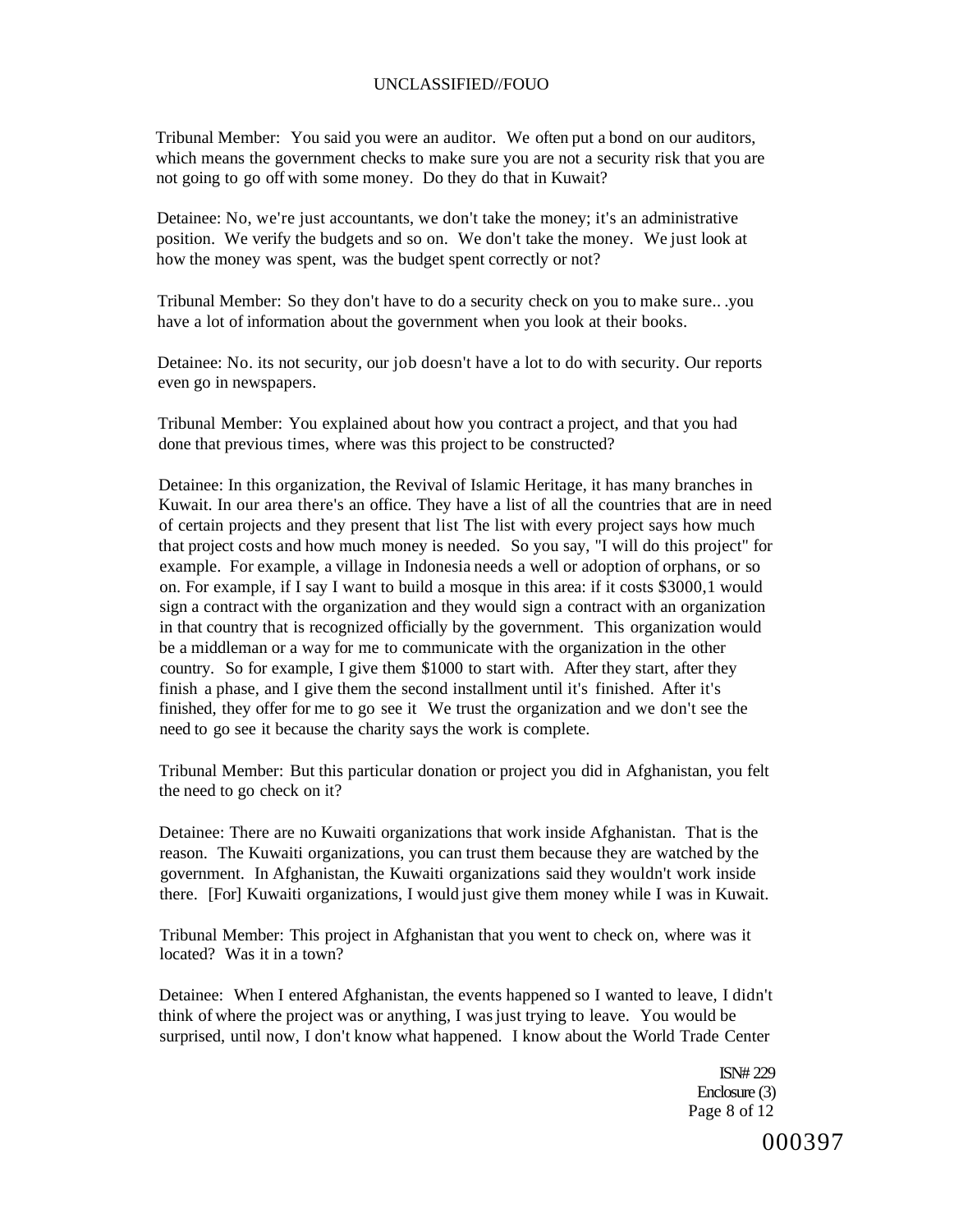from the television, what happened there. In Afghanistan, there is no news or anything like that. So for 3 years, we still don't really know what happened, what those events were.

Tribunal Member: Because there were no Kuwaiti organizations that donate money that dealt with Afghanistan, how would the government feel about you donating money to Afghanistan?

Detainee: [The] Kuwaiti government didn't say anything, even the people in the newspaper that went to Afghanistan, it was in the paper, and they didn't say anything. And that official passport is with you right now. It is permissible for me to travel to any country in the world, there's no country I am not allowed to travel to.

Tribunal President: This charitable project in Afghanistan, was it already underway or were you traveling there to get it started?

Detainee: No, I gave the funds in Mecca to dig 5 wells, I considered it be a small project. That was just to start the project and when I went there I would go see itfor myself. Like the Kuwaitis who went to Afghanistan and came back and wrote in the newspaper what they had seen.

Tribunal President: So you knew where these projects were located in Afghanistan before traveling?

Detainee: No, I did not.

Tribunal President: Who was going to show you where they were located?

Detainee: The same person I gave the donation to.

Tribunal President: When you left Kuwait and traveled to Pakistan, you traveled alone?

Detainee: Yes, by myself.

Tribunal President: And then from Pakistan to Afghanistan, you had traveling companions?

Detainee: From Karachi to Quetta airport and then I took a car and went to Afghanistan.

Tribunal President: Where in Afghanistan were you going to meet this person you gave the charitable donation to?

Detainee: He greeted me at the airport in Karachi.

Tribunal President: What is his name?

ISN#229 Enclosure (3) Page 9 of 12<br>00033S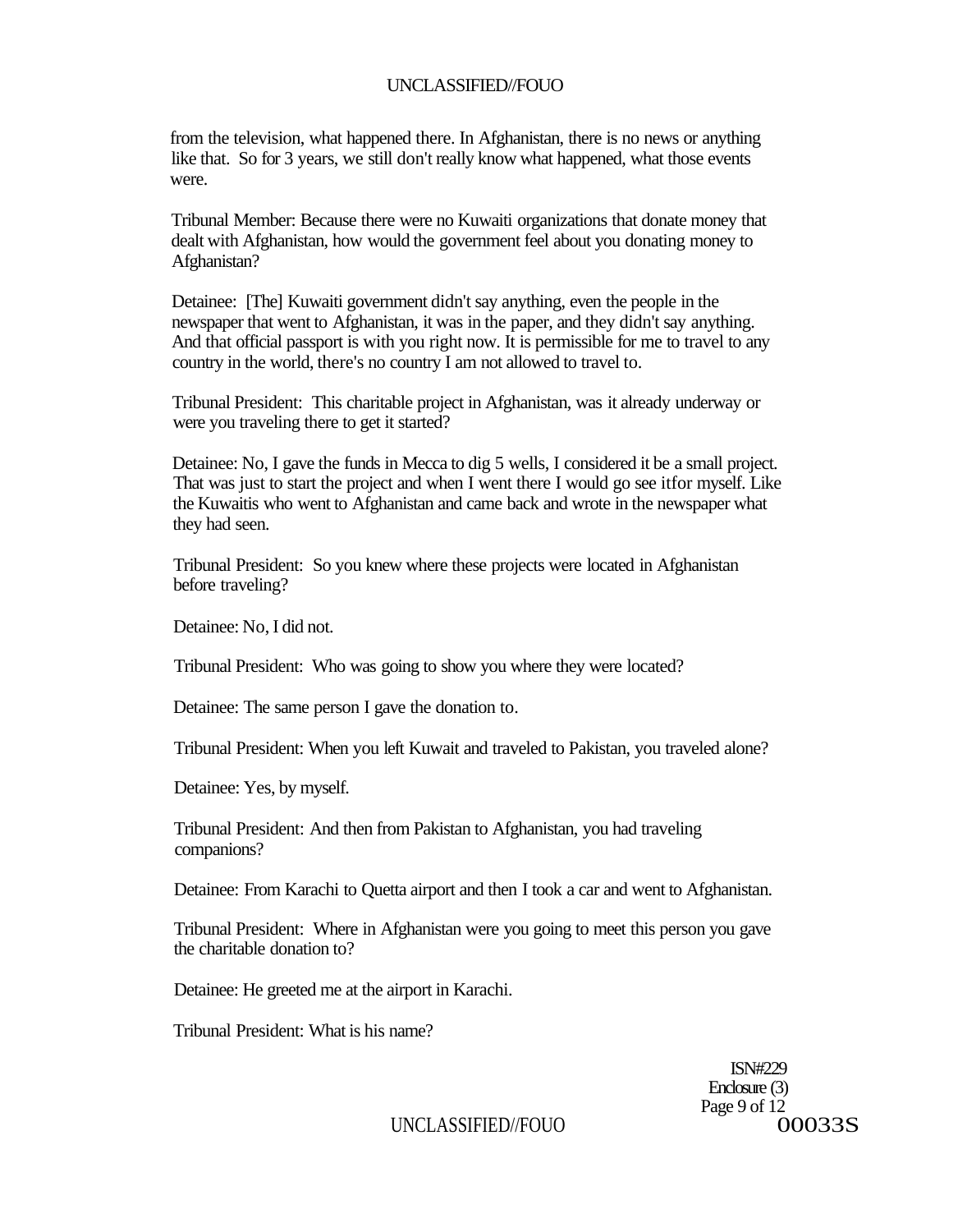## Detainee: Faisal

Tribunal President: That was Faisal?

Detainee: Yes

Tribunal President: Shortly after that, the next day, you got sick and went to the hospital?

Detainee: When we entered Afghanistan, it's true. The next day, it was because of something I ate, I went to the hospital.

Tribunal President: Other than the hospital, where did you stay when you went to Afghanistan?

Detainee; I was moving around; his house was in Kabul. I went to visit Kabul to his house. And then we tried to move from place to place until we went to the Iranian and Pakistani border, it was all movement I was with him, in his house, his family's house.

Tribunal President: Were he and his family trying to leave as well?

Detainee: Honestly, his family I don't know, he had left his family at that time, his family was in Kabul at the time I was leaving. 1 went to Kabul in November approximately.

Tribunal President: When you were captured who else was with you when you were captured?

Detainee: A group of people.

Tribunal President: Was Faisal with you?

Detainee: No, I left him in Afghanistan.

Tribunal President: Was Abdul Hakeem with you?

Detainee: No, people I didn't know were with me.

Tribunal President: How many?

Detainee: A group maybe nine or eight.

Tribunal President: Did you have to pay someone to smuggle you in or attempt to smuggle you in Pakistan?

Detainee: Yes, of course. Of course that's necessary.

ISN# 229 Enclosure (3) Page 10 of 12

UNCLASSIFIED//FOUO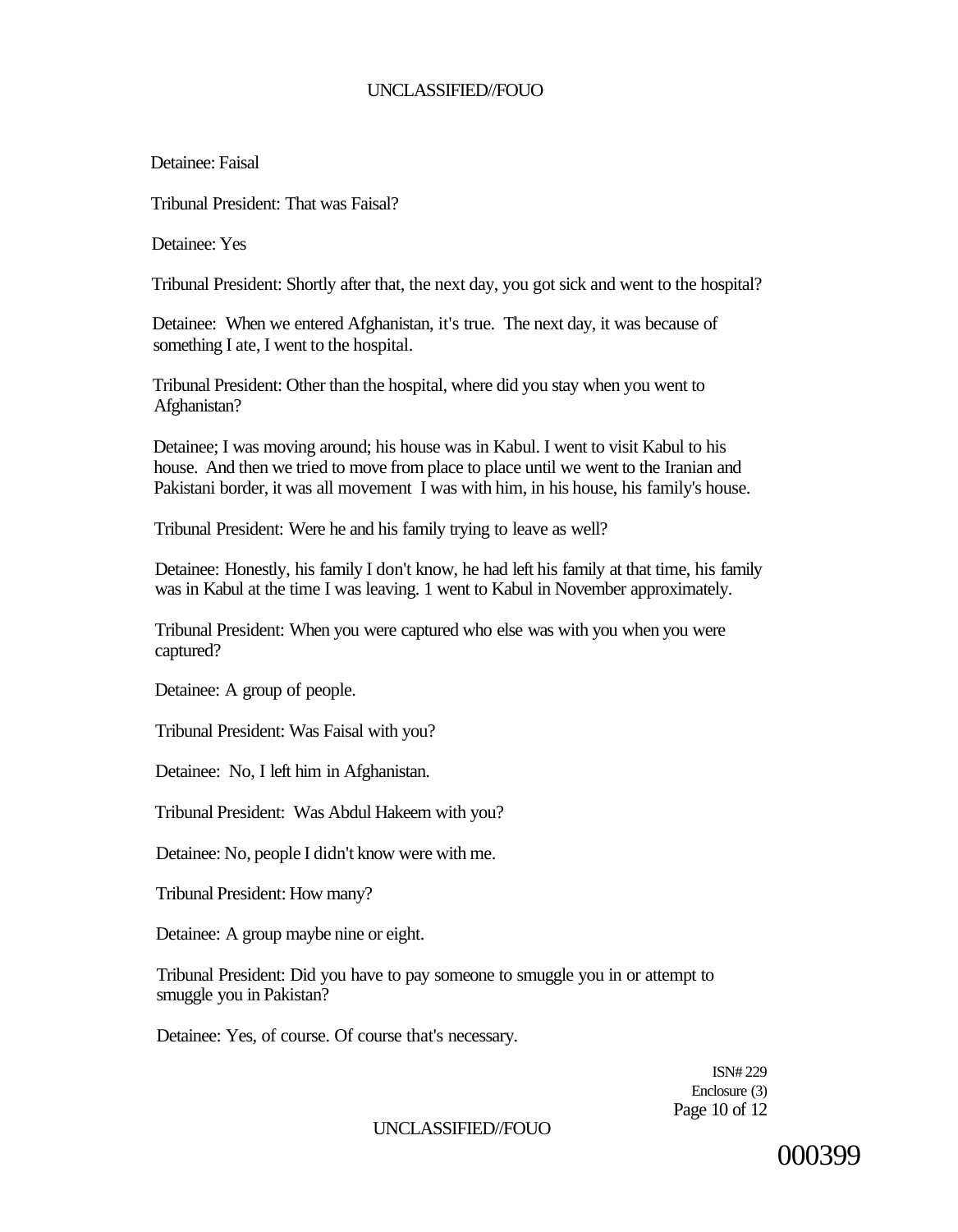Tribunal Member: In reviewing the packet your family provided us, we noticed that you received acknowledgements from the Islamic Heritage Society and thanksgiving for your donation, as well as an example of an actual contract itself. On one occasion, it is indicated that the farm you made a donation for was located 70 miles south of the Indonesian capital Did you not receive a similar acknowledgment for the contract that you executed relating to your donation for Afghanistan?

Detainee: The project in Afghanistan was a very small project. It was about \$450 and five wells. Very small. That's one thing; another thing is the way of this Islamic Heritage Society. It is an official way and it differs from other associations. But this Sanabal Committee, I did not do any official business with them, so I don't know if they work the same way as the Heritage Society with contracts and stuff. I did not continue with them. I would only go see these projects if they really did happen, whether it was true or not. But this all never happened. The events happened and I couldn't do anything.

Tribunal Member: Were you concerned your donation was not being properly used?

Detainee: No, I just wanted to get out. And they felt that they had put me in a compromising situation, until someone comes and sees this and something happens while we were there, the situation didn't allow us to go and say, let's see this.

Tribunal Member: Is this the first time you ever traveled to Afghanistan?

Detainee: Yes.

Tribunal Member: It seems like quite an ordeal to go all the way from Kuwait to Afghanistan for such a small project of \$450.

Detainee: I looked at this as a start to many more projects. This was just for this project that I went to Afghanistan to see if the situation was good. If the committee was good, if I could do more charity work there. Like the Kuwaitis have done there before.

Tribunal President: Mohammed Fenaitel Mohammed Al Daihani, do you have any other information that you would like to present to this tribunal today?

Detainee: No.

#### **Personal Representative and Recorder have no additional witnesses or evidence.**

Tribunal President: All unclassified evidence having been provided to this tribunal, this concludes the open session of the tribunal.

> ISN# 229 Enclosure (3) Page 11 of 12

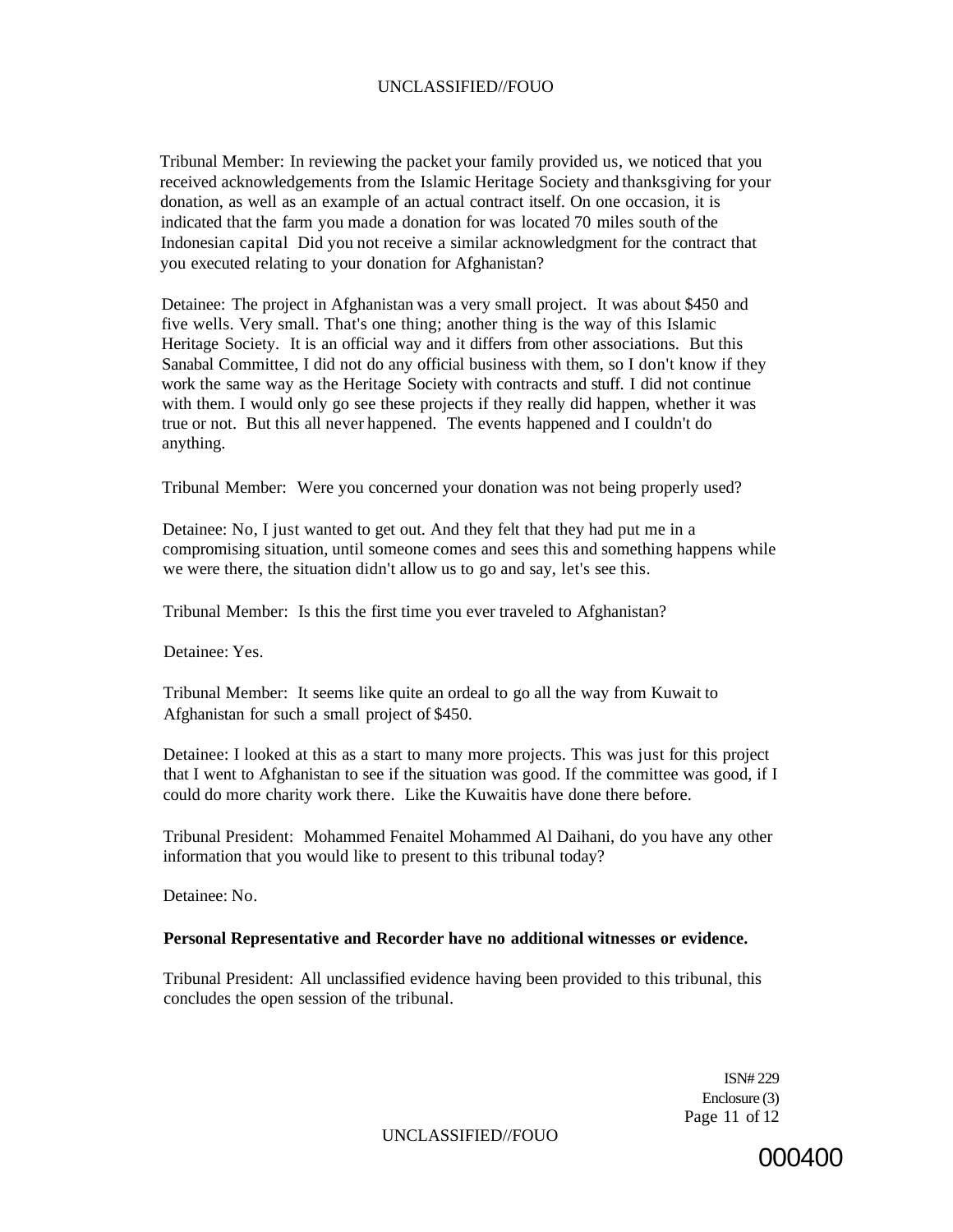## AUTHENTICATION

I certify the material contained in this transcript is a true and accurate summary of the testimony given during the proceedings.



ISN# 229 Enclosure (3) Pagel2ofl2

UNCLASSIFIED//FOUO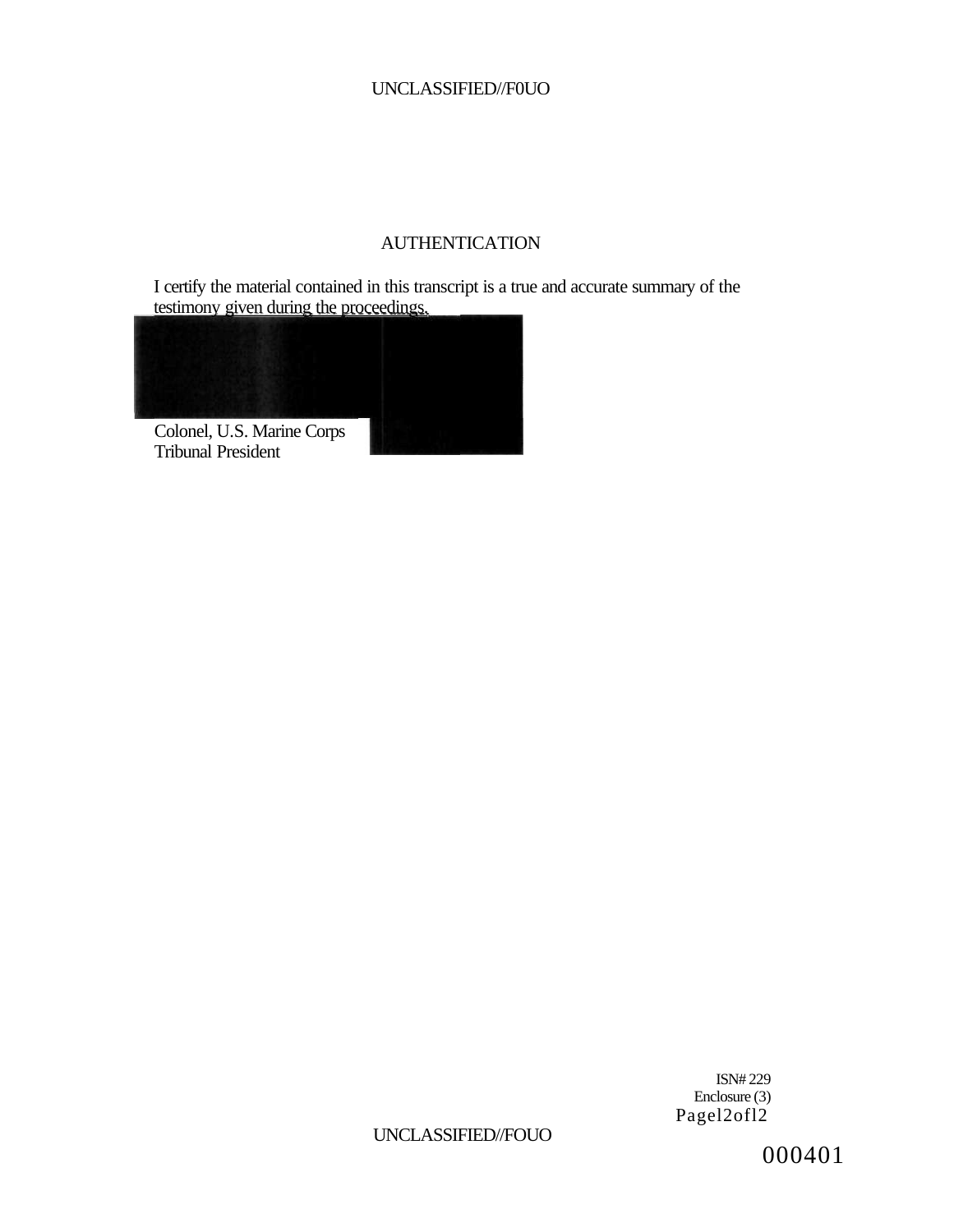#### **Unsworn Detainee Statements**

Detainee: I would like to know who is present with us in the Tribunal.

Tribunal President: As identified, the Tribunal Members, the Recorder, the Reporter, the Translator, and you know your Personal Representative. These other two gentlemen are journalists.

Detainee: Reporters [referring to the journalists]?

Tribunal President: Yes, for this open session,

Detainee: Tell them welcome.

Tribunal President: You have no objections that they attend this session?

Detainee: No. I have no objections, but the Commanders of the Tribunal, do they have a background in law or law diplomas, or are they just officers?

Tribunal President: They are military officers and one is a Judge Advocate General, which is a military lawyer.

Detainee: The others, do they know anything about the law?

Tribunal President: We have a general knowledge of the military and the Tribunal proceedings.

Detainee: I am a civilian, so how can you try me in a military court? Under what basis?

Tribunal President: This is not a legal proceeding. This is an administrative hearing to determine your enemy combatant status.

Detainee: Good.

*The Detainee asked what the Detainee Election Form was and the Tribunal President read it to him. The Detainee then stated he would explain why he did not call any witnesses when he makes his statement.* 

*When the Tribunal President stated the Tribunal Members needed a minute to look over the unclassified evidence to become familiar with it, the Detainee stated it would have been better if the Tribunal Members had been familiar with it [the unclassified evidence] beforehand; that way, if there were any comment about it, the Detainee would have been able to respond. Additionally, the Detainee was concerned that a question would arise after he had left the Tribunal and he would not have the opportunity to answer the question.* 

> TSN#217 Enclosure (3) Page 1 of 14<br>n **n** n / n *n*

UNCLASSIFIED//FOUO n **n** n / n *n*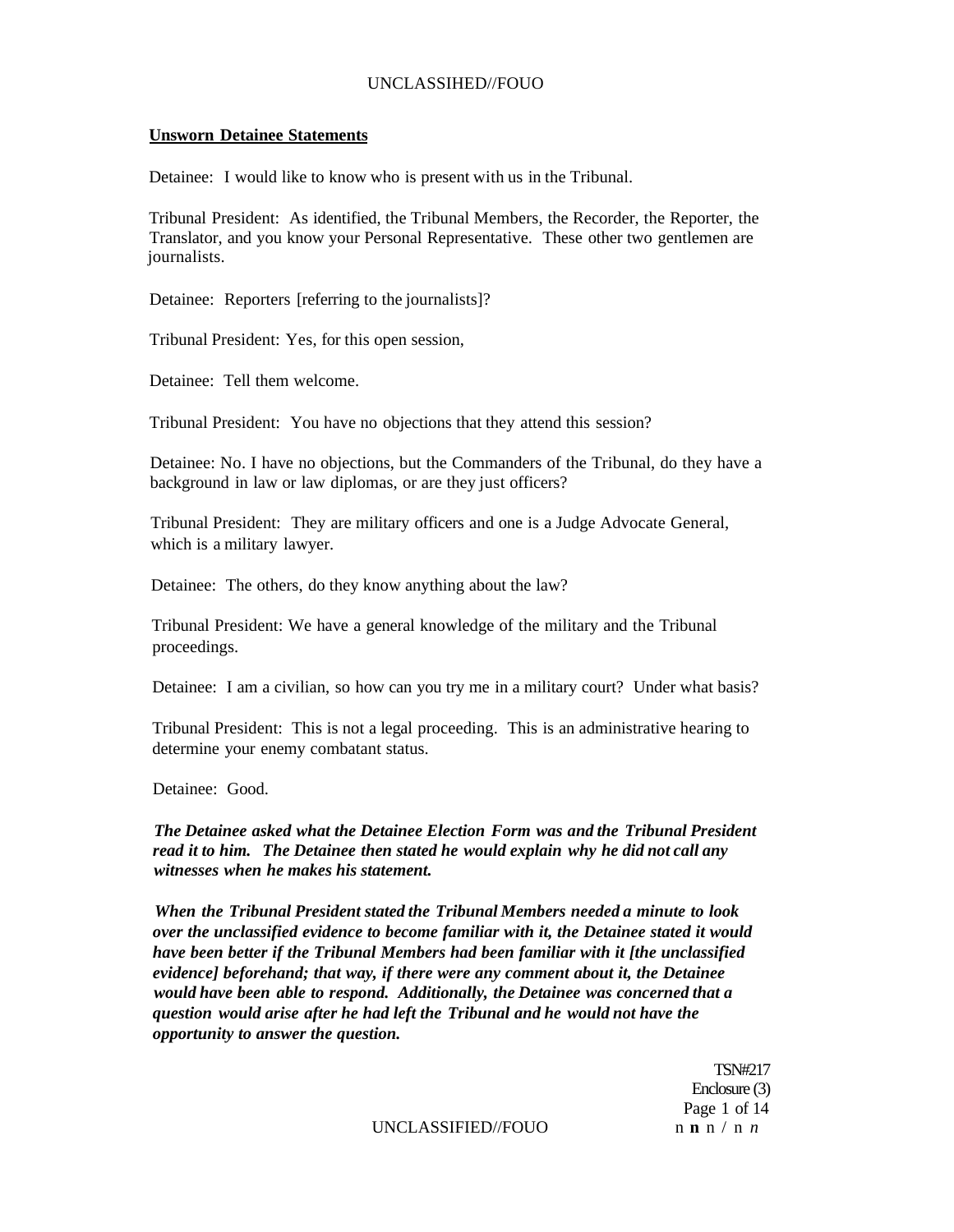*The Tribunal President stated he would have an opportunity to review the evidence while the Detainee was still in the Tribunal and would be able to address any questions to the Detainee.* 

*The Tribunal President told the Detainee the reason the Tribunal Members had not looked at any evidence prior to the Tribunal was to keep a clear mind as to the Detainee and his enemy combatant status.* 

#### **Sworn Detainee Statement**

In the name of God, most Gracious, most Merciful. Thanks to Allah who, there is no God but him, and prayers and peace he upon our prophet Mohammed, the last of the prophets and messengers.

Hear now: From the beginning, the reason I didn't call any witnesses is because this matter does not require calling any witnesses. I know that the accused is innocent until proven guilty. In ail of the law, witnesses are brought for the accused. I haven't heard of witnesses being called to prove that someone is innocent and has not committed a crime. First of all, prove that I'm a criminal, and after that I would need to prove that I'm innocent, and I will bring witnesses. That's why I did not present any witnesses.

Regarding my answer to the accusation that I am a member of Al Qaeda, so I say: that this accusation does not have anything to support it, but it is merely words with no evidence to prove it. As if monetary receipts were found on me to indicate that I had given financial support to Al Qaeda, or that I was arrested in a place specific to Al Qaeda, or that I was seen attending their meetings, or that it was found that I have a strong relationship with Usama Bin Laden, or during the time of my arrest or capture, I was found with a weapon. So on what grounds have I been associated with Al Qaeda when none of these things have happened?

The answer to the accusations that have been brought upon me. The first point, number 1. What is the relationship between traveling to Afghanistan and Al Qaeda? How can it be that travel to a large country with millions of people is travel for Al Qaeda, which does not even represent 1% of that number or population? For is a person who traveled to China considered a communist? And is a person who traveled to Iraq considered loyal to the Baath Party? So, how did you make the fact that I traveled to Afghanistan an accusation that I am a part of Al Qaeda?

As for the fact that I traveled from my country, Kuwait, after the events of September, this is a very natural thing. These events, the events of September, occurred in America. So the chaos and confusion was not present anywhere but America only. But as for the rest of the countries in the world, the situation was very normal. People were going about their routine lives. So, there was nothing strange about my trip.

> ISN#217 Enclosure (3) Page 2 of 14

UNCLASSIFIED//FOUO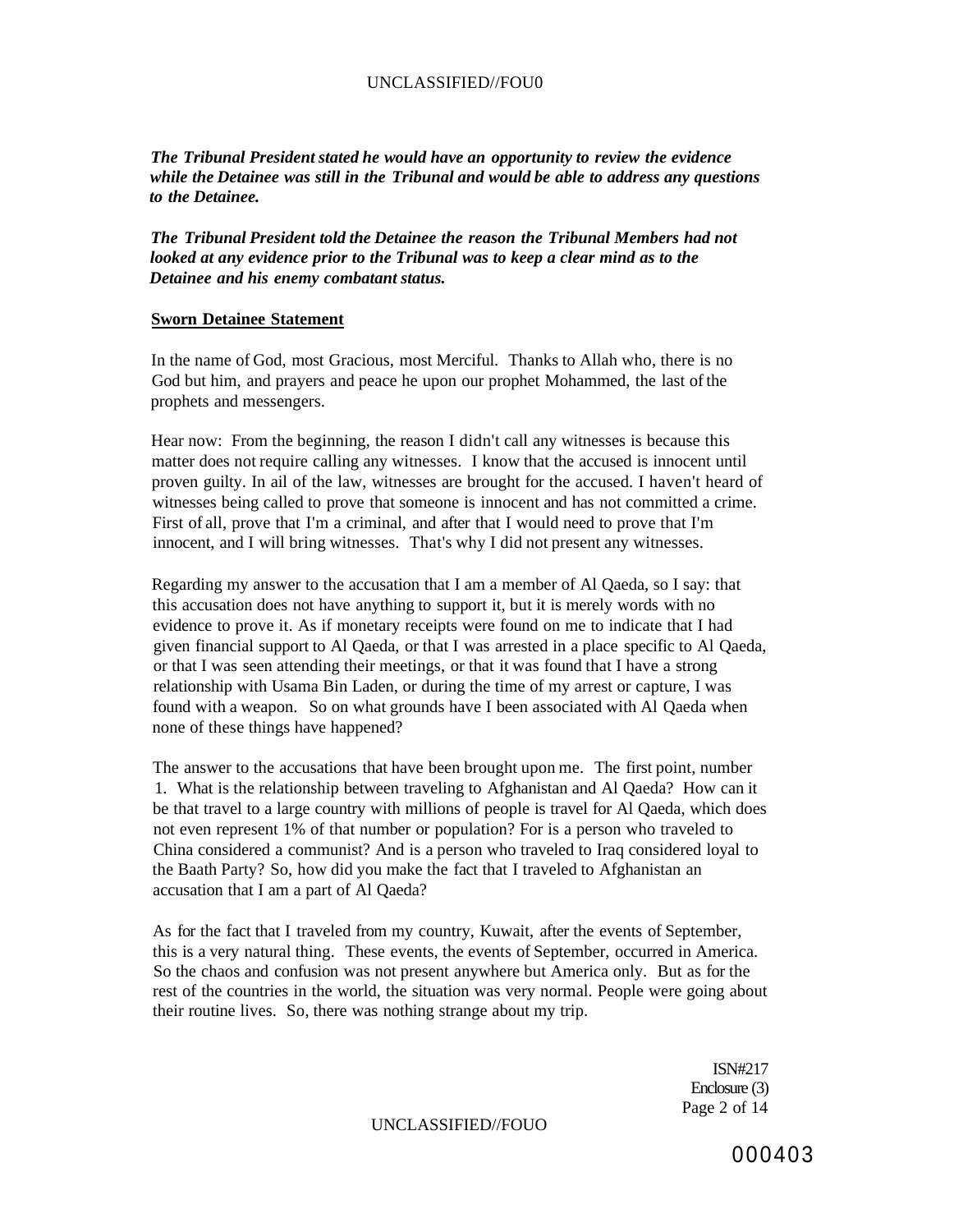Also I had met an Afghani man on one of my trips to the "Omra" whose name was Mohamed and he lives in Iran.

## *The translator clarified "Omra" is when you travel to Mecca for worship. You can do it any time of year, except for the designated time for Hajj.*

This "Omra," millions of people go and do it every year. So this Afghani man proposed to me to travel to Afghanistan to teach the Koran and the Arabic language and Islamic studies. Because there are so many people in Mecca at that time, it is very normal for you to meet people and say "where are you from\*' and things like that. So, even though a person might have been a friend from before, it is normal to meet people during that time.

Returning to the subject. So, he proposed to me to travel to Afghanistan to teach the Quran, the Arabic language and Islamic studies. Of course, this is after he learned that I studied Islamic Studies for 4 years at the Imam Mohamed Bin Saud Islamic University. I had graduated with a "Very Good," just a few marks away from "Excellent"

I don't recall the date I met him [the Afghani man]. This man gave me his phone number and said to me "If you wish to accept my offer" and I mean traveling to Afghanistan to teach, "then call me on my phone and I will arrange everything." Then I returned to Kuwait and after a period of time when the problems happened in Afghanistan, I decided to accept the offer to teach in addition to helping some of the needy after my family had transferred some money to me. That was the idea, especially after I had seen on television the needs of the people.

That is not a peculiar thing because rescue work does not happen unless it is after a disaster or problem. In times of peace and security and prosperity, no one needs rescuing.

For your knowledge, war in Afghanistan had not stopped for many long years so there was no difference between before September or after. I had thought that the war would only be on the battlegrounds because I had seen when Iraq was in my country; I saw the fighting was only on the front lines. It would not go into the cities or villages, or that there would be an assassination attempt on certain individuals, for example, Usama Bin Laden, Mullah Omar, or any of the big figures that were wanted by America. For example, when they bombed the palaces of Moammar Khadafi in Lybia. After the event of a plane in Lockerbie [Scotland] or their kidnapping, as it had happened to the president of Panama, Noreiga, and that the matter would end at that.

I thought my trip would be via Iran, then Pakistan, and that is what I told my family, because I knew that the relationship between Iran and Afghanistan was bad because Afghanistan had killed diplomatic individuals who were Iranian, and that's when things started to deteriorate between the two countries. I thought the borders would be closed. But after calling that Afghani man Mohamed, he said to me "It is possible for us to enter

> ISN#217 Enclosure (3) Page 3 of 14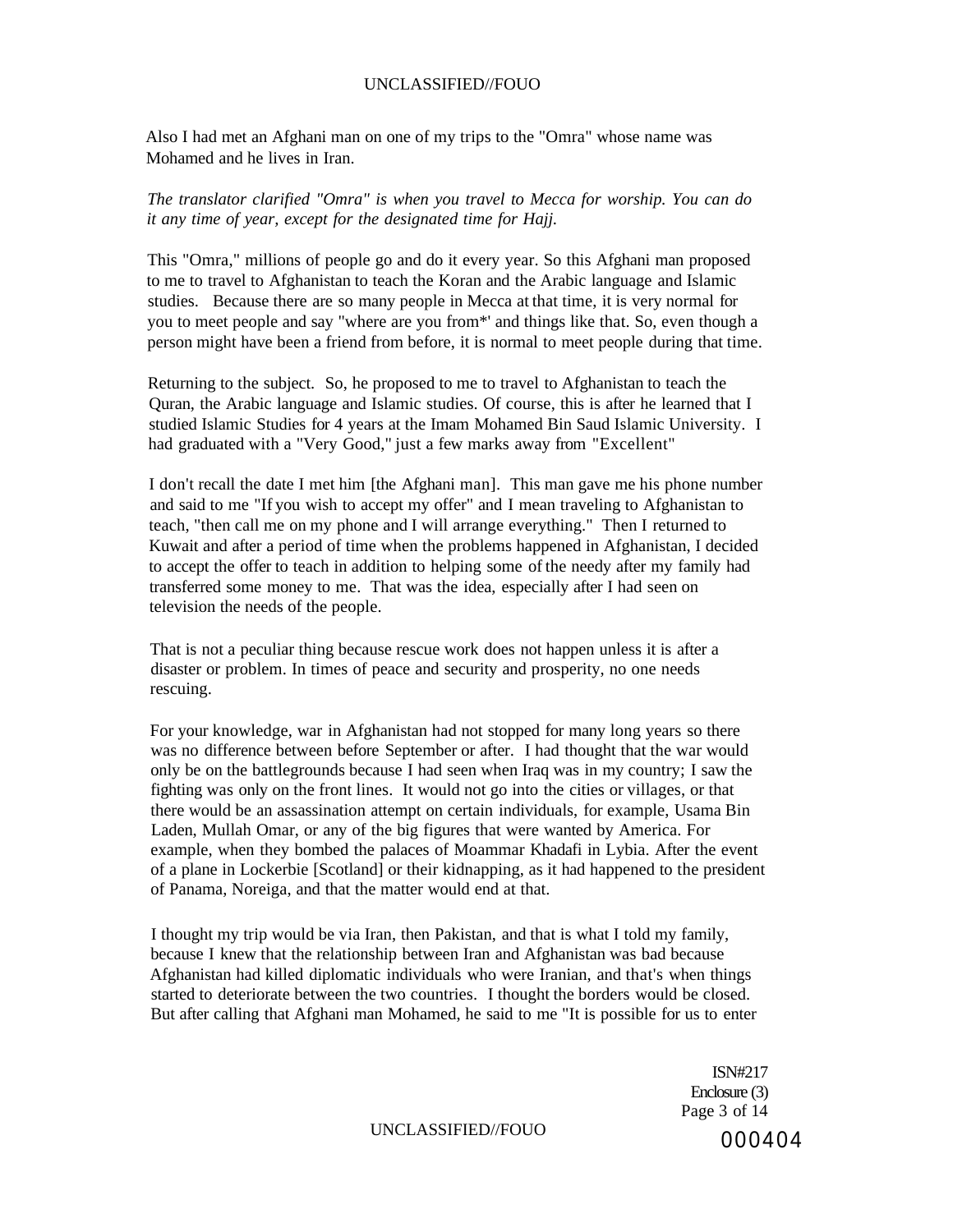Afghanistan via Iran, for the border crossing point between them is operating," so I said "Then there is no need to travel to Pakistan, particularly since it requires another visa."

I just want to say that it is my nature to smile. I am always smiling, so it's nothing out of the ordinary. Don't think it is anything else.

#### *The Detainee had been smiling throughout the proceedings.*

And I had intended to stay for a short period then return. There are several facts that support that, including that I had sent my High school and University diplomas to the Arab Republic of Egypt so that I could continue my studies towards my Masters in Islamic Studies. I had paid my registration dues, and I was waiting for an answer to my application. This was before my travel. This was done through the Ministry of Higher Education in the country of Kuwait. It is a Government organization. My application, this ministry, was not closed until after my imprisonment

If you want to verify this point, you can get in touch with your embassies in Kuwait and they will get a hold of the Ministry of Higher Education in Kuwait and they will give them receipts or documents that will show that I had registered with them and was waiting for my acceptance into that university.

I also presented my paperwork in order to improve my position at work from a teacher at Dar Al Quran, which is a part of the Ministry of Islamic Affairs and Charity, to a teacher at the Institute of Applications after I was sent by the government to obtain a Doctorate Degree. Those institutes award diplomas higher than High School and less than Bachelors. This did not happen because I was imprisoned.

You can also verify this. I had sent an application and I was waiting for a reply to set up an interview. After I came to this prison, I heard from my family that they [Ministry of Higher Education] had called my family and were looking for me to set up an interview.

So, how could I have traveled to meet with Al Qaeda, when I had made all those arrangements? And for your knowledge, my trip was via official channels and with government issued travel documents. There was nothing in my Kuwaiti passport to indicate that it was forbidden to travel to Afghanistan, for if there was a restriction, the mistake is on my government's part that did not tell me of this restriction. But it was written in my passport, on the first page, "This passport is valid for travel to all countries in the world unless it is otherwise mentioned" and they did not mention Afghanistan.

The Kuwaiti government does not restrict travel to any countries, even any Kuwaiti national who wants to travel to Iraq; the government does not tell them that they cannot travel to Iraq. The border point between Kuwait and Iraq is closed. If someone wanted to travel there, there is no law in Kuwait that says it is forbidden.

> ISN#217 Enclosure (3) Page 4 of 14

UNCLASSIFIED//FOUO

 $n \times n$ ;  $\bullet$ 000405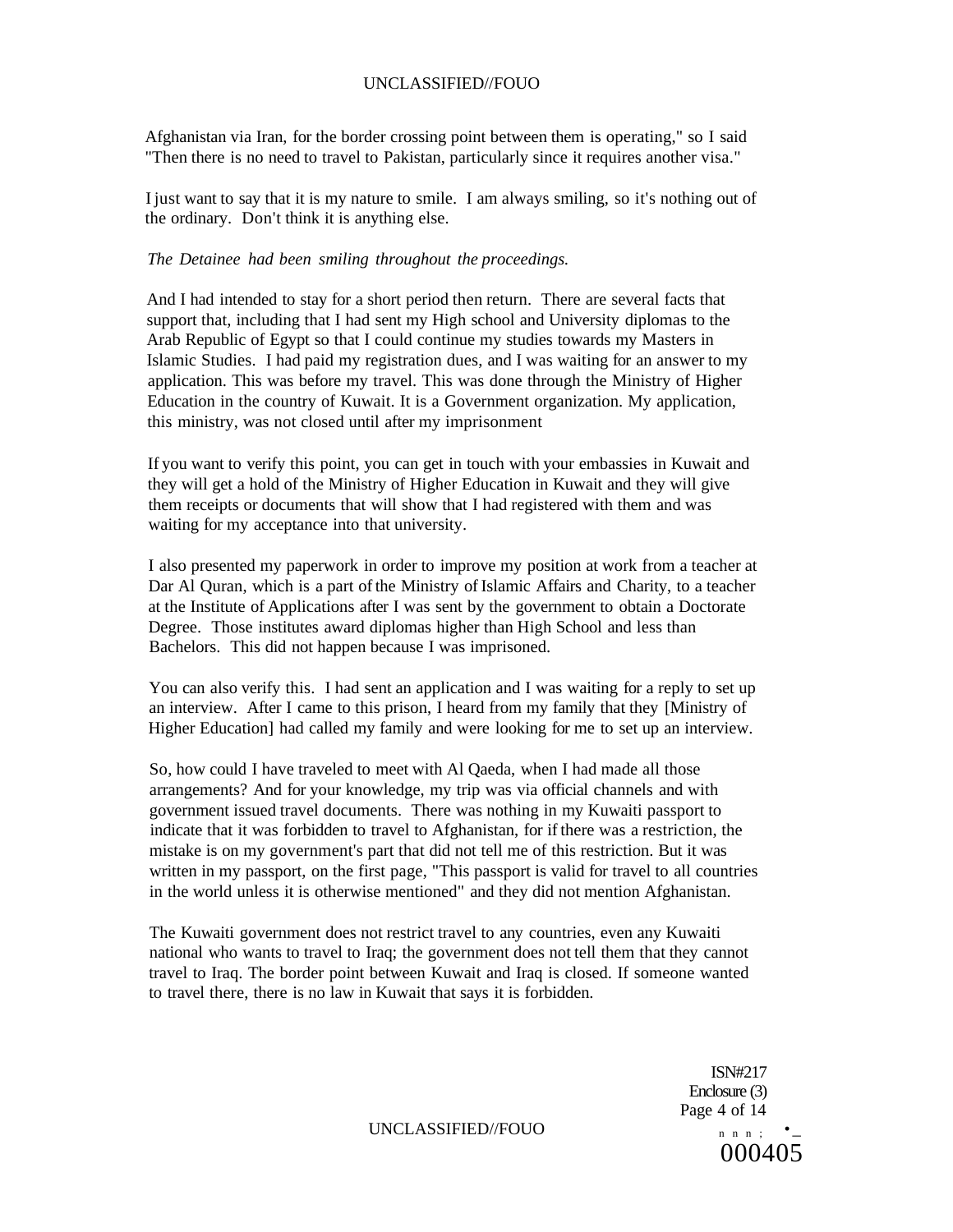So, how can you say that my travel to Afghanistan was a crime, when my government did not restrict that travel?

This is the answer to the second point. After the fall of the Taliban, every Arab in Afghanistan was wanted dead or alive, whether or not he was a combatant in the first place. I heard they had started buying Arabs and selling them, so I became afraid at hearing this news so 1 decided to escape quickly.

It is known by you that a traveler, most of the time, does not carry his passport with him but leaves it with his valuables and luggage, especially in a country like Afghanistan. There is no one to ask anyone about identification in Afghanistan. You know that there are many highway robberies in Afghanistan, so how can I carry my passport and official documents with me?

That's why 1 could not return to my luggage, The events had started to evolve a very fast and dangerous evolution, so I said to the man that was with me "I want to leave quickly," so he arranged my departure for me.

As you know the war or fighting inside the country started and the government fell and people started to fight amongst themselves and the weak escaped. They would not have taken refuge at the known border stations, because the armed individuals, or assassins or mercenaries had taken them over and would kill anyone who went there. That is exactly was happened in Afghanistan. Of course, you know that people in Afghanistan kill for money. Killing had become the simplest thing.

So it became natural for me to walk and escape to Afghanistan, until I could go to the embassy there which would arrange my situation. What indicates that I am not a dangerous person, and that I have no secrets, is that I turned myself into the police without a chase or resistance or anything else. I went to them.

And then what is the relationship between my crossing the border and Al Qaeda? Is everyone who crossed the border at that time a person who is loyal to Al Qaeda? Those are words that cannot be said, for when Iraq invaded my country, Kuwait, and men and children and women were escaping to Saudi Arabia, Jordan and Iran, we did not see anyone arrest them and tell them you are followers of Saddam Hussein. Knowing that they were crossing over at the border stations secretly and without travel documents, and those countries' authorities would not arrest them but would help them and construct medical tents for them to treat them in. Under those circumstances no one asks for documents because the circumstances are not normal in that part of the world.

And then let's assume that I made a mistake in this matter, I mean in my crossing the border without identification documents. The known procedure in a situation like this in all countries in the world is to detain me until the Pakistani authorities could find out my identity and country then send me back to my country. Not to turn me over to the American authorities, as a member of Al Qaeda and the Taliban, for this is an

> ISN#217 Enclosure (3) Page 5 of 14

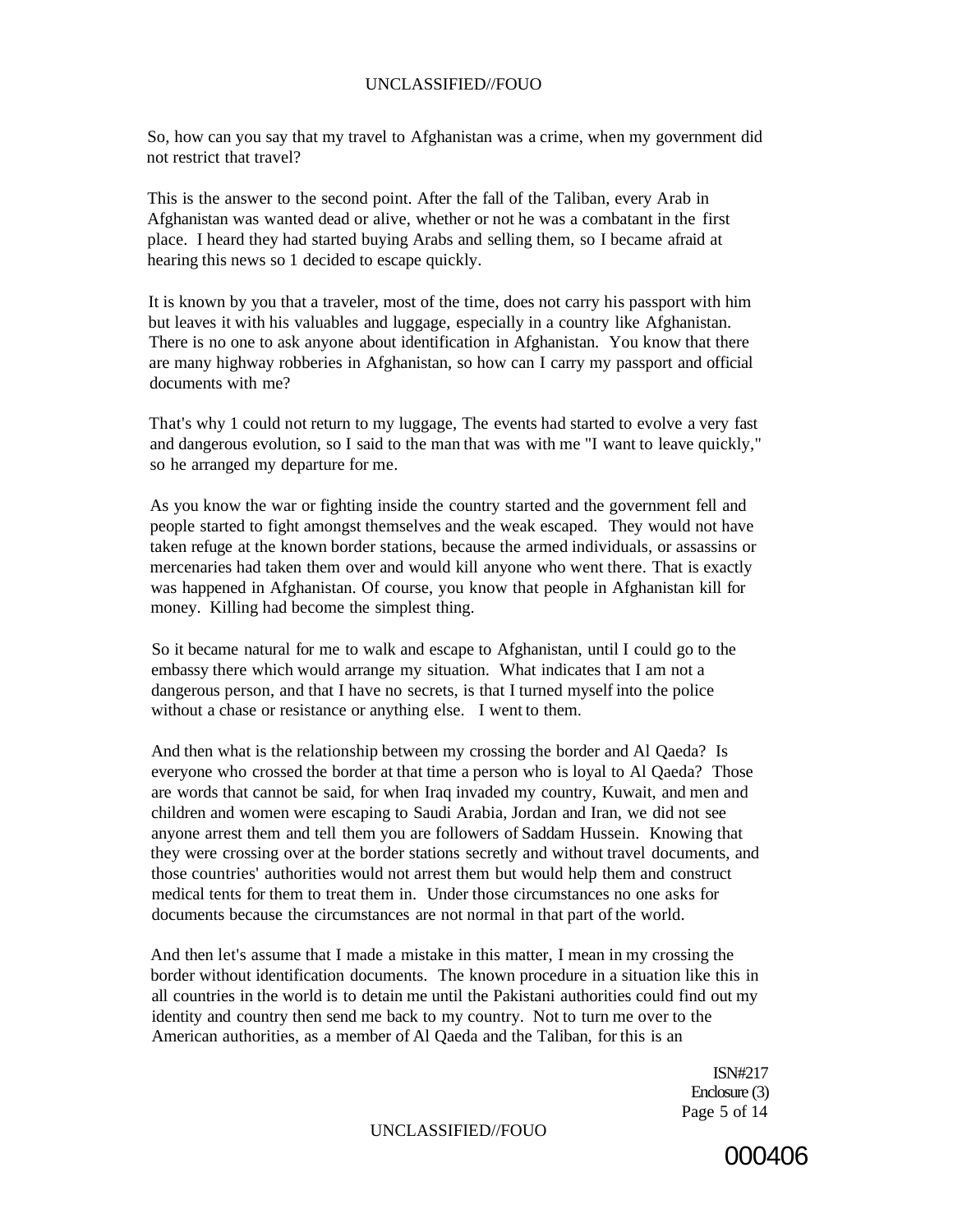unbelievable thing. Knowing that they asked me for my personal information and I gave it to them at the first moment, and they said to me "We will verify this with the Kuwaiti government." So, on what basis did they turn me over to you?

This is the answer to the third point. My name is Abd Al Aziz Sayer Al Shammri, and I have no other name but this name. There is no relationship between me and any person from Al Qaeda. If a name like mine was found on a list with one of the people, then this would be a likeness in names because there are millions of Arab people that have my same name. My tribe is very large in the Gulf. My tribe is present in Kuwait, Saudi Arabia, Jordan, Syria and Iraq. The name, Abdul Aziz, and the name of the tribe is very welt known and spread out. For my name, many others have it as well.

You haven't found my personal identification with that man, so you could say you placed these things with him, so this indicates a relationship between you two, other than a name similar to mine was found.

And let's assume the name found was my name. I cannot prevent any person from writing my name in anything they want because this is not under my control. For example, if Hitler wrote my name, I would not go to him, and tell him why did you write my name. As long as I don't have a relationship with him, then I am not responsible for his writing. And whomever wants to, will write whatever they want. I don't have a relationship with anyone. Also, I asked my Personal Representative, "What was the title to these names?" He said they were just names, there was no title. To this, I say, besides that list is nothing but names only nothing else and nothing is known about it. How can you say it is from Al Qaeda? And you found just names, nothing else.

That is if this list is not a fake from the interrogators, for any person can type into the computer whatever they wanted any time they wanted, then say this was found on the computer.

I have a final note. How could I be associated with Al Qaeda and I never traveled to them? Not even one time. I'm sure the Kuwaiti government gave you a list of my travel, dates and locations and not one of those travel dates or locations was to Afghanistan, or the countries that are surrounding Afghanistan. So, how can I be part of an organization when I never went and traveled and met them?

Also, you know that Al Qaeda is not a political organization, so that it would give political instructions. They are people who fight. Which means, that someone that was part of them has to go and train to learn how to fight So, how can I be a part of them when I never went to train with them and I never went to their meetings?

Also, if I had wanted to fight against the Americans, the matter did not require me traveling to Afghanistan. The Americans are present in Kuwait. So, if I wanted to fight with them, I would have fought them in Kuwait. You saw how people are bombing Americans in Saudi Arabia. If I had any hatred on my part, I would have done that to the

> ISN#217 Enclosure (3) Page 6 of 14

#### UNCLASSIFIED//FOUO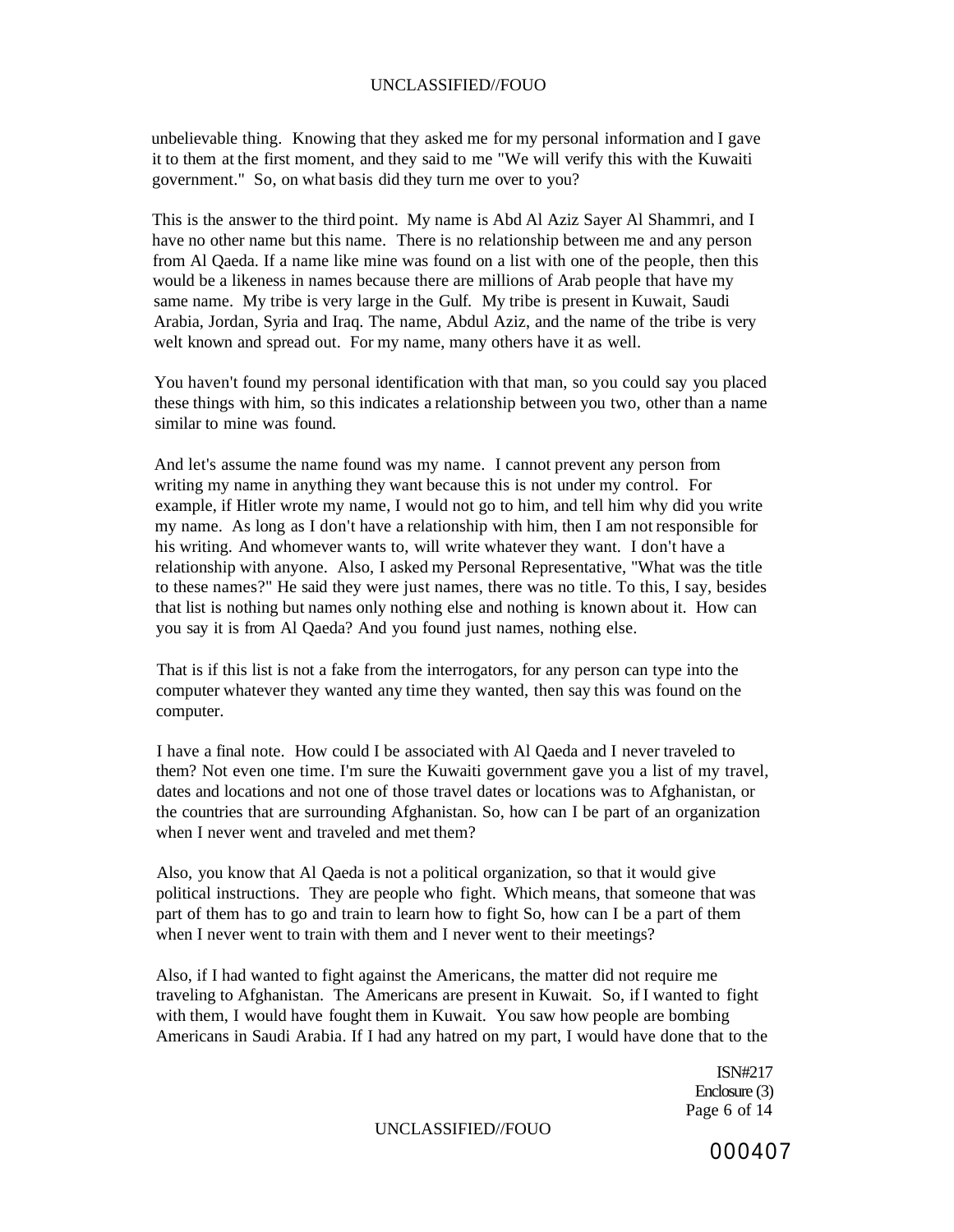Americans in Kuwait. There was no need for me to travel. If you're saying that the American is my enemy, these Americans are there in front of me. The mind does not say to leave my enemy when he is in front of me and go to another country to fight him. When that did not happen, it is proof that there is no hatred on my part towards the Americans.

This answer that I just read to you is based on the information that you presented to me. If you gave me any other information, I can answer it. I am sure that if all the interrogators in America came in and interrogated me, they cannot bring anything to me that will harm me because I am a peaceful person and I don't have anything.

I think the words I told you are sufficient, that is, if these proceedings are real and legal official proceedings, and it is not, as some say, a play or movie.

These are the words of Abd Al Aziz Sayer Al Shammeri, presented to you. You look at whatever you want to look at.

Based on the accusations and the points you have shown me, this concludes my statement If there is something else that I do not know, if you tell me, I will clarify it.

I have one more thing to say. Some of the things I wrote down and some of the things I added today.

*The Detainee is referring to his written statement that was entered as Exhibit D-b. The Detainee read from his statement and elaborated on certain points.* 

## Questions bv the Tribunal President

- $\overline{O}$ Referencing the family affidavit, have you seen it?
- A Yes, my Personal Representative showed it to me.
- $\overline{O}$ It identifies that you joined the Kuwaiti military in 1992. Is that true?
- A Yes.
- $\overline{O}$ 1990 is when Iraq invaded Kuwait. Do you recall?
- A I don't remember the exact date.
- Q You recall that tragic event?
- A Of course I remember, but I forgot the date.

Can you tell us how that affected you and your family?

ISN#217 Enclosure (3) Page 7 of 14

## UNCLASSIFIED//FOUO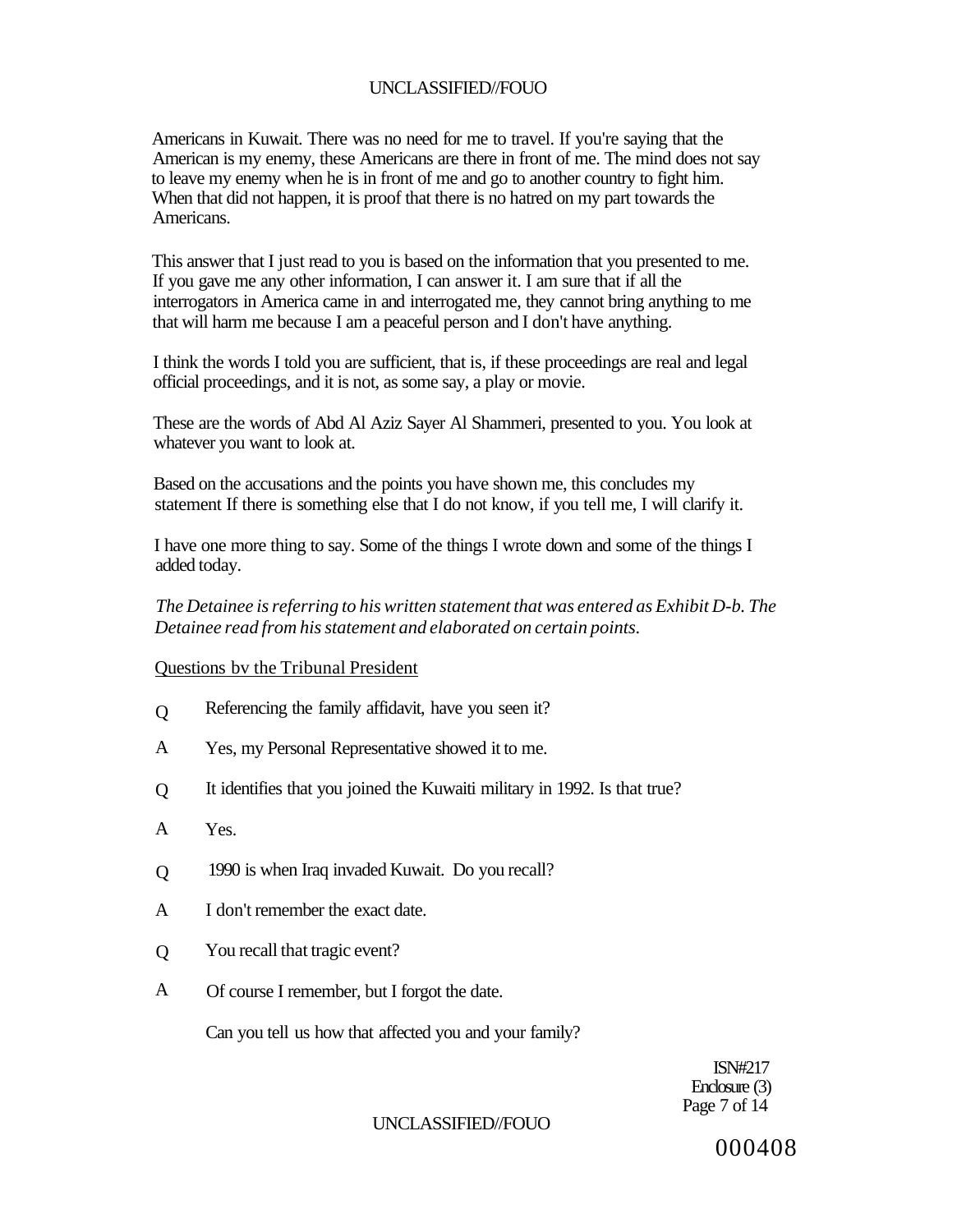A: My older brother, God rest his soul, was killed by the Iraqi forces. I saw the tragedy in the streets. They were killing people in the streets. Yes, I saw this. One of the students that was with me at school, they killed him in front of his mother and brothers and sisters. So, yes, of course, it affected me very much.

Q: I am sorry about the loss of your brother.

A: Thank you, very much.

Q: Is this part of the reason you joined the military in Kuwait?

- A: No, a lot of people in Kuwait join the military just as a job. It pays good wages. You know that Kuwait is a country that cannot really fight. It is a very small country; it is not capable of going to war.
- Q: Your father is a retired policeman?
- A: Yes, he's retired.
- Q: Why did you pick September of 2001 to travel to Afghanistan?
- A: It's just like I told you, because of the trouble that was over there; to help. Before the events, I had gotten the offer to go to Afghanistan. It was kind of like an excuse to travel. You know that charity organizations, they only go to places where there is trouble or need. They don't go to any other countries.

The situation in Afghanistan was not dependent on the events of September. Wars had been going on in Afghanistan for 20 or 25 years.

- Q: You had no opportunity prior to that to travel to Afghanistan?
- A: Travel is of my own will. There is nothing really that made me travel at this moment. It was just travel.
- Q: Have you traveled to other countries with the same charitable intent?
- A: It was to close neighboring countries, but just to give some money to the poor or something. For example, in Kuwait, any person who is poor, the government gives them wages. In other countries, like Saudi Arabia and the United Arab Emirates, we know that there are very poor people there and the government does not help them. Sometimes you travel; you would have some money and just distribute it because you know in those places there are people who are needy. My studies were in the United Arab Emirates, so I know that situation there.

ISN#217 Enclosure (3) Page 8 of 14

UNCLASSIFIED//FOUO

000401)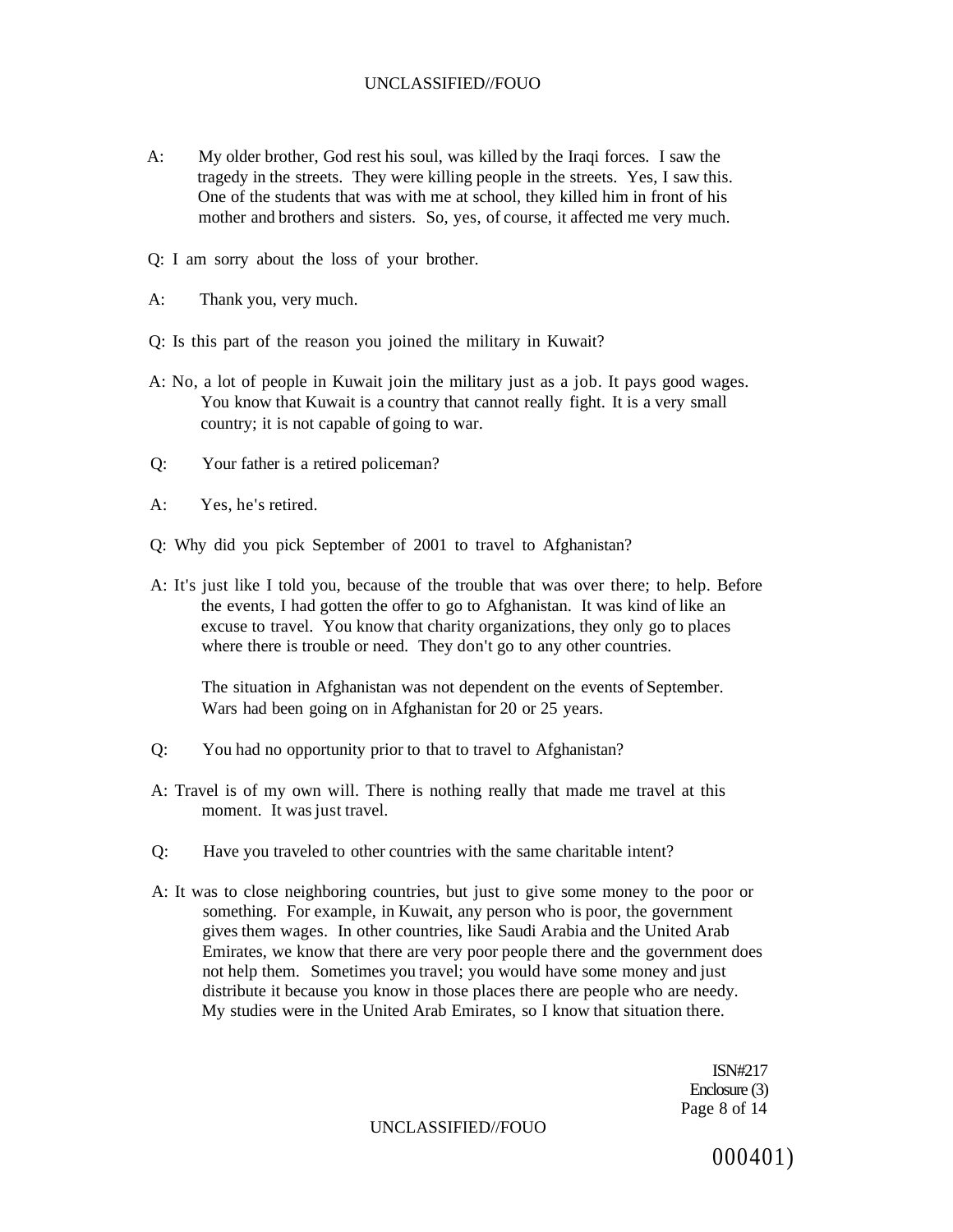Also, I traveled to Mecca several times and saw the beggars there. People pay or give a lot of money in Mecca because they think that place is blessed.

There was no need for me to travel to far places, except for this one time.

- Q: While you were in Afghanistan, did you ever have, in your possession, a weapon?
- A: No.
- Q: While you were in Afghanistan, did you observe violent acts against Afghanis or other individuals?
- A: The nature of the reason why I went there is very far from the things you are talking about.

*The Tribunal President stated that his questions were relevant for determining the Detainee's enemy combatant status. The Detainee did not understand, so the Tribunal President read the definition of enemy combatant to the Detainee. The Detainee understood.* 

Okay, I didn't see any violent acts.

## Questions by **the Tribunal** Members

- Q: Do you speak English?
- A: Little.
- Q: That you've learned here?
- A: In Kuwait they teach us English for about 8 years. It has now been 12 years. Being around the soldiers here helps us.
- Q: How long have you been here, at the camp?
- A: Almost 3 years.
- Q: I want to stay on the line of questioning you heard a few minutes ago. The problem we have with a certain portion of your statement is that you indicated you chose not to carry your passport with you because you said Afghanistan was such a dangerous place. We understand that there was no government functioning there because you said it was after the fall of the Taliban. We presume, therefore, virtually everyone carried weapons or sought personal protection of some kind, yet you said you did not carry a weapon, even though you were concerned with the danger. In addition, even though Afghanistan had no functioning government,

ISN#217 Enclosure (3) Page 9 of 14

## UNCLASSIFIED//FOUO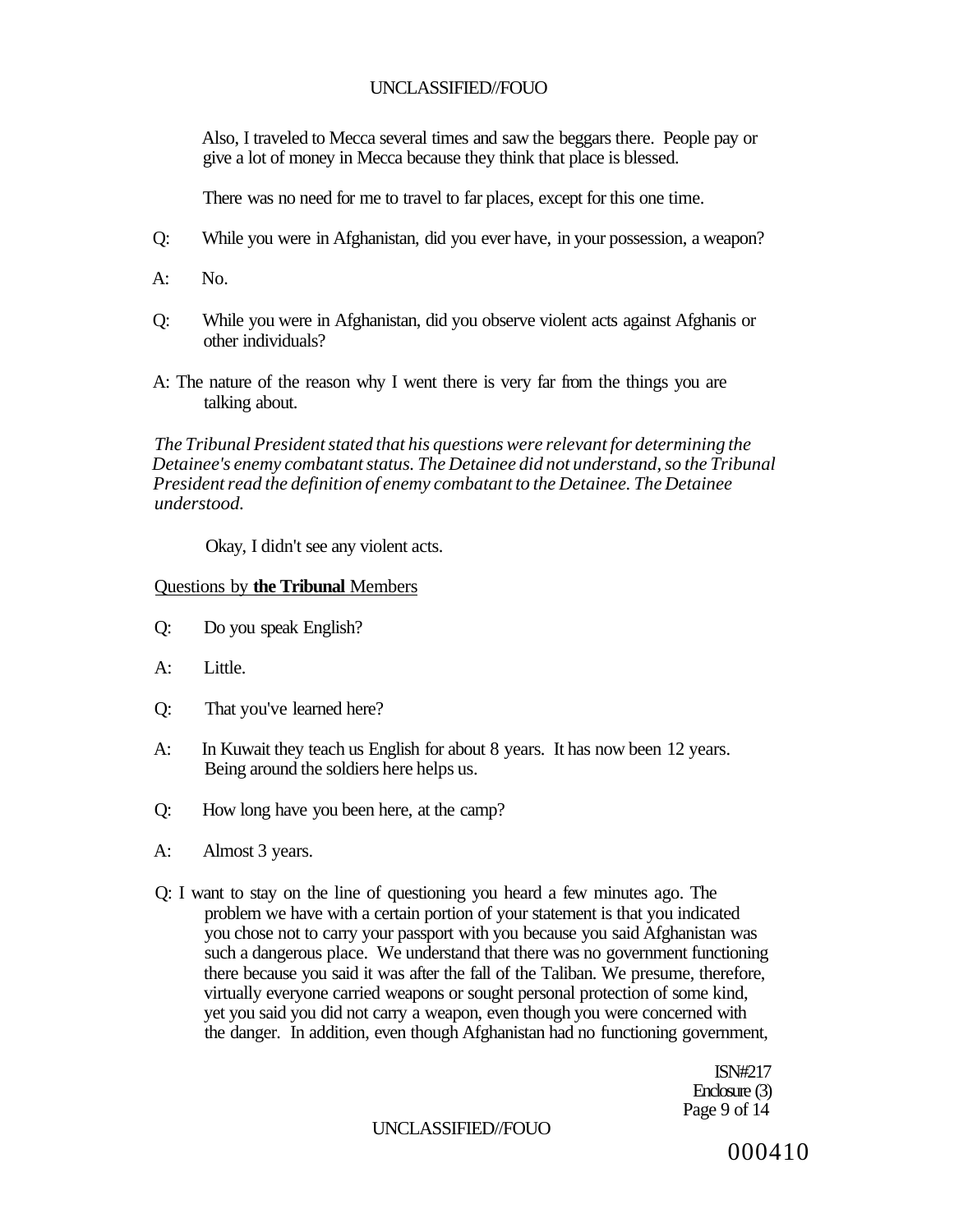Pakistan did. We wonder how it was that you thought you could gain entry into Pakistan with no passport?

- A: Good. Please continue what you were saying.
- Q: Can you please reconcile these concerns for us?
- A: Yes. I didn't say I left ray passport in ray bag just after the fall of the Taliban; I did that all the time. One of the reasons that made me not carry my passport with me, in Afghanistan no one asks you about documentation or identification. In that particular time, I was away from the place that had my luggage and my bags. It was with the people that had taken me in. I forgot the name of the place I was in, but the Afghani man that was with me told me that the forces that were followers, part of the Northern Alliance had entered the closest city to us. They started killing any Arab they saw and captured them, even if he wasn't a combatant. You know they killed some of the women as well. And you know that women in Islam are not killed; they don't fight or participate in the fighting. So, when I hear something like that, I don't think of going back and getting my passport, I just think of my life.

Like I told you, I thought if I went to Pakistan, they would detain me for a while until they found out my country and then return me to my country. I didn't think they would tell me "Since you don't have identification or a passport, that means you're a follower of Usama Bin Laden." I have never heard of this before, if you don't have a passport, you are a follower of Usama Bin Laden.

Like I told you, all they had to do was find out my identity and return me to my country. Even if it's true that I made a mistake, this doesn't have anything to do with America. This is a problem between me and the government of Pakistan. I don't know what America has to do with me crossing the border with no identification. That is in addition to the things I said before. It ties to it

- Q: I'm sure that one of the major concerns surrounds your name being found on a computer hard drive, or so the U.S. Government says. We understood what you said during your statement, that perhaps the U.S. Government could have planted that document there, but there must be a more reasonable reason those names appeared on the hard drive. Is there anything else you would like to say to address that concern?
- A: First, when the Pakistanis turned me over, they did not turn me over because my name was found on that list, because that list you are talking about, they only told me about it a few months ago in interrogation. They captured me 3 years ago; before you captured this person you are talking about So, you didn't even capture me because of this list. My name was not on the international Interpol list for them to turn me over to you.

ISN#217 Enclosure (3) Page 10 of 14

UNCLASSIFIED//FOUO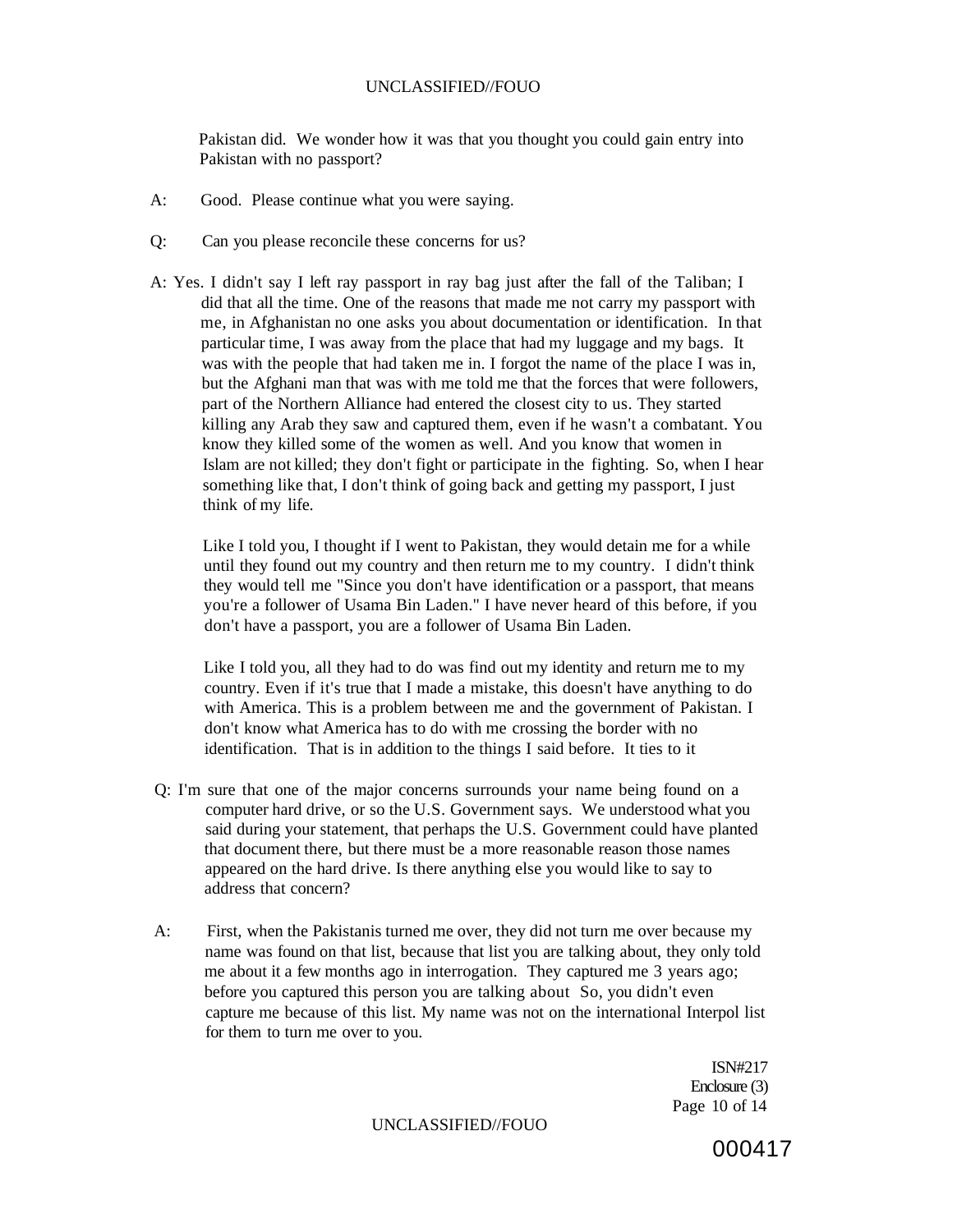In that sense, from the beginning the Pakistani government was wrong; it was illegal for them to turn me over to you.

I will give you an example. Let's say any country in the world put my name on a list of people who are not allowed to enter that country. Are you going to come and ask me why this country put my name on their list? Or, will you go to that country and ask them why they put my name on their list? I don't have anything to do with this. This is not something I am responsible for. If Bin Laden, himself, had written my name, is this considered a crime that I committed? Your duty is, first of all, to ask Bin Laden, and second, you have to look at are the words of Bin Laden the truth? Let's say that you called him and he said 1 knew this person in China and his name is so and so. Are you automatically going to detain that person or will, you look for that man? Are you going to see if he had any meetings with Bin Laden? Did he meet with any people that met with Bin Laden? You have to see if the words Bin Laden said are the truth. It doesn't mean that any name you find with Bin Laden you go and catch all those people. This is not my mistake or my fault that this man wrote my name.

Right now, if you wrote my name, I don't have the ability to come and take the piece of paper and rip it up. How can you fault me for the actions of others?

Those are my words and I hope they are good.

- Q: As I understand your statement and the information provided by your family, you are considered to be an educated man in Kuwait?
- A: Thank you.
- Q: You are, in fact, a lawyer, aren't you?
- A: No, in my studies I study some things, but I am not a lawyer. If I wanted to be a lawyer, my degree would enable me to work as a lawyer.
- Q: You do have a degree is Islamic law, do you not?
- A: That's what brought me here to this prison, this degree.
- Q: That's unfortunate,
- A: God willing, when I get out of here I won't study any of this Islamic law. I'll just raise sheep or cattle and live in the desert.
- Q: In your statement, you claim to be quite well informed of world events and history?

ISN#217 Enclosure (3) Page 11 of 14

#### UNCLASSIFIED//FOUO

0U0412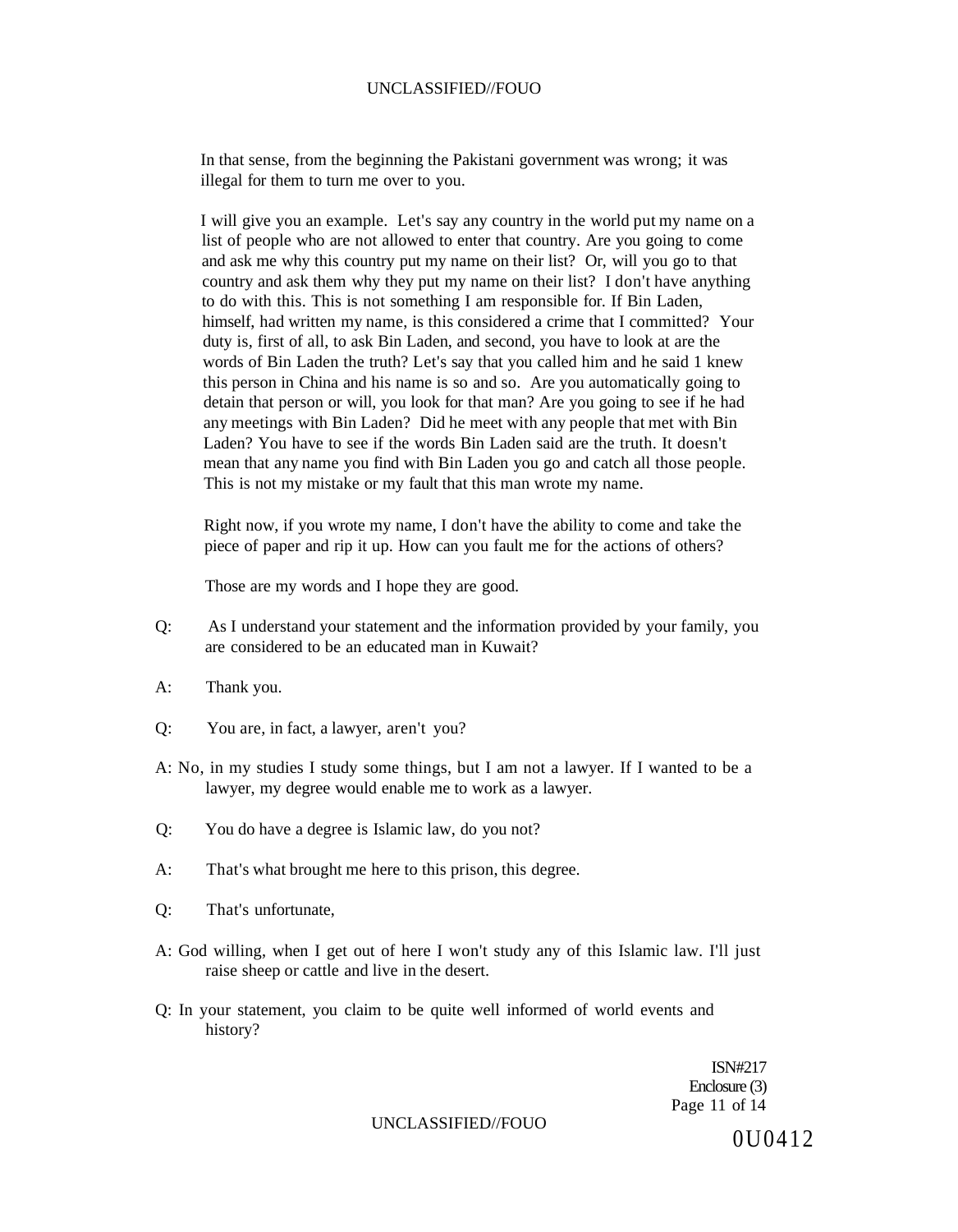- A: I don't live in the desert. I live in a city that has television and radio.
- Q: At the time you made your decision to travel to Afghanistan, you were well aware of the civil war there?
- A Yes.
- $\overline{O}$ And, you knew that it had been going on for quite some time?
- A Yes.
- $\Omega$ You were not concerned for your personal safety?

I told you, when Iraq invaded Kuwait the fighting between these forces was only occurring on the front lines. You saw, in Europe, there was a war there in the days of Hitler, Italy, the fighting was on the battlegrounds or front hues, but in the cities, the people were living their normal lives.

The markets were functioning. The places of worship, mosques and churches, were functioning. The hospitals were functioning. Men would marry women and they would start new families. Life was going on; it would not be interrupted except on the battleground or places where there was fighting.

The danger is if the fighting was in the streets. In that case, the people would be scared and all aspects of life would be interrupted. I didn't think the situation would be that way in Afghanistan. I thought the lines where the fighting was, the fighting, the government would fall and that would be it.

I also did not realize or think that the government of Afghanistan would fall in the blink of an eye. Everyone there thought the war would go on for a very long time. I was just traveling there for a very short time and then would return. When I went there, I didn't think the situation would explode like that.

On September 11,2001 were you still in Kuwait?

Yes.

According to information your family provided, it says you went to Pakistan on October 15,2001. Is that close to being accurate?

- A: I think it is close to the date, but I don't remember exactly.
- Q: Is the October time frame reasonable?

ISN#217 Enclosure (3) Page 12 of 14

UNCLASSIFIED//FOUO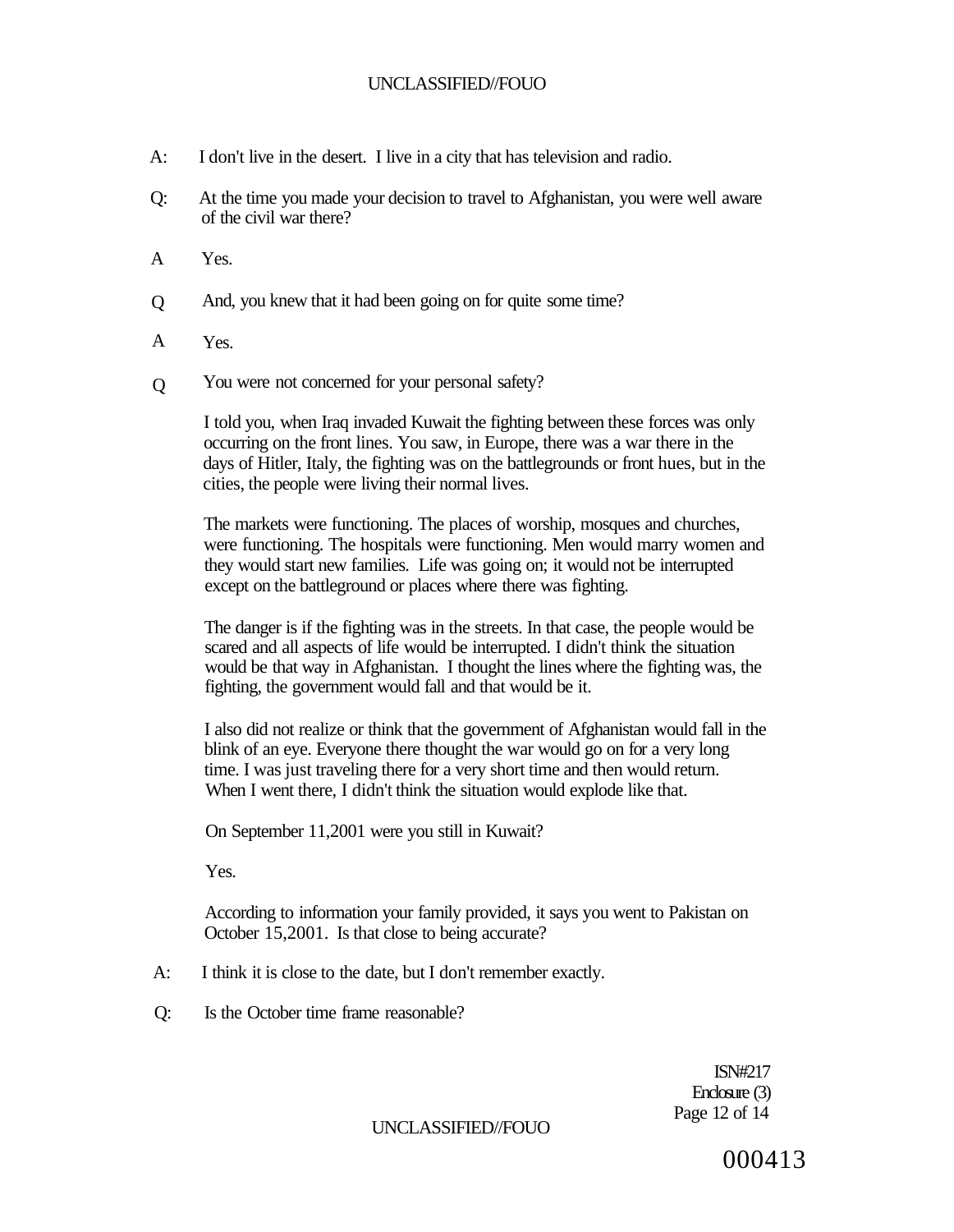#### UNCLASSIF1ED//F0U0

## A: Approximately.

- Q: By that time, a reasonable person could infer that the conflict in Afghanistan was about to widen substantially.
- A: Quite the opposite. It wasn't like that. I think maybe your watching the news was very little at that time. The Americans were saying at the time that this war would take a long time. They were saying that the Taliban fighters were very ferocious in their fighting. That is what they were saying in the news. They weren't saying their enemy was weak and they were going to finish this in moments. Maybe the news in your country was something political and they wanted to gain something political from it We, the simple people, take in the news as we hear it and that's what we heard.
- Q: When you were in Afghanistan, I know you said you didn't remember the town you left your valuables in, but can you tell us a little bit about what you did before things turned bad?
- A: First of all, why did I forget the name of the place? The names of these places were in a language that was not my own. It was for the first time I was hearing the names of these places. My work, the charity work, is always in villages, so it wasn't very useful to me or it didn't mean much to memorize the names of these villages. That is the reason I forgot the name.

After this Afghan man took me in and I stayed with him, by the way, I just want to make you aware that this Afghani man spoke Arabic. He was the middleman between me and the people I was going to teach. I would teach in Arabic and he would translate it into Afghan. With the Koran, you have to teach it in Arabic. We don't have any translations; it has to be read in Arabic.

So, I was moving around between different mosques and every so often I would stay with different people with this Afghani man that had offered me this opportunity. I would teach them whatever was related to that certain period of time. For example, teaching them how to pray and to read short passages. They can't pray without those passages. I would teach them things that were not disputed between Muslims.

I moved around from place to place for a short while and then everything went bad. Then, the phase of trying to escape began.

Q: I know it may be difficult, but can you estimate how long that was? A couple days or weeks?

> 1SN#217 Enclosure (3) Page 13 of 14

UNCLASSIFIED//FOUO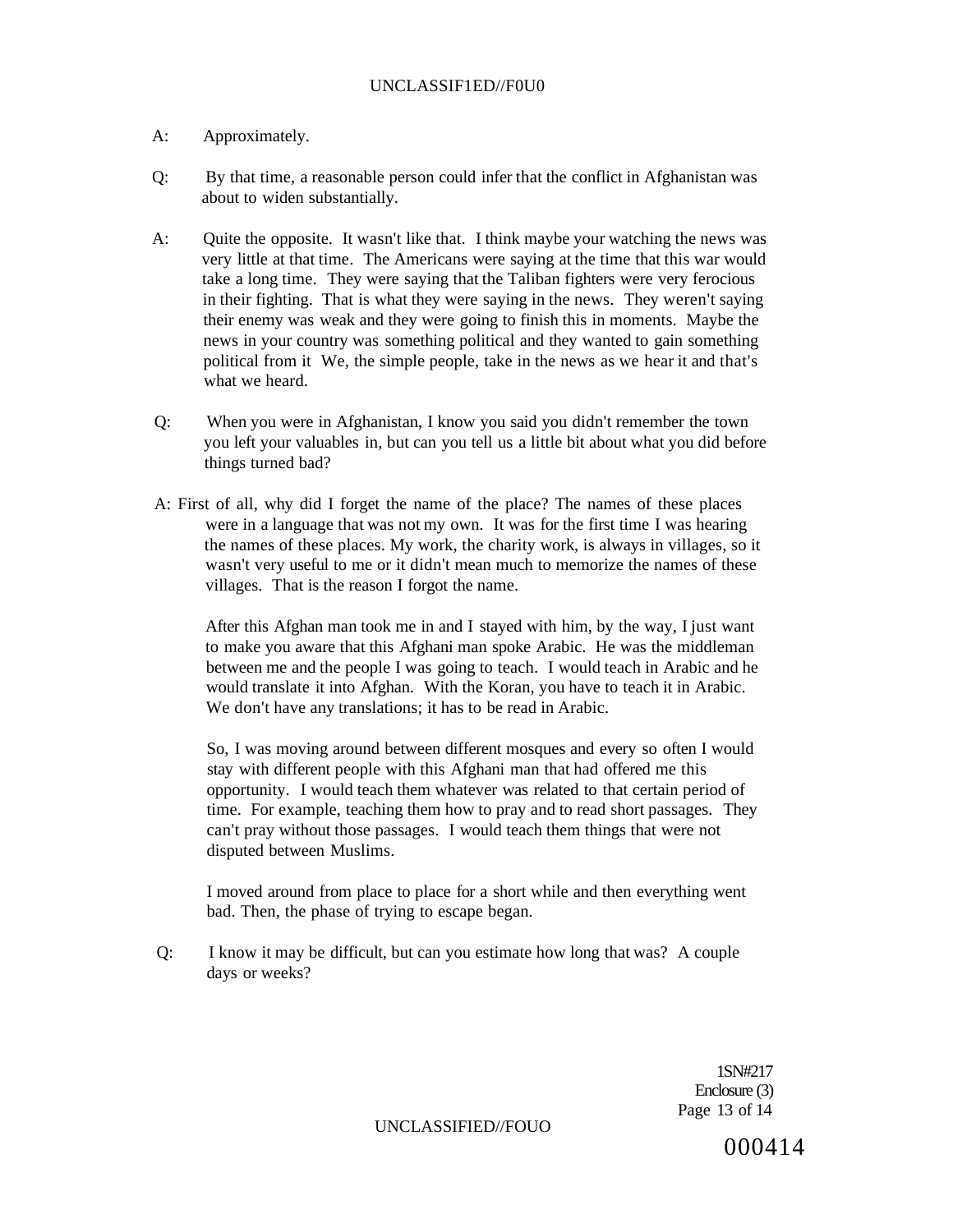- A: I swear to God it's difficult because I went through difficult situations at that time. These periods of time are very far away right now. It wasn't long, but I just can't remember exactly.
- Q: You were on vacation from your job?
- A: By God I remember that I did take a vacation, but I don't remember if it was a medical leave. I don't remember exactly, but I know there was something. Just keep in mind that when I was here, I stopped eating and drinking for about 100 days, so I have forgotten a lot of things. The details, I cannot remember. You can take that information from my interrogation files. I'm sure that I gave it to them [interrogators] in the beginning.

## *The Detainee made the following final statement:*

I hope that you really are fair in this Tribunal and that you do not punish me for things that other people have done. If I made a mistake, and you want to punish me for that, I don't have a problem with that because it was something that I did. Don't place other people's mistakes on me.

*The Detainee asked to speak with his Personal Representative following the Unclassified portion of the Tribunal and the Tribunal President allowed this, as long as the Personal Representative's schedule allows it* 

## AUTHENTICATION

I certify the material contained in this transcript is a true and accurate summary of the testimony given during the proceedings.



Colonel, U.S. Marine Corps **Tribunal President** 

> ISN#217 Enclosure (3) Page 14 of 14

UNCLASSIFIED//FOUO n n r,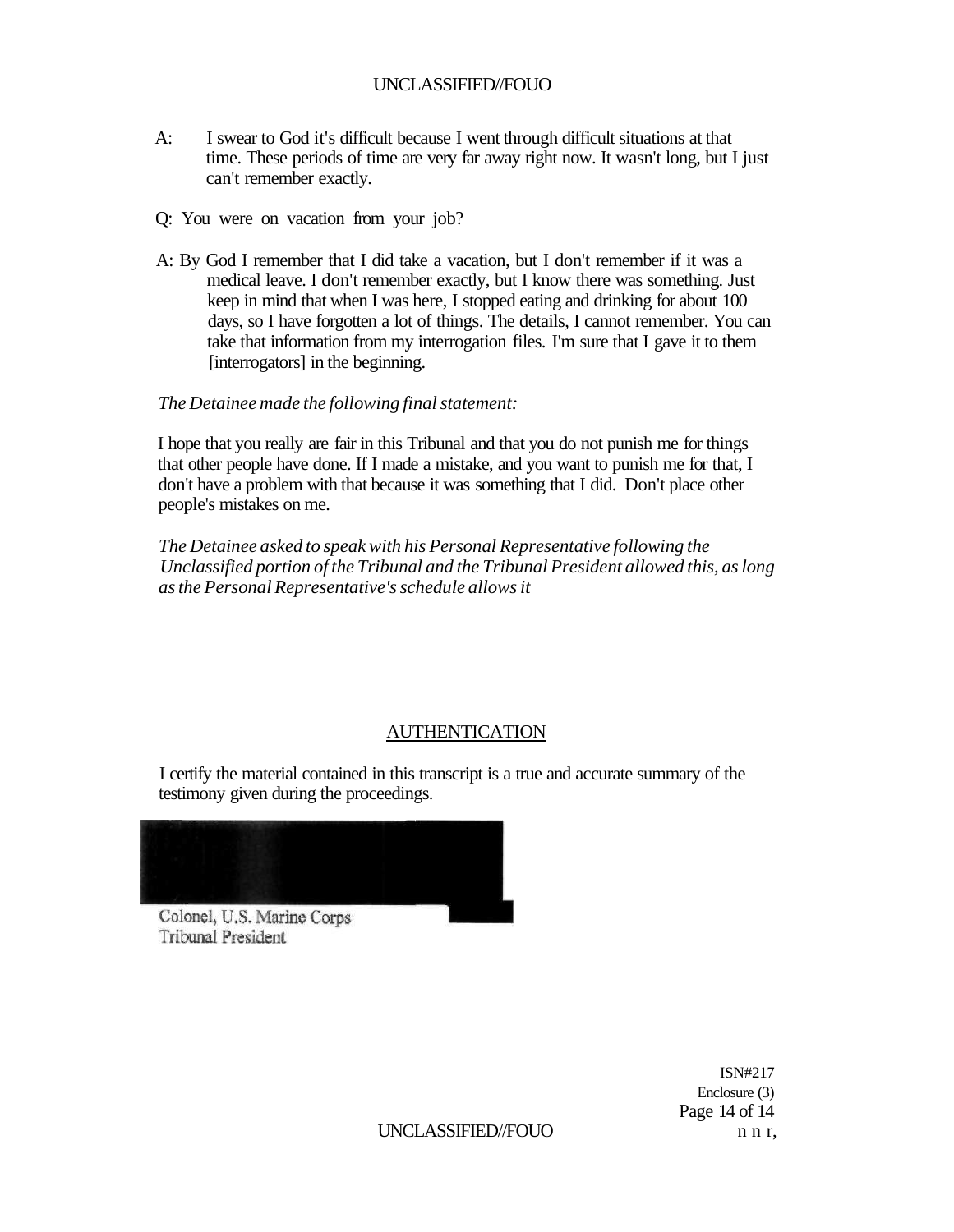AP 00416

Exhibit D-j> Page J of £>

^i-q^L^^JlL^jooAJ-l—«<J>s^L&^L ^jaili ^ qjCoJI ^u ) cu ^ Q\z...'.iUil

 $j$ t^^J lj^j^-v e\*\j\*-f J\* o^J\* cplio\* fcy^ <j>^^ ,

^oJcU)IJj cil-i jJ->(rlii^O-<sup>i</sup>'S u^V^^V^J^ ^ ^ - J ^ i ^ t3>

^tfjUfc jl : ^J&kf oJd^sU: (i\_r^^ ^iP J trWf-O\* \*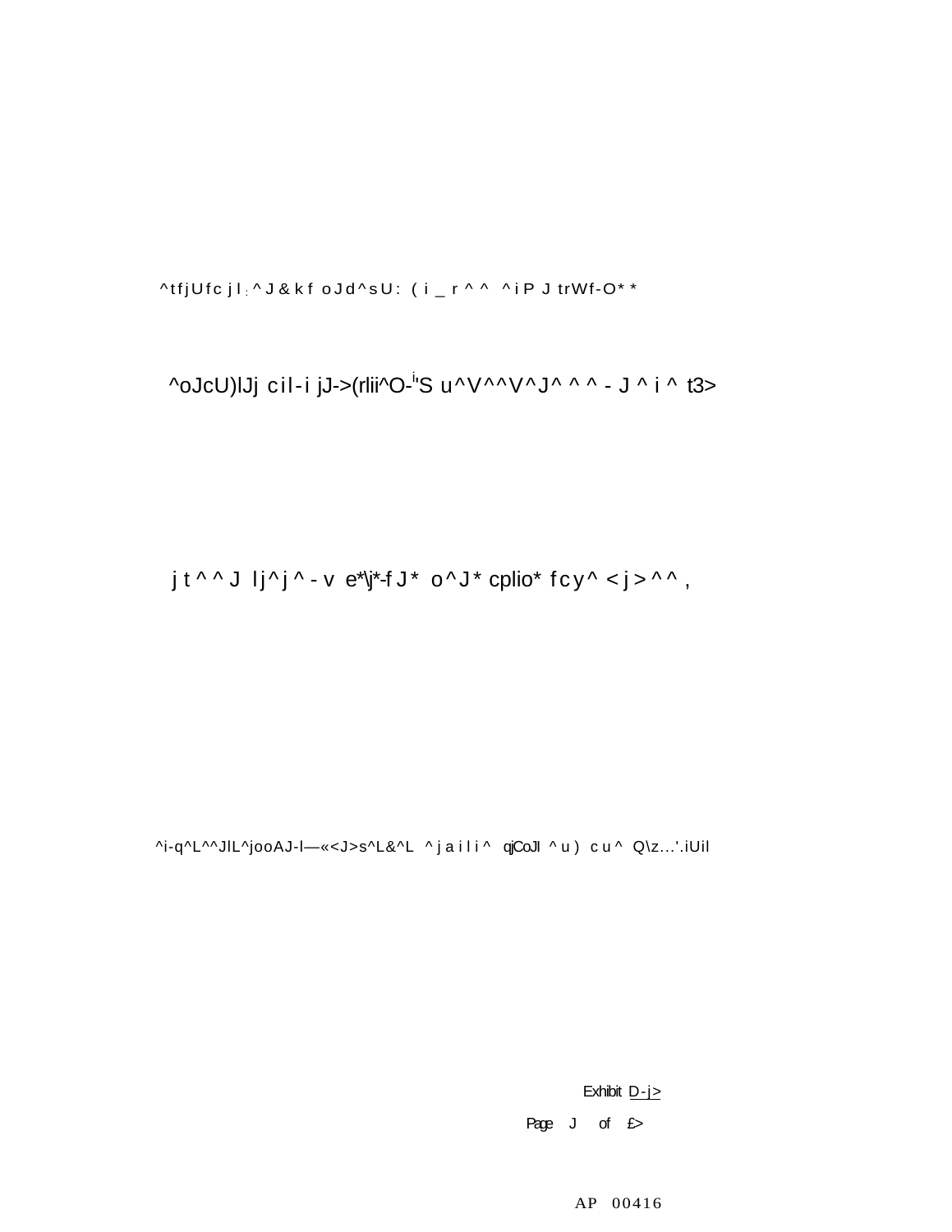AP 00417

**Pige ,£ of.** 

j \*&\*J\ jM^ Ji OJVX^ ^ - \*U\*>)) u^, ^ u \* a>ui"^U\* \^

 $fc^*$ -\*»-j\*.^^ o\^feiJ!>Jij}^.p Jj,^ o ^ ^JS) ^>u, 31^^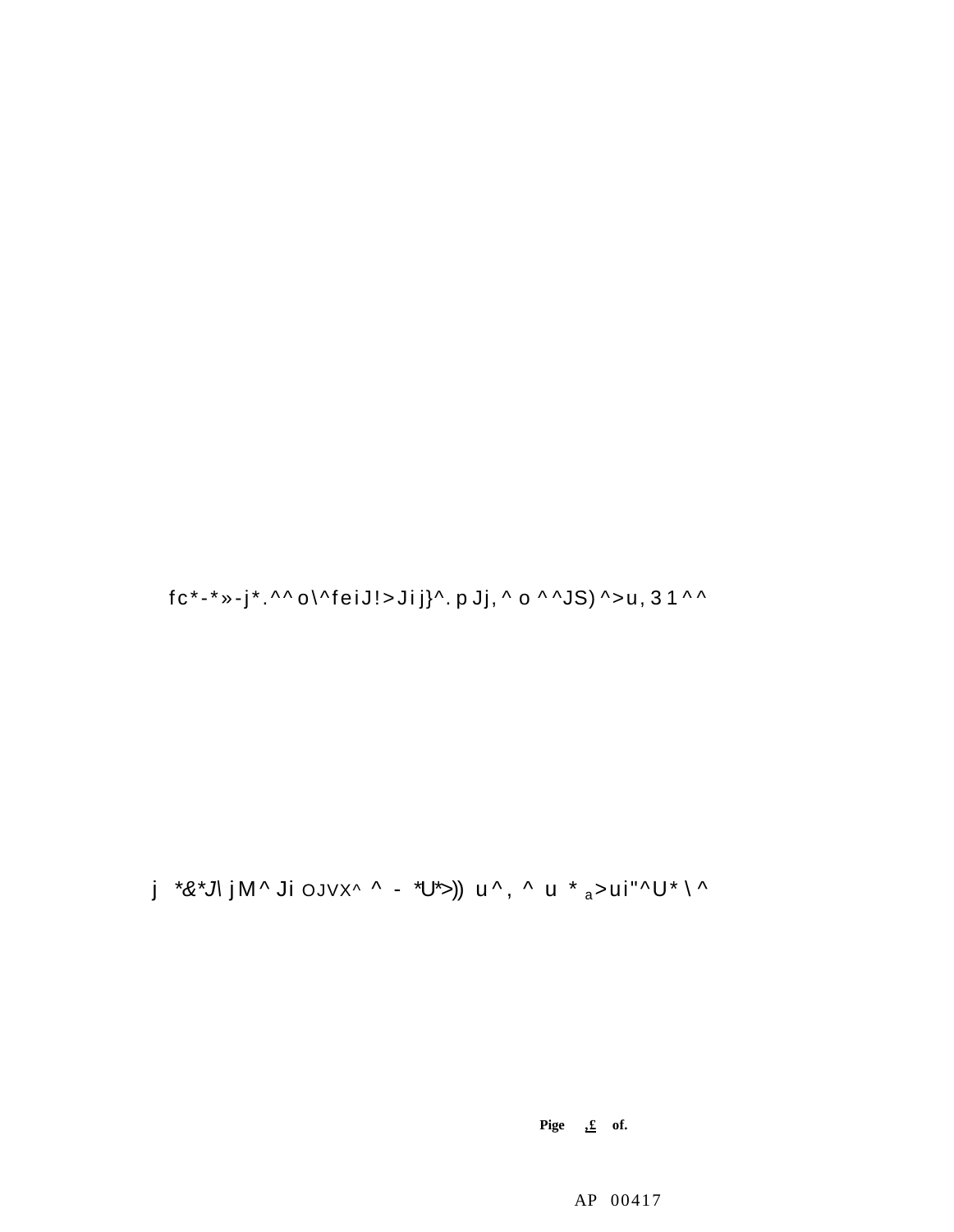$I($ \_5v>-,

**^^.^'/-vyrAj Pw 3 of 4** 

AP 0041 8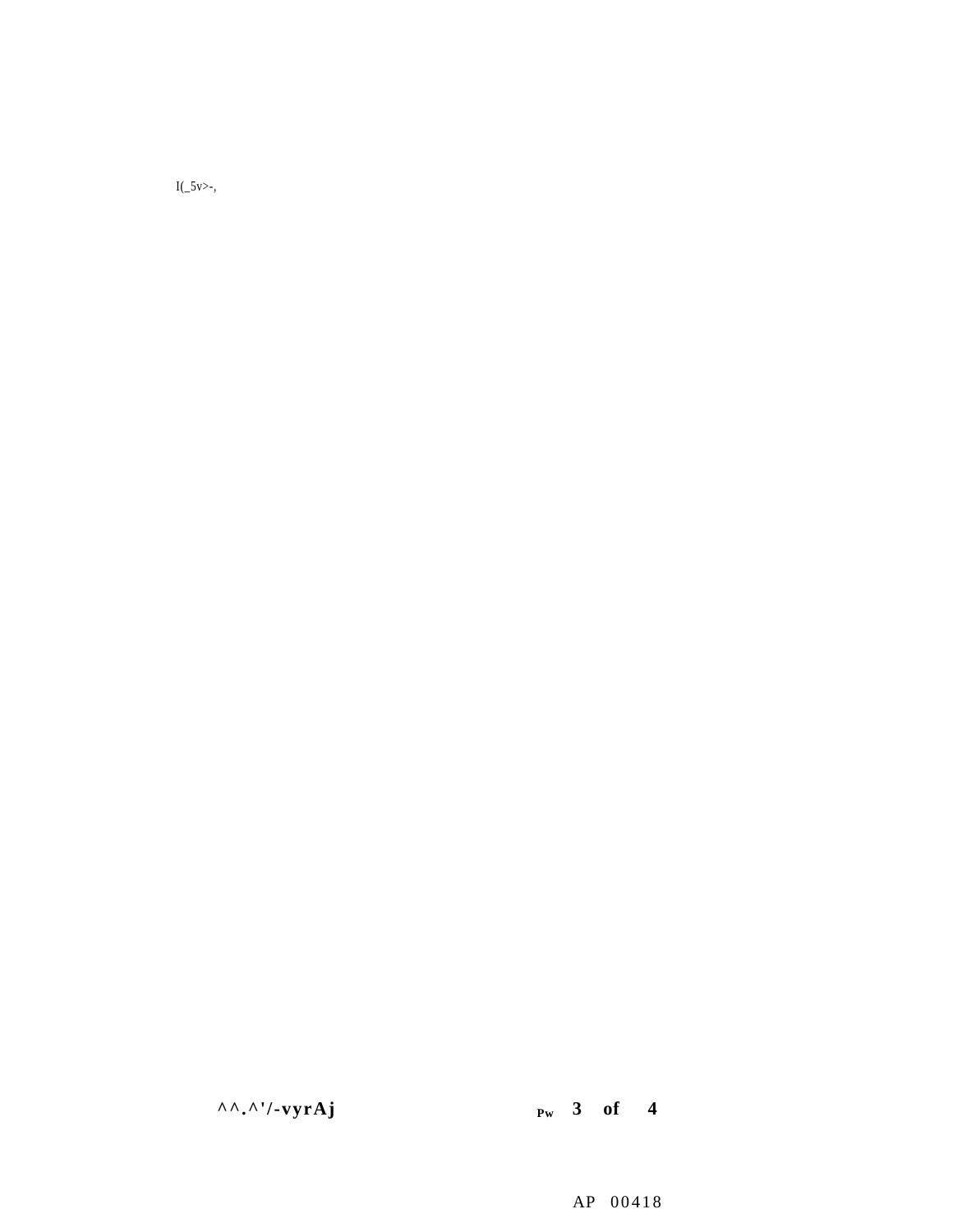#### In the name of God, most Gracious, most Merciful

Thanks to Allah who there is no God but mm, and prayers and peace be upon our prophet Mohammed, the last of the prophets and messengers. Here now:

Regarding my answer to the accusation that I am a member of Al Qaeda, so I say: That this accusation does not have anything to support it, but it is merely words with no evidence to prove it, as if monetary receipts were found on me to indicate that I had given financial support to Al Qaeda, or that I was arrested in a place specific to Al Qaeda, or that I was seen attending their meetings, or that it was found mat I have a strong relatiorship with Usama Bin Laden, so on what grounds have I been associated with Al Qaeda, when none of these things have happened.

#### First:

What is the relationship between traveling to Afghanistan and Al Qaeda, and how can it be that travel to a large country with millions of people is travel for Al Qaeda which does not represent 1 % of that number, for is a person who traveled to China considered a communist? And is a person who traveled to Iraq considered loyal to the Baath Party? As for the fact that I traveled from my country, Kuwait, after the events of September, this is a very natural thing, for these events occurred in America, so the chaos and confusion was not present anywhere but America, but as for the rest of the countries in the world the situation was normal, and people were going about their routine lives, so there was nothing strange about my trip.

Also I had met an Afghani man on one of my trips to the "Omra" whose name was Mohamed and he lives in Iran, so be proposed to me to travel to Afghanistan to teach the Quran and the Arabic language and Islamic studies. Of course mis is after he learned that I studied Islamic Studies for 4 years at the Imam Mohamed Bin Saud Islamic University and I had graduated with a "Very Good" just a few marks away from "Excellent"-and I don't recall the date I met him because I have forgotten at this time-and this man gave me his phone number and said to me: If you wish to accept my offer, then call me on my phone and I will arrange everything.

Then I returned to Kuwait and after a period of time when the problems happened in Afghanistan I decided to accept the offer to teach in addition to helping some of the needy, after my family had transferred some money to me, that was the idea, especially after I had seen on television the need of the people, and that is not a peculiar thmg because rescue work does not happen unless it is after a disaster or problem, whereas in times of peace and security and prosperity, no one needs rescuing, and for your knowledge war in Afghanistan had not stopped for many long years so there was no difference between before September or after, and I had thought that the war would be on the battlegrounds and that the fighting would not reach the cities and villages, or that there would be an assassination attempt on certain individuals or their kidnapping as it had happened to the president of Panama and that the matter would end at that And I thought my trip would be via Iran, then Pakistan-and that is what I told my familybecause I knew that the relationship between Iran and Afghanistan was bad, but after

Page *4* of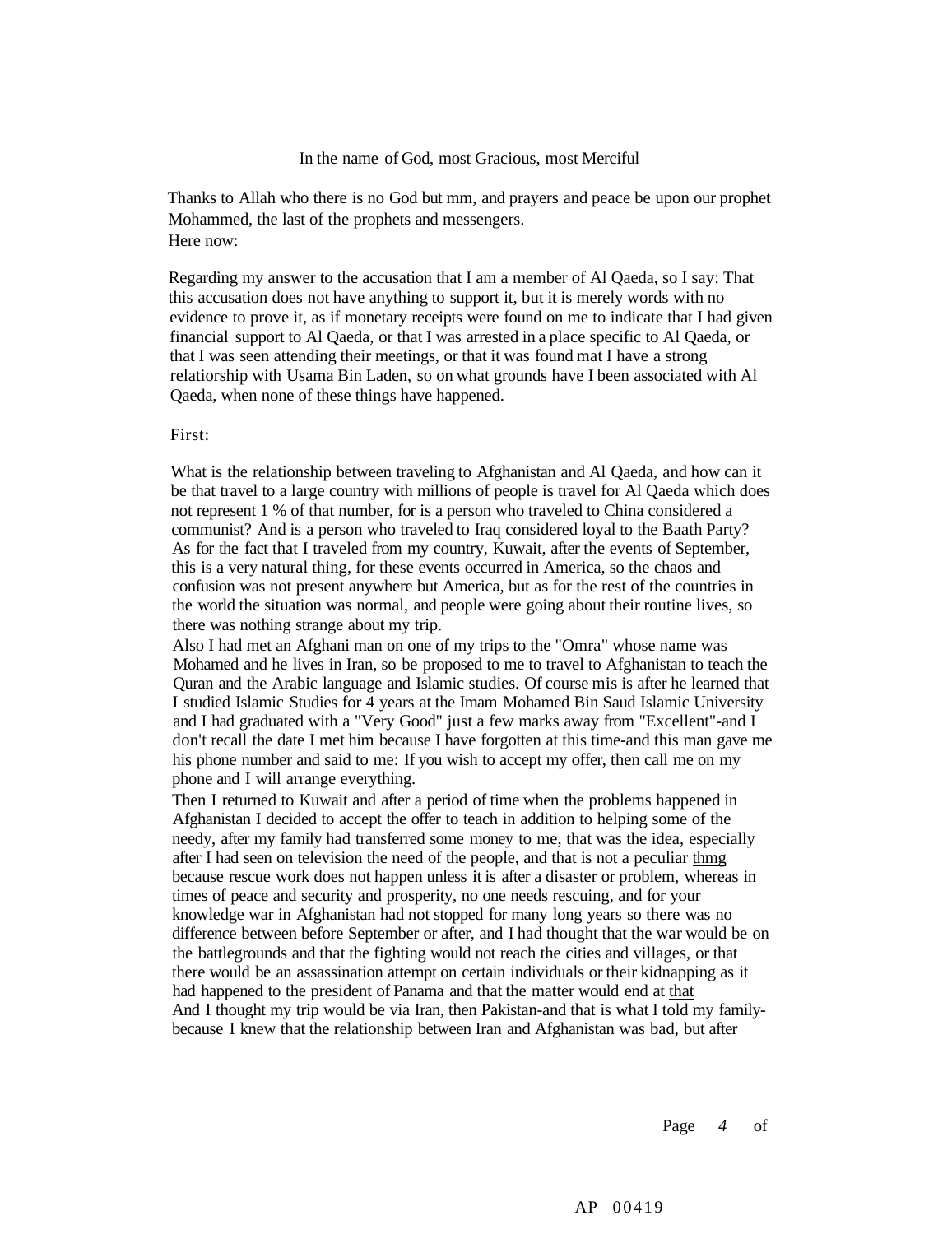**calling that Afghani man Mohamed he said to me: It is possible for us to enter Afghanistan via Iran, for the border crossing point between them is operating, so I said: Then there is no need to travel to Pakistan, particularly since it requires another Visa. And I had intended to stay for a short period then return, and there are several facts that support that including that I had sent my High school and University diplomas to the Arab Republic of Egypt so as to continue my studies towards my Masters in Islamic Studies, and I had paid my registration dues, and I was waiting for an answer to my application, and this was done through the Ministry of Higher Education in the country of Kuwait, and it is a Government organization. And my application was not closed until after my imprisonment. Then I also presented my paperwork in order to improve my position at work from a teacher at Dar Al Quran, which is a part of the Ministry of Islamic Affairs and Charity, to a teacher at the Institute of Applications after I was sent by the government to obtain a Doctorate Degree and those institutes award diplomas • higher than High School and lower than a Bachelors and of course that did not happen because I was imprisoned, so how could I have traveled to meet with Al Qaeda, when I had made all those arrangements? And for your knowledge my trip was via official channels and with government issued travel documents and there was nothing in my Kuwaiti passport to indicate that it was forbidden to navel to Afghani stun, for if mere was a restriction, then the mistake is on my government's part mat did not tell me of this restriction. But it was written in my passport that "This passport is valid for travel to all countries in the world unless it is otherwise mentioned" and they did not mention Afghanistan.** 

#### **Second:**

**After the tall of the Taliban, every Arab in Afghanistan was wanted dead or alive, whether or not he was a combatant in the Erst place, because as I heard they had started buying Arabs and selling them, so I became afraid at hearing mis news so I decided to escape quickly, and as it is known by you that the traveler most of the time does not carry his passport with him but leaves it with his valuables and luggage, especially in a country like Afghanistan, because no one asks anyone about their identification in Afghanistan that's why I could not return to my luggage because the events had started to evolve a very fast and dangerous evolution, so 1 said to the man that was with me I want to leave quickly so he arranged my departure for me and as you know had the war started and the government fell and people started to right amongst themselves and the weak escaped, they would not have taken refuge at the known border stations, as they know that armed individuals had taken over them and would kill anyone who went there, and that is exactly was happened in Afghanistan, for killing had become the simplest thing. So it became natural for me to escape to Afghani gran walking, until I could go to the embassy there which would arrange my situation, and what indicates that I am not a dangerous person, and that I have no secrets, is that I turned myself in to the police without a chase or resistance or anything else.** 

**And then what is the relationship between my crossing the border and Al Qaeda, is everyone who crossed the border and that time a person who is loyal to Al Qaeda, those are words that cannot be said, for when Iraq invaded my country Kuwait, and men and** 

Page. 5" of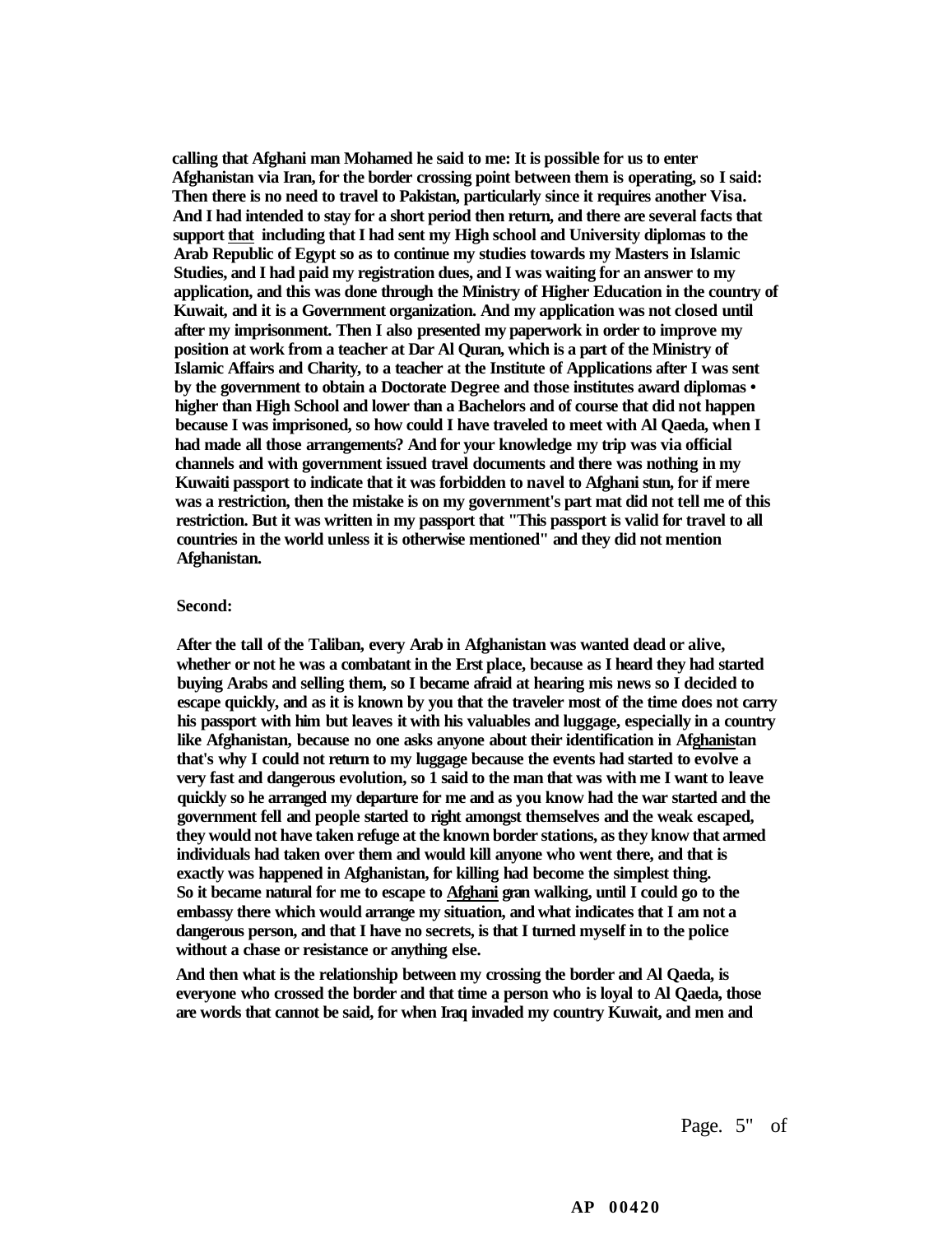**children and women were escaping to Saudi Arabia and Jordan and Iran we did not see anyone arrest them and tell them you are followers of Saddam Hussein.** 

**Knowing mat they were crossing over at the border stations secretly and without travel documents, and those countries' authorities would not arrest them but would help them and construct medical tents tor them to treat them in, for under those circumstances no one asks for documents because the circumstances are not normal in that part of the world.** 

**And then lets assume the assumption that I made a mistake in this matter-I mean in my crossing the border without identification documents- the known procedure in a situation like this in all countries in the world, is to detain me until the Pakistani Authorities find out my identity and country then send me back to me country not to turn me over to the American Authorities, as a member of Al Qaeda and the Taliban for this is an unbelievable thing, knowing that they asked me for my personal information and I gave it to them at the first moment, and they said to me we will verity mis with the Kuwaiti government so on what basis did they rum me over to you.** 

**Third:** 

**My name is Abd Al Aziz Sayer Al Shammri, and I have no other name but this name, and there is no relationship between me and any person from Al Qaeda, and if a name like mine was found on a list with one of the people, then this would be a likeness in names because there are millions of Arab people that have my same name for my name many others have it as well. And then you haven't found my personal identification with hiwi so you could say you placed these things with him so this indicates a relationship between you two, other than a name similar to mine was found.** 

**. And lets assume the came found was my name, well I cannot prevent any person form writing my name in anything they want because that is not under my control, so for example if Hitler wrote my name, 1 would not go to him, and tell him why did you write my name, as long as I don't have a relationship with him then I am not responsible for his writing. And whoever wants :o will write whatever they want I don't have a relationship with anyone, besides that list is nothing but names only nothing else and nothing is known about it, so bow can you say it is from AJ Qaeda.** 

**That is if this list is not a fake from the interrogators, for any person can type into the computer whatever they wanted any time they wanted, then say this was found on the computer.** 

**And with this, prayers and peace from Allah be upon our prophet Mohammed.** 

**Note: How could I be associated with Al Qaeda and I never traveled to them not even one time, and 1 did not participate in their meetings and gatherings.** 

**c U d rvof centr e** *rr\r^* **-WvttUocj ^ fcCgWoAirinm VxcaMSe-l^ e /WACO ^**  *cue.* pttenl- $\wedge$   $Xjj^{\wedge}xJt$  **u** $\wedge$ rtWa-,  $bO \cdot \& X$  **U** $\wedge$  A W VO W $\wedge$ -"lK <  $\wedge$  X

jv\*d to WA  $b^{\wedge}f_{5lA}c_t$  W <Aitnf ^^, U ;, (woof -W\*V < ^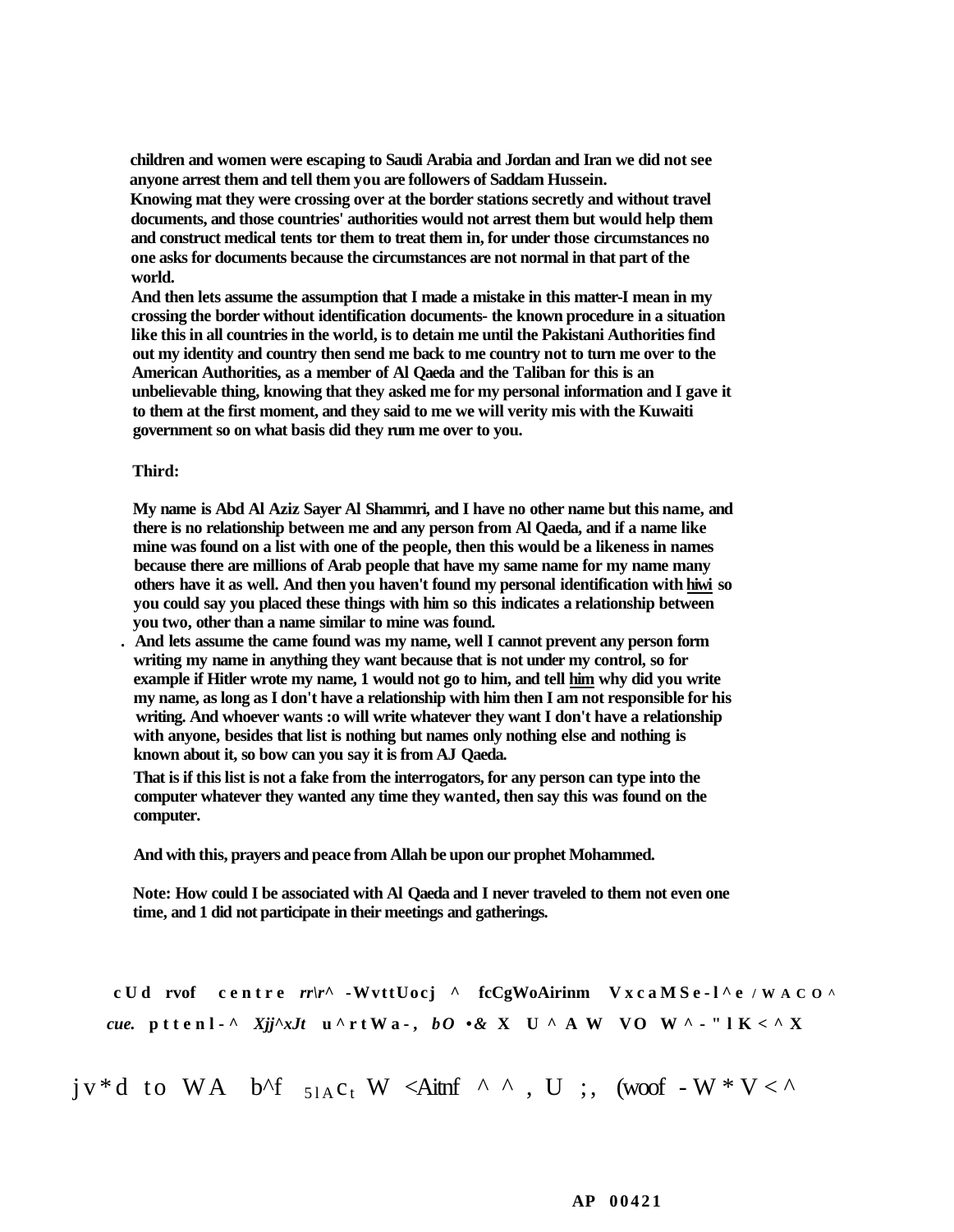#### **Summarized Unsworn Detainee Statement**

*After the Tribunal President advised the Detainee of the hearing instructions, the Detainee asked if he would have a lawyer after this session.* 

*The Tribunal President advised that this was not a legal proceeding, but an administrative proceeding and therefore a lawyer was not needed. The Tribunal President also advised that depending on the outcome, the Detainee may or may not need a lawyer at a later date. The Detainee understood.* 

## *The Tribunal President advised the Detainee the witnesses he requested were not reasonably available, and would not appear before this Tribunal.*

Detainee: I requested witnesses, but I want witnesses from you too. I want you to prove everything that has been said about me is true. Being in this place, I cannot provide any witnesses for anything. I could reference some points...

Tribunal President: Let me interrupt. It has already been identified by the Recorder, who represents the United States that she has called no witnesses to testify against you. These allegations on the unclassified summary are the only unclassified evidence that has been presented. You have the opportunity to tell us your story.

#### *The Detainee made the following statement:*

I was in Pakistan and explained, in detail, in many other interviews before this, what I was doing in Pakistan. I never went to Afghanistan, ever. You have to prove how you came to the conclusion that I am a member of the Taliban.

## *The Tribunal President advised the Tribunal Members are going to take and consider all the facts and determine if the Detainee is properly classified as an enemy combatant. The Tribunal President also explained that the Tribunal Members have not viewed any evidence prior to sitting down in order to maintain an open mind.*

Good. I didn't realize that I was going to have to repeat my story again, but I am ready to repeat it.

I left Yemen almost 4 years ago. I left the city of Sana'a to go to Karachi, Pakistan. I went to do business. I was planning on dealing in textiles. I saved some money and I already had some money because I was already doing business in textiles. Most of the money I took to do business with was from my mother. It was \$3,500.00.

I got my plane ticket and visa from Yemen. The people who were in the textile business told me the best place to go for good quality things is Pakistan. I don't remember the date I arrived in Pakistan, but it is in my passport. You will see that there was only one trip to Pakistan in my passport. It will say the date I left Yemen. I have asked about my

> ISN# 688 Enclosure (3) Page 1 of 11

#### UNCLASSIFIED//FOUO  $\{\setminus\{\setminus\{\setminus\}L0\}$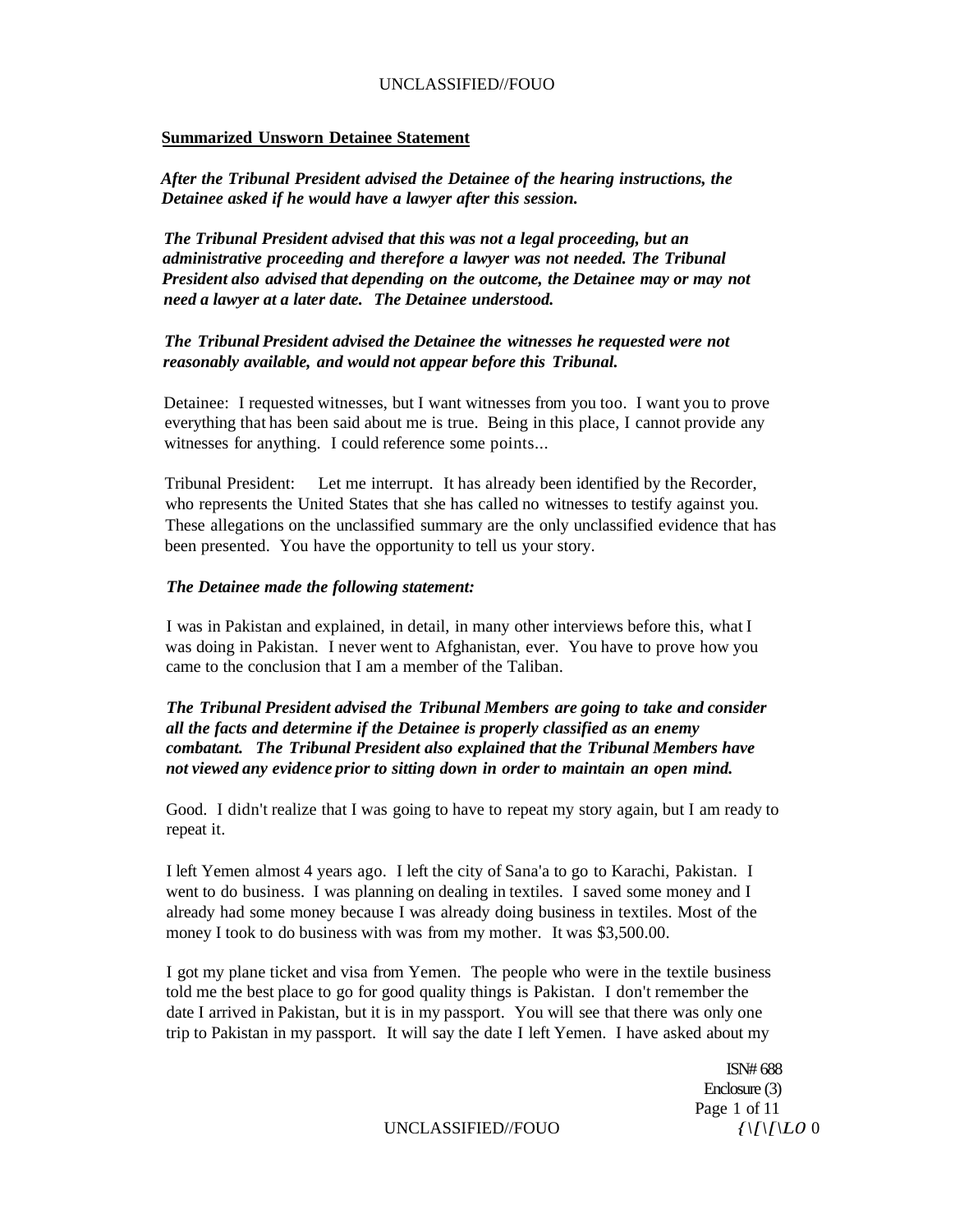passport in interrogations here before, and they said it is not here. There is another way to find out. Check with the Yemen International Airport, and you can easily find out the date I left Yemen from the airport authorities.

1 left Yemen, went to Pakistan and went to a hotel. I stayed at the hotel for a few days. I wasn't familiar with Pakistan streets and environment, but the name of the hotel is very well known. After 3 days, as I was walking the big textile market, I met a person by the name of Hussein Bashir in one of the shops. He spoke to me in Arabic, lived in Saudi Arabia for 3 years and is about 28 years old. He told me he lived in Mecca for 12 years and his original nationality is Pakistani. He told me he would help me to the right places and introduce me to the right people to buy textiles. He told me not to buy right away and to be patient.

He [Hussein Bashir] was like a friend/advisor to me. I told him I was staying at the hotel and he told me he had a modest house and I should stay with him. I got my luggage from the hotel and went to his house. I stayed at his house for 6 months. Initially, I expected to stay 2-3 weeks at the most. My plan was just to buy textiles and go back to Yemen.

We, [Detainee and Hussein Bashir] traveled all over Pakistan, and he showed me all of the landmarks and sights in Pakistan. I found out later that he [Hussein Bashir] was using me for the money.

Hussein Bashir's mother passed away and he has 2 brothers and we [Detainee, Bashir and 2 brothers] used to sit outside. His father works in Saudi Arabia and I believe he is a driver. His father used to send him about 1000 Saudi Rivals a month. He [Hussein Bashir] used to drink whiskey and smoke hashish. He used to use me to buy whiskey and hashish. He was very smart about making me pay without letting me know he was pushing me to pay. I used to play the role of a generous person, so I used to give it to him.

We used to sit and stay up nights. We spent the whole 6 months going out, having fun, ladies. After that, I realized that half of my money was gone. I used to give him [Hussein Bashir] money in Rupees, Pakistan money, not dollars. He used to spend some money himself also.

I told him [Hussein Bashir] that I needed to get a job because half of my money was gone. He said great and promised me a job. My visa, my stay in Pakistan expired. One day he told me there was a job. I didn't think about it. I just needed a job, any job. I needed to make back the money I lost. He took me to a house in Karachi by the sea on Rabia Basri Avenue. It was a big villa and the owner's name was Asadeen. He [Hussein Bashir] delivered me there, said good-bye and left.

I was to work for this gentleman [Asadeen] as a guard for this house. I stayed there 1 *Vz*  years. After that, a problem happened in the house. Before that, he [Asadeen] used to

> ISN# 688 Enclosure (3) Page 2 of 11

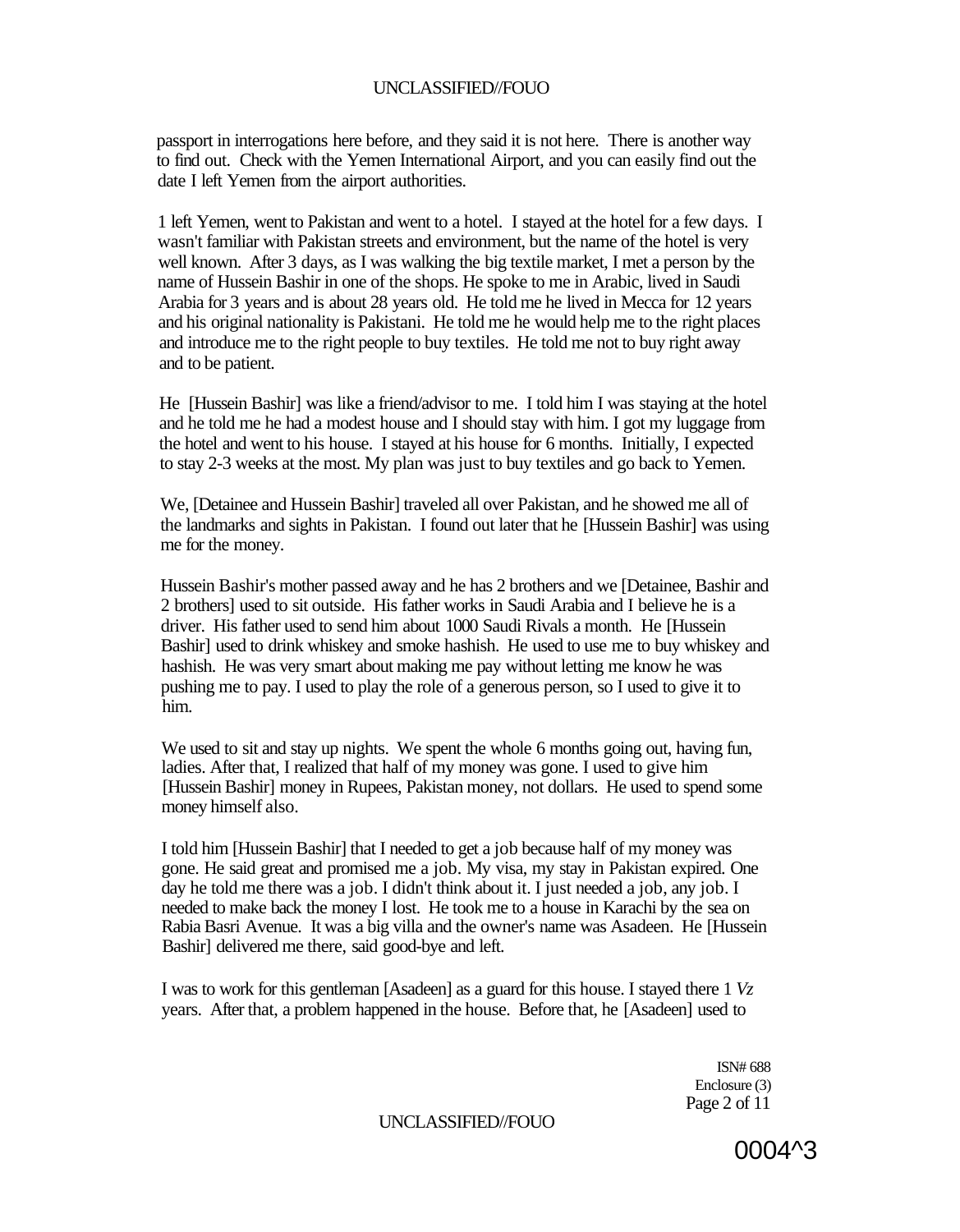give me 2,000 Rupees a month. Then a problem happened inside the house that caused me to leave.

I contacted Hussein Bashir, [and] he came and picked me up and I went back to his house. I had accumulated a sum of money in this year and a half. I stayed with him for 3 weeks, but feared we would go back to what we were doing before.

At that time I wanted to stay residence [establish residency] in Pakistan. My stay in Pakistan was not legal at that time. This time, I didn't ask Hussein Bashir about a job, I asked him about being able to stay in Pakistan. I wanted to have official residency there so I could come and go with no problem. Hussein Bashir didn't know anything about this personally, but knew someone who did.

Bashir sent me to a person named Shaquille Murat in Lahore, Pakistan. I went to him and showed him a handwritten letter from Bashir, which explained what I needed and wanted, because I couldn't speak the Pakistani language very well I could only speak a few words. He [Murat] took the letter, read it and didn't pay me too much attention.

In front of the house was a big cemetery and next to the cemetery were 3 restaurants that people could eat at. On the same avenue was the house of Shaquille Murat. He put me in a room on the upper floor with furniture. I lived in that room for 3 months and I used to give him 500 Rupees a month.

Shaquille Murat had the same problem.. .he used to use hashish and drink with friends. He didn't pay any attention to the matter I had come for. Since I didn't have a job and I wanted to save my money, I used to eat in the free restaurants. These restaurants belonged to a gentleman who had passed away and was buried in the cemetery. He was a very holy, spiritual gentleman. He was financing the restaurants for the poor people.

I spent 3 months there and after that 1 insisted on doing something about my residency or fix my visa. Murat told me he was going to send me to Faisalabad, Pakistan. Murat said there was a big Arabic community in this area and the Pakistani government would give visas and arrange papers for these people. Murat told me that I would have to bribe to get my visa. This is well known about the Pakistani government. They take bribes for everything.

I went to the address Murat gave me in Faisalabad. The gentleman's name was Issa Nassir and I had his phone number. I called him and he came and picked me up at a bus station in Faisalabad. I stayed with him for 2 months. He had family with him in the house, and it was very small, so I wasn't very comfortable in the situation. He didn't do anything for me, but was always saying to be patient and to wait

I was leaving and planning to call my family, and then I met Ahmed Abdullah, who is also a prisoner here. He was speaking Arabic, and this was the first time I met him. When I heard him speak in Arabic, we introduced ourselves to each other. Abdullah

> ISN# 688 Enclosure (3) Page 3 of 11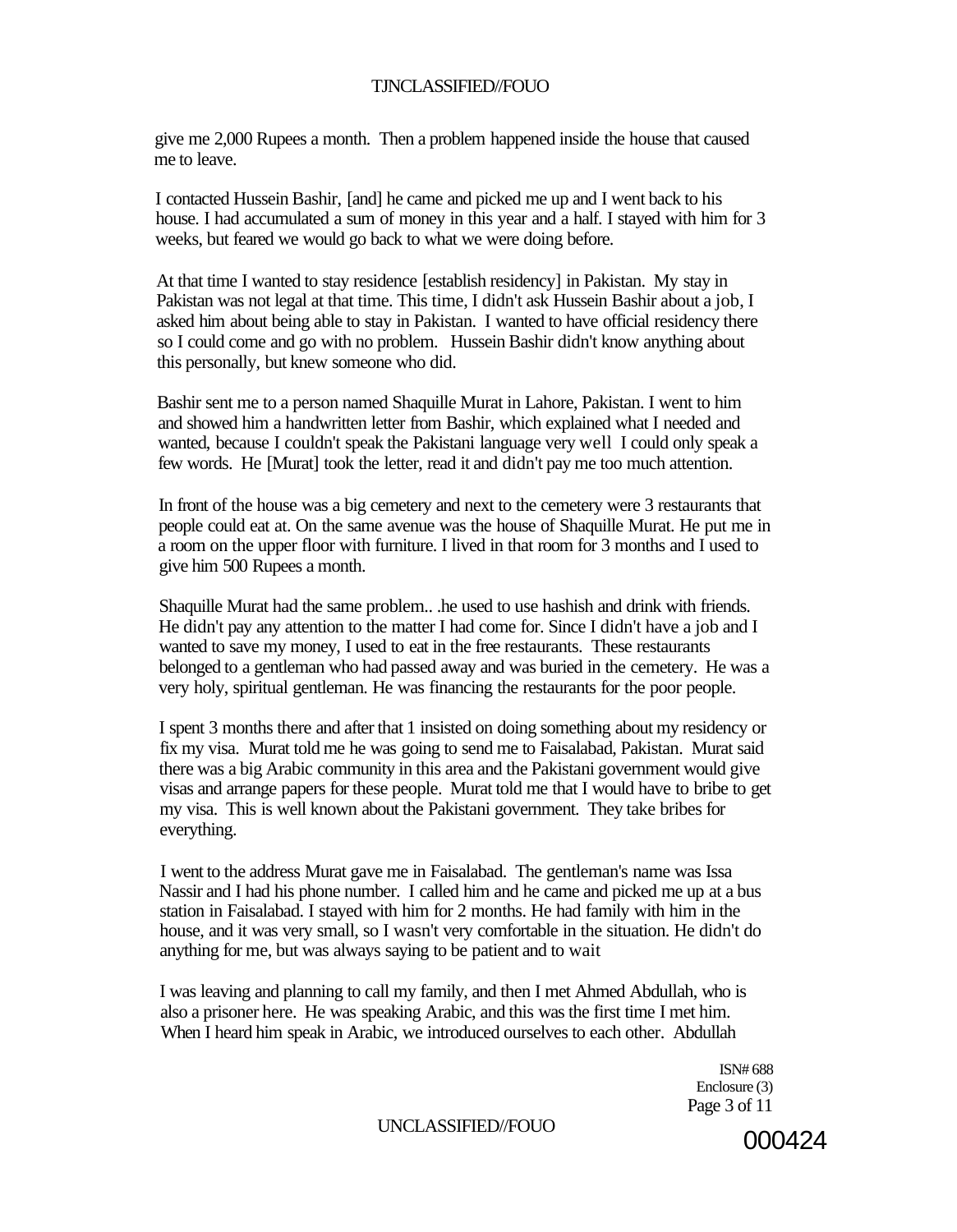looked at me and asked what I was doing there. I was wearing jeans and a tight t-shirt. It wasn't really appropriate. I didn't have a beard at that time; I was shaven. In the picture they took when they captured me, you'll see that my head was shaved and my beard was shaved.

When I met Abdullah, I told him I was not comfortable staying with that family in that small house. He told me it wouldn't be a problem. They were all university students and they all lived in a big house and if I wanted to join them, it wouldn't be a problem. I was very happy and went with him.

I went to the house and found a lot of students in the same age group as me. We introduced ourselves to each other.

I stayed in this house for only 2 weeks. This friend of mine, Ahmed, told me that he would check with people that might have connections with the government and see if they could help me fix my problem with my visa. As I said, I stayed 2 weeks and the Pakistani government came and captured all of us.

The people in that house were from different nationalities, but the majority was from Yemen. A few were from other nations. There was one from Saudi Arabia, one from Libya, one from Palestine, and one from Russia. The rest were Yemenis, the same as me.

I didn't have any relationships with anyone in that house. They [the other students] were trying to inspire me and to do the religious things, like look at my religion because most of the students were studying the Koran and all things related to religious studies. They were asking if I wanted to join them in the university. They realized that we weren't really in harmony together because I used to use drugs and hashish and things like that. I used to read magazines. Most of the time, I would stay in the back yard, so I was keeping my distance from them. Not because they were bad, but our minds were going in different directions. They had their way and I had mine. They were just different. When they realized that we weren't getting along or on the same path, they left me alone and didn't bother me much anymore. That's why I wasn't deeply associated with them until the day the Pakistani government came and captured us.

When the Pakistani authorities captured us, there were 2 civilian Americans with them. In that house I had only one good friend and we used to get together all the time. His name was Ahmed Abd Al Khadir. We shared the same vision and he has the same opinions. He used to use hashish with me.

When the Pakistani authorities captured us, they delivered us to Lahore [Pakistan]. In Lahore, some civilian Americans interrogated us. I had only 1 interrogation with them and it was the same with the other detainees. After that, we were delivered to Islamabad. The 2 people who I mentioned, the one who took me to the house and the one I was friends with, they are both detainees here. One is Ahmed Abd Al Khadir and the one who brought me to the house is Ahmed Abdullah. These 2 guys are present in this camp.

> ISN# 688 Enclosure (3) Page 4 of 11

UNCLASSIFIED//FOUO n n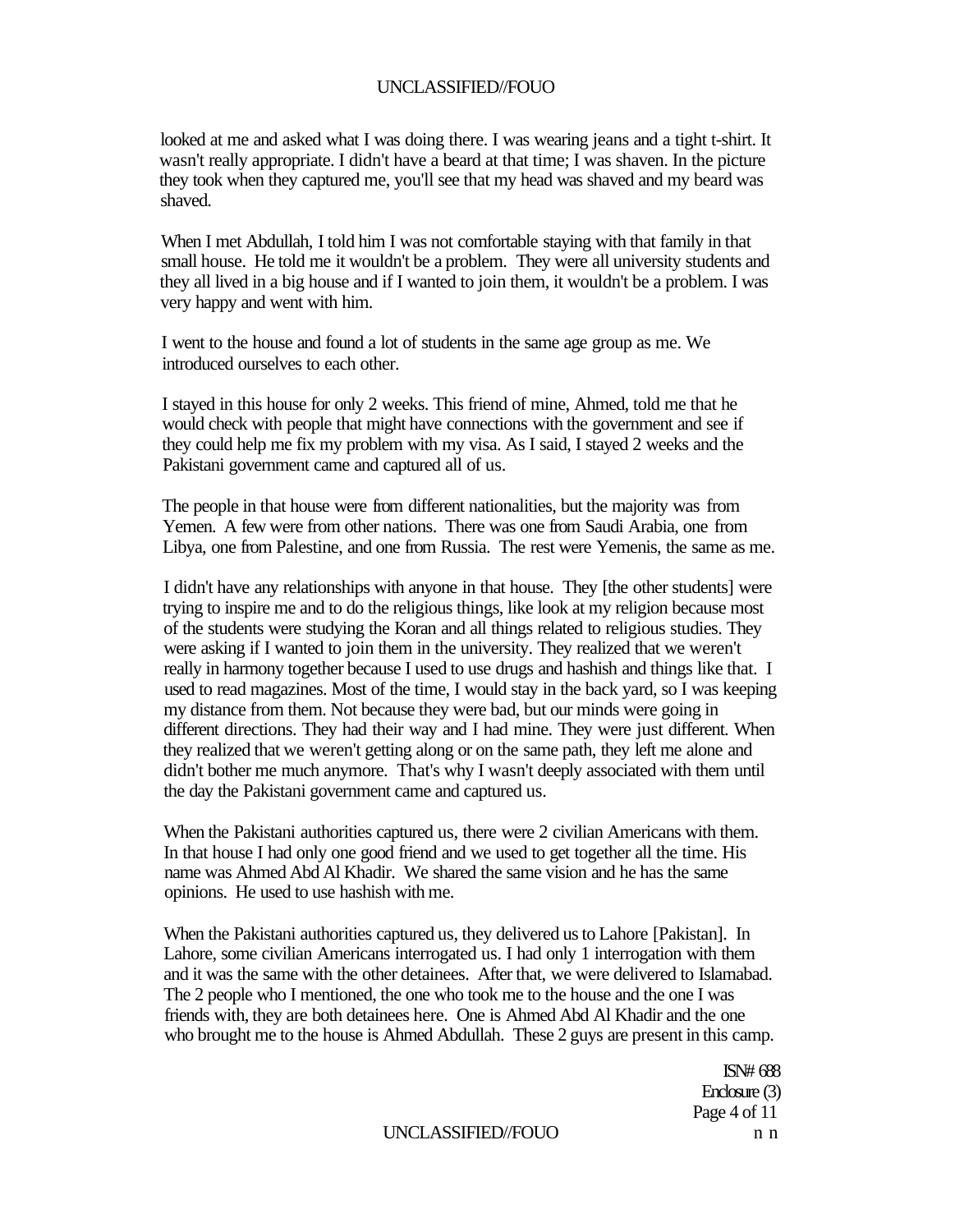We stayed 1 week in Lahore and then they took us to Islamabad. We stayed there for 2 months and I had 2-3 interrogations and I believe it was the same for all other detainees.

After the 2 months, we were delivered to the Islamabad airport. The airplane took us to Bagram. The American government received us from the Islamabad airport. It was an American military airplane and the soldiers were Americans. We arrived at the military base in Bagram and stayed there 2 or 3 months. I was interrogated about 4 or 6 times. Then they took us to Kandahar and it was the same thing; American airplane with American soldiers. Again, we were received by Americans. We stayed in a small camp with wires, at the Kandahar airport. After 2 or 3 weeks, we walked from the camp to a plane and they took us to Cuba.

I have a letter from my mother stating that I left for business and I believe you have this letter in the prisoner's letters file, In that letter, my mother said that if she knew I went to do something other than to do textile business, she would never have let rae go.

When I was captured the first time, I was only 22 years old, I think. I'm not sure about my date of birth.

Money was part of my belongings when I was captured. I think I had about \$1,900.00 and I think it's here in Cuba. This is all of my story.

*The Personal Representative stated that when he met with the Detainee, they went over each item in the Unclassified Summary and the Detainee stated that each one of them is not true and they are false allegations.* 

#### Questions by Tribunal Members

- Q: You have given us a very detailed story. You have a good memory for detail.
- A: I can't remember most dates, but I've told my story, the same story 30-50 times.
- Q: Where did you learn to speak English?
- A: In this camp.
- Q: Prior to coming to the camp, did you know English?
- A: No, just letters and alphabet in school.
- Q: What is the level of your education?
- A: Middle school, but if you want my life story, I can give it to you.

ISN# 688 Enclosure (3) Page 5 of 11

#### UNCLASSIFIED//FOUO Q 0 0 4 2 6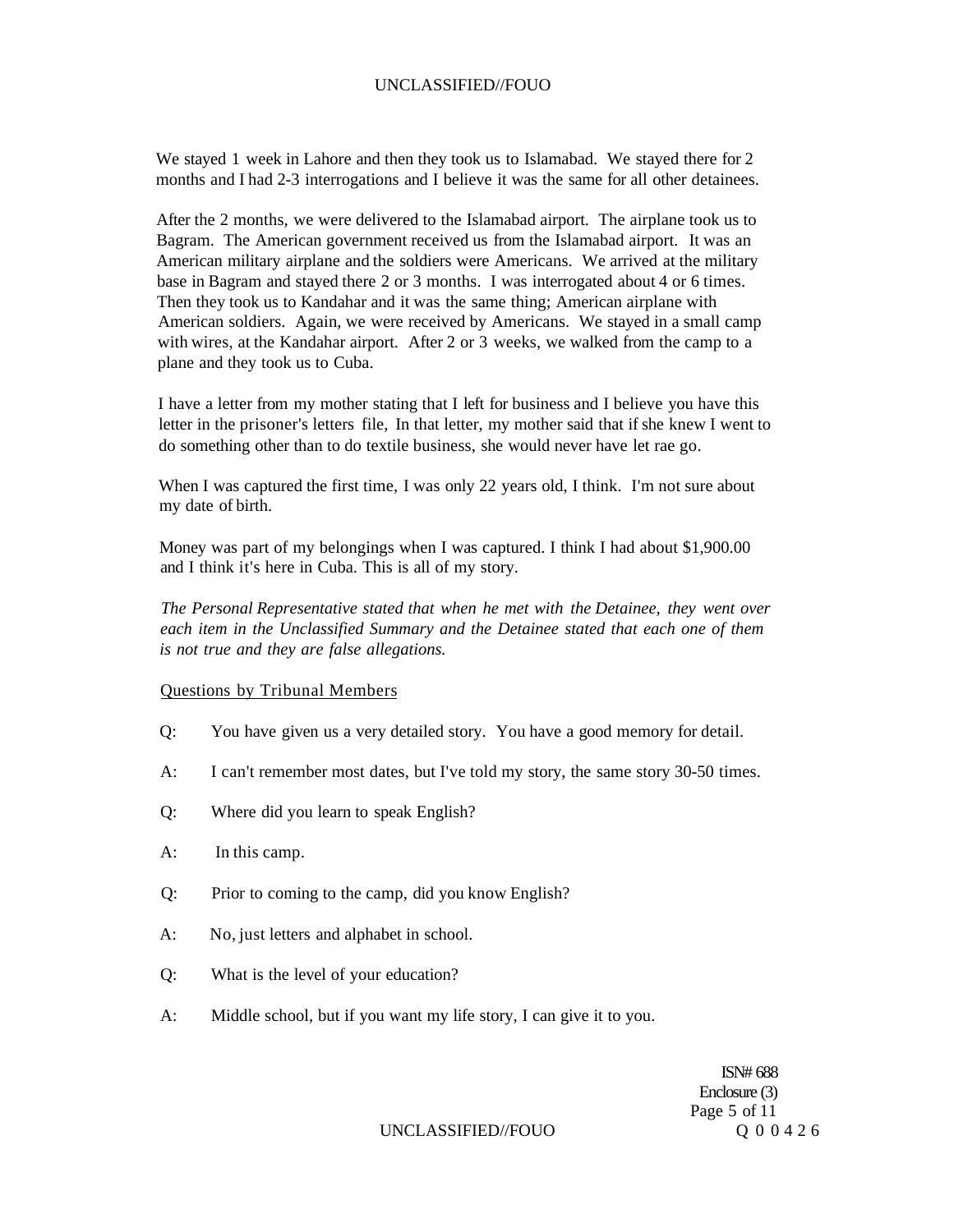Q: No thank you [laughter].

Q: The highest level of middle school is equivalent to 8 years? More than that?

- A: For us, elementary school is 6 years, middle school is 3 years and high school is another 3 years. I stopped in the middle school, but I didn't finish middle of it. I wasn't fit for studying, so it wasn't the right thing for me. I studied a little bit of English in middle school, but I wasn't good at it; I couldn't absorb it. I only knew the letters and alphabet. Things like, excuse me, I'm sorry, how are you.
- Q: From the time you left Yemen until the time you were captured in Pakistan, how long was that?
- A: I believe it was close to 2 years or a little more.
- Q: Your visa to stay in Pakistan was good for 1 year?
- A: It was only for 3 months.
- Q; So, all the time over 3 months you were in Pakistan without official permission, like you told us?
- A: Yes, that is true.
- Q: Who was in charge of the last house you stayed in with Ahmed Abdullah and Ahmed Abd Al Khadir?
- A: His name was Issa.
- Q: What do you know about Issa?
- A: I do not know anything.
- Q; Did he have any other responsibilities, besides managing the house?
- A: He didn't stay in the house. I had heard of him but I don't know him. I saw him only once or twice, talking to the students at the house. He just comes to the door, talks to them and leaves. The guy who was in charge inside the house was a cook. He was a Pakistani man. His name was Jabran.
- Q: Did you ever hear of anyone else who was in charge of the house? Anyone else to whom the house belonged?
- A: No. The only thing I know is that Issa is in charge of the house and the Pakistani cook was in charge inside the house.

ISN# 688 Enclosure (3) Page 6 of 11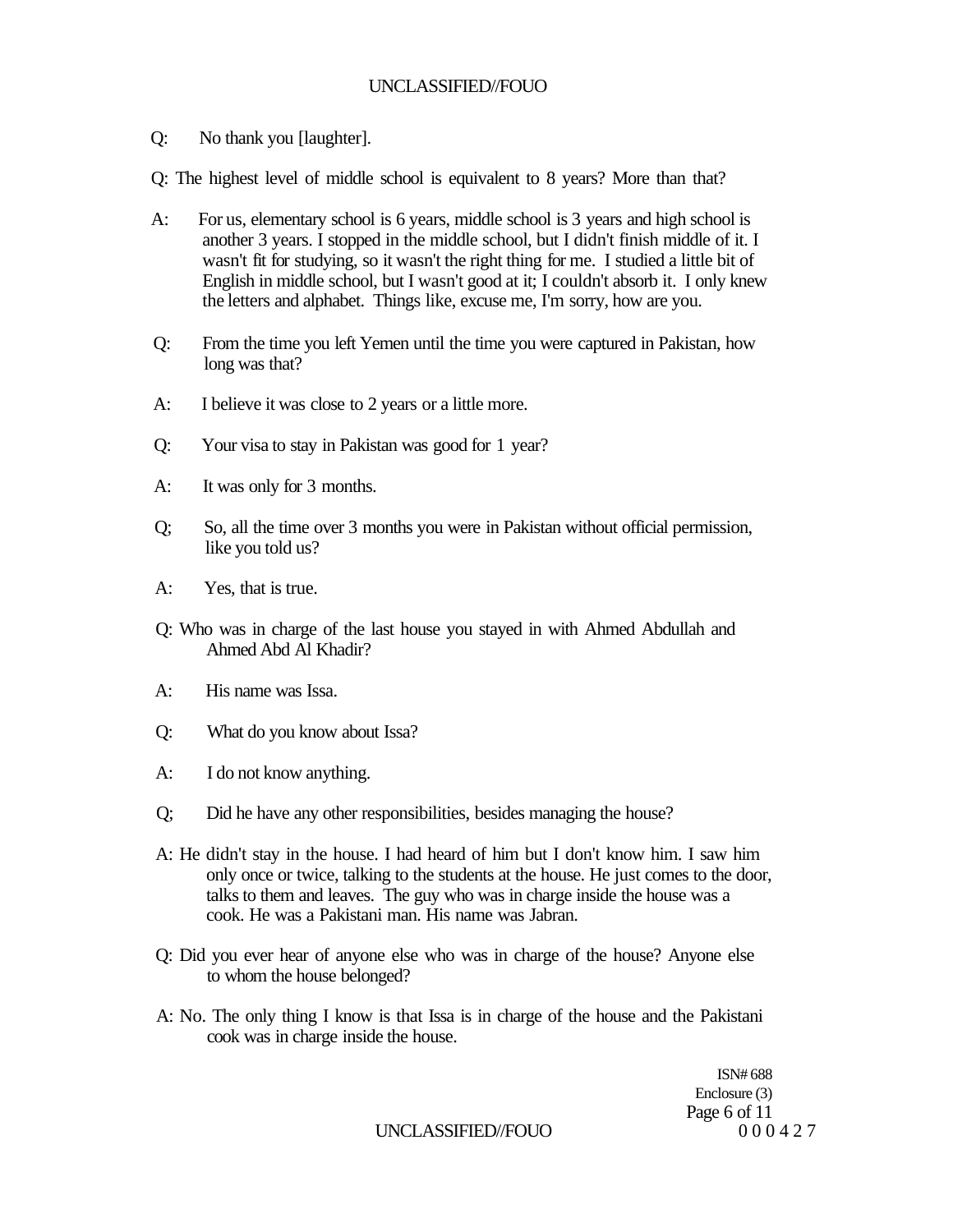# UNCLASS1FIED//F0U0

- Q: You told us in your story that you had never been to Afghanistan?
- A: I never went to Afghanistan.
- Q: To your knowledge, were any of the fellow students in the house in Afghanistan?
- A: I didn't hear of anything like that.
- Q: No one ever spoke of going, if they had gone and come back? Anything like that?
- A: No.
- Q: Besides the time you worked as a guard for a year and a half that you told us about, how did you sustain yourself? How were you able to live in Pakistan?
- A: My main problem, my main focus was how could I leave from the airport? It is easy for anybody to stay in Pakistan if you have the right papers.
- Q: I know you mentioned that you used to eat in the free restaurants. You could not have done that all the time.
- A: I was thinking if I could fix my papers, I would get an official job. I didn't think of staying in Pakistan and eating free. I am from a middle class family in Yemen and was never comfortable eating for free or have anyone hand me things. I was never comfortable with that.
- Q: Besides the time you worked as a guard, did you have any other source of income when you were in Pakistan?
- $A:$  No.
- Q: You just relied on the money you brought with you from Yemen?
- A: Yes.
- Q: It was sufficient?
- A: I was never thinking of using the money I brought with. I was always thinking of getting a job, but because of my visa situation, I couldn't really get a job. When I needed to drink and eat, I had to use the money I brought with me.
- Q: It was enough for the 2 years you were in Pakistan?
- A: I didn't understand.

ISN# 688 Enclosure (3) Page 7 of 11

UNCLASSIFIED//FOUO

0004^8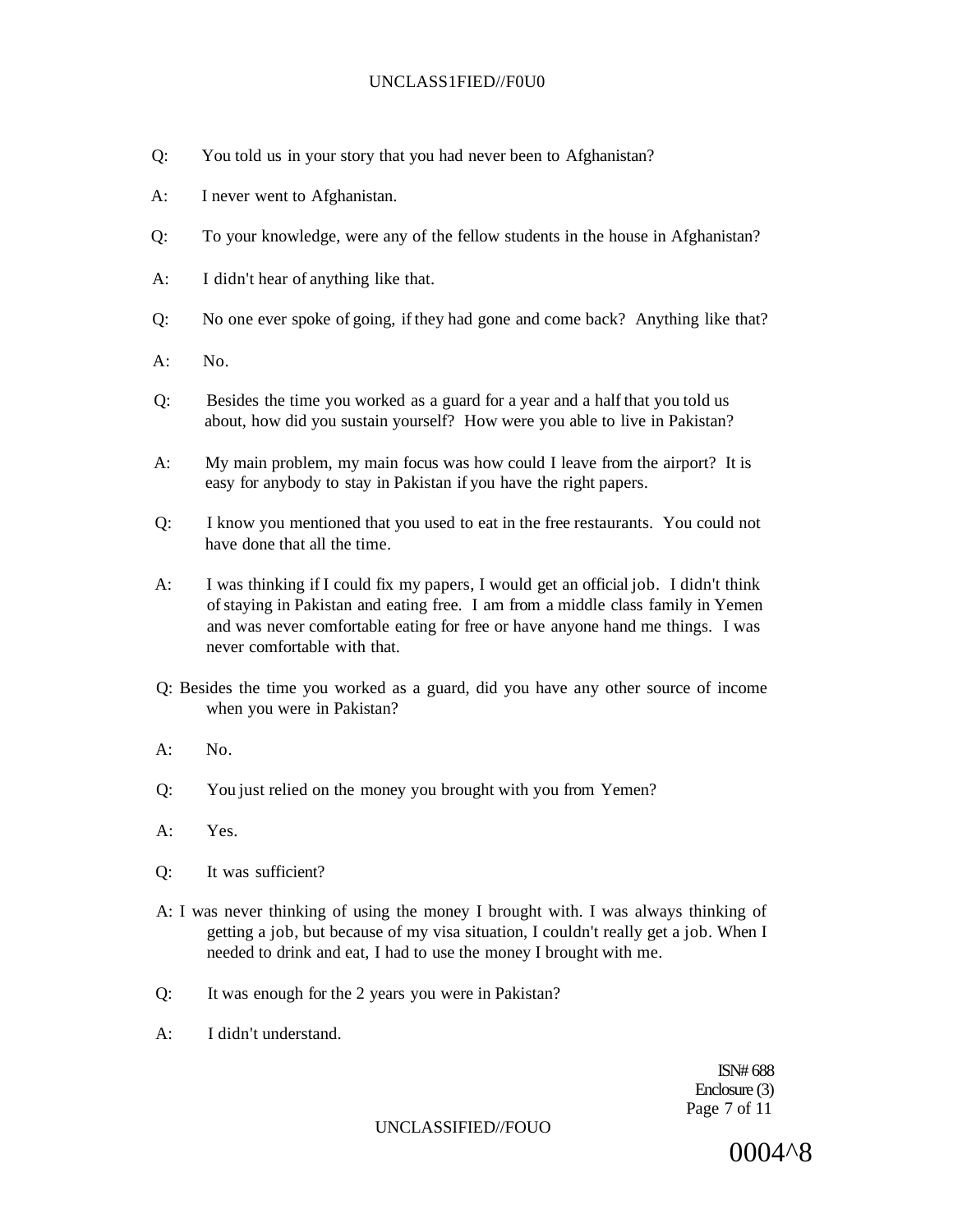- Q: Besides what you earned as a guard, the rest of your money was sufficient for being in Pakistan for 2 years?
- A: I didn't come to Pakistan to stay. I only came to buy textiles and go back, but I was forced to stay when my money was gone. That's why I wanted to work and make up my money again. Then I would buy the textiles I came for and go back to Yemen. That was the plan.

In general, I really like Pakistan. It is a very nice country. I liked it very much. It is a lot better than Yemen, It had nice streets and buildings with designs. I liked it much better than Yemen.

- Q: If you liked Pakistan better than Yemen, had you gotten a job in Pakistan, why would you want to go back to Yemen?
- A: If I found a job with a decent salary in Pakistan, I wouldn't go back for a while. Job opportunities are limited and salaries are very limited. If I could make up my money I brought with me, that would be a very good thing. I'd then go back to my country in the official and legal way.
- Q: You are familiar with the evidence that was read to you, and you told us it was false?
- A: Yes.
- Q: There are 2 parts here where it says that 2 senior Al Qaeda people have identified you as being in Afghanistan.
- A: No, I don't know that person at all. It is possible he saw me someplace without me knowing it was an Al Qaeda place or something like that. I don't know anything about Al Qaeda members or anything Al Qaeda. If this person said he saw me in Afghanistan, it is wrong because I have never been to Afghanistan.

I have one question. Is it the same person who saw me in Pakistan that saw me in Afghanistan?

- Q: We honestly don't know, at this point. It appears, from the way the summary is written, that it was different individuals.
- A: Good, but I absolutely never went to Afghanistan. The person who said they saw me in Pakistan, I never met any members of Al Qaeda, so, if it happens that he saw me or I saw him, how did he know I'm an Al Qaeda member?

ISN# 688 Enclosure (3) Page 8 of 11

UNCLASSIFIED//FOUO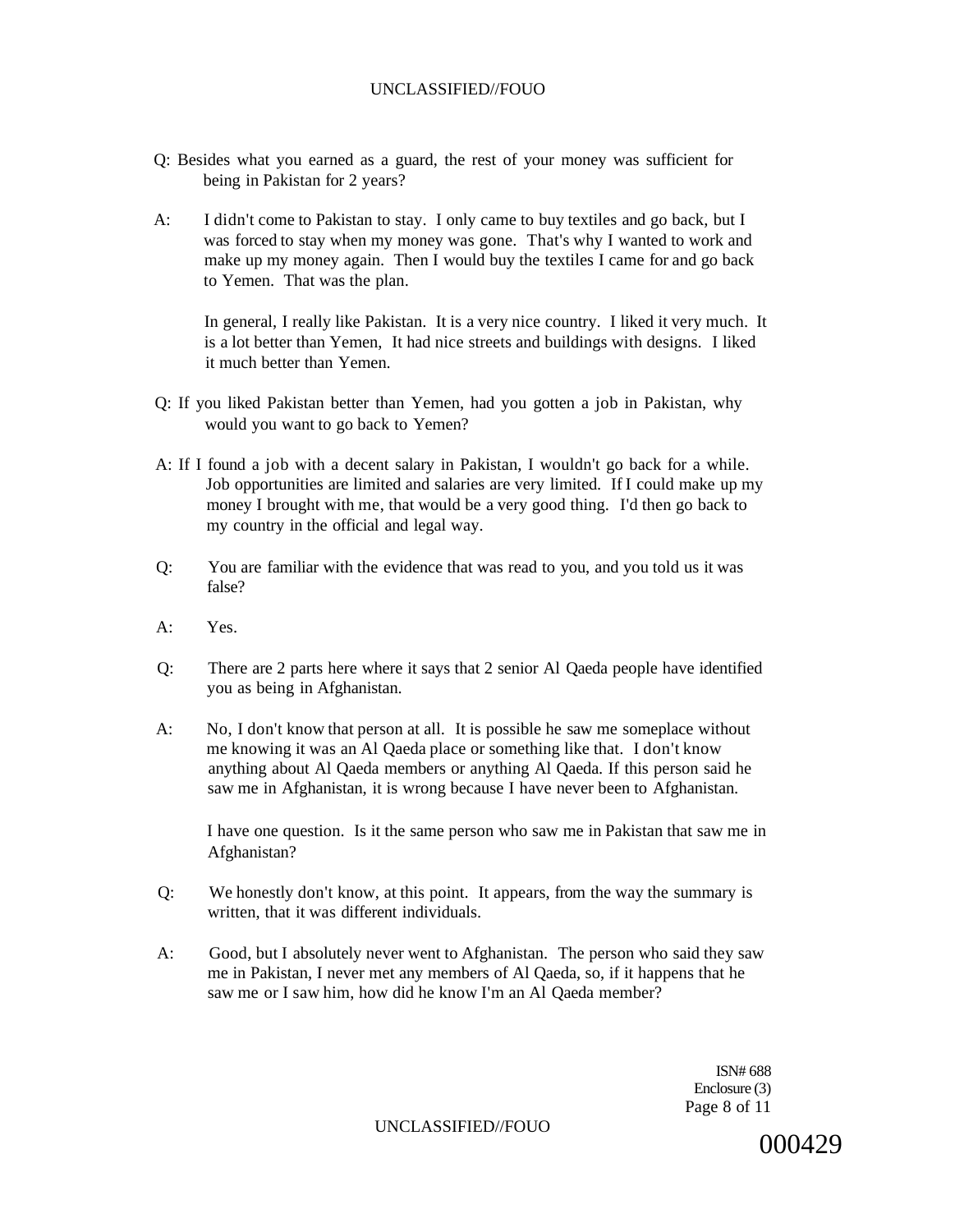From what I knew, all the people in the house were students at the university. It wasn't my job or my responsibility to ask every student if they were a member of Al Qaeda. I wasn't supposed to do that.

I don't think this was translated correctly. I don't want to go and be involved in other guys' lives and be nosy about their lives. It is not my job. All I knew is that they were students at the university. I don't ask them what else they do. That's not my job or occupation.

- Q: Have you ever received any military training?
- A: No, ever. Not in my country or any other country. I have one question.
- Q: When I am finished, you can ask it. So, you are not familiar with any kind of weapons?
- A: No, but the only thing is that my dad has a personal weapon and I've mentioned that in all interviews. My father was an officer in the Army. It was normal and fine that he had his weapon with him.
- Q: How long did he serve?
- A: All his life. He worked with the military all his life.
- Q: Did you need to clarify something that was said earlier?
- A: No, I don't need to clarify anything about my country, no. As you said, you said I could defend myself, and that's what I did. I don't know the rules in America if someone is defending himself. I don't know if it's enough or not. I don't know. Are you done? Can I ask now?
- Q: Yes, go ahead.
- A: In regard to my country, terrorism does not start just like that. I'm supposed to start being a terrorist in my country originally. My government is supposed to have cases or a file for me already and they will have all the information about me and what I did before and all the information about my life. This is known in every country. The government knows everything about their nationals. If I had any training or if I was a terrorist, or did bad things in my life. If you talk to them, they will give it to you and you will see.

All of my life in my country I lived a delinquent life. Go ask my government, they will give you all the necessary information.

Q: Did you keep in touch with your family while you were in Pakistan?

ISN# 688 Enclosure (3) Page 9 ofU

#### UNCLASSIFIED//FOUO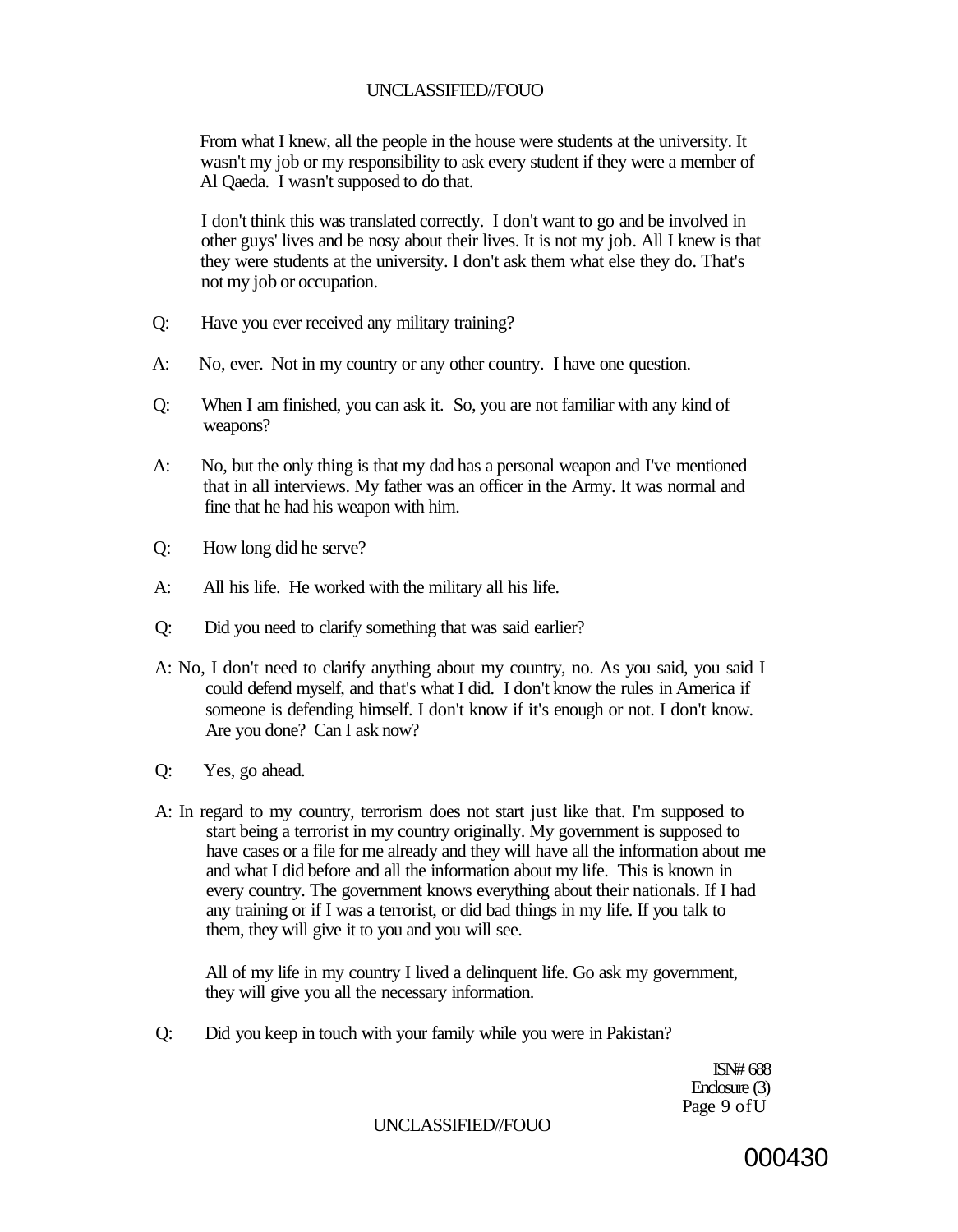- A: Yes.
- Q: They knew about your visa problems? Couldn't they help you with that?
- A: I didn't explain the situation to them. My mom had big aspirations for me to be a businessman. I can't tell my mom that all the money 1 brought with me I spent on drinking, buying hashish and I can't tell her that.
- Q: Can you tell me about how much money you brought into Pakistan with you?
- A; \$3,500.00
- Q: You still had a little bit to make up when you got captured? You were still trying to get that money back?
- A: That is true, yes.

#### Questions bv Tribunal President

- Q: How did you injure your leg? [The Detainee has a brace on his left foot and is on crutches.]
- A: I was walking and I fell down.
- Q: I hope it heals quickly for you and you are back on both feet.
- A: Thank you very much.
- Q: Do you have anything else you'd like to add?
- A: I know in this session the lawyers are not allowed, but can I look for a lawyer myself for other sessions or Tribunals?
- Q: Have you been in contact with a lawyer up to this point? Do you have legal representation?
- A: I don't know. I was surprised when the Personal Representative told me that I have a lawyer.

*The Personal Representative stated that his notes indicated that the Detainee does not have a lawyer.* 

*The Detainee stated that is true, he told the Personal Representative that he did not have a lawyer, but today a letter was read to him mentioning that he had a lawyer.* 

> ISN# 688 Enclosure (3) Page 10 of 11

#### UNCLASSIFIED//FOUO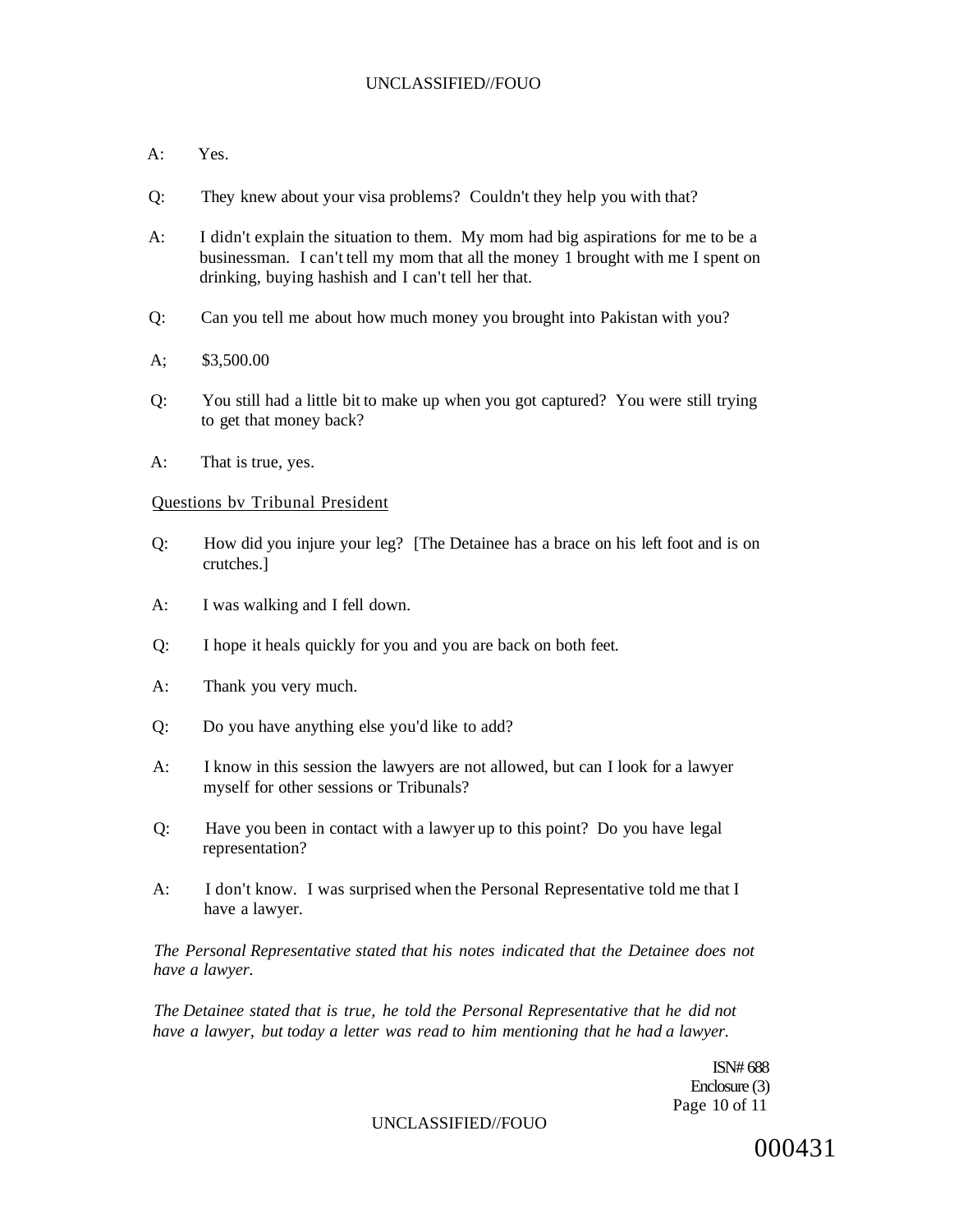*The Recorder stated that Exhibit R-22 is an affidavit titled Anon* **it** *Bush U04-CV-1194- HHK, Those papers are pari ofthe 144-page exhibit. The part that pertains to the Detainee is part of Ike Vndasstfied Summary.* 

**Detainee: Does this mean I have a lawyer?** 

**Tribunal Member I will explain some of mis to you. From the way we view the exhibit, it appears your family, or someone on your behalf hat asked the American courts to force the United States government to justify why you are here. That is the action they have brought in the court system. You do have a lawyer representing you, as well as other detainees who are here, but his name is not given to us.** 

**Tribunal President\* That is separate ficom this proceeding. This refers to a legal proceeding that will take place in the U.S. Courts and the Tribunal today is an Administrative hearing, not a legal process. I will explain more about the Tribunal process as we continue.** 

**Detainee: Can I make a phone call after these proceedings?** 

**Tribunal President: That is up to the normal routine, what is normally allowed in Camp Delta. I cannot answer that** 

**Detainee: Just know mat I have been here for 3 years and have [not] been in touch with my family. I don't think this is just and it's not right for the American legal system to not allow people to talk to their families. It is a very small right mat is allowed to all detainees around the world. I have a mother, brothers and sisters and I am the man of the house because my father is now out of our house.** 

**Tribunal President: I understand and what you are telling us will be noted. We are here today to determine your enemy combatant status, and that alone is what we focus our attention on today.** 

# **AUTHENTICATION**

**I certify the material contained in this transcript is a true and accurate summary of the testimony given during the proceedings.** 

**Colonel, U.S. Marine Corp Tribunal President** 

> **ISN#688 Enclosure (3) Page 11 of 11**

**UNCLASSIFIED//FOUO**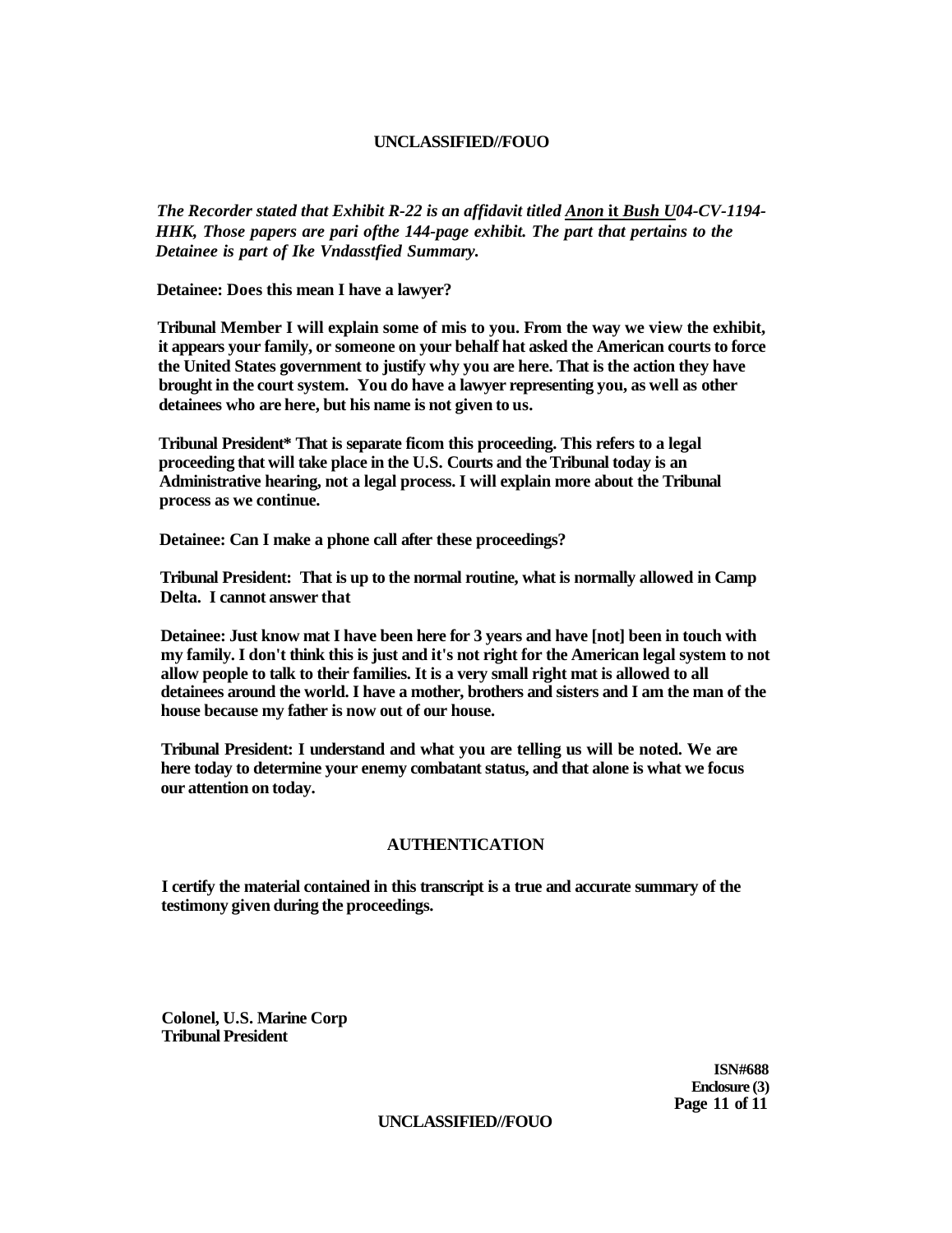#### Summarized Detainee Statement

When asked by the Tribunal President if the detainee understood the CSRT process\* the Detainee answered, "Yes."

When asked by the Tribunal President if the detainee had any questions concerning the Tribunal process, the Detainee answered, "No."

Tribunal President: Do you wish to make a statement to this Tribunal?

Detainee: Yes.

Tribunal President: Would you like to make your statement under oath?

Detainee: I will speak first and then swear.

Detainee: I first want to introduce myself. I am from the republic of Yemen. I live in a village. I am from a medium family. I lived my whole life in this village. It was a simple life. We worked planting and doing irrigation. I studied in the village until the end of middle school. I then moved to the city of Taiz and went to an institute that taught Islamic culture. I studied the Koran. The institute is known for its students who graduate and teach the Koran. I requested the three witnesses to verify that I completed my studies in 1996; this negates the accusation that I went to Afghanistan in 1995. I completed my studies in 1996 and the Yemeni government and the institute can verify this. I then returned to my village and was working as a teacher of the Koran in a Mosque until the year 2000. I then got married. My father is a tailor and some of my brother's study and the others work in restaurants. After I married I decided to travel to Pakistan. I told my family I was going to Pakistan; they did not know I was going to Afghanistan. I went to Afghanistan to teach the Koran. I am not related to any of these accusations against me. I do not know anybody in Al-Qaida or anybody associated with them. About the Taliban, if a person goes to another person's house, you can't go and eat or sleep until you get permission from the owner. That was my relation to the Taliban. I wanted to go to Afghanistan to teach and I didn't know anyone. The Taliban was the government at the time and provided me the house. They also provided me a place to teach in a mosque. I stayed in Afghanistan for almost a year. I don't understand how a person who stays there for only a year can reach such a high position in the Al-Qaida, or regarding Usama Bin Laden.

I was in Kandahar when the war started between Afghanistan and America. I decided my family and I would return to Yemen. I went to Khost to get a few things. When I went there Kabul fell and the roads were closed. Because of this I couldn't return to my family in Kandahar. I didn't know what happened to my family until about five or six months after I was captured. The Yemen government told me they were back in Yemen. I was told they found a picture of me and my daughter in a place associated with Al-Qaida. Now I am told they found it with one of the guards, so I don't know what the truth is.

> 1SN#037 . Enclosure (3) Page 1 of8

UNCLASSIFIED / FOUO

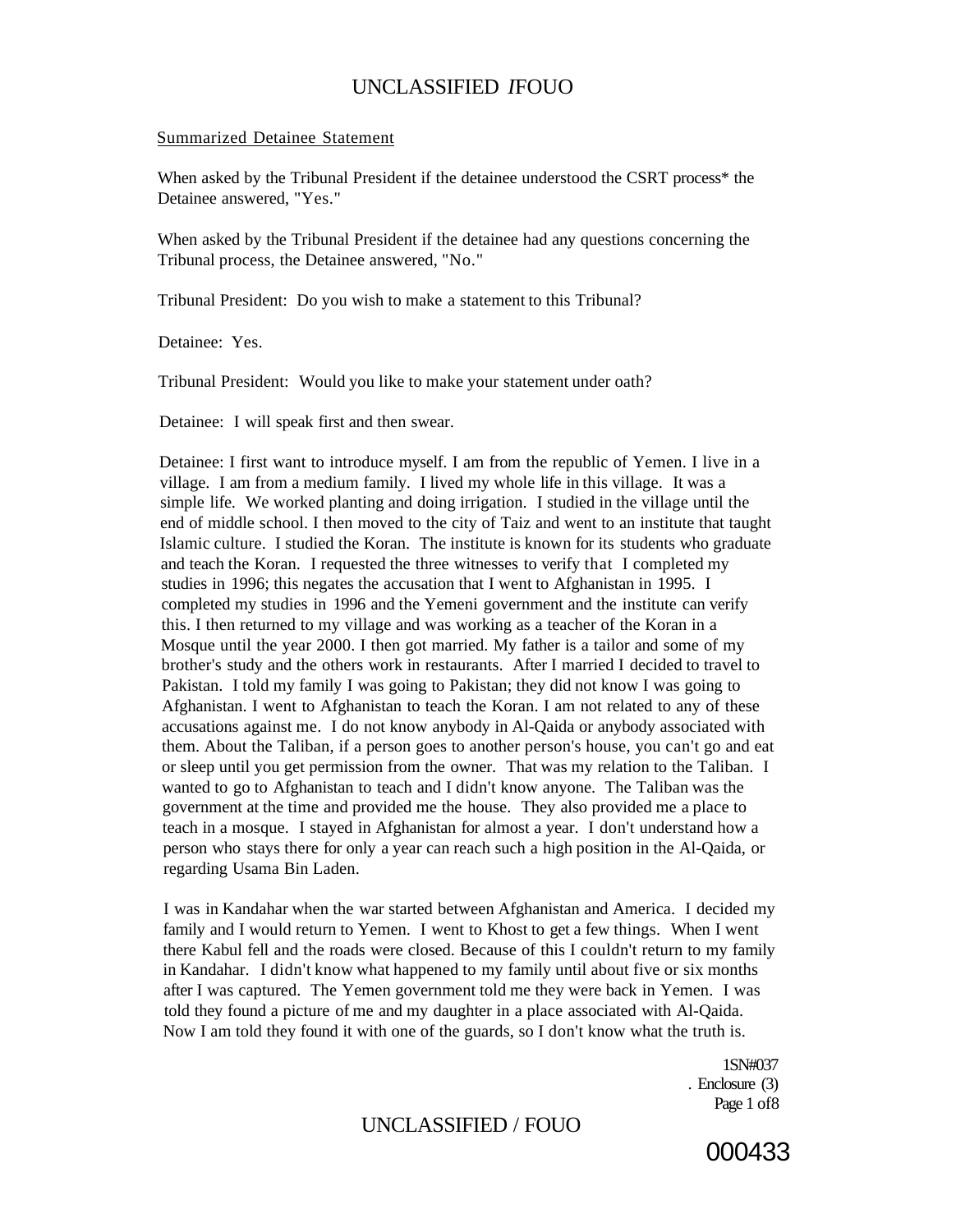My personal identification and pictures are mine but the martyr letter is not mine. I have never admitted to writing them. I told my Personal Representative I wanted to meet with the interrogator that wrote that. About my pictures and personal identification, I left them in the house with my family. I don't know how my family got out, so how could I know what happened to the things I left? I then left Khost for Pakistan. I went to the Pakistani government to turn myself into the Yemeni embassy. The Pakistanis then sold us. We were tortured in Kandahar by beatings. Since we arrived in Cuba we have been mentally persuaded.

We have been here for three years. We have nothing here, no rights, no trials, nothing. We have asked if you have any evidence to prove it to us. We first heard about the tribunals when the papers were handed out. We thought it was just an American play, but we think it may be true; it may present something, and solve this case.

Detainee: If you hand me the paper with the accusations I will reply to it point by point.

Personal Representative: The Translator has a translated copy of the unclassified summary.

Detainee: 3.a, (Detainee is a member of Al-Qaida and associated with the Taliban) As I told you before I do not have any relationships. My association with the Taliban; I told you my example before. When you go into a house you have to get permission from the owner of the house.

3A 1, (The detainee is a known member of Al-Qaida, operated as an Al-Qaida fighter, and worked at various guesthouses and offices.) Regarding, the detainee is a known member of Al-Qaida. I don't really think you believe this accusation. You know who are the known members of Al-Qaida and if I were a member of Al-Qaida, I wouldn't be here. Regarding operated as an Al-Qaida fighter. I don't understand what is meant by this sentence. Can you explain it to me?

Tribunal President: That would indicate that you fought on the frontlines or that you fought with the armed forces in Afghanistan.

Detainee: Do they have frontlines?

Tribunal President: They did. When they were fighting the Northern Alliance, the United States and the coalition. That would indicate to me that you were a fighter against those forces.

Detainee: I never fought against America or against the Northern Alliance. I was against the war in Afghanistan between the Taliban and the Northern Alliance, because it was between Muslims. And it was all for a government.

Regarding, I worked at various guesthouses and offices. What was the work?

ISN #037 Enclosure (3) Page 2 of8

#### **UNCLASSIFIED / FOUO**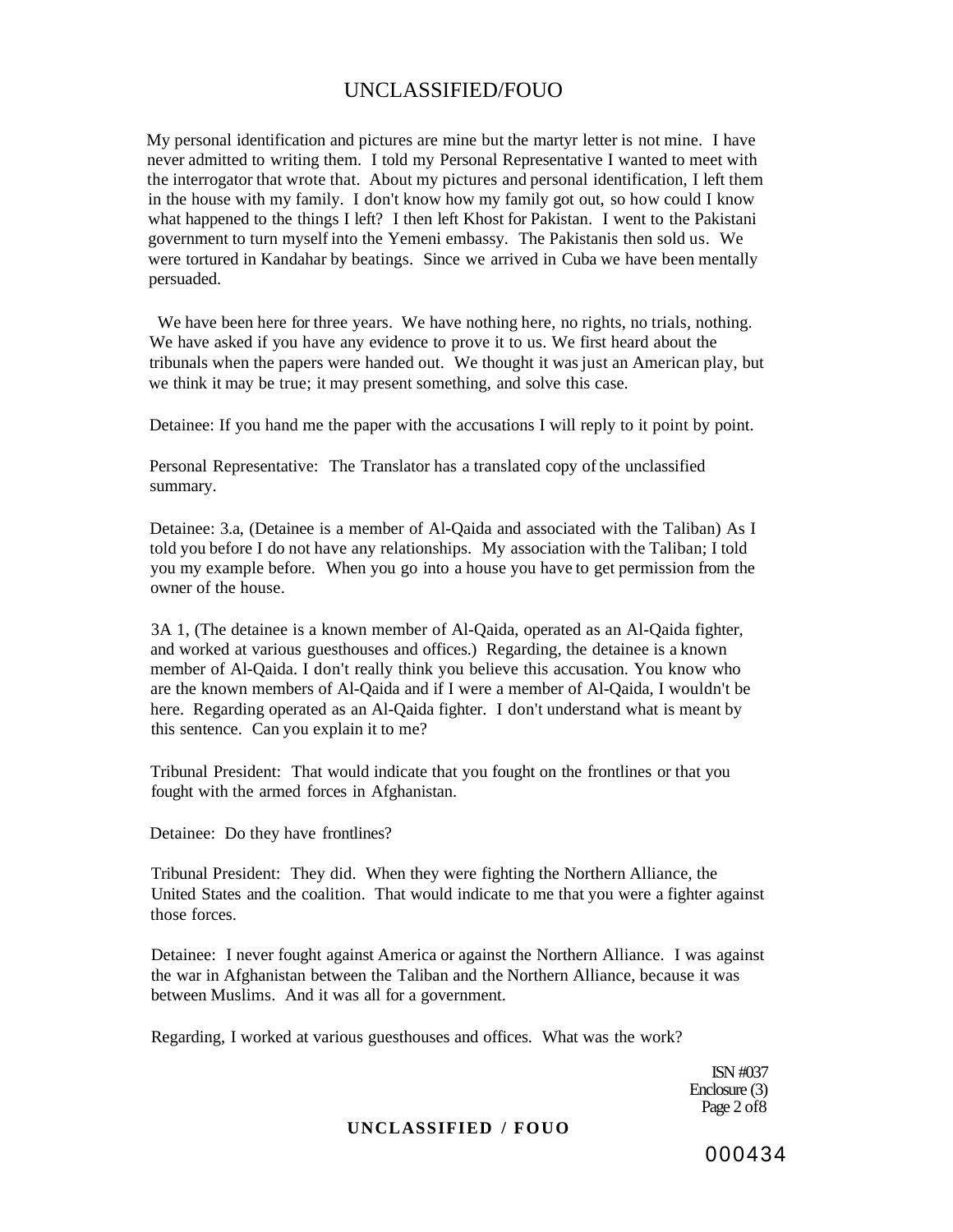Tribunal President: I cannot answer that. This is the first time we have seen this evidence. I know nothing more than what is written here.

Detainee: The same with me, I don't know anything about this. I had a house that the Taliban gave me to live in with my wife, that's it.

3.a.2, (The detainee admitted receiving help from the Taliban.) What kind of help are you talking about?

Tribunal President: Again, I only know what is on here. Did you receive any other aid or any other assistance from the Taliban, besides the house that you rented?

Detainee: No, the house only. I admit that they gave me a house.

3.a.3, (The detainee attended the Khalden Camp in Kandahar, Afghanistan in 1995 where he received weapons, explosive, artillery, and machinegun training.) Regarding, the detainee attended the Khalden Camp in Kandahar, Afghanistan in 1995. In 19951 told you I was still a student. That is proof that this is a lie. Regarding, where he received weapons, explosive, artillery, and machinegun training. This is completely untrue. I have never received weapons training, I have never seen weapons in Afghanistan, and this is completely untrue. I never used a weapon in Afghanistan.

3.a.4, (The detainee was very close to Usama Bin Laden and had been with him a long time. He was a known Usama Bin Laden guard and errand boy and was frequently seen at Usama Bin Ladin's side. Also, the detainee attended various other training camps and resided at a Kandahar, Afghanistan guesthouse.) Regarding, the detainee was very close to Usama Bin Laden and had been with him a long time. Like I told you, I spent a short time in Afghanistan. So this cannot be believed. What is this long time, how long? Regarding, he was a known Usama Bin Laden guard and errand boy. I can't talk about this, it is a lie. If I were an errand boy I would not be here. Regarding, and was frequently seen at Usama Bin Ladin's side. Who saw me?

Tribunal President: I do not know.

Detainee: If it says, was frequently seen, you have to prove that. I am aware of the laws and the courts. This is the first time I have been in prison and the first time in a court like this. And I know that the accused is innocent until proven guilty. You have to come up with the proof. Regarding, also, the detainee attended various other training camps and resided at a Kandahar, Afghanistan guesthouse. What training camps?

Tribunal President: Did you attend any training camps while you were in Afghanistan?

Detainee: Never.

Tribunal President: Then that answers the question.

ISN#037 Enclosure (3) Page 3 of 8

# UNCLASSIFIED / FOUO \_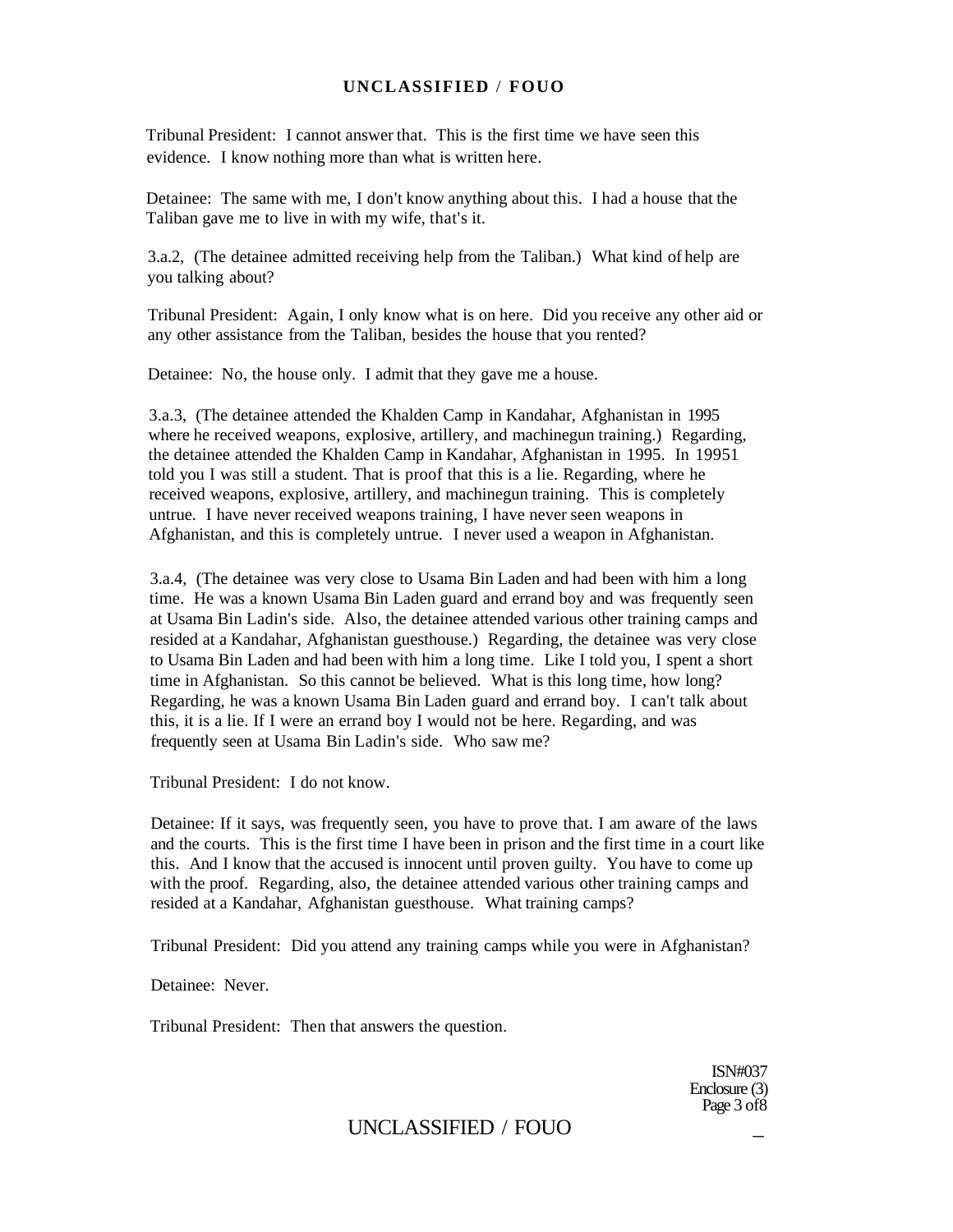Detainee: That I resided at a Kandahar guesthouse. This guesthouse, do you mean my house, was my house a guesthouse?

Tribunal President: I would assume so.

Detainee: If it was my house then of course I was there. But, if it is another persons guesthouse, then no.

3.a.5, (A martyr letter, will, and a personal letter addressed to Usama Bin Laden were found in the possession of an admitted bodyguard of Usama Bin Laden. The detainee admits to authoring these documents.) Regarding, a martyr letter, will, and a personal letter addressed to Usama Bin Laden were found in the possession of an admitted bodyguard of Usama Bin Laden. They said in the beginning it was found in a car that belonged to Al-Qaida, now it's with a bodyguard for Bin Laden. I told you I left my personal identification and the pictures in my house with my family. I don't know how my family left Afghanistan. About the martyr letter, will, and personal letter, I deny this strongly. Regarding, the detainee admits to authoring these documents. I also deny this. I request to meet with the interrogator that said I admitted this.

Today the Personal Representative read me a letter from my father and a lawyer. Please take these into consideration. I also have letters from the court, you. This proves they could not have been forged. It came from you to me. These letters say that I went to teach the Koran. I believe this is strong evidence. But the other letters you accuse me of writing; there is a good possibility they were forged. Because you are the ones that came up with it and read it to me. I don't have anything to do with any of these things. I have never taken part in any act of hostility against America. I am not an enemy combatant, are you trying to force me to be an enemy combatant? That's all I can say and I swear it is the truth.

Tribunal President: Personal Representative do you have any questions for the detainee?

Personal Representative: No sir.

#### **Summarized Answers in Response to Questions by the Tribunal Members**

- Q. You said you moved your family to Kandahar from Yemen, correct?
- A. No, from Yemen to Pakistan.
- Q. To Pakistan and then to Kandahar?
- A. Yes, but I stayed for a while in Pakistan.
- Q. But your family lived with you in Kandahar at the time of your capture?

ISN #037 Enclosure (3) Page 4 of 8

# $UNCLASSIFIED / FOUO$  n n ft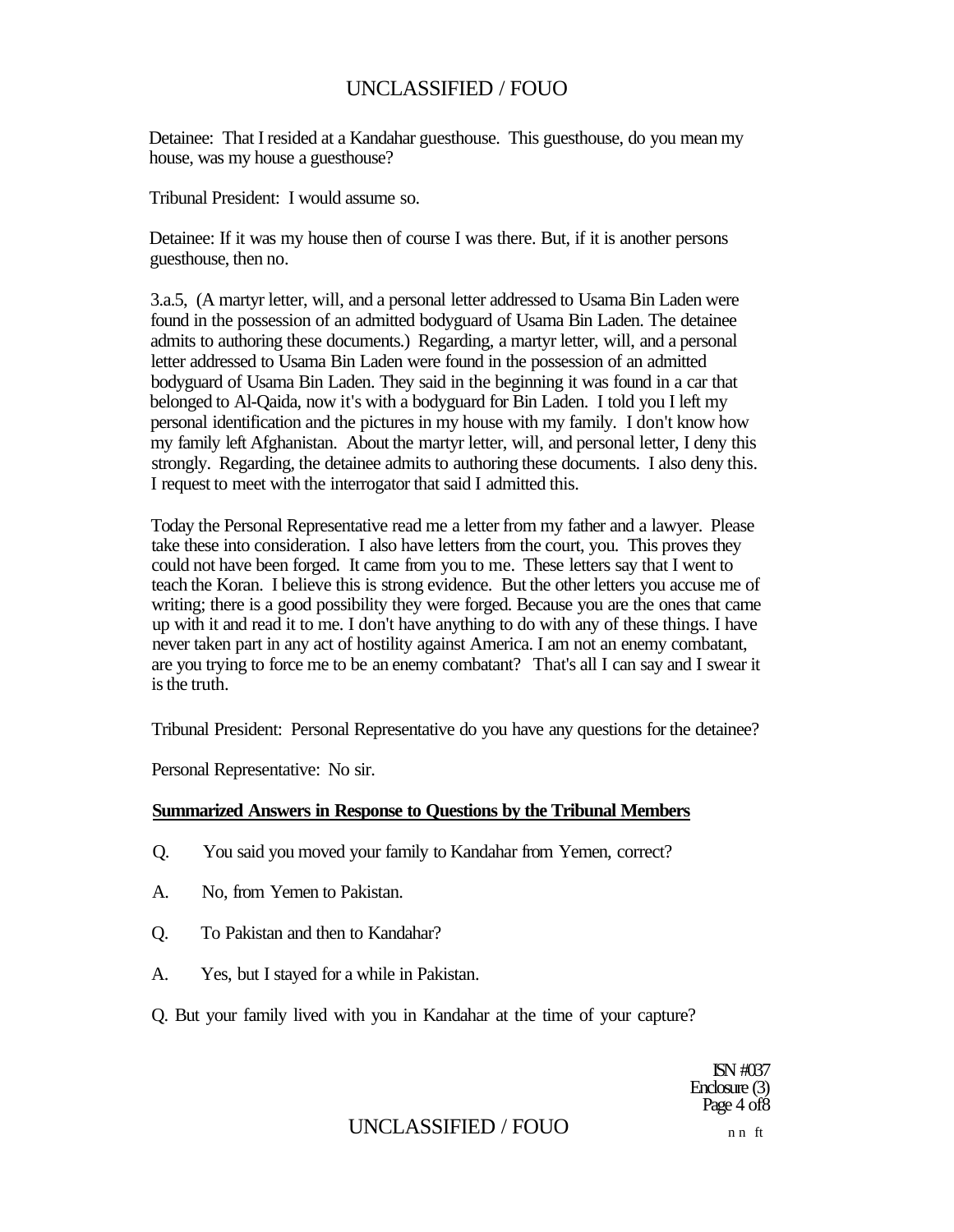- A. I left them in Kandahar when the war started and we made an agreement to travel back to Yemen. Before that I was working in Khost. I told my family I would go to Khost first to get some things that belonged to me, when I return we would go back to Yemen. It was a normal situation at the time. When I went to Khost the road closed. It was the month before Ramadan, October. When the road was closed I was cut off from my family. Today in the letter from my father I heard they returned home.
- Q. Why did you leave your family in a war zone?
- A. It was a normal situation at the time, the war wasn't really happening.
- Q. The war with the Northern Alliance was happening, isn't that correct?
- A. No, I was in a place far away from the Northern Alliance. We were in Kandahar; Kandahar is very far.
- Q. The Northern Alliance forces captured Kandahar, is that correct?
- A. No, Kandahar was under the Taliban.
- Q. Yes, but through the progress of the war, the Northern Alliance captured Kandahar.
- A Afterwards, I had already decided to leave Afghanistan.
- $\overline{O}$ You said you went to Khost for personal business or for your work?
- A Before I was there to teach, I had some personal things I wanted to get.
- Q Are you an Imam or a Sheik or an Emir?
- A No. A teacher of the Koran.
- $\overline{O}$ Do you speak Pashtu?
- A No.
- $\overline{O}$ But you taught Afghanis, is that correct?
- A Yes. The Koran is Arabic and cannot be taught in any other language.

That's why I am trying to figure out how do you teach if you don't translate it to people who don't understand Arabic?

> ISN #037 Enclosure (3) Page 5 of 8

# UNCLASSIFIED / FOUO

0U0437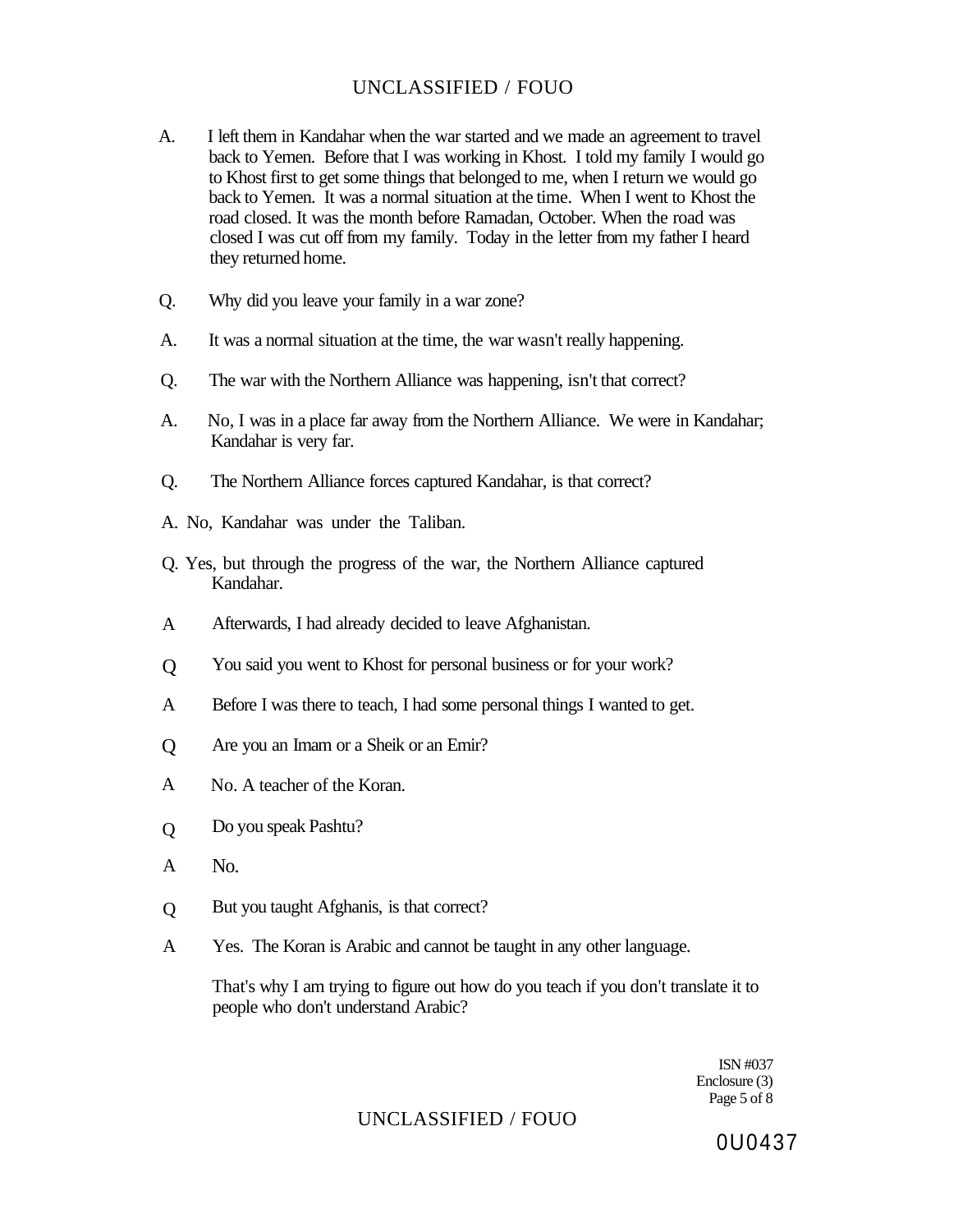- A. The Koran is taught in Arabic, you can't read it unless it is in Arabic.
- Q. When you came from Yemen to Afghanistan and you went to Kandahar, why did you not go north where the Northern Alliance was? What brought you to Kandahar?
- A. Kandahar is the closest place to Pakistan. It's on the border.
- Q. Can you tell me the circumstances of your capture or your arrest in Pakistan, can you describe that for me.
- A. I traveled until I got to the border of Pakistan. I went to the Pakistani government. I told them I was from Yemen and wanted to go to my embassy. I wanted to ask the embassy if they had any news about my family. The Pakistanis told me yes so I went with them. We were placed in a prison for about ten days and then to Kandahar with the Americans.
- Q. Were you traveling with anyone?
- A. I found the three witnesses. I met them in (inaudible) and they traveled with me.
- Q. Were they carrying weapons?
- A. No.
- Q. Do you know your way around Afghanistan?
- A. There was an Afghani man who got us out.
- Q. Did you hire him or j ust meet up with him as well?
- A. The people I was teaching in Khost they provided me him and I paid him.
- Q. Do you remember when it was you were captured, was it before, during, or after Ramadan?
- A. During Ramadan.
- Q. When you were making your way from Afghanistan to Pakistan, were you walking or did you have a vehicle?
- A. Walking.
- Q. Do you know approximately where on the border you were captured?

ISN #037 Enclosure (3) Page 6 of 8

#### UNCLASSIFIED / FOUO  $n \times n$ , 0,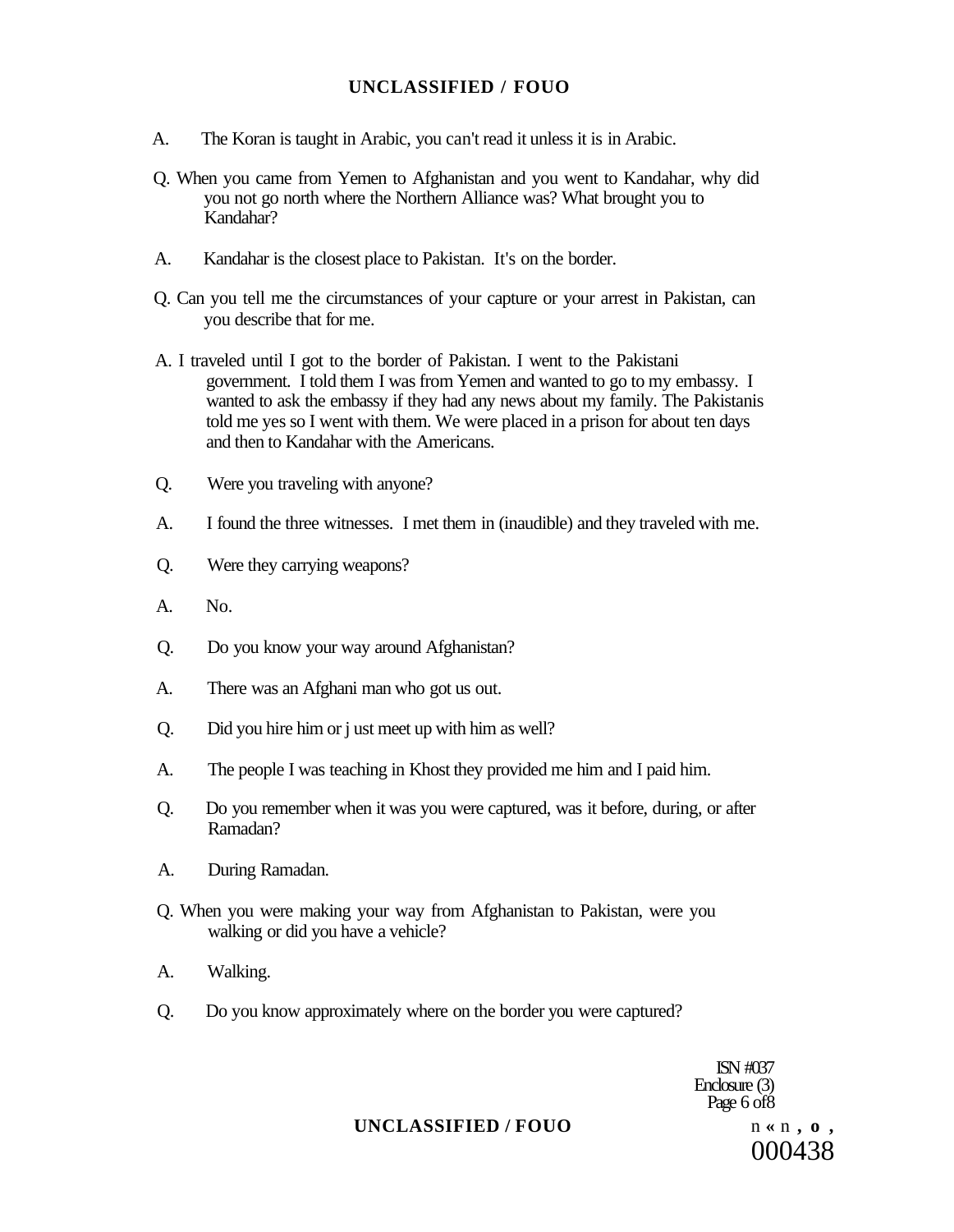- A. A village close to Al-Kashier.
- Q. When you left Kandahar to go to Khost, how did you travel between the two cities?
- A. By taxi.
- Q. How long did it take?
- A. It is a dirt road and kind of broken. If I traveled continuously, maybe 10 to 12 hours.
- Q. You didn't travel continuously?
- A. In one day.
- Q. How long were you planning on staying in Khost?
- A. Not long, 4 to 5 days, a week at the most.
- Q. So, between the times you left for Khost and the time you started back the Northern Alliance had advanced enough to shut down the roads?
- A. They had taken Kabul and advanced a little bit further, so the roads were closed.
- Q. Even though you planned on a trip that was at least four days, maybe up to a week, you didn't take any of your personal identification or anything with you?
- A. In Afghanistan you don't need it.
- Q. So even as a Yemeni national you don't need your passport or visa or anything like that?
- A. No. The government didn't ask for these things.
- Q. Was Khost the city you normally worked in?
- A. I taught the Koran.
- Q. Is that the place you normally taught?
- A. Yes, I was there before the war.
- Q. How often did you travel back to Kandahar to see your family?

ISN #037 Enclosure (3) Page 7 of8

# **UNCLASSIFIED / FOUO**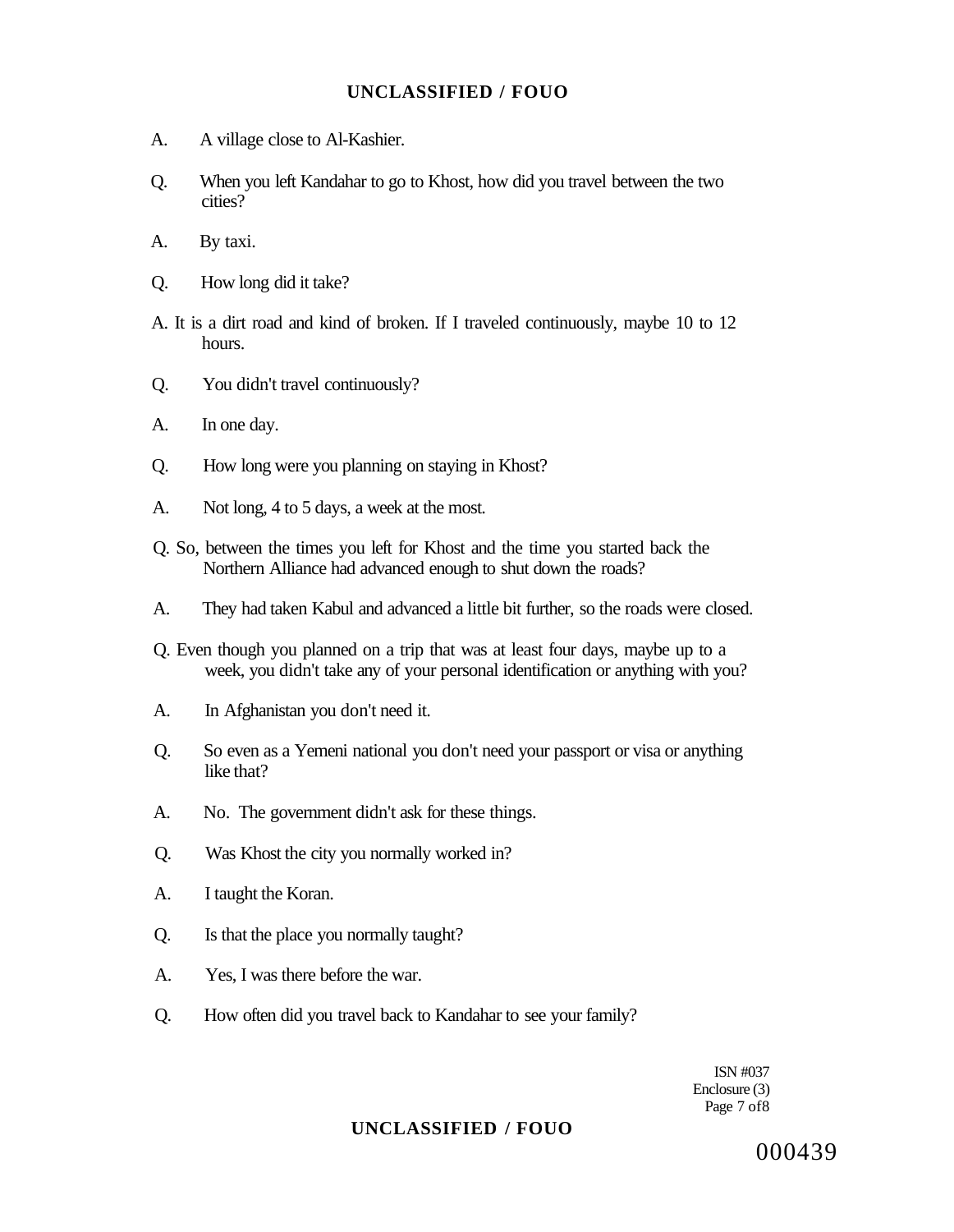- A. Every month or two.
- Q. What were the personal items you left in Khost, that you went to receive?
- A. Tapes, recorder, books and I also wanted to say bye to the students as well.
- Q. You said while you were in Khost, that's when Kabul fell?
- A. Yes.
- Q. So, that was about a week before Ramadan?
- A. Yes I left Kandahar on the  $20<sup>th</sup>$ .
- Q. But, Kandahar had been bombed by American forces three weeks prior to that, so you left your family in a city that was being bombed?
- A. The bombing was outside the city not in the city. It wasn't on civilians.

Tribunal President: Do you have any other evidence to present to this Tribunal?

Detainee: I just hope that this hearing is useful. It is a step forward to solve the situation on this island. If you have any evidence against me that shows I am an enemy of the United States or that I fought against the United States, I am willing to face that trial.

Tribunal President: This is not a trial. This is not a legal proceeding. This is a military Tribunal to determine whether you have properly classified as an enemy combatant. We will review additional evidence that has been classified by agencies outside our control. We will weigh that against what you have told us here today and based upon the letters you have given us. Some of the classified evidence may be in your favor we have not seen it. We will review all that and based upon that we will determine whether you have been properly classified as an enemy combatant This is not a trial to say whether you have committed a crime or not.

# AUTHENTICATION

I certify the material contained in this transcript is a true and accurate summary of the testimony given during the proceedings.

|                           | Col, USAF |
|---------------------------|-----------|
| <b>Tribunal President</b> |           |

ISN #037 Enclosure (3) Page 8 of8

# **UNCLASSIFIED** / **FOUO**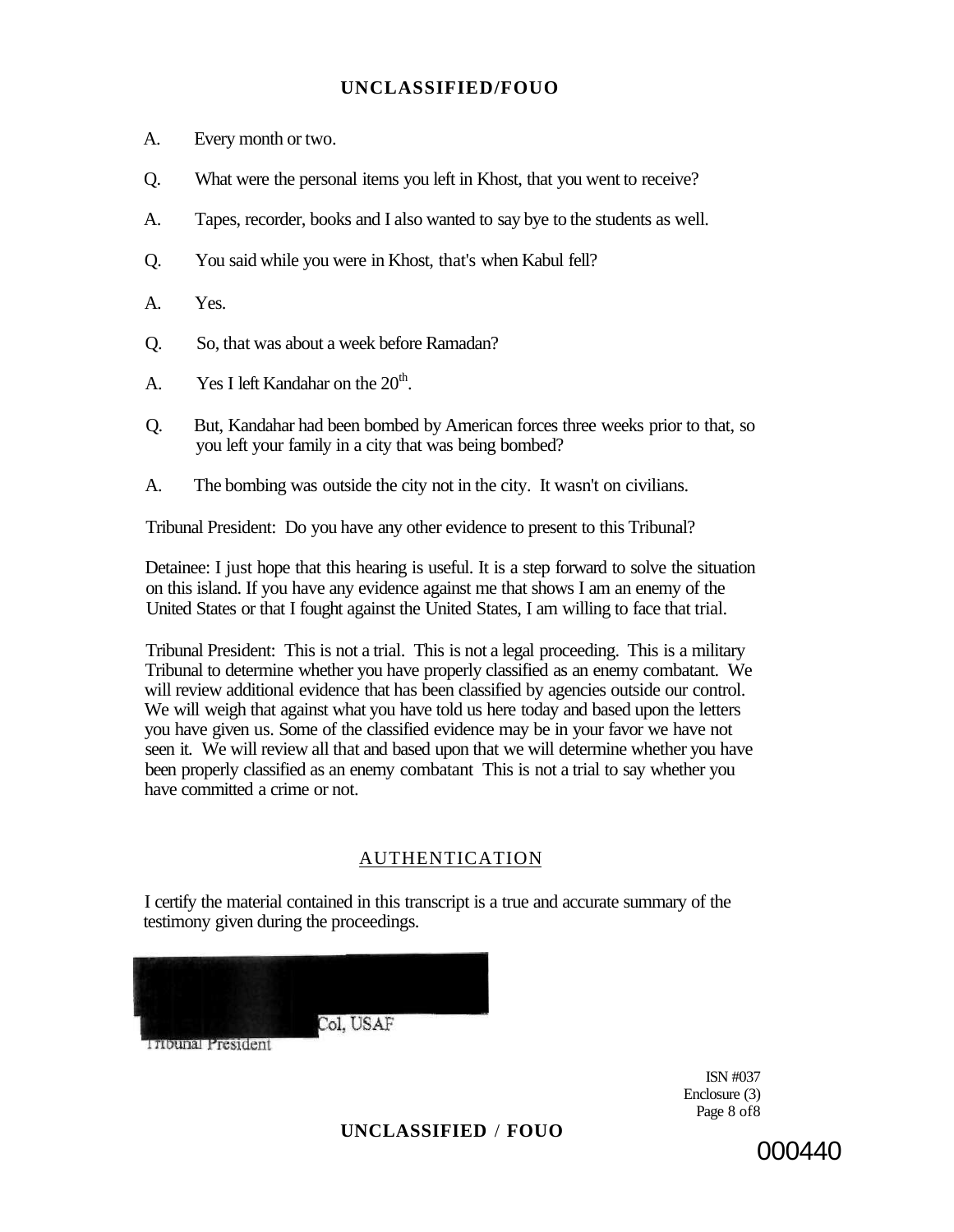$y KJ C W S i^{\lambda^{11}}$ 

GUAN-2003-8000182

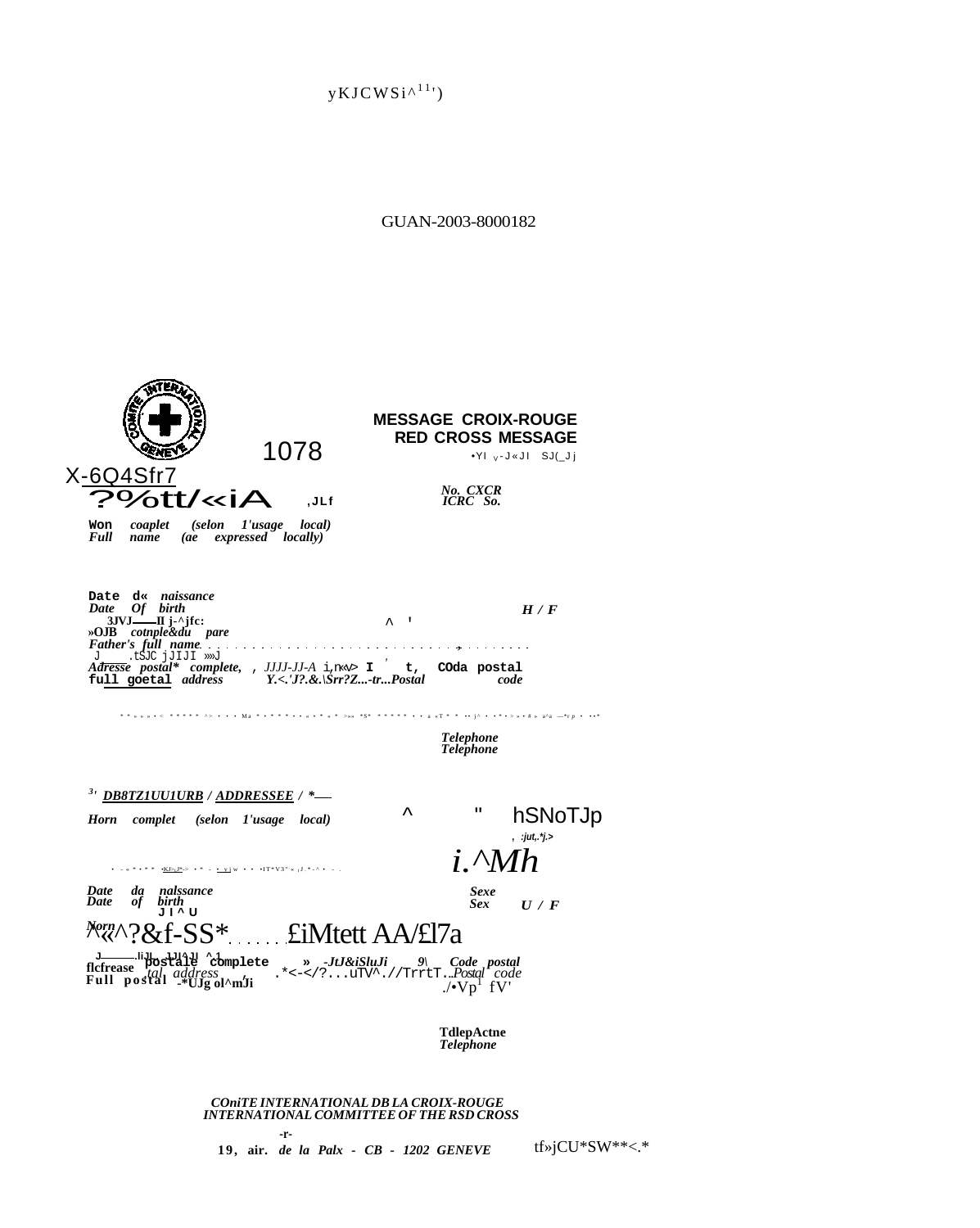yiJLlAbSjA\*\*\*

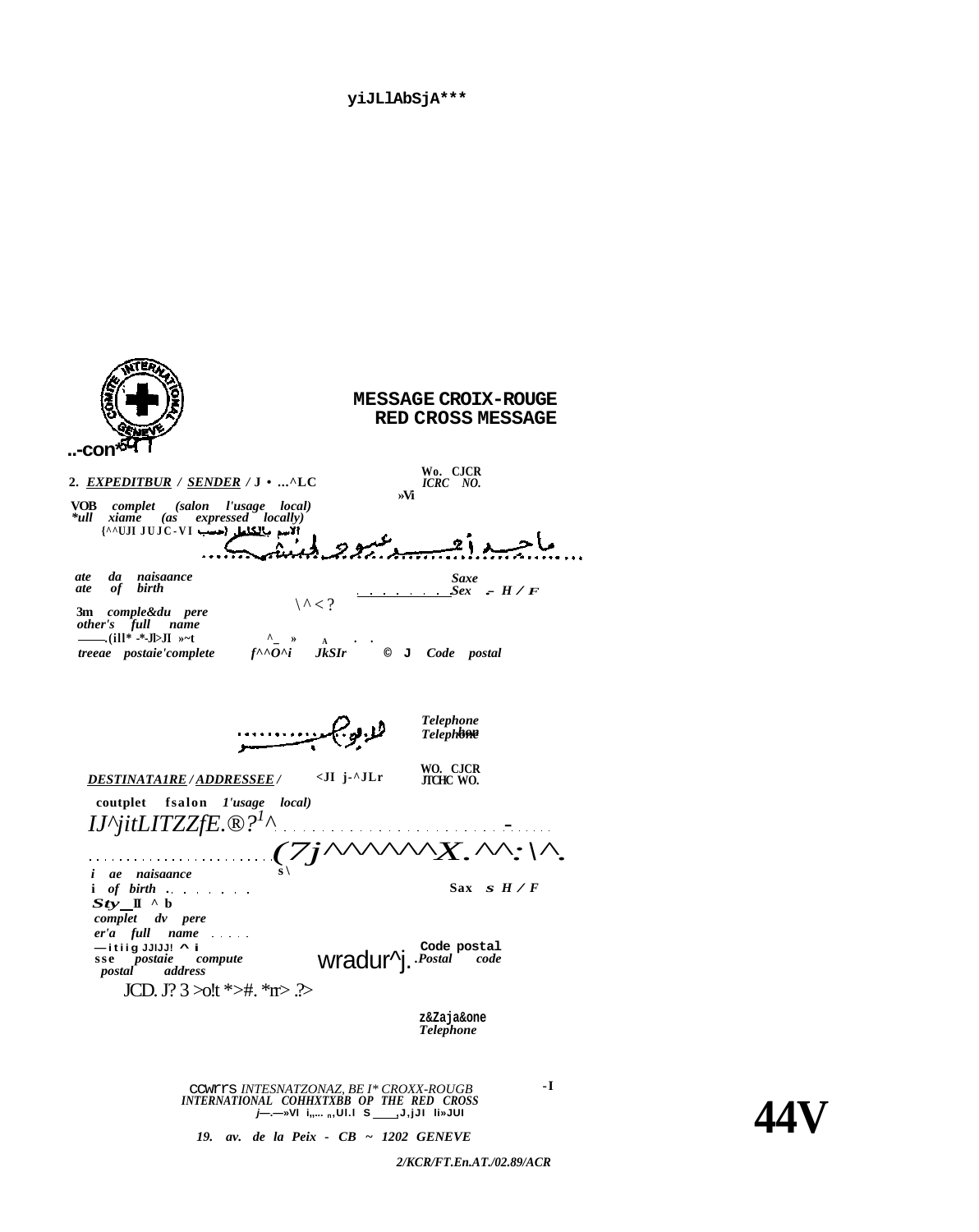\jjJCWV\*.:x\*3:^

HESSAGB

 $= 0$ 

(Nowelles de carectere personnel et/ou familial J<br>(Family and/or private news)<br>A\_Si i-jiiU jl < ;.< >> : jl,,  $_{2}$  >>1

••#\*\*\*-\*••^•••««\*\*\*••«^«.\*\*\*-\*••«a»b^•\*»••||\*\*«TV••™\*fa^a•\*\*\*»\*^/a \*\*\*Va\*j<\*•\*»%•J^\*4"«^\*\*|\*•

&>~\* Date  $_1 \cdot A_y$   $J$   $\mathcal{H}^{1,2}, \ldots$  Signifiate u Egr  $\lambda$  IV ^ ' ^ . ^rr?. . .\*|\*->\*f.

**destinataire est mon/ma**<br>lAe addressee is ..TO O J''), Jiife) oTL>  $\ll$ ? \\*. ) | h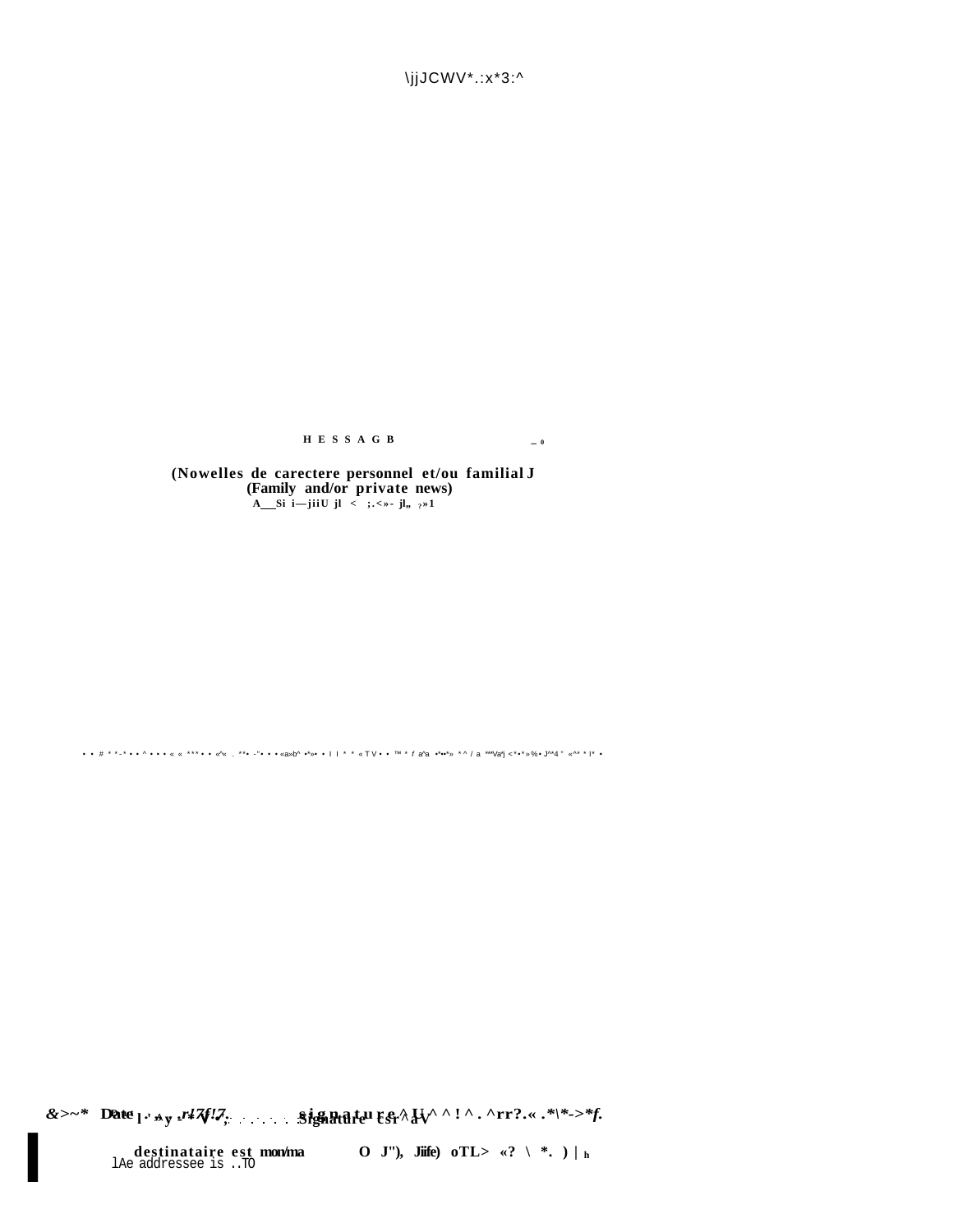\jK)0.\*s;>.:ifc£M>

MESSAGE  $\mathbf{0}$ \* JL-jJI ^\_\_\_i  $(Xouvelles$  de caractfere personnel et/ou familial;<br>fFamily and/or private news;  $\cdot la$  U 1--IU .1 »  $\cdot$ i«S  $\rightarrow$ -i1

u O ^. ^ ^.j^-JrfJ«y»ltt~\*\*\* & UP.1 & & \*%\* &. U\* wJU\*» Al. V-

 $\Delta$  = ^ >j«-. ^ ^ a ^ . v £ M < ^ !\*>. t v\* v&r & ei \*£>>. <^ J. \*^V.4< ft\*\*

**DT.WI** • • ie destinataire est mon/na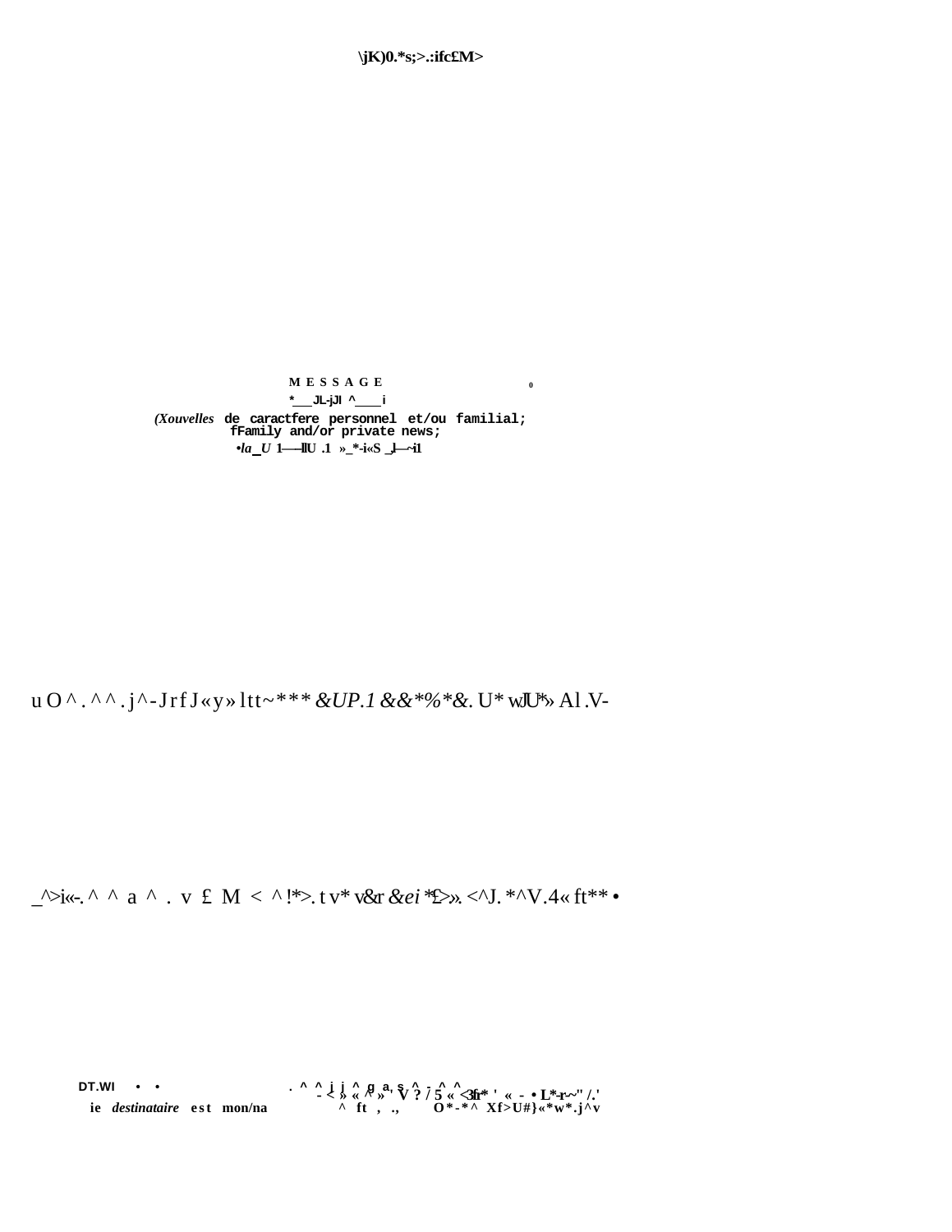# $LJMU^{* \wedge ^1 \wedge }$

Detainee Mail

Type Incoming mail Format ICRCmail Item number: 1004597 ISN Number JJJJCG Date on mail (if any)  $/$  /2002

#### Sender's Name: AHMAD ABD AL-WAHAB ABOUD AL-RAHBI

Addressee: ABD AL-MALEK AHMED ABD AL-WAHAB AL-RAHBI Address: Country:

Language Used: Arabic Date translated: 17/12/2002

Text: Greetings. Dear son, we are doing fine, I ask God that you receive my letter and you are in good health. I ask God for your soon return. All I have for you is prayers. I sent you a letter before this one and I have no Idea where you at. I went to Makka and I prayed for you there. The whole family send you (heir regards and they tell you mat if you went to teach the people, about God, God wont leave-you. Majed is studying in Sana's and hell keep up with your letters.

Letter 2 from Brother

Greetings. My brother, you will get only what God have for you. I ask God that you receive my letter and you're in good health. I ask God to make you leaders of Islam and teachers to his religion. I know that you went to teach the Islam, and whatever happened to you is God's will. Everybody here send you their regards. I ask you to send us more letters. Peace.

Interpreters Comments 1

Has all handwritten information been translated? Yes

Family? Yes

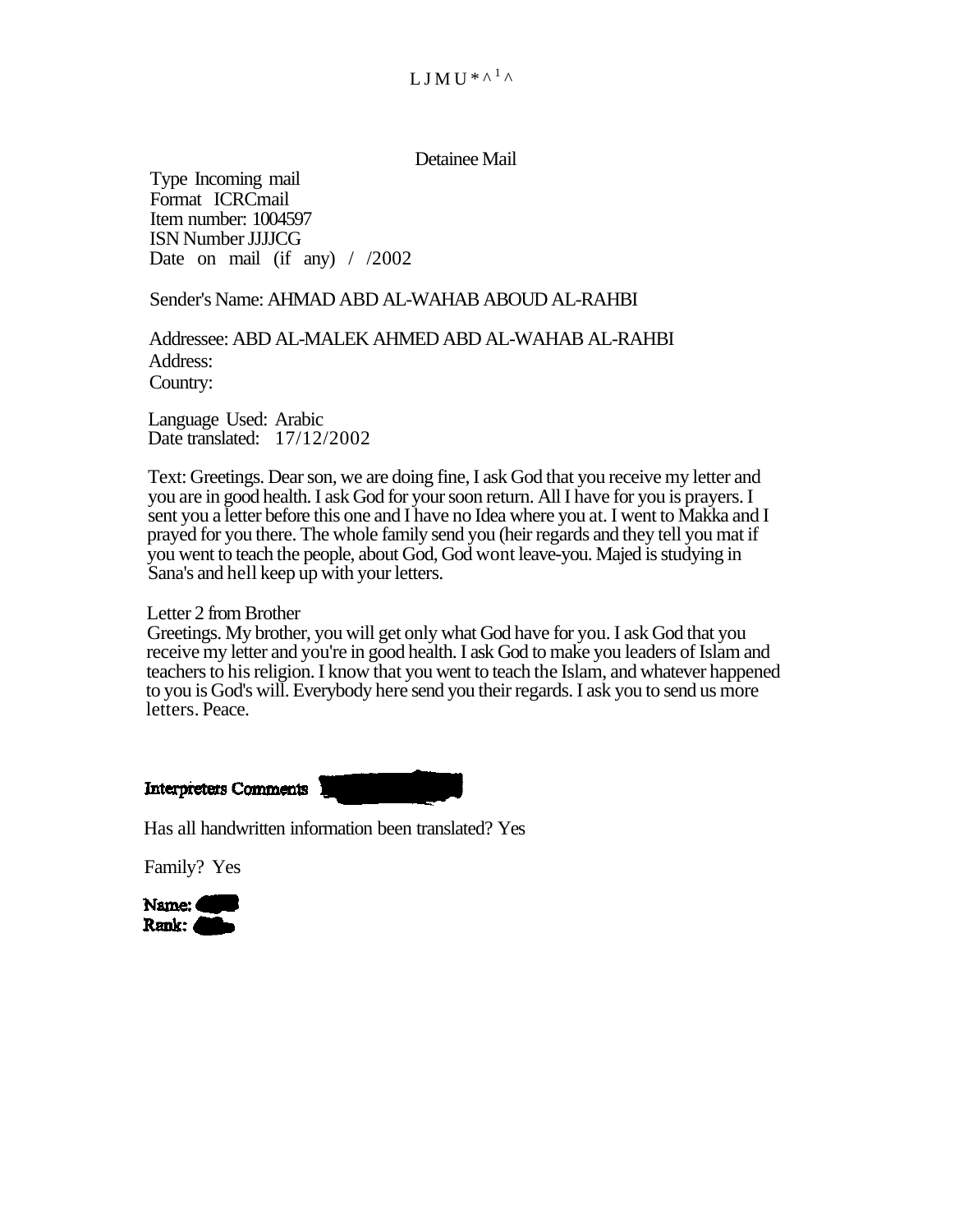# GUAN-2003-8000180

| <u>[</u> -0054V                                                                                                         |                                                        |                                                                        |  |  |  |  |
|-------------------------------------------------------------------------------------------------------------------------|--------------------------------------------------------|------------------------------------------------------------------------|--|--|--|--|
| 1,                                                                                                                      | <b>MESSAGE CROIX-ROUGE</b><br><b>RED CROSS MESSAGE</b> |                                                                        |  |  |  |  |
| 2. JEXPSPJTKUfi / SSNUEH /                                                                                              |                                                        | no. CXCR<br>ICRC SO.                                                   |  |  |  |  |
| Noa canplet (salon I'uaaga. IQCCLL) • , . ,<br><i>Full</i> name fas-expressed <sup>5</sup> locally Js.' ,*. :•,-;,>  ir |                                                        |                                                                        |  |  |  |  |
| 4v^.^^. <y4£^jl*s^< th=""></y4£^jl*s^<>                                                                                 |                                                        |                                                                        |  |  |  |  |
| »#teide,-ilais'san<;e, • j'' i C.'i/ ''- **,*,*<br><i>Date</i> of iirtJi, $\cdot$                                       |                                                        | fieae- . v<br>$Sdx$ : $\sim H / F$                                     |  |  |  |  |
| Noa ctanpl»(Fd&"iJ*re<br>$V_{\bullet}$<br>ratier's JfUII name                                                           |                                                        |                                                                        |  |  |  |  |
| aaces\$«\ posfcale^ceipidce                                                                                             | postal<br>Postal code                                  |                                                                        |  |  |  |  |
|                                                                                                                         |                                                        |                                                                        |  |  |  |  |
|                                                                                                                         |                                                        |                                                                        |  |  |  |  |
| $w^{\prime}$ -.e. Jfc*** $i *$                                                                                          |                                                        |                                                                        |  |  |  |  |
| » o« coaplet Session 2'usatfe local) j." y >. '<br>nil.                                                                 |                                                        |                                                                        |  |  |  |  |
| $> \bullet \bullet \bullet \bullet$ , $\alpha \bullet^* \bullet \alpha \bullet$                                         |                                                        |                                                                        |  |  |  |  |
| Sate de naissance<br>Date of <i>birth</i><br>$\bullet$ .                                                                |                                                        | ? • * * f * * •*•′ f*. » • • *»^? • ii*.f ''s •" •sair . • • M / .r .* |  |  |  |  |
| Won Couplet ay JR&re                                                                                                    | $i$ $\wedge \wedge$ oo ""'                             |                                                                        |  |  |  |  |
|                                                                                                                         |                                                        |                                                                        |  |  |  |  |
| * * *'* • •*• • * • *•* »'«* •**,,• ^ ' » ' … dei^Tl-i… ^^Z'tAT*. •• •**G * ***vfl*_*^F ~^^r^" *^S^i^r% J.              |                                                        |                                                                        |  |  |  |  |
| $\bullet^*$ » $\bullet^*$                                                                                               |                                                        | T616pliona<br><i>Teléphone</i>                                         |  |  |  |  |
| COMXXB INTERNATIONAL DE IA CROIX-ROOGE<br>INTBBNKTIOti&L COMMITTEE OF THE BSD CROSS                                     |                                                        |                                                                        |  |  |  |  |
| 19, ar. de la Palx - Cff - 1202 GENEVE                                                                                  |                                                        |                                                                        |  |  |  |  |

 $2/MCR/Fr. En.$   $AC./02.89/RCR$ 

 $\pounds^*$ »}&iT £>-&

0KiCL^«ua-^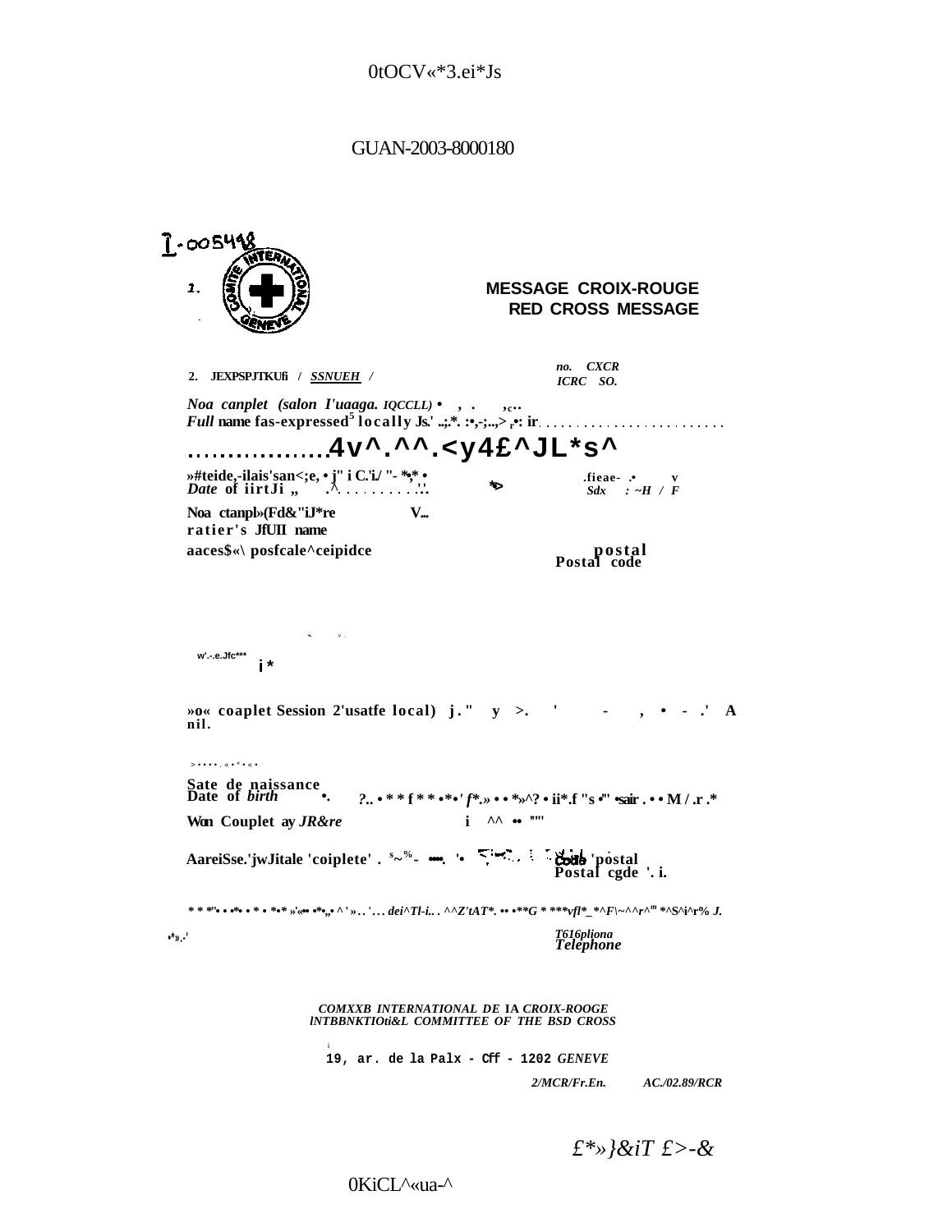# Experimataire est mon/test 35# \* i'4^ w \* / ^ ^ i

Pate

6.

 $a^{*4}$ /?\*

 $\boldsymbol{\wedge}$ 

"j^^Ploi^yJTq^n;

 $\textbf{N} \textbf{ E } S S A G E$ 

 $4 - J L$ . jJ $1$   $j \rightarrow -$ ; (NoaveXles da caractdre personnel et/ou fas<br/>lZlalJ $(Foully$  and/or private news; ti .it \*-->1'.U jl i \*.>>,< jl,. ..>!

 $\mathcal{N}$   $\sim$   $\mathcal{N}$ 

 $5.$ 

 $^{\wedge}$ -SrtWi $^{\wedge}$ O

**YS**  $\alpha$ 

为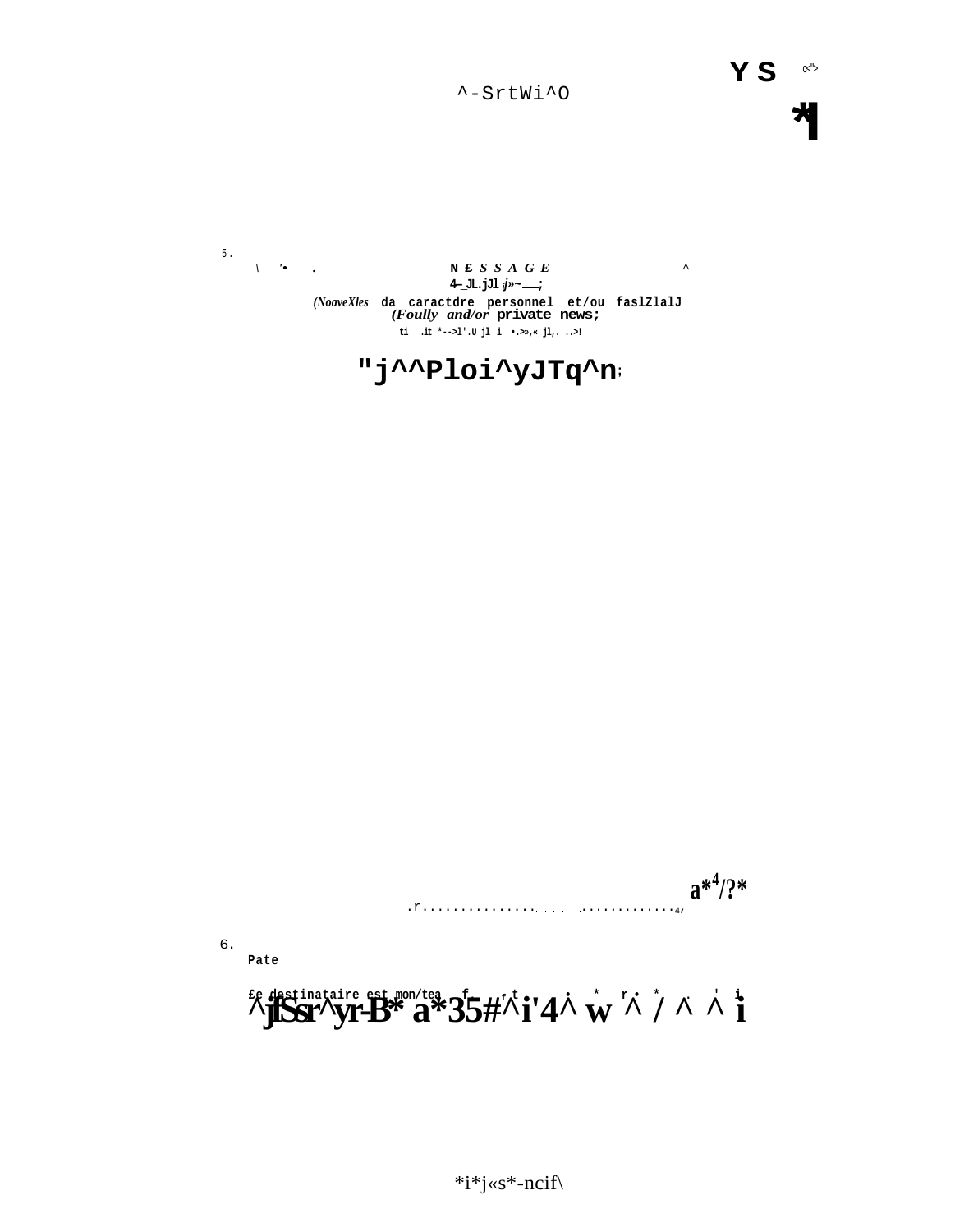Incoming

|                   | <b>THOMATHE</b>                         | $\sim$   |                 |                               |
|-------------------|-----------------------------------------|----------|-----------------|-------------------------------|
| jt                | 1005498                                 |          | JJJ-JCG<br>ISN: |                               |
| Mail              | 31/12/2002                              |          |                 | Date Translated March 27,2003 |
|                   |                                         |          |                 |                               |
| .aider's Name:    | Adel Ahmad Abd El wahab Ayood El Rahaby |          |                 |                               |
| Addressee:        | Abd El malek Ahmad Abd Elwahab          |          |                 |                               |
| Sender's Address: | <b>GTMO</b>                             |          |                 |                               |
| City:             | Cuba                                    | Country: | Yemen           |                               |
| Language Used     | Arabic                                  |          |                 |                               |

Text: In the name of Allah the compassionate the merciful

Format:  $\mathsf{tfC}$   $\mathsf{f}$  $\mathsf{C}$ 

Praise be to Allah, Lord of the Universe, and peace and prayers be upon His final prophet and messenger. To the beloved brother Abd El malek Ahmad Abd Elwahab.we are sending you a million peace and every one in good health and we ask how is your health. we do not missing any thing but to see you and set with you .With Allah permit you will be release since you are not belong to any organization, and we ask Allah to release you ,we are praying to Allah every day and night for this reason .If you are asking about your wife ,she is in good health and we are washing for her and your daughter and your sister, I am paying for their monthly living expense until Allah permit to release you .Pray for us and we also pray for you. All of us send you our regards and Allah be with you.

Your brother Adel Ahmad Abd El wahab

Interpreter's Comment: this letter is coming from his brother to ask about his health.

Family: Yes Name Of Translator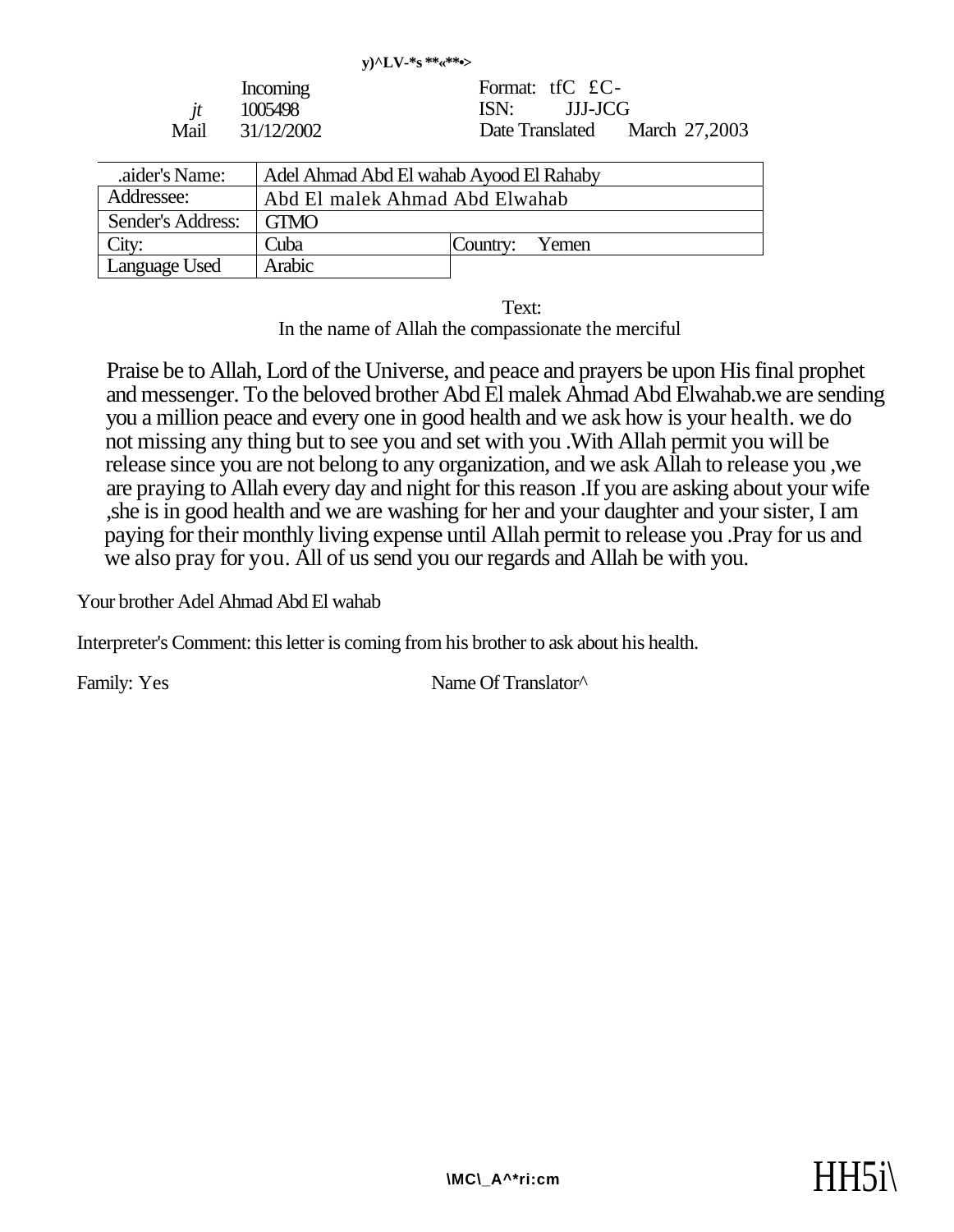# **Summarized Detainee Statement**

Tribunal President: Jamal, you may now present any evidence you have to the Tribunal, and you have the assistance of your Personal Representative in doing so. Do you want to present information to this Tribunal?

Detainee: I wrote information and I gave it to the Personal Representative. I would like to read it

Tribunal President: That's fine.

Detainee: I want to make sure that he translates as I read it exactly.

Tribunal President: Okay. Jamal, would you like to make your statement under oath?

Detainee: It's up to you.

Tribunal President: It's up to him.

Detainee: I want to be administered the oath then.

#### **The Detainee was sworn using the Muslim oath.**

Tribunal President: Jamal, you may begin.

Translator: May I just ask him just to read in shorter sentences, because he wants it exact. You know so this way we can...

Tribunal President (to the Translator): Okay, repeat what I said first, and then say what you need.

#### **Translator informs the Detainee that he may begin his statement.**

**In the following section of the snmmarized transcript, the Detainee reads his written statement (attached as Exhibit D-B) to the Tribunal. The statement addresses each point on the Unclassified Summary of Evidence in order. Because the statement does not always indicate the text of the point being addressed, the points from the Unclassified Summary of Evidence are provided below in italics to put the detainee's statement into context A copy of the translation given in the hearing has also been attached to Exhibit D-B.** 

> **ISN #577 Enclosure (3) Page 1 of 11**

# UNCLASSIFIED//FOUO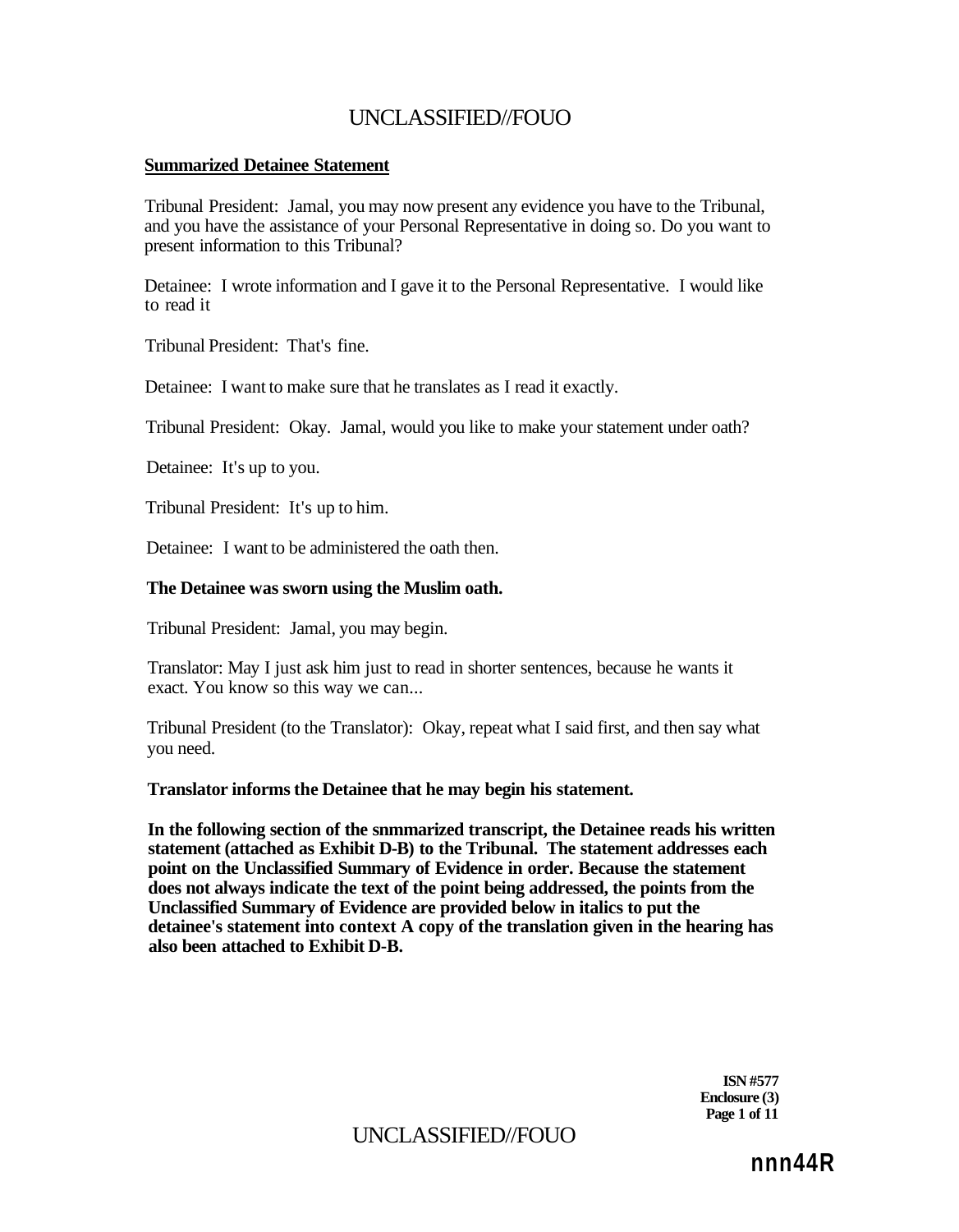## *3.a. The detainee has worked for various Non-Governmental Organizations (NGO) with Al Qaida and Taliban connections.*

Detainee: They accused me of working for different organizations and there weren't many organizations, there is only one organization, which is Al-Wafa. And even Al Wafa, I challenge anybody to present any kind evidence that I have worked with them. I used to buy medicine for the Al-Wafa organization, and they use to distribute it. I did not take any money from Al-Wafa and they did not pay with any money. I do not know anybody from the Al-Wafa organization. I did not get a paycheck from them and I did not work with them. But people were just, you know, buying, them medicines and I was working with them. And I can prove all that, because I have witnesses. These people, they are here in prison. And you can ask them if anybody knows me from before. If they don't know me and I don't know them, how can I work with them? With the organization? That covers the main point.

/. *Detainee admitted he was the director of the Baku, Azerbaijan branch of the Al Haramayn.* 

Detainee: I was not the director. Working for the Al Haramayn, I was a representative. The director made me a representative until he comes back from his trip. So they can replace the director. I have the witnesses and they are with the Al Haramayn organization. The Al Haramayn organization is a governmental agency. How is it classified as non-governmental and the person in charge is the Minister of the Muslim Association.

Personal Representative: Minister of Islamic Affairs.

#### *2. Al Haramayn is an NGO with known Al Qaida connections.*

Detainee: When you are talking about my connection to Al Qaida, I am not the director and I don't know them. I was an employee in one of the offices and they had many offices there. According to my knowledge, I thought that this particular organization is one of the best and the most well recognized organizations in that part of the world.

# *3. Detainee admitted traveling to Kandahar (AF) in May 2001 to work in the Al Wafa office.*

Detainee: I did not go to Afghanistan to work there, I was there just to visit. How can you contradict yourself? One time you are saying that I am a director in one of the organizations and I am traveling to Afghanistan, not to work for Al-Wafa. I went there for two weeks just to find out how the work was done and how the medicine is distributed. I have witnesses for every point that I have discussed.

> ISN #577 Enclosure (3) Page 2 of 11 000447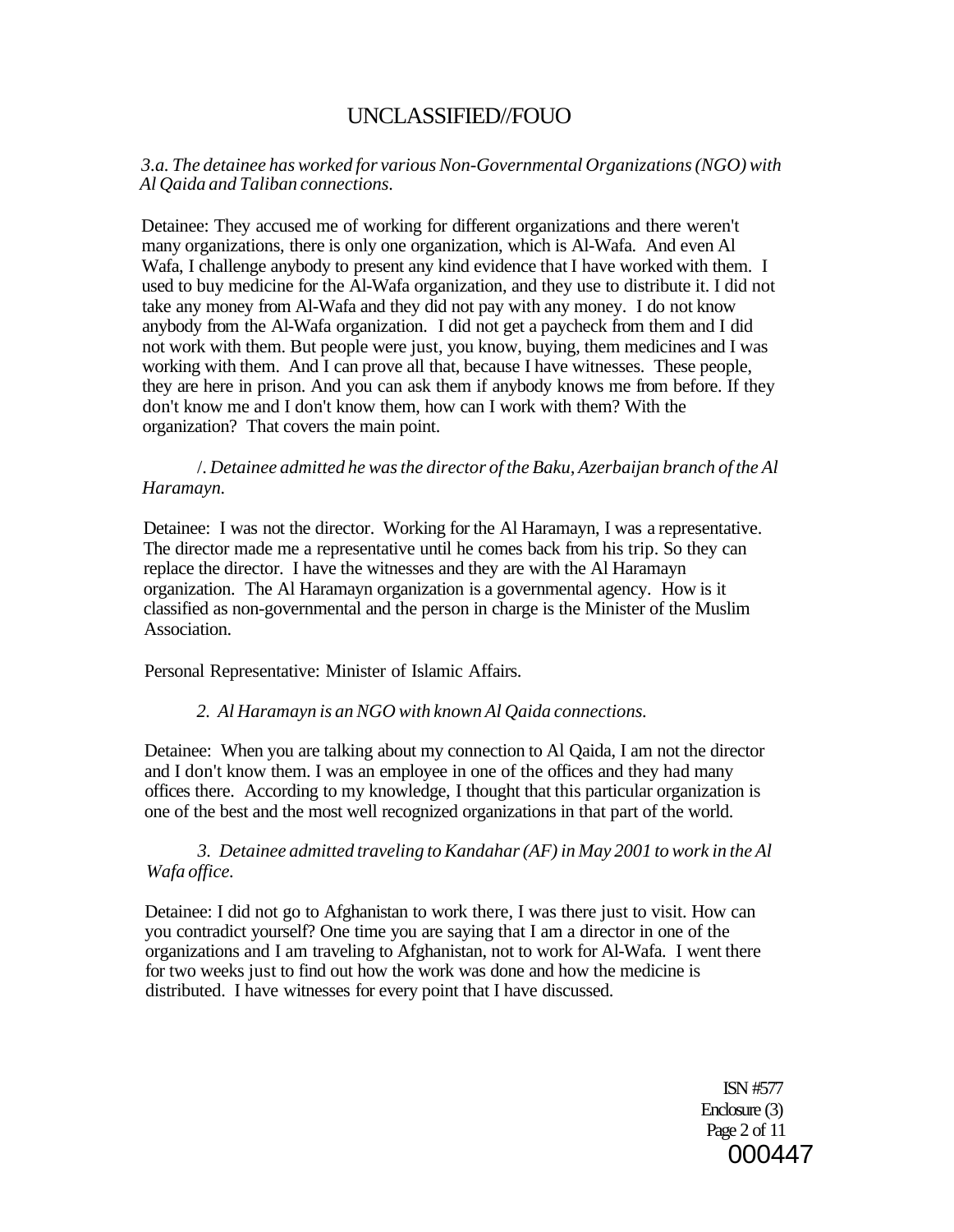#### *4. Detainee admitted he was the director of the Karachi (PK) branch of Al Wqfa.*

Detainee: There's no official office for the Al-Wafa organization in Pakistan. And the people there, before I got there, were doing the same work. There was no director and I was not a director either. I was working for somebody that was in the United Arab Emirates. And you know his name. He is the one that gave me the money and I bought the medicine for Afghanistan. In this case, who would be the director, me or him? Also, I do not work for Al-Wafa. By what reason do you claim I worked for Al-Wafa?

#### *5. Al Wqfa is an NGO with known Al Qaida connections.*

Detainee: As far as you know, Al-Wafa being a non-governmental organization, I don't know that because I never worked with them. I was never given any salaries, and wasn't getting paid from them. You say that it has connection to Al Qaida? I never heard that from anyone else except from you. I didn't see anything wrong that they've done other than charity work. There's a point I would like you to keep in mind. They don't know that the Al Haramayn and Al-Wafa organizations, both of them were operating before the attack on September  $11<sup>th</sup>$  and before that attack, we never heard that it was a terrorist organization. How would an individual who's looking for work to support his family, know if that organization is a terrorist organization or not? You know that my going to Pakistan, the idea was to get a job to support my family and extended family. I have all the witnesses and they are over here in Guantanamo.

*6. Detainee was apprehended during a raid on his residence on 23 September 2001 in Karachi (PK).* 

Detainee: I admit that they apprehended me on September  $23<sup>rd</sup>$  2001. They didn't capture me, but some people simply kidnapped me while I was asleep. I was captured with a Pakistani cook. There was nobody else with us. An American interrogator interrogated me, then we were given to Pakistan. That's all they had was me and the cook. They say that they found some documentation or papers indicating some information about weapons. That's false. I had some money, about \$13,000 and furniture because I planned to bring my family over. The Pakistanis found out about my money and furniture, so they accused me of being a sympathizer and wanted to turn me over. During my lifetime, I have never touched a weapon. I have never taken any kind of training or things like that. So where did I get the papers from? They're lies.

7. *Alawi was captured in a facility with other individuals now detained by DoD and information related to weapons, explosives and tactics were found in that facility at the time of capture.* 

Detainee: The American Forces did not capture me. They must have been following me and checking up on me and things like that. They are all lies by the Pakistanis so they can take control of my money and possessions. I came to Pakistan with a legal passport and entered legally. I was renting a place and working there because I was trying to bring

> **ISN #577 Enclosure (3) Page 3 of 11**

# **UNCLASSIFIED//FOUO**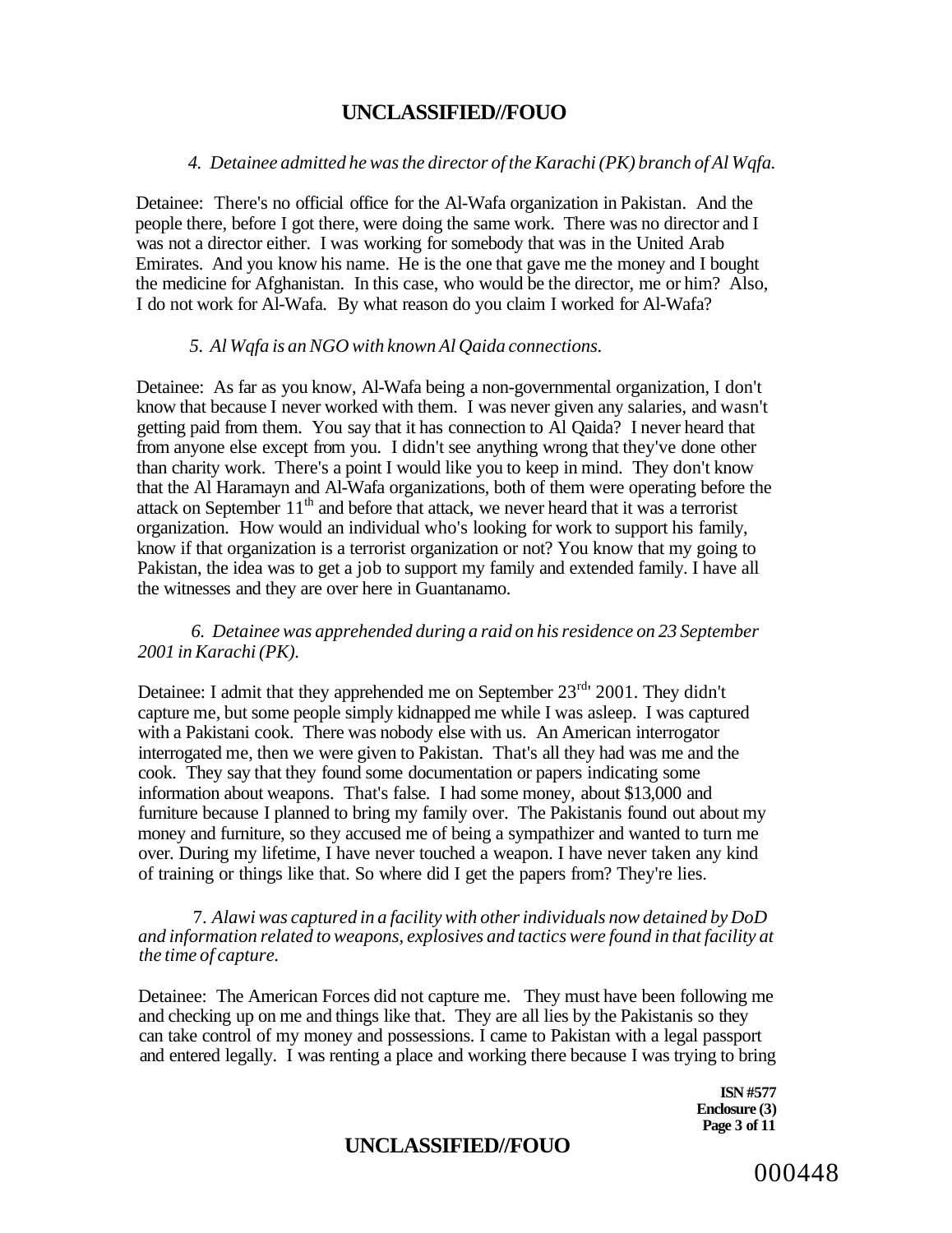my family over. They can accuse me of a lot of accusations, the Pakistanis, but they wrote that information. It wasn't me that wrote that information. That's all I have to say.

Tribunal President: Jamal, does that conclude your statement?

Detainee: Yes. I answered all the seven points, isn't that true? Do you have any other points?

Tribunal President: Yes we do. We would like to ask you some questions.

Tribunal President: Personal Representative, do you have any questions for the Detainee?

Personal Representative: No, I do not, Ma'am. We covered everything we covered in the interview.

Tribunal President: Recorder, do you have any questions for the detainee?

Recorder: No, Ma'am.

Tribunal President: Do any Tribunal members have any questions for the detainee?

Tribunal Member: You indicated that it would be hard for someone who is looking for work to support his family to know that Al-Wafa was a terrorist organization, is that right?

Detainee: Yes.

Tribunal Member: But a little earlier before that you mentioned that you did not get a salary from Al-Wafa. So were you working for Al-Wafa and getting a salary or not?

Detainee: I deny that I worked with Al-Wafa because I never took any money from them. But I worked for my work and took my money from the man who gave me the money in the Emirates.

Tribunal Member: Who is the man who gives you the money in the Emirates?

Detainee: OmranAlOwais

Tribunal Member: Could I just ask you to repeat that more slowly?

Detainee: OmranAlOwais

**Translator spells name.** 

**ISN#577 Enclosure (3) Page 4 of 11** 

### **UNCLASSIFIED//FOUO**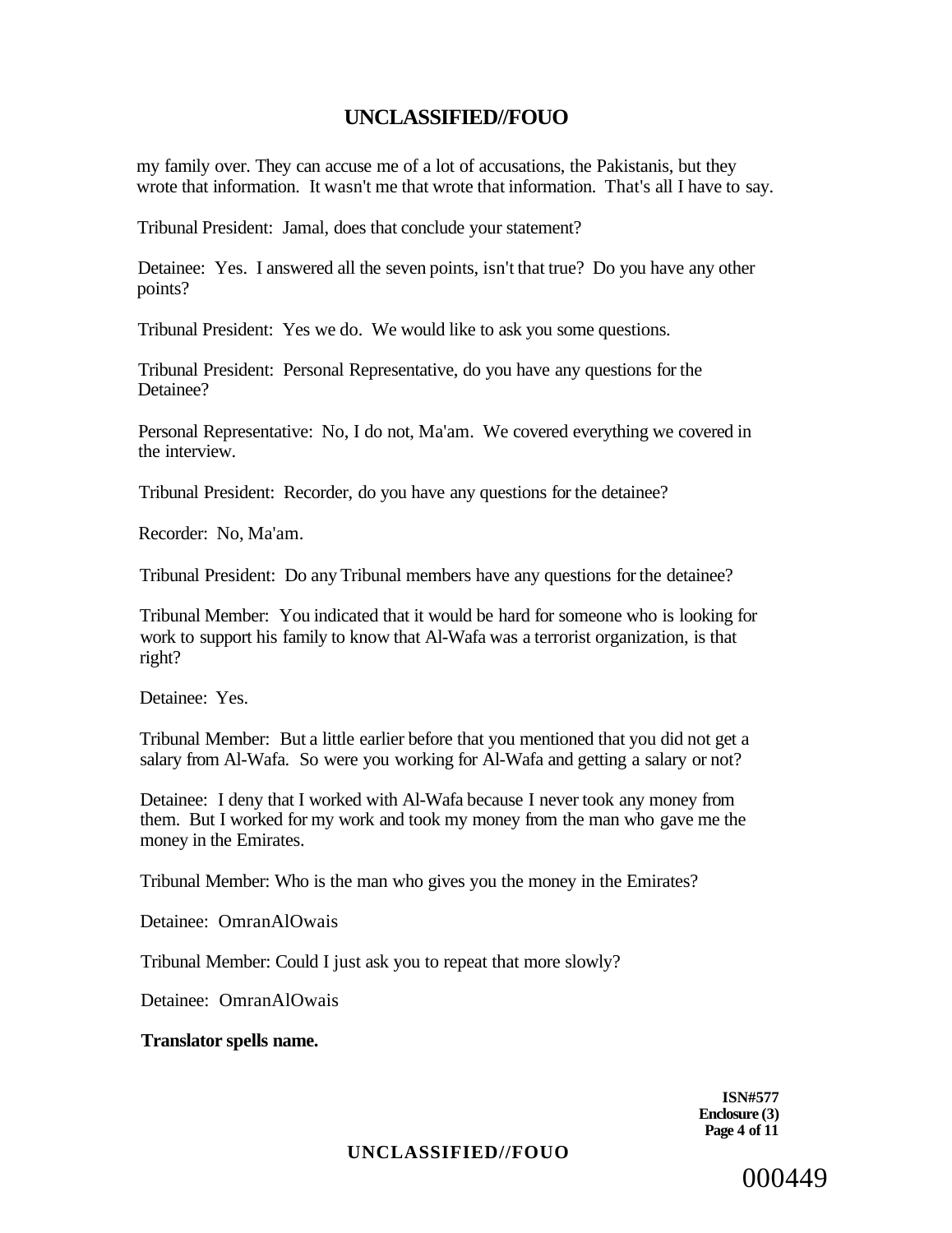Tribunal Member: Omran Al Owais?

Translator: His name is Omran Al Owais. And he is known - not an alias - everybody over there, knows your name by your oldest son's name. You see, his name is Abu Omran.

Detainee: This guy was working doing the same thing I was doing before I got into the picture. I would need the money, so I asked him if I could do the job.

Tribunal Member: So where did he get the money? Where did Omran Al Owais get the money from?

Detainee: From the Emirates.

Tribunal Member: So was he fund raising?

Detainee: He was a businessman. I don't know if he was fund raising.

Tribunal Member: So Omran Al Owais would send money to you in Afghanistan?

Detainee: Yes, and you can check my bank record.

Tribunal Member: And then what would you do with the money?

Detainee: It was limited to buying medicine for the hospital.

Tribunal Member: Would you work with Al-Wafa? But not necessarily for Al-Wafa, so would you assist Al-Wafa.?

Detainee: I was not working with Al-Wafa.

Tribunal Member: Did you associate with any people that worked for Al-Wafa?

Detainee: When I went to Afghanistan, I saw some people from Al-Wafa. Because when I was there for 15 days, I was in the Al-Wafa organization's offices to find out how they distribute the medicine.

Tribunal Member: Relating to Al Haramayn, there was a time when you were serving as the director's representative while he left the country? Is that correct?

Detainee: Yes.

Tribunal Member: And was Al Haramayn paying you salary?

Detainee: Yes.

**ISN #577 Enclosure (3) Page 5 of 11** 

# **UNCLASSIFIED//FOUO**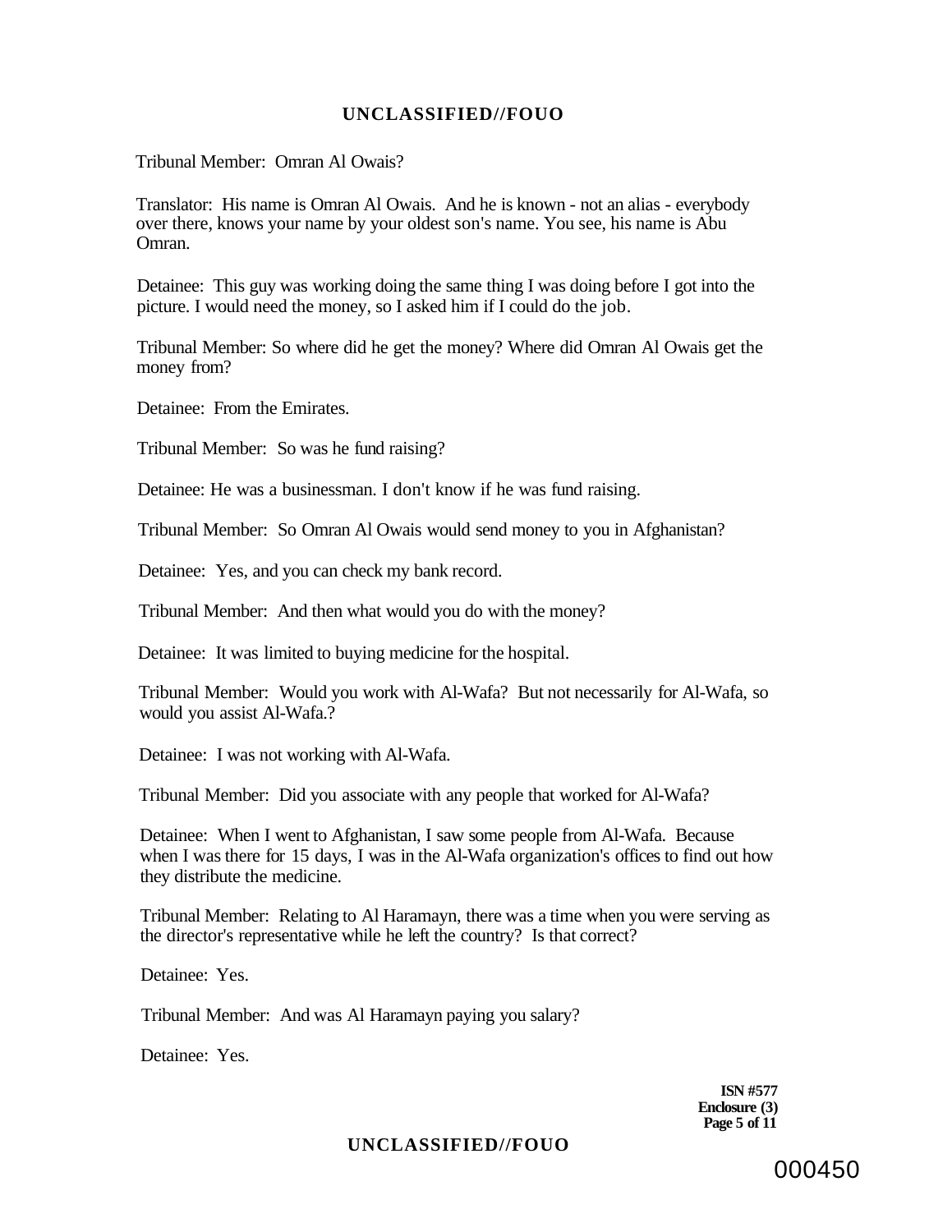Tribunal Member: And that was in Azerbaijan?

Detainee: Yes.

Tribunal Member: When you visited the Al-Wafa office to see how they were distributing medicine, was that in May of 2001?

Detainee: Yes, that's true.

Tribunal Member: What was name of the person that you were arrested with in Pakistan - the cook?

Detainee: His name is Fadle Rahman [spelled by translator].

Tribunal Member: Fadle Rahman?

Translator: Yes.

Detainee: Even the CIA, I believe they have met with him.

Tribunal member: Was Fadle Rahman a member of Al Qaida or the Taliban?

Detainee: He was a cook and he rented his services to help me and the neighborhood people. He's a Pakistani.

Tribunal Member: But was he a member of Al Qaida or the Taliban?

Detainee: I don't think knew of the Taliban or Al Qaida.

Tribunal Member: Were you at anytime a member of Al Qaida or the Taliban?

Detainee: No, that never happened.

Tribunal member: When you traveled to Kandahar in May of 2001...

Detainee: Yes.

Tribunal Member: Were you going from Pakistan to Afghanistan?

Detainee: Yes.

Tribunal Member: How did you affect that travel? How did you get into Afghanistan?

**ISN #577 Enclosure (3) Page 6 of 11** 

# UNCLASSIFIED//FOUO 000451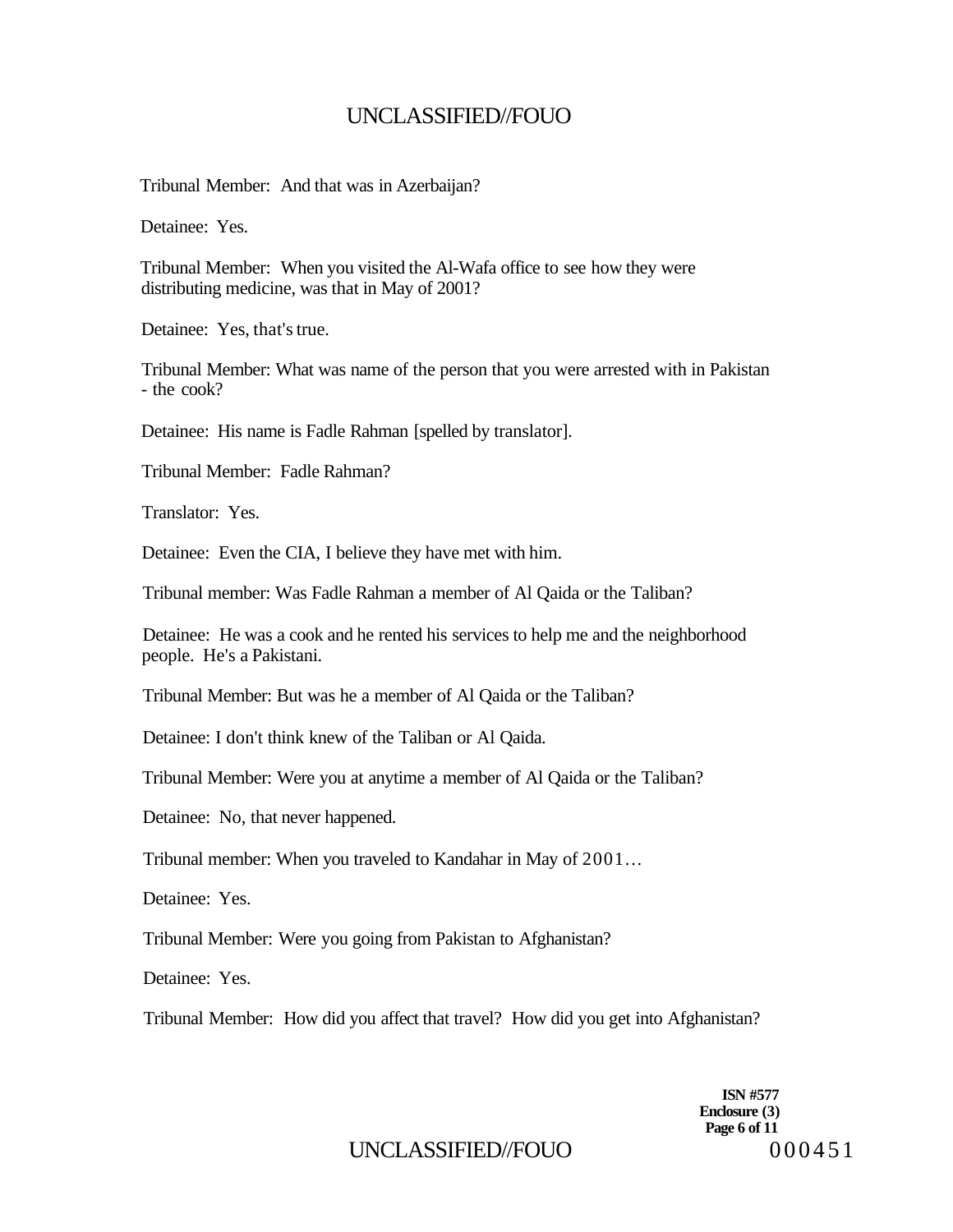Detainee: I went to Karachi, from Yemen, to Karachi, and then from Karachi to Quetta. One of the Afghanis was waiting for me and took me to Kandahar.

Tribunal President: When you bought the medicine, where were you taking the medicine?

Detainee: I take it to Afghanistan.

Tribunal President: Where in Afghanistan?

Detainee: The Al-Wafa organization receives it.

Tribunal President: I'm sorry. I didn't hear you.

Detainee: The Al-Wafa organization receives it because the Al-Wafa organization was the organization that oversees the distribution of the medicine.

Tribunal President: Where did you get the medicine from?

Detainee: It's all from Pakistan.

Tribunal President: Where in Pakistan?

Detainee: From Karachi.

Tribunal President: Specifically, is it a hospital? Is it a store?

Detainee: Medical stores or organizations, they sell it. There are some stores that specialize in medication and wheelchairs and beds and things like that. We were getting it from there. And all the invoices are available to you. And all these stores are very well known stores.

Tribunal President: So, I just need to be clear. It was your responsibility to pick up the medicine and supplies in Pakistan and take it to Afghanistan to Al-Wafa?

Detainee: -I want to explain to you. When you work in Pakistan, there were other people before me doing the same work. They organized it in such a way that they will buy the medicine. 1 was working with, another guy whose name is Dr. Iman, who is also a detainee here. And another guy whose name is Jamil. Jamil was set free, he was set free.

Tribunal President: Can he give me Jamil's last name?

Detainee: Jamil Qassem.

Tribunal President: Can you spell that for me please?



# UNCLASSIFIED//FOUO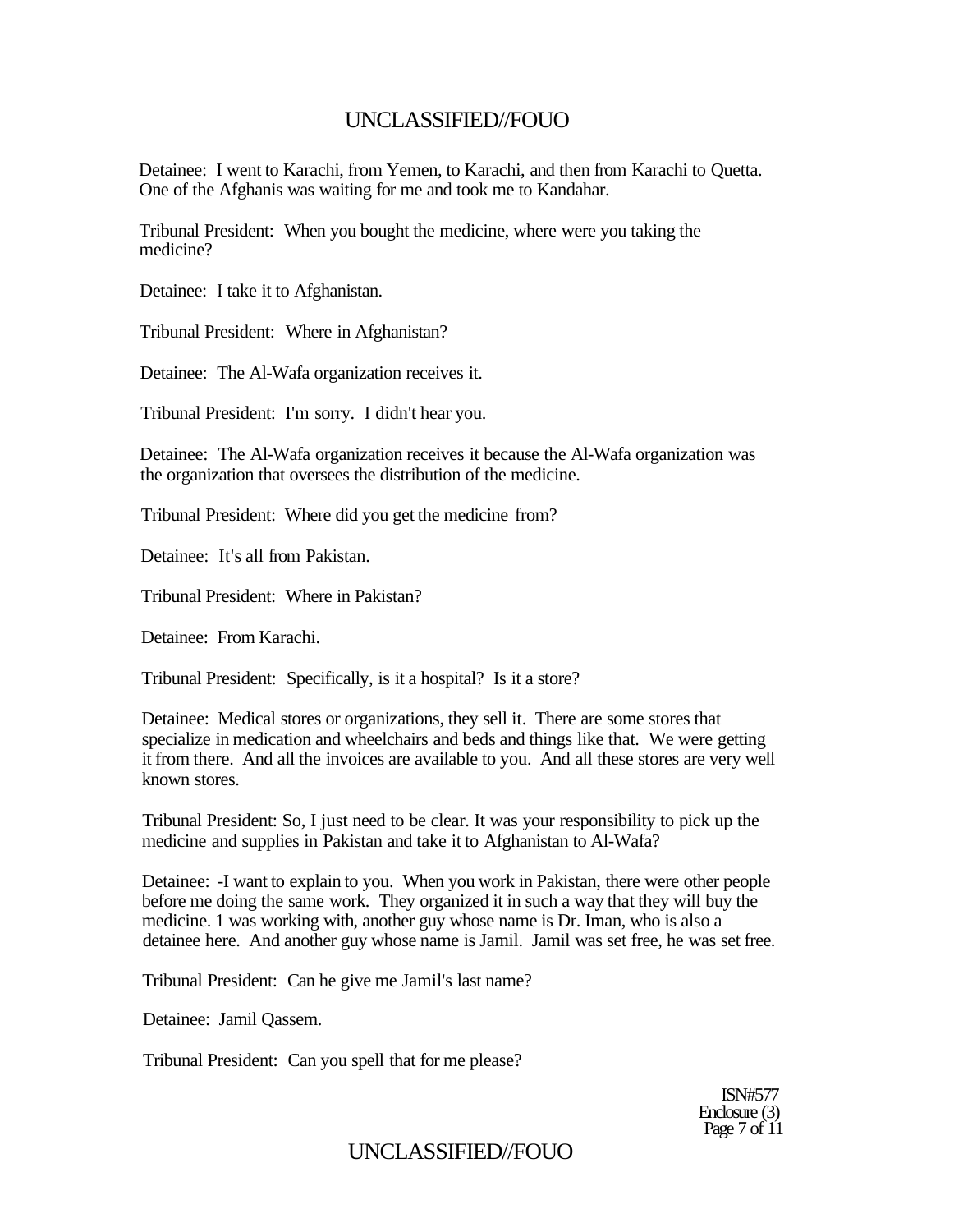Translator: Qassem.

Tribunal President: Okay, and can he give me the Doctor's full name?

Detainee: Iman Said Da Darfi [translator spells],

Tribunal President: Is this the same place or organization that you said you were a representative?

Detainee: Is your question when I was in or in Al Haramayn?

Tribunal President: Were you a representative at Al Haramayn? Did you have the same duties and responsibilities in both organizations?

Detainee: I never heard anything about that.

Translator: He said he never heard anything about that. I was asking him about the same responsibilities in the two different places and he said he's never heard of Al-Wafa.

Detainee: Al Haramayn organization is a governmental agency I worked for.

Tribunal President: I need to be clear what his duties and responsibilities were for the Al Haramayn.

Detainee: To help the refugees. We had a bunch of projects such as building mosques, taking care of orphans during the fest of Ramadan and the Eid, which follows after Ramadan. Its main purpose is to establish five different camps for the refugees. To distribute all kinds of things, such as food, medicine, so forth.

Tribunal President: Okay, you have described what the organization does. I'd like to know exactly what did you do?

Detainee: I was responsible for overseeing the refugee camp.

Tribunal President: So like a manager?

Detainee: I was not the manager, but I was responsible for it.

Tribunal President: And at the Azerbaijan branch, what did he do there?

Detainee: I was a student studying there and working while I was studying for the Al Haramayn.

Tribunal President: What did he study?

**ISN#577 Enclosure (3) Page 8 of 11** 

# **UNCLASSIFIED//FOUO**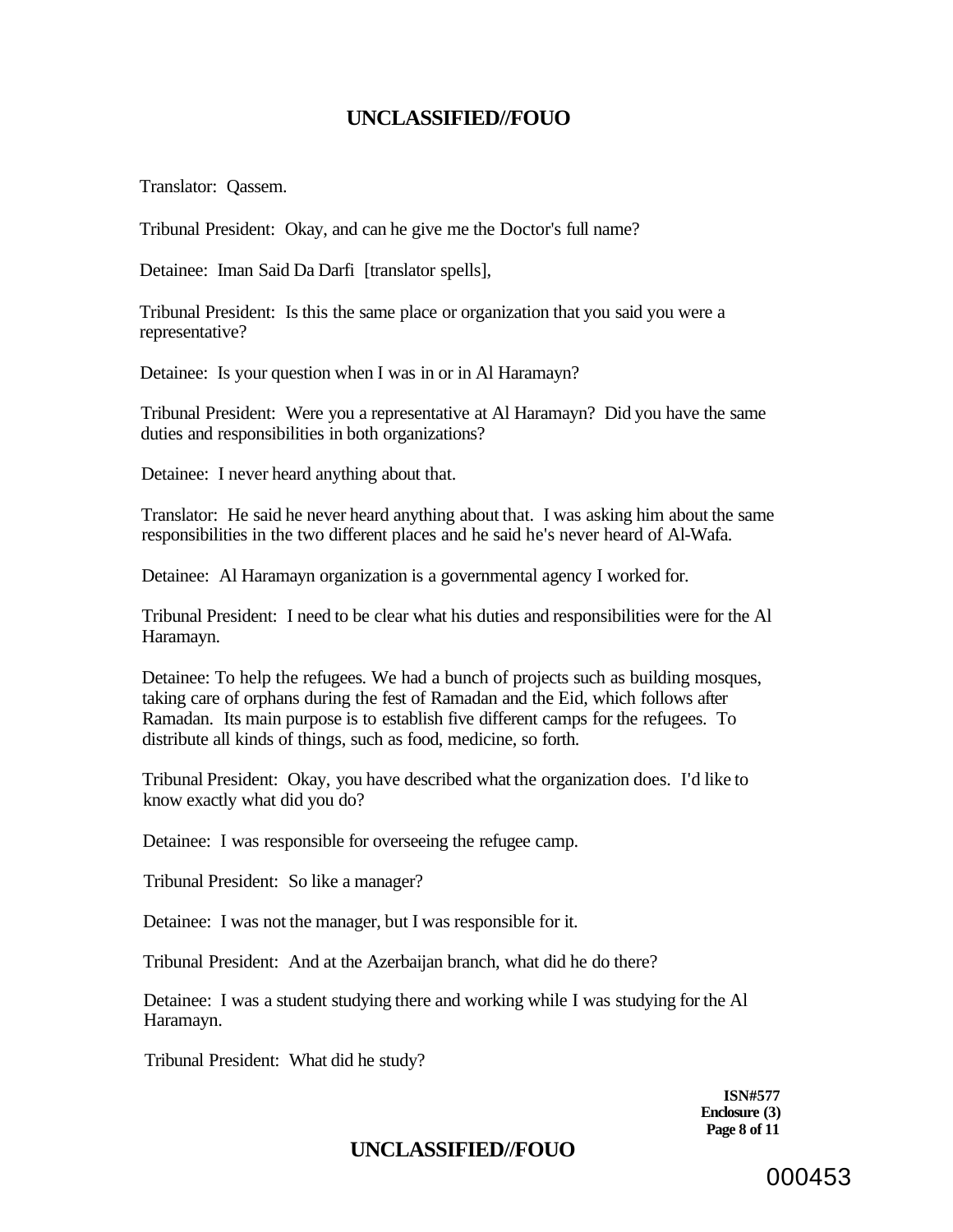Detainee: Petroleum Engineering.

Tribunal President: I'm sorry.

Translator: Petroleum Engineering.

Tribunal President: You said that you went to Pakistan to find a job and support your family. What type of job did you have in Pakistan?

Detainee: I was the assistant to Dr. Iman and I was buying the medicine. The guy who was giving us the money would come and see us and then go back to the Emirates.

Tribunal President: While you were in Pakistan, where did you live?

Detainee: A hotel, and I rented a house and that's where I got kidnapped from.

Tribunal President: Do you know who kidnapped you?

Detainee: I found out later that it was the Pakistani government.

Tribunal President: Did the Pakistani government accuse you of anything?

Detainee: To the contrary, the Pakistani government said that they had nothing against me. My work is legal, my staying here is legal, everything is fine with me. You entered in a legal way and you're residing here legally. The United States is watching the Al-Wafa organization along with other organizations.

Tribunal President: Okay, so if I understand correctly what happened when the Pakistani government said he was legal - did they release him?

Detainee: They did not release me. They turned me over to the United States. They took me from Pakistan to Jordan. Four months later, I was turned over to the American government. But I didn't have any problems in Pakistan.

Tribunal President: So the Pakistani government took you to Jordan and turned you over to the U.S. government in Jordan, not in Pakistan?

Detainee: The United States Government is the one who took me Jordan. The Pakistan government told me that the United States would take me to Jordan. After Jordan, I was coming back to Pakistan. And they never told me where I was going. And I found out later on that they had taken me Jordan.

Tribunal President: Does anybody else have any other questions?

**ISN #577 Enclosure (3) Page 9 of 11** 

# **UNCLASSIFIED//FOUO**

noo4f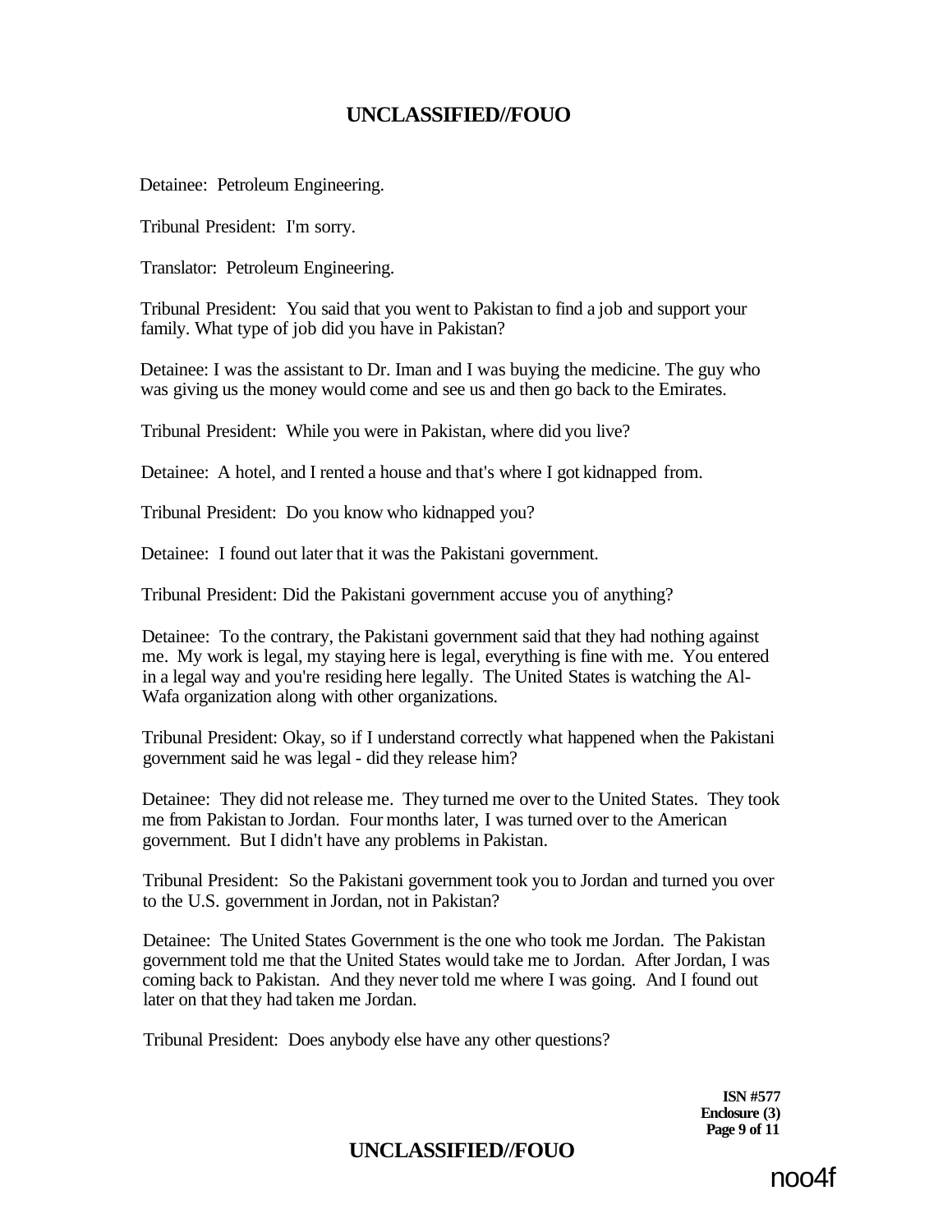Tribunal Member: Just for the information of the panel, how was he treated in Jordan?

Detainee: I was in Jordan in a cell, but I wasn't mistreated or anything like that.

Tribunal Member: Just wanted to make sure.

Tribunal President: PR, the detainee indicated that there were people he'd like for us to talk to verify his story. Did he at anytime, ask you to ask us for a witness?

Personal Representative: No, as I indicated on the form, there were no witnesses requested.

Detainee: Even though we didn't talk about that, I have given you all the information about these people and these are in here.

Tribunal President: Is there anything else you would like to add to his statement?

Detainee: I've told you all I had. The only thing I can say is that they arrested me before the attack. I was sitting in my home. How can you consider me an enemy combatant when I was just sitting in my home? My own home where I was arrested. I am not an enemy combatant, I am a sleeping combatant because I was sleeping in my home.

Tribunal President: Let me make a clarification. You initially said that you were kidnapped, and this time you said you were arrested.

Detainee: It's repeated so many times, they arrest you, they arrest you, they arrest you. That's the thing sticks in your mind. How can you call a person an enemy combatant when you're sleeping in your own home and somebody comes to your home and takes you somewhere and you don't know where that is?

Tribunal President: Has it always been your story that you were kidnapped?

Detainee: I'm using the word kidnapped as synonymous with the word arrested.

Tribunal President: I need to be clear, were you arrested or were you kidnapped?

Detainee: I consider it a kidnapping.

Tribunal President: Do you have any questions?

Tribunal Member: Yes, Ma'am, if I could. He mentioned just a couple of minutes ago where he was arrested/kidnapped before the attack, but it shows here, 23 September 2001. Is he talking about 9/11 or some other attack?

Detainee: Before that.

ISN #577 Enclosure (3) Page 10 of 11

# **UNCLASSIFIED//FOUO**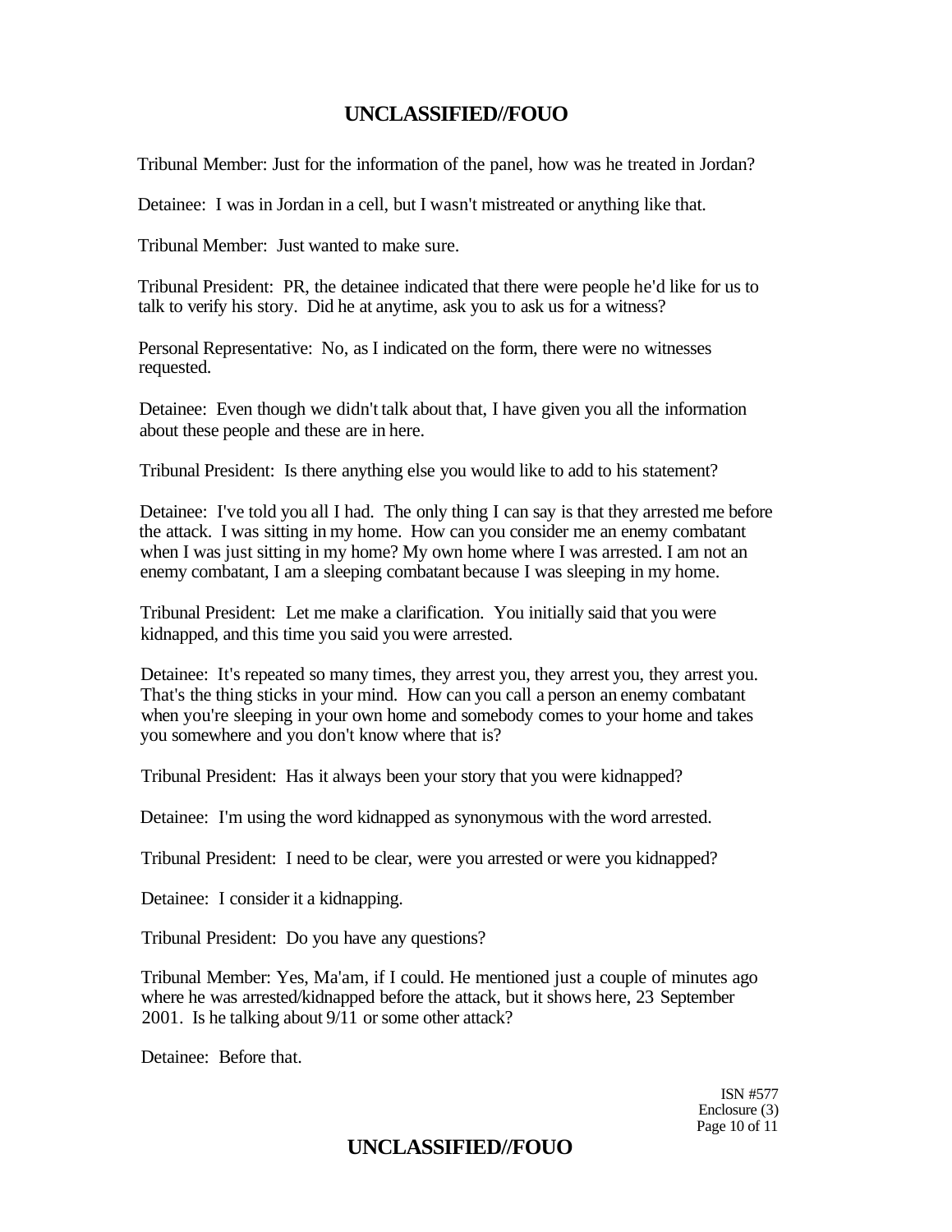Tribunal Member: He was arrested before September 11<sup>th</sup>, 2001?

Detainee: After.

Tribunal President: Personal Representative, do you have any other evidence or does the detainee have any previously approved witnesses to present to the Tribunal?

Personal Representative: I have just one exhibit and that is the copy marked D-B, which is the same as the sworn oral statement by the detainee.

Tribunal President: I just want to clarify that this is the statement that was read by the Detainee earlier today during this Tribunal.

Detainee: In addition to that, what I have written there.

Tribunal President: All unclassified evidence having been provided to the Tribunal, this concludes the Tribunal session.

# **AUTHENTICATION**

I certify the material contained in this transcript is a true and accurate summary of the testimony given during the proceedings.

Colonel, U.S. Army Tribunal President

> **ISN #577 Enclosure (3) Page 11 of 11**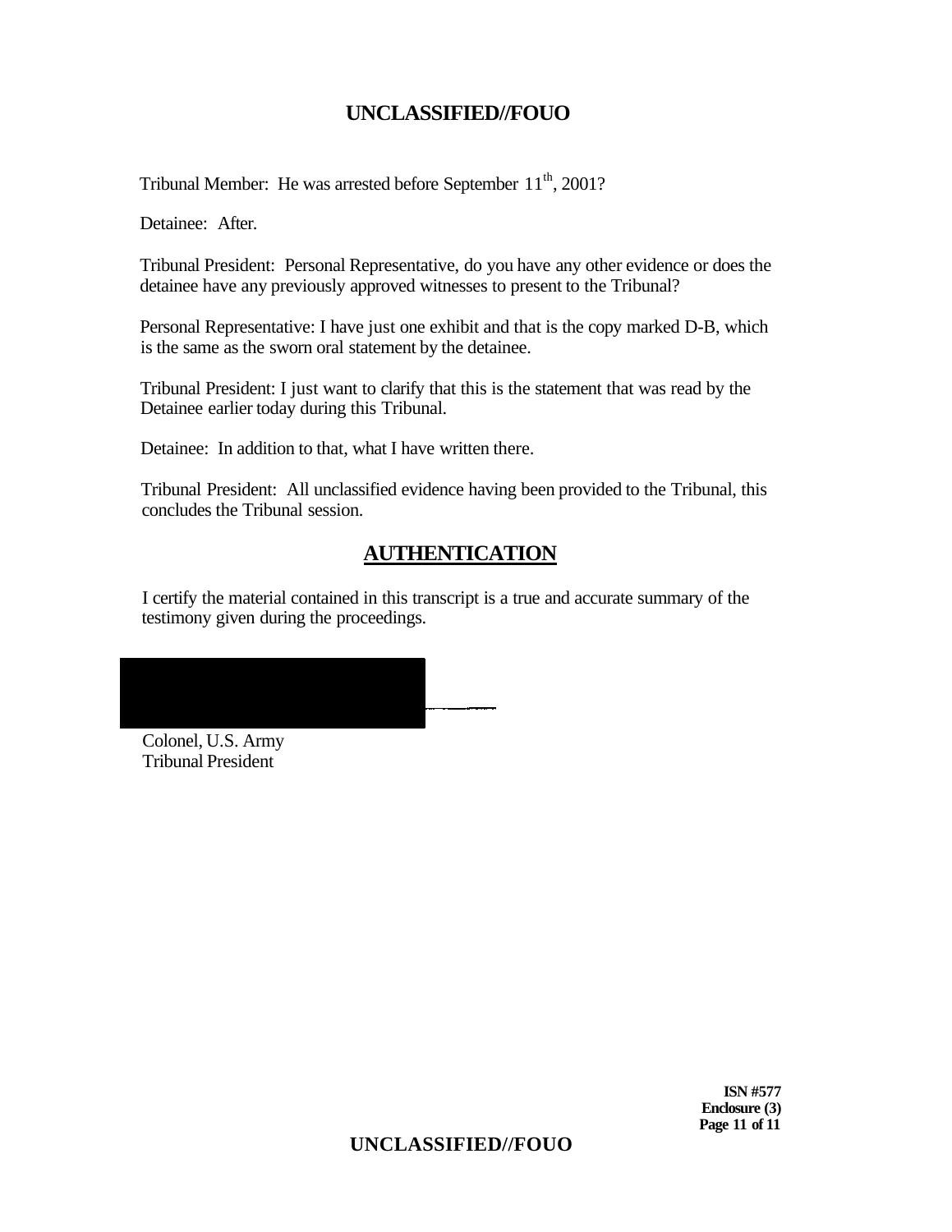

 $V$  ( te.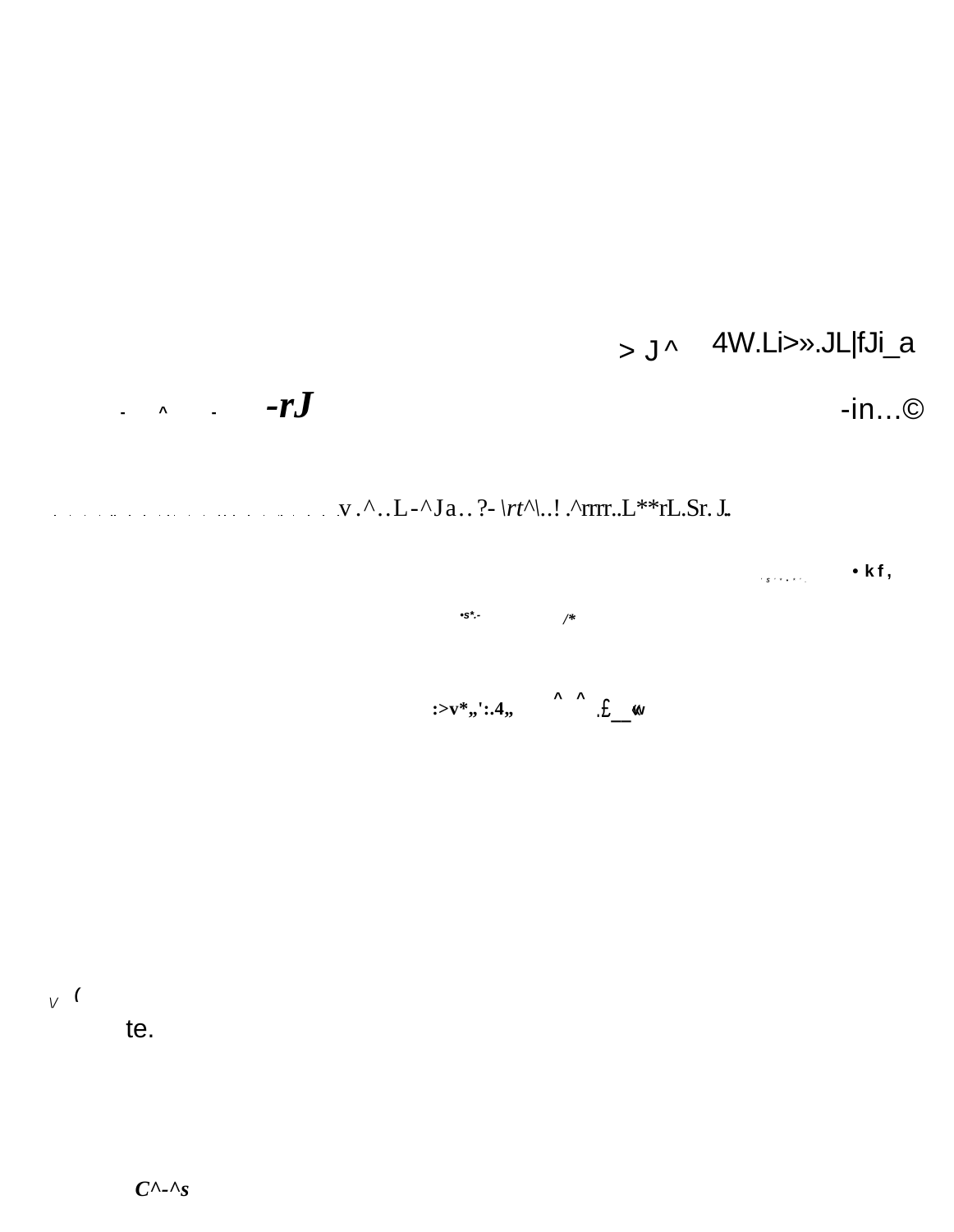**In the following section of the summarized transcript, the Detainee reads his written statement (attached as Exhibit D-B) to the Tribunal. The statement addresses each point on the Unclassified Summary of Evidence in order. Because the statement does not always indicate the text of the point being addressed, the points from the Unclassified Summary of Evidence are provided below in italics to put the detainee's statement into context A copy of the translation given in the hearing has also been attached to Exhibit D-B.** 

#### *3.a. The detainee has worked for various Non-Governmental Organizations (NGO) with Al Qaida and Taliban connections.*

Detainee: They accused me of working for different organizations and there weren't many organizations, there is only one organization, which is Al-Wafa. And even Al Wafa, I challenge anybody to present any kind evidence that I have worked with them. I used to buy medicine for the Al-Wafa organization, and they use to distribute it. I did not take any money from Al-Wafa and they did not pay with any money. I do not know anybody from the Al-Wafa organization. I did not get a paycheck from them and I did not work with them. But people were just, you know, buying, them medicines and I was working with them. And I can prove all that, because I have witnesses. These people, they are here in prison. And you can ask them if anybody knows me from before. If they don't know me and I don't know them, how can I work with them? With the organization? That covers the main point.

# /. *Detainee admitted he was the director of the Baku, Azerbaijan branch of the Al Haramayn.*

Detainee: I was not the director. Working for the Al Haramayn, I was a representative. The director made me a representative until he comes back from his trip. So they can replace the director. I have the witnesses and they are with the Al Haramayn organization. The Al Haramayn organization is a governmental agency. How is it classified as non-governmental and the person in charge is the Minister of the Muslim Association.

Personal Representative: Minister of Islamic Affairs.

#### *2. Al Haramayn is an NGO with known Al Qaida connections.*

Detainee: When you are talking about my connection to Al Qaida, I am not the director and I don't know them. I was an employee in one of the offices and they had many offices there. According to my knowledge, I thought that this particular organization is one of the best and the most well recognized organizations in that part of the world.

*3. Detainee admitted traveling to Kandahar (AF) in May 2001 to work in the Al Wafa office.*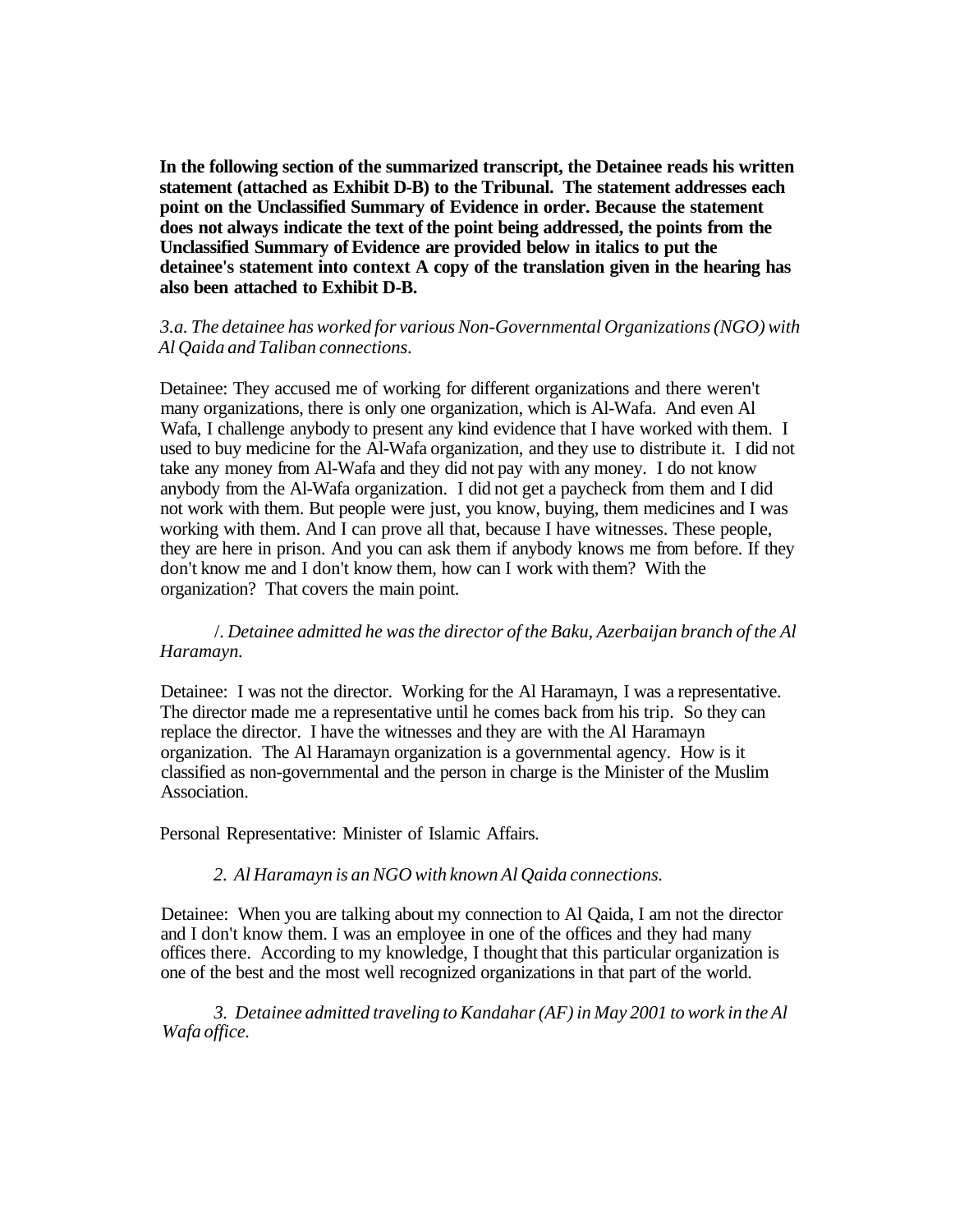Detainee: I did not go to Afghanistan to work there, I was there just to visit. How can you contradict yourself? One time you are saying that I am a director in one of the organizations and I am traveling to Afghanistan, not to work for Al-Wafa. I went there for two weeks just to find out how the work was done and how the medicine is distributed. I have witnesses for every point that I have discussed.

### *4. Detainee admitted he was the director of the Karachi (PK) branch of Al Wafa.*

Detainee: There's no official office for the Al-Wafa organization in Pakistan. And the people there, before I got there, were doing the same work. There was no director and I was not a director either. I was working for somebody that was in the United Arab Emirates. And you know his name. He is the one that gave me the money and I bought the medicine for Afghanistan. In this case, who would be the director, me or him? Also, I do not work for Al-Wafa. By what reason do you claim I worked for Al-Wafa?

#### *5. Al Wafa is an NGO with known Al Qaida connections.*

Detainee: As far as you know, Al-Wafa being a non-governmental organization, I don't know that because I never worked with them. I was never given any salaries, and wasn't getting paid from them. You say that it has connection to Al Qaida? I never heard that from anyone else except from you. I didn't see anything wrong that they've done other than charity work. There's a point I would like you to keep in mind. They don't know that the Al Haramayn and Al-Wafa organizations, both of them were operating before the attack on September  $11<sup>th</sup>$  and before that attack, we never heard that it was a terrorist organization. How would an individual who's looking for work to support his family, know if that organization is a terrorist organization or not? You know that my going to Pakistan, the idea was to get a job to support my family and extended family. I have all the witnesses and they are over here in Guantanamo.

# *6. Detainee was apprehended during a raid on his residence on 23 September 2001 in Karachi (PK).*

Detainee: I admit that they apprehended me on September 23<sup>rd</sup> 2001. They didn't capture me, but some people simply kidnapped me while I was asleep. I was captured with a Pakistani cook. There was nobody else with us. An American interrogator interrogated me, then we were given to Pakistan. That's all they had was me and the cook. They say that they found some documentation or papers indicating some information about weapons. That's false. I had some money, about \$13,000 and furniture because I planned to bring my family over. The Pakistanis found out about my money and furniture, so they accused me of being a sympathizer and wanted to turn me over. During my lifetime, I have never touched a weapon. I have never taken any kind of training or things like that. So where did I get the papers from? They're lies.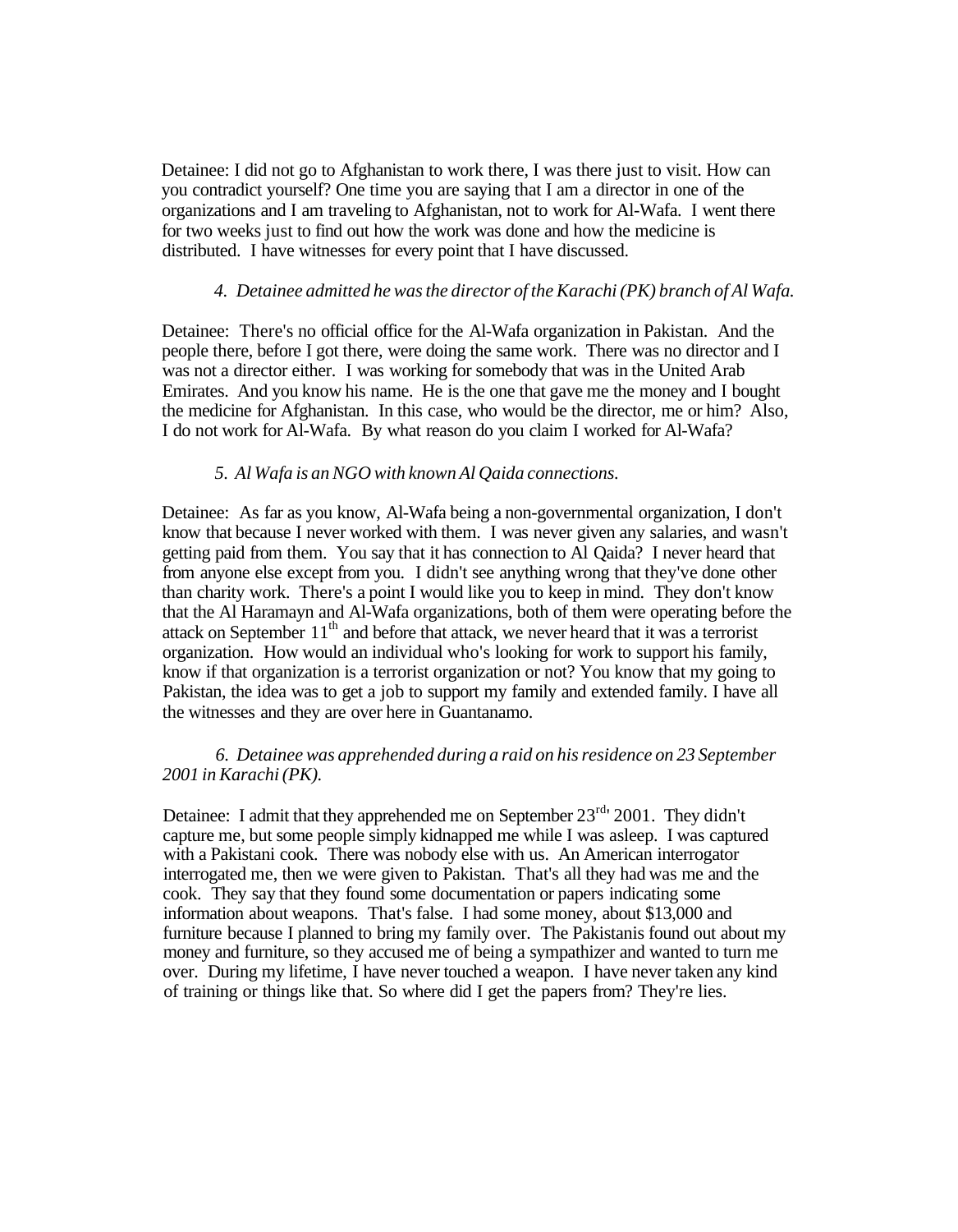*7. Alawi was captured in a facility with other individuals now detained by DoD and information related to weapons, explosives and tactics were found in that facility at the time of capture.* 

Detainee: The American Forces did not capture me. They must have been following me and checking up on me and things like that. They are all lies by the Pakistanis so they can take control of my money and possessions. I came to Pakistan with a legal passport and entered legally. I was renting a place and working there because I was trying to bring my family over. They can accuse me of a lot of accusations, the Pakistanis, but they wrote that information. It wasn't me that wrote that information. That's all I have to say.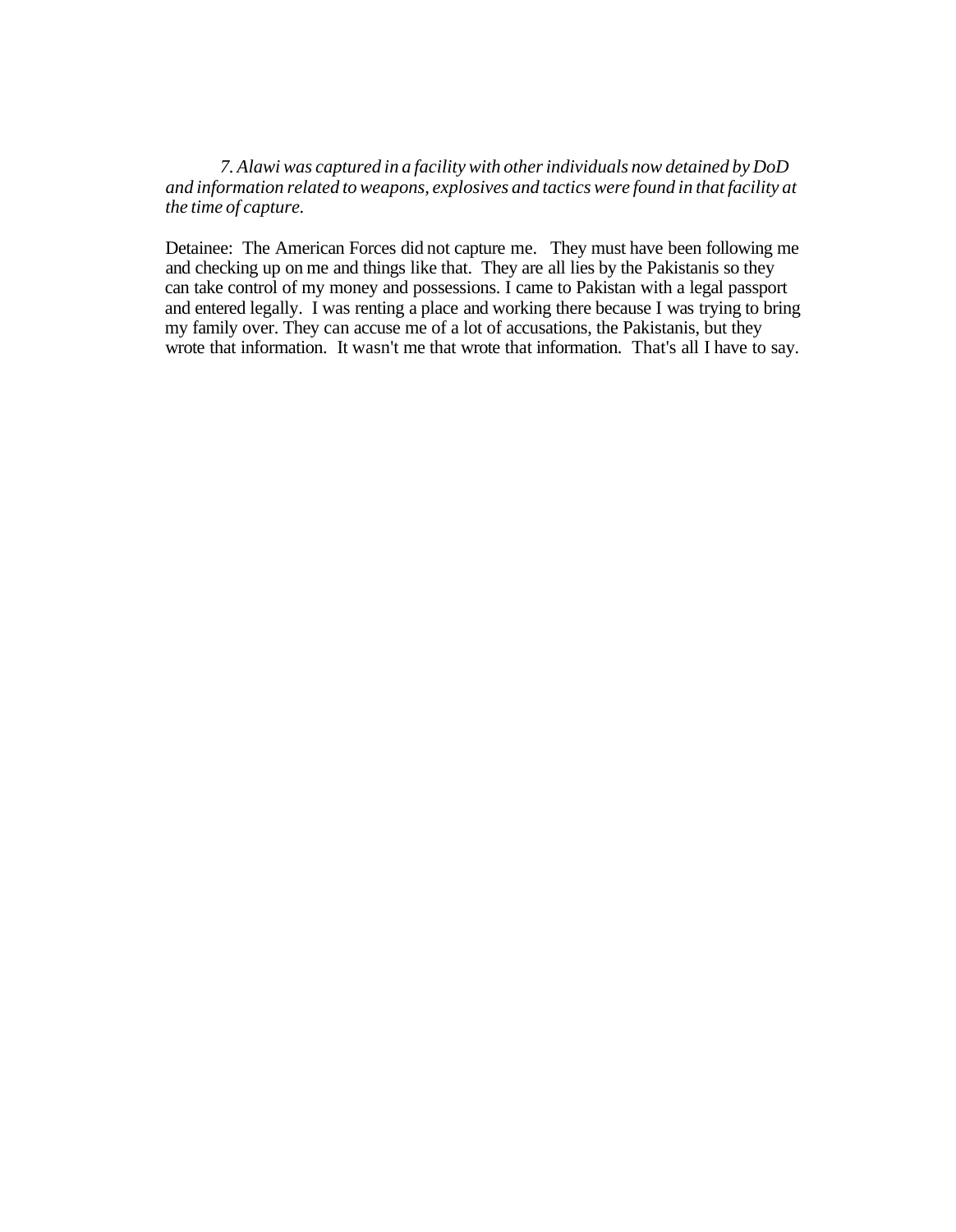#### **Summarized Sworn Detainee Statement**

When asked by the Tribunal President if the detainee understood the CSRT process, the Detainee answered, "Yes."

When asked by the Tribunal President if the detainee had any questions concerning the Tribunal process the detainee answered, "No."

[The Recorder read paragraph 3.a], "The detainee is a member of, or associated with, the Taliban."

Detainee: No.

[The Recorder read paragraph 3.a.l], "The detainee admitted he traveled from Yemen to Afghanistan via Pakistan in May 2001 to receive combat arms training."

Detainee: I'm not sure of the date, but the training was not for fighting.

Tribunal President: You will be given an opportunity to address each of these in just a moment. For now just let the Recorder read those to us, we have not heard them before.

[The Tribunal President asked if the Detainee wanted to make a statement under oath.]

Detainee: A lot of the statements here are incorrect.

Tribunal President: Would you like to make your statement to us under oath?

Detainee: You read and I'll tell you if it's wrong or right.

Tribunal President: Very well. Personal Representative would you like to go through these with the Detainee please.

Personal Representative: Concerning item 3.a.l, the detainee admitted he traveled from Yemen to Afghanistan via Pakistan in May 2001 to receive combat arms training.

Detainee: I don't know the date and the training was without fighting.

Personal Representative: Previously he discussed that the training is a type of preparation and is a religious obligation.

Detainee: I did not say that I said training only.

Personal Representative: Concerning item 3.a.2, upon entering Afghanistan, detainee sought out Taliban members.

> **ISN #069 Enclosure (3) Page 1 of 4**

### **UNCLASSIFIED / FOUO**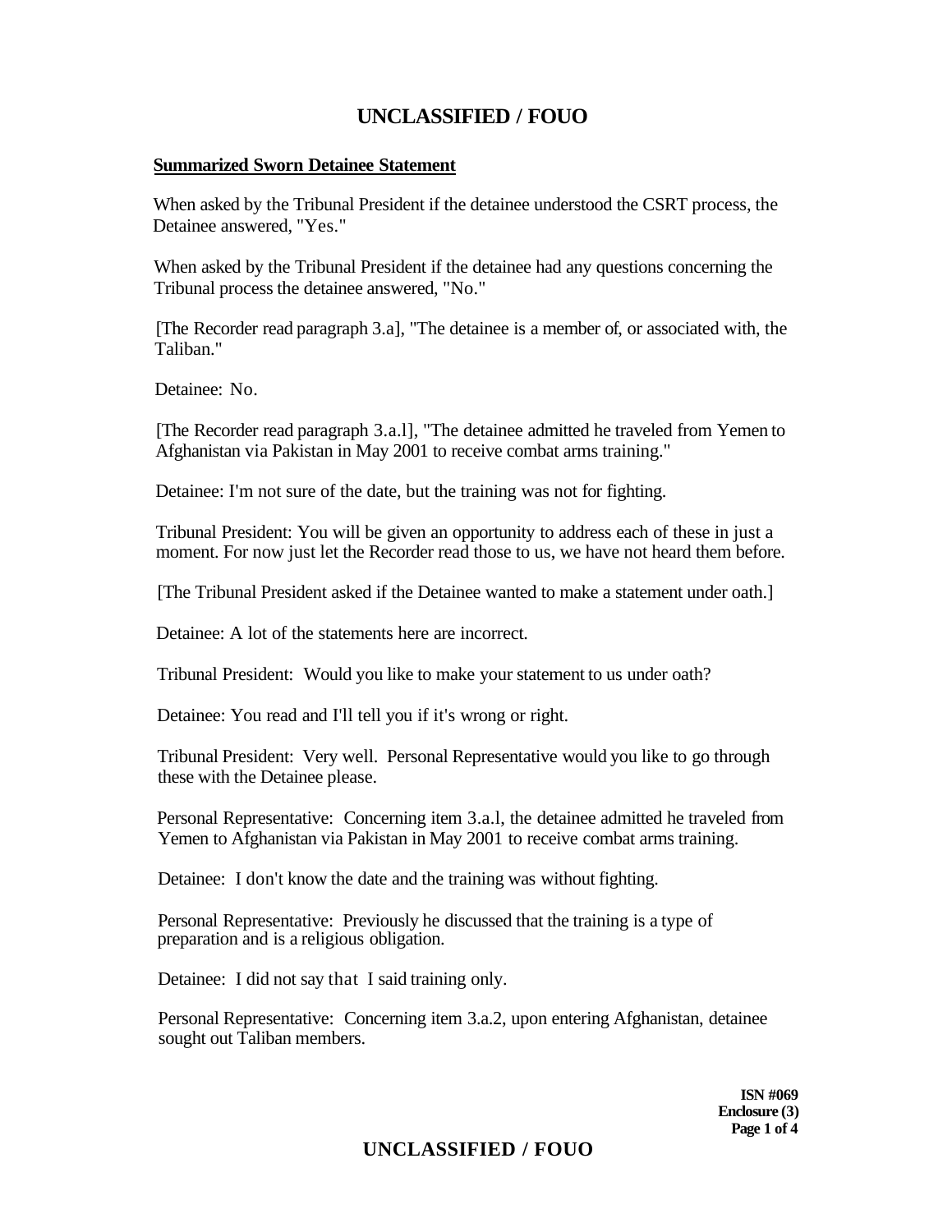Detainee: Yes.

Personal Representative: Concerning item 3.a.3, the detainee served as a courier for a Taliban member, making approximately ten trips between Kabul and Kandahar during a three month period.

Detainee: The trips were not as a courier and it was nine trips not ten.

Personal Representative: Concerning item 3.b, the detainee participated in military operations against the United States and its coalition partners.

Detainee: No.

Personal Representative: Concerning item 3.b.l, the detainee was present in Kabul during the United States air campaign.

Detainee: I was starting to leave.

Personal Representative: Concerning item 3.b.2, the detainee was injured in an aerial bombing attack near Khowst, Afghanistan.

Detainee: Yes.

Personal Representative: Concerning item 3.b.3, the detainee was identified as a Yemeni mujahid who trained at Al-Farouq training camp and was captured at Tora Bora, Afghanistan.

Detainee: No.

Personal Representative: And when we spoke, he reiterated that he was not mujahid.

Detainee: Yes.

Personal Representative: He never trained and was captured in Pakistan.

Detainee: Yes.

[Tribunal President asked if the Detainee had any other evidence to present to the Tribunal]

Detainee: No.

**ISN #069 Enclosure (3) Page 2 of4** 

### **UNCLASSIFIED / FOUO**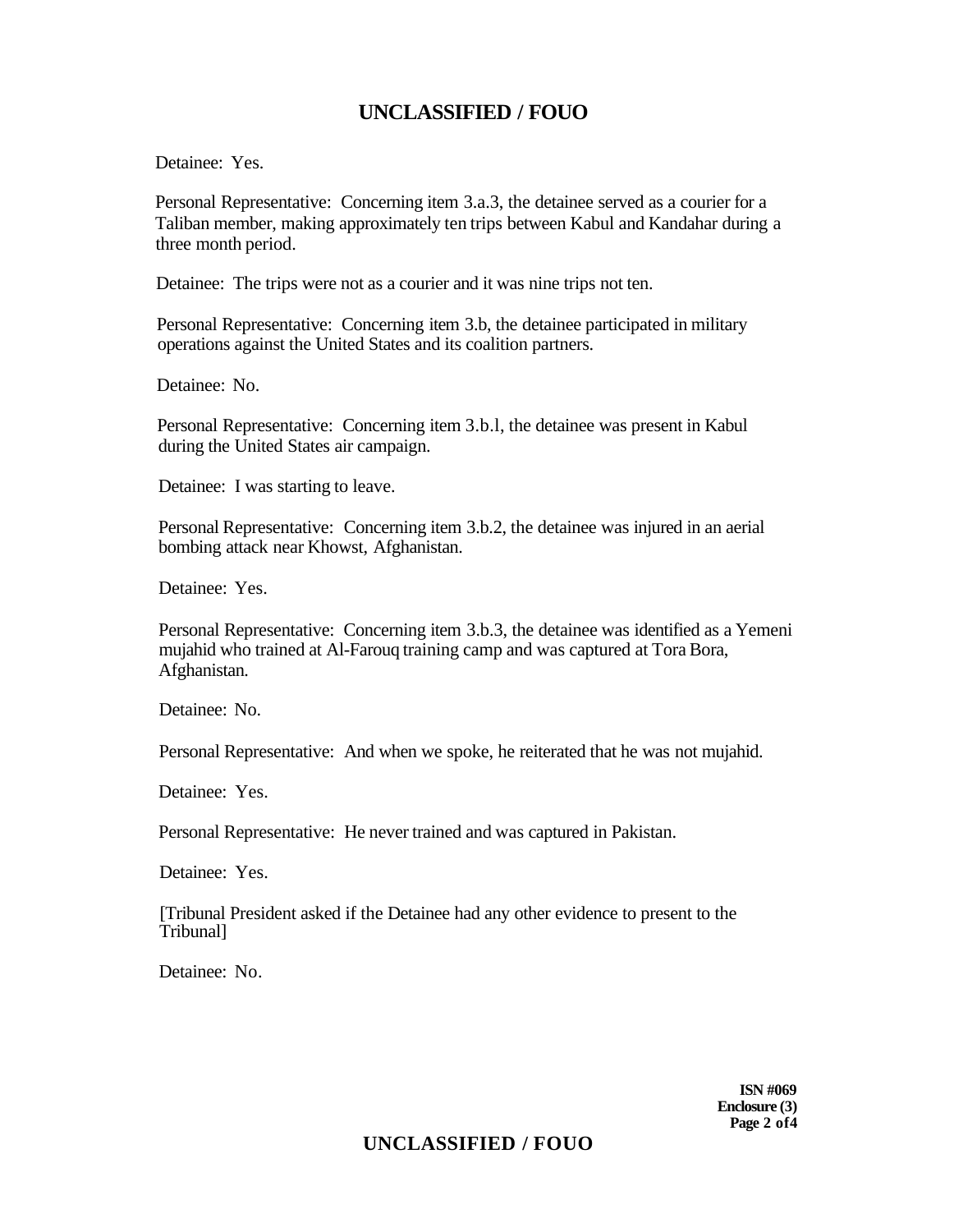### **Summarized Answers in Response to Questions bv the Tribunal Members**

- Q. Why did you travel to Afghanistan?
- A. For training.
- Q. What kind of training?
- A. Anything.
- Q. Any kind of training?
- A. Nothing, just small things like the Kalashnikov.
- Q. So, military training?
- A. I don't know. Does everyone know this is military training?
- Q. You said yes to the question about when you entered Afghanistan you sought out Taliban members? Why did you seek out Taliban members?
- A. Just something for me. I take what I want and then leave.
- Q. When you say take what you want, are you talking about the training you wanted?
- A. Yes.
- Q. And the Taliban was providing the training?
- A. No, I didn't see them.
- Q. You said you took nine or ten trips between Kabul and Kandahar if they were not for a courier, what were those trips for?
- A. To search for training.

[Tribunal President asked if the Detainee had any further evidence to present to the Tribunal]

Detainee: No.

**ISN #069 Enclosure (3) Page 3 of4** 

# **UNCLASSIFIED / FOUO**

*VI °?*